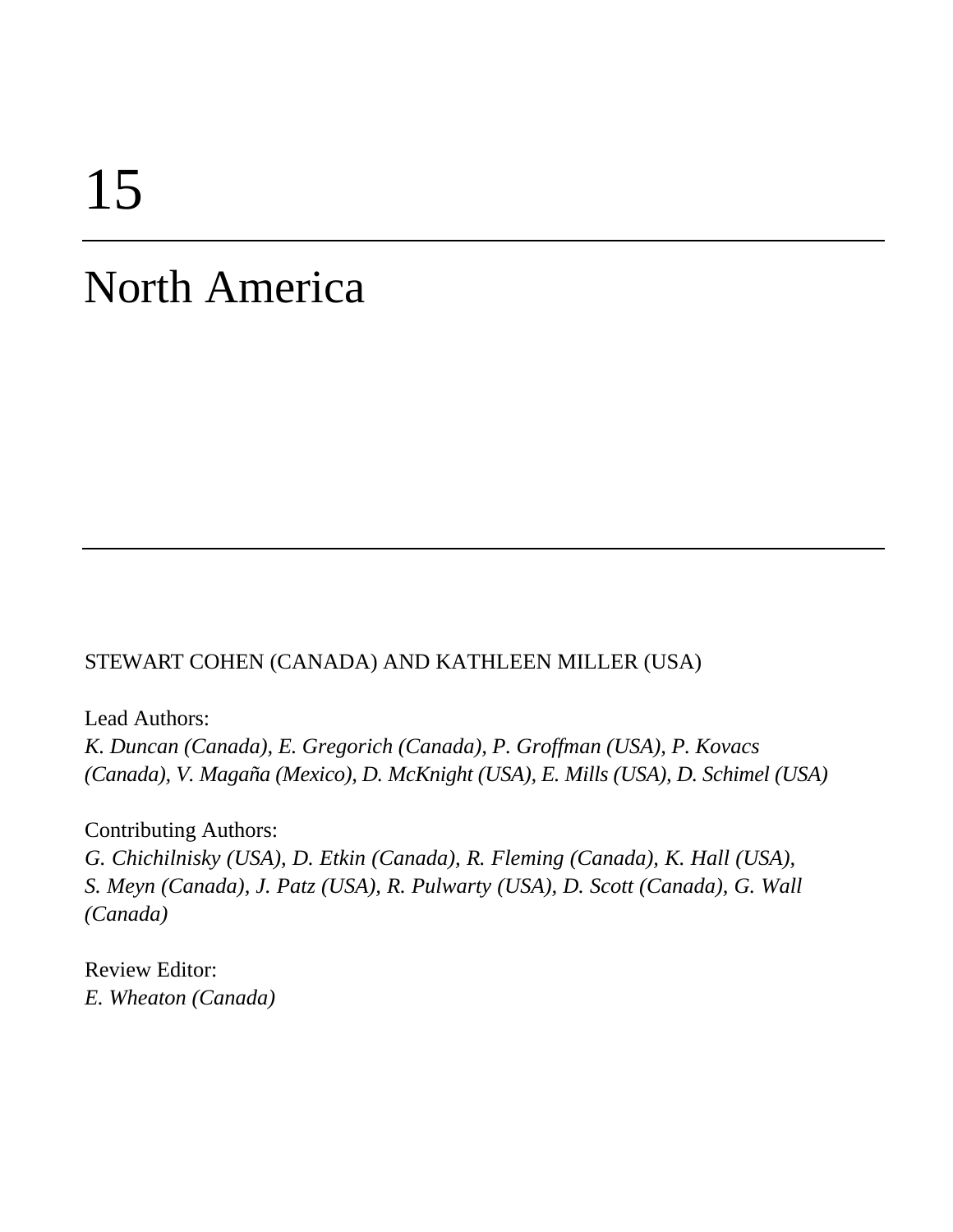## **CONTENTS**

| <b>Executive Summary</b> |                                              |     |
|--------------------------|----------------------------------------------|-----|
|                          | 15.1. The North American Region              | 741 |
|                          | 15.1.1. Previous Work                        | 741 |
|                          | 15.1.2. What is Different about the          |     |
|                          | North American Region?                       | 741 |
|                          | 15.1.2.1. High Level of                      |     |
|                          | <b>Intensive Water Management</b>            | 742 |
|                          | 15.1.2.2. Urbanization                       | 743 |
|                          | 15.1.2.3. Continental Free Trade             | 743 |
|                          | 15.1.3. Past to Present                      | 744 |
|                          | 15.1.4. Scenarios for the Future             | 744 |
|                          | 15.2. Key Regional Characteristics           | 745 |
|                          | 15.2.1. Water Resources                      | 745 |
|                          | 15.2.1.1. Impacts and Adaptation Options     | 747 |
|                          | 15.2.1.2. Water Quality                      | 748 |
|                          | 15.2.1.3. Flood Risks                        | 749 |
|                          | 15.2.2. Natural Resources                    | 750 |
|                          | 15.2.2.1. Forests                            | 750 |
|                          | 15.2.2.2. Protected Areas                    | 752 |
|                          | 15.2.3. Food and Fiber                       | 754 |
|                          | 15.2.3.1. Agriculture                        | 754 |
|                          | 15.2.3.2. Production Forestry                | 759 |
|                          | 15.2.3.3. Marine Fisheries                   | 760 |
|                          | 15.2.4. Human Health                         | 761 |
|                          | 15.2.4.1. Potential Direct Health Impacts    |     |
|                          | of Climate Change                            | 761 |
|                          | 15.2.4.2. Potential Indirect Health Impacts  |     |
|                          | of Climate Change                            | 762 |
|                          | 15.2.5. Human Settlements and Infrastructure | 765 |
|                          | 15.2.5.1. Demographic Pressures              | 765 |
|                          | 15.2.5.2. Infrastructure Investments         |     |
|                          | in Adaptation                                | 766 |
|                          | 15.2.5.3. Coastal Regions                    |     |
|                          | Particularly Vulnerable                      | 766 |
|                          | 15.2.5.4. Vulnerability to System Failure    | 767 |
|                          | 15.2.5.5. Development and                    |     |
|                          | Vulnerability to Extreme Events              | 767 |

|                   | 15.2.7.2 Government-Based Insurance<br>and Disaster-Relief Systems | 773 |
|-------------------|--------------------------------------------------------------------|-----|
|                   | 15.2.7.3 Creating and Maintaining                                  |     |
|                   | <b>Adaptive Capacity</b>                                           | 774 |
|                   | 15.2.7.4 Equity and Sustainability Issues                          |     |
|                   | in Relation to Insurance                                           | 775 |
|                   | 15.3. Adaptation Potential and Vulnerability                       | 775 |
|                   | 15.3.1. Generic Issues                                             | 775 |
|                   | 15.3.2. Subregional and Extra-Regional Cases                       | 775 |
|                   | 15.3.2.1.Introduction                                              | 775 |
|                   | 15.3.2.2. Pacific Subregion                                        | 776 |
|                   | 15.3.2.3. Rocky Mountains-                                         |     |
|                   | Southwest U.S. Subregion                                           | 777 |
|                   | 15.3.2.4. Prairies-Great Plains Subregion                          | 778 |
|                   | 15.3.2.5. Great Lakes-                                             |     |
|                   | St. Lawrence Subregion                                             | 778 |
|                   | 15.3.2.6. North Atlantic Subregion                                 | 778 |
|                   | 15.3.2.7. Southeast United States                                  | 780 |
|                   | 15.3.2.8. Arctic Border                                            | 780 |
|                   | 15.3.2.9. U.S.–Mexican Border                                      | 782 |
|                   | 15.3.2.10. U.S.-Caribbean Border                                   | 783 |
| 15.4. Synthesis   |                                                                    | 783 |
| <b>References</b> |                                                                    | 784 |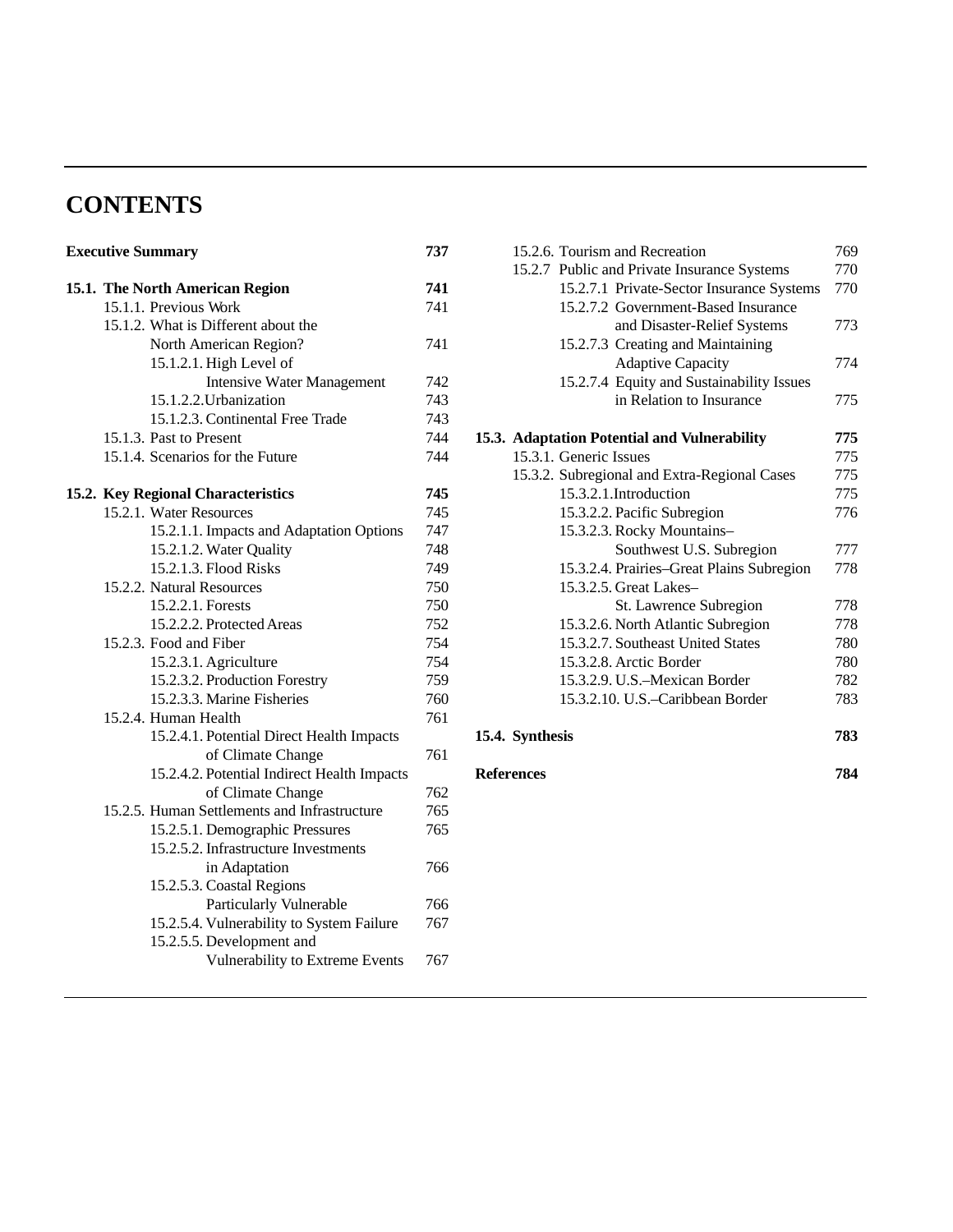## **EXECUTIVE SUMMARY**

North America has experienced challenges posed by changing climates and changing patterns of regional development and will continue to do so. Varying impacts on ecosystems and human settlements will exacerbate subregional differences in climate-sensitive resource production and vulnerability to extreme events. Opportunities may arise from a warming climate, and some innovative adaptation strategies are being tested as a response to current challenges (e.g., water banks), but there are few studies on how these strategies could be implemented as regional climates continue to change. Recent experience demonstrates high capability in emergency response to extreme events, but long-term problems remain.

#### **Climate Trends and Scenarios**

North America has warmed by about 0.7°C during the past century and precipitation has increased, but both trends are heterogeneous (e.g., seasonal reductions in precipitation in some areas).

For a range of emission scenarios produced for this Third Assessment Report, model results suggest that North America could warm by 1–3°C over the next century for a low-emissions case (B1). Warming could be as much as 3.5–7.5°C for the higher emission A2 case. Published regional impact studies have used climate scenarios with global temperature changes that are similar to these new cases, but regional scenarios may not be directly comparable.

#### **Key Regional Concerns**

#### *Water Resources*

Changes in precipitation are highly uncertain. There is little agreement across climate scenarios regarding changes in total annual runoff across North America.

The modeled impact of increased temperatures on lake evaporation leads to consistent projections of reduced lake levels and outflows for the Great Lakes–St. Lawrence system under most climate change scenarios (medium confidence). The only exception is the HadCM2 transient scenario incorporating IS92a sulfate aerosol emissions, which suggests slight increases in lake levels and outflows.

Where snowmelt currently is an important part of the hydrological regime (e.g., Columbia basin), seasonal shifts in runoff are likely, with a larger proportion of runoff occurring in winter, together with possible reductions in summer flows (high confidence).

Adaptive responses to such seasonal runoff changes could include altered management of artificial storage capacity, increased reliance on conjunctive management of ground and surface water supplies, and voluntary water transfers between various water users. It may not be possible, however, to avoid adverse impacts on many aquatic ecosystems or to fully offset the impacts of reduced summer water availability for irrigation and other out-of-stream and instream water uses.

Where lower summer flows and higher water temperatures occur, there may be reduced water quality and increased stress on aquatic ecosystems (medium confidence).

Possible changes in the frequency/intensity/duration of heavy precipitation events may require changes in land-use planning and infrastructure design to avoid increased damages arising from flooding, landslides, sewerage overflows, and releases of contaminants to natural water bodies.

Responses to recurring and emerging water quality and quantity problems will provide opportunities to develop and test adaptive management options.

#### *Natural Resources*

#### *Forests*

Climate change is expected to increase the areal extent and productivity of forests over the next 50–100 years (medium confidence). Extreme and/or long-term climate change scenarios indicate the possibility of widespread decline (low confidence).

Climate change is likely to cause changes in the nature and extent of several "disturbance factors" (e.g., fire, insect outbreaks) (medium confidence). Of particular interest in North America are changes in fire regimes, including an earlier start to the fire season, and significant increases in the area experiencing high to extreme fire danger. The long-term effects of fire will depend heavily on changes in human fire management activities, which are uncertain, especially in remote boreal forests.

There is a strong need for a long-term comprehensive system to monitor forest "health" and disturbance regimes over regional scales that can function as an early warning system for climate change effects on forests.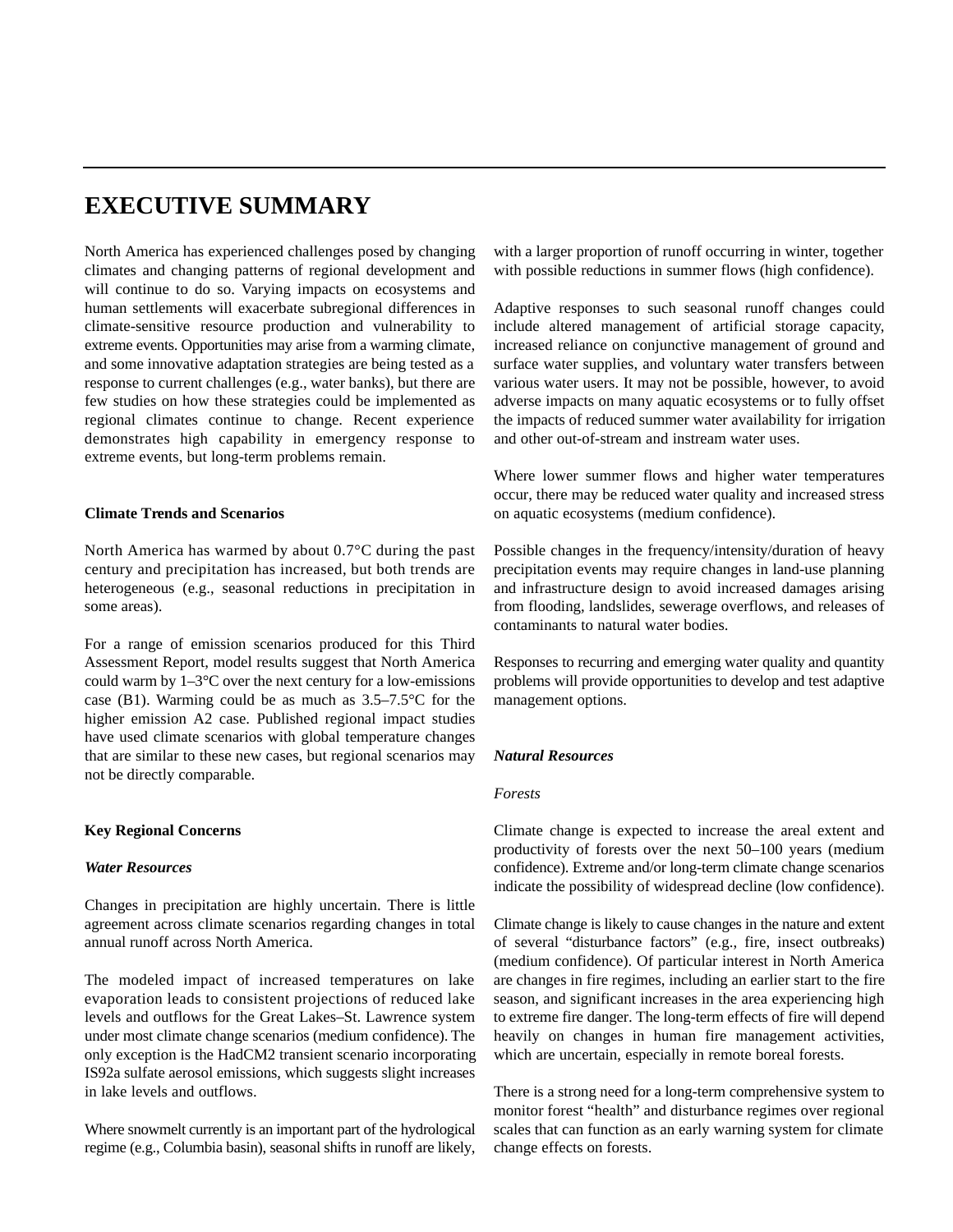#### *Protected Areas*

Climate change can lead to loss of specific ecosystem types, such as high alpine areas and specific coastal (e.g., salt marshes) and inland (e.g., prairie "potholes") wetland types (high confidence). There is moderate potential for adaptation to prevent these losses by planning conservation programs to identify and protect particularly threatened ecosystems.

#### *Food and Fiber*

#### *Agriculture*

Food production is projected to benefit from a warmer climate, but there probably will be strong regional effects, with some areas in North America suffering significant loss of comparative advantage to other regions (high confidence). There is potential for increased drought in the U.S. Great Plains/Canadian Prairies and opportunities for a limited northward shift in production areas in Canada (high confidence). Crop yield studies for the United States and Canada have indicated a wide range of impacts. Modeled yield results that include direct physiological effects of carbon dioxide  $(CO_2)$ , with sufficient water and nutrients, are substantially different from those that do not account for such effects. Economic studies that include farm- and agricultural market-level adjustments (e.g., behavioral, economic, and institutional) indicate that the negative effects of climate change on agriculture probably have been overestimated by studies that do not account for these adjustments (medium confidence). However, the ability of farmers to adapt their input and output choices will depend on market and institutional signals, which may be partially influenced by climate change.

#### *Production Forestry*

Lands that are managed for timber production are likely to be less susceptible to climate change than unmanaged forests because of the potential for adaptive management. However, when the possibility of replanting with incorrect species is considered, economic impacts could become negative.

#### *Carbon Sequestration—Adaptation Issues*

Increased interest in agricultural sinks for carbon sequestration includes proposed use of reduced-tillage practices in North America. Negative consequences may include increased use of pesticides, reduced yields, and increased risk for farmers (medium confidence). Potential benefits include reduced input costs, increased soil moisture, and reduced soil erosion (high confidence).

#### *Marine Fisheries*

Climate-related variations in the marine environment including changes in sea-surface temperatures, nutrient supply, and circulation dynamics—play an important role in determining the productivity of several North American fisheries (high confidence).

Projected climate changes have the potential to affect coastal and marine ecosystems, with impacts on the abundance and spatial distribution of species that are important to commercial and recreational fisheries. The degree of impact is likely to vary within a wide range, depending on species and community characteristics and region-specific conditions. These impacts are complex and difficult to observe, so climate variability constitutes a significant source of uncertainty for fishery managers. Recent experiences with Pacific salmon and Atlantic cod suggests that sustainable fisheries management will require timely and accurate scientific information on environmental conditions that affect fish stocks, as well as institutional flexibility to respond quickly to such information.

#### *Human Health*

Increased frequency and severity of heat waves may lead to an increase in illness and death, particularly among young, elderly, and frail people, especially in large urban centers. The net effect of reduced severity of extreme cold is likely to have a beneficial effect. Acclimatization may be slower than the rate of ambient temperature change.

Increased frequency of convective storms could lead to more cases of thunderstorm-associated asthma. More frequent flood events and other extreme events may result in an increase in deaths, injuries, infectious diseases, and stress-related disorders, as well as other adverse health effects associated with social disruption, environmentally forced migration, and settlement in urban slums.

Vector-borne diseases, including malaria and dengue fever, may expand their ranges in the United States and may develop in Canada. Tick-borne Lyme disease also may also expand its range in Canada. However, socioeconomic factors such as public health measures will play a large role in determining the existence or extent of such infections. Diseases associated with water may increase with warming of air and water temperatures, combined with heavy runoff events from agricultural and urban surfaces.

Respiratory disorders may be exacerbated by warming-induced increases in the frequency of smog (ground-level ozone) events, acidic deposition, and particulate air pollution.

#### *Human Settlements and Infrastructure*

Potential impacts of climate change on cities include fewer periods of extreme winter cold; increased frequency of extreme heat; rising sea levels and risk of storm surge; and changes in timing, frequency, and severity of flooding associated with storms and precipitation extremes.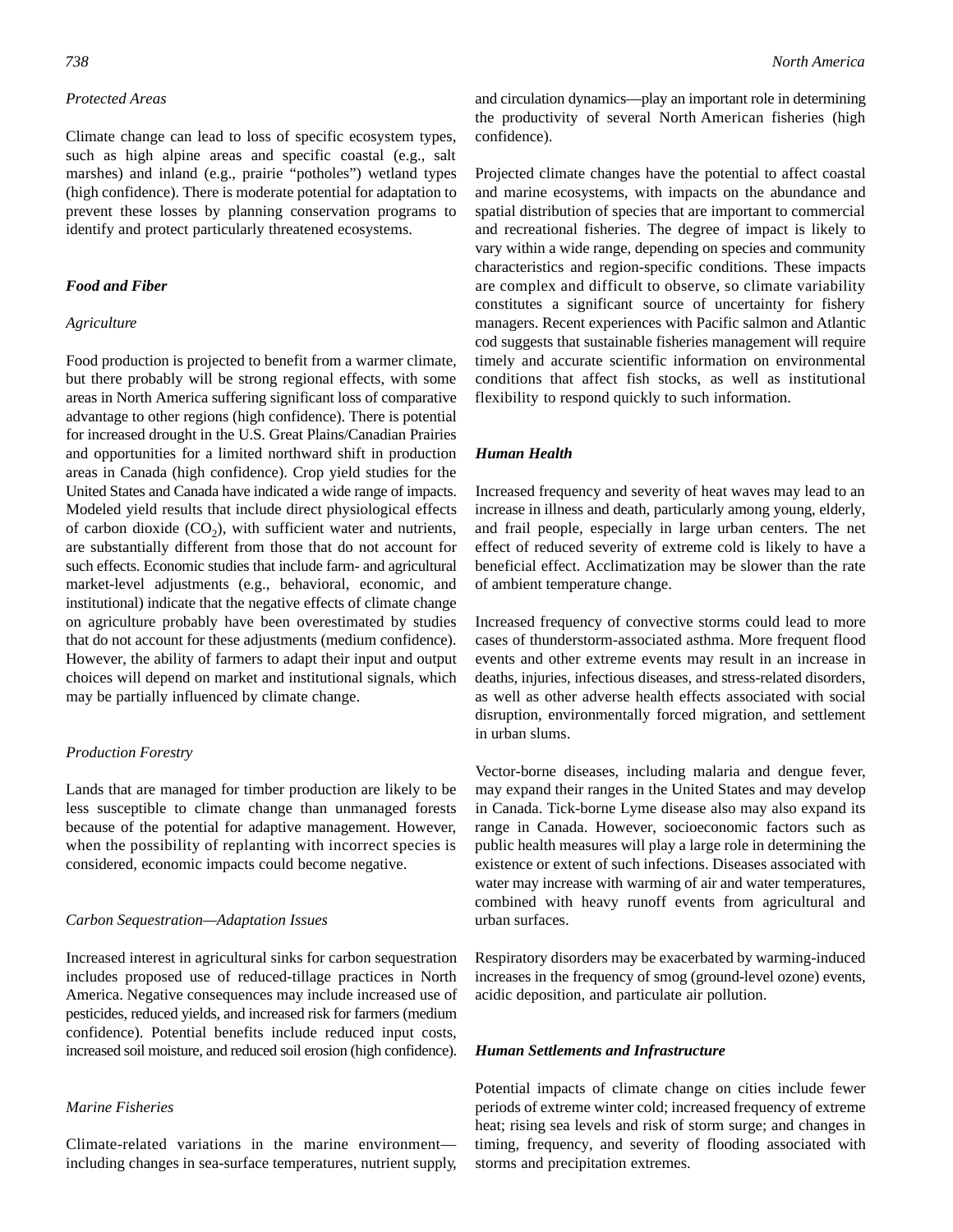Communities can reduce their vulnerability to potential adverse impacts from climate change through investments in adaptive infrastructure. These adaptations can be expensive. Rural, poor, and indigenous communities may not be able to make such investments. Furthermore, infrastructure investment decisions often are based on a variety of needs beyond climate change, including population growth and aging of existing systems.

Changes in the frequency, severity, and duration of extreme events may be among the most important risks associated with climate change. The rising cost of natural disasters in North America illustrates the vulnerability of current settlement practices. Human alterations of natural systems—such as drainage basins, barrier islands, and coastal margins—influence the impact of extreme weather hazards. Adaptations such as levees and dams often are successful in managing most variations in the weather, but they can increase vulnerability to the most extreme events.

#### *Tourism*

Shifts in temperature and precipitation patterns would lead to shifts in outdoor tourism and recreation opportunities (e.g., winter sports, fishing, parks, beaches). The extent to which ecological changes in parks will affect tourism is uncertain. Future shifts in water management, in response to development pressures as well as climate change, also could affect recreational opportunities and associated property values. Opportunities and challenges for recreational industries and destination areas need to be assessed in a systematic manner before net economic impacts can be reported with sufficient confidence.

#### *Public and Private Insurance and Disaster Relief Systems*

Inflation-corrected, weather-driven losses have been increasing in North America over the past 3 decades (high confidence). Both exposure and financial surplus of private insurers (especially property insurers) and reinsurers have been growing, and weather-related profit declines and insolvencies have been observed. Insured weather-related losses in North America (59% of the global total) are increasing with affluence and as populations continue to move into vulnerable areas. Insurer vulnerability to these changes varies considerably by region. Insurers are adversely affected by increased variability or actuarial uncertainty of weather-related events. Governments play a key role as insurers and/or providers of disaster relief, especially in cases in which risks are deemed to be uninsurable by the private sector.

Canada and the United States have different loss profiles (high confidence). In both countries, the nature of weather-related exposures and losses is diverse, ranging from property damages to business interruptions caused by electric power or communication system damage (as in the 1998 ice storm).

U.S. government insurance programs for crops and floods have not been profitable and in some cases have encouraged more human activity in at-risk areas. In the absence of similar programs in Canada, government disaster relief programs have paid roughly 86% of flood losses over the past 2 decades. There remains an important tension between the allocation of such risks between private insurers and the public sector, and the effects of climate changes (e.g., coastal erosion) would increasingly stress government programs.

Recent extreme events have led to several responses by insurers, including increased attention to building codes and disaster preparedness, limiting insurance availability or increasing prices, and establishment of new risk-spreading mechanisms. Insurers can play an important role in climate adaptation and mitigation. However, because their actuarial outlook is based on past climatic experience and forward-looking modeling studies are just now beginning to be used, the potential for surprise is real.

#### **Adaptation Potential and Vulnerability**

Case studies for various North American subregions and border regions illustrate how the changing nature of climate-society relationships is influencing the nature of vulnerability, climaterelated impacts, and adaptive responses. These cases include observed extreme events and potential responses to climate change scenarios. Increased levels of development may reduce vulnerability in some cases (e.g., agriculture) and increase or change vulnerability in others (e.g., Columbia basin water management).

The nature of observed damages reflects the increasing demands that society is placing on natural resources and systems that are sensitive to extreme events, as climate change is superimposed on complex environmental problems (e.g., coastal eutrophication in the Gulf of Mexico).

Climate-related consequences for water, health, food, energy, insurance, governments, and human settlements are likely to require substantial institutional and infrastructure changes in some cases. The short period of time required to make infrastructure adjustments is likely to require new institutions to cope with rapid and sweeping change. The example of new "water markets" in the western United States illustrates an adaptive measure that also may lead to concerns about accessibility of this essential commodity for lower income people, as well as conflicts about social priorities in its allocation (e.g., farms vs. residential use).

Determining responses to scenarios is a long process that requires dialogue with stakeholders. They understand the goals, objectives, and constraints driving the development, management, and operation of resource production and maintenance systems. This interdisciplinary and intercultural dialogue has the potential for improving sharing of information and enhancing its use in decisionmaking at various scales.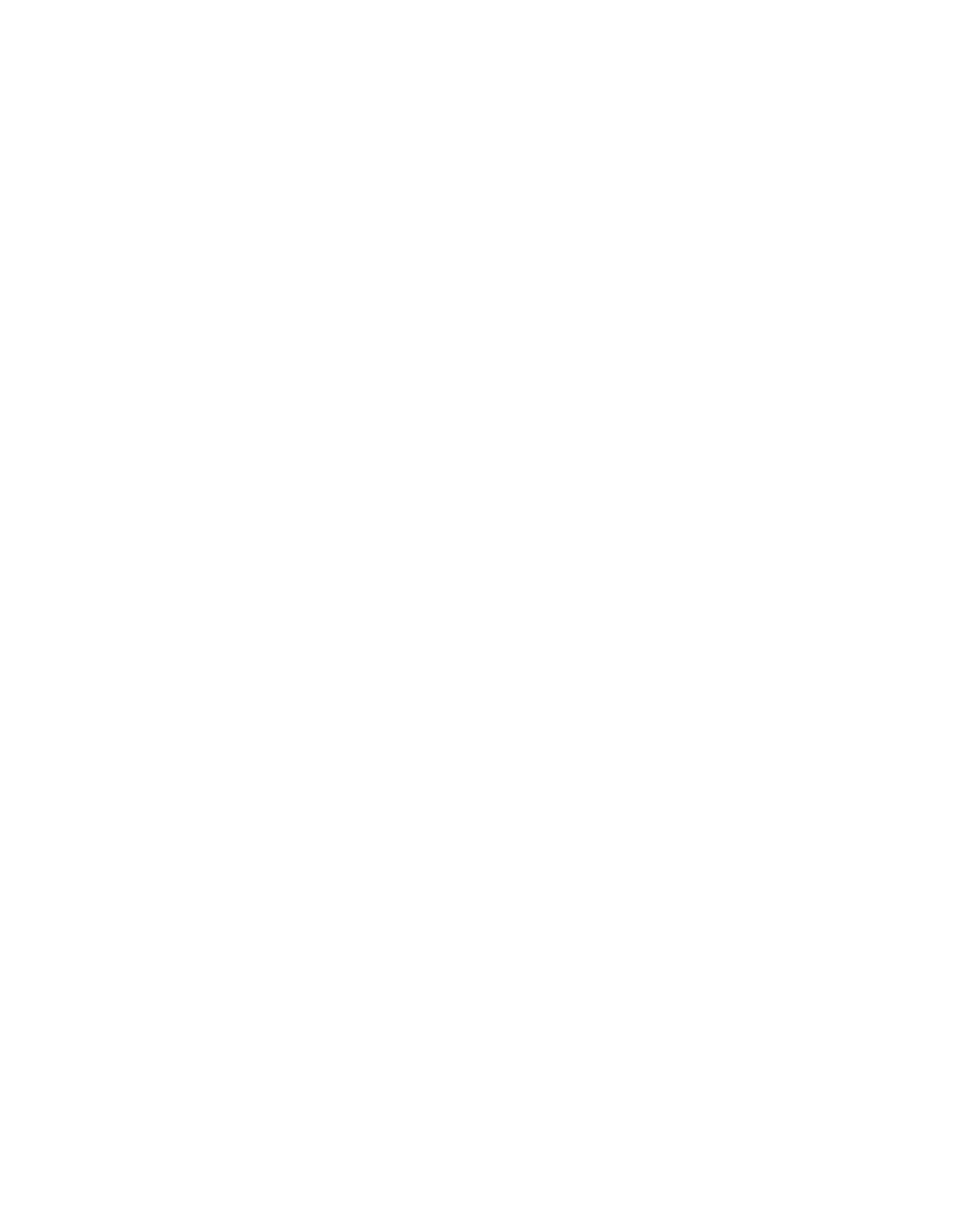#### **15.1. The North American Region**

#### *15.1.1. Previous Work*

This chapter offers an assessment for Canada, the United States, and three border regions—the Arctic, U.S.–Mexican, and U.S.–Caribbean borders. More detailed assessments for the Arctic, Mexico, and the Caribbean appear in Chapters 16, 14, and 17, respectively.

The IPCC's *Special Report on Regional Impacts of Climate Change* (IPCC, 1998) provides a review of more than 450 research publications concerned with impacts in North America, generally covering work done during 1975–1997. That review focused on six key sectors:

- Hydrology and water resources
- Nonforest terrestrial and forested ecosystems
- Food and fiber, including agriculture, production forestry, and fisheries
- Coastal systems
- Human settlements and industry
- Human health.

Our update of key regional concerns (see Section 15.2) uses similar categories, with a couple of modifications. First, we consider coastal and marine ecosystems together with terrestrial ecosystems, within the review of natural resources (Section 15.2.2). Second, human settlements are reviewed as a separate category, with extended discussion of infrastructure (Section 15.2.5). Impacts on tourism and insurance are treated separately (Sections 15.2.6 and 15.2.7, respectively). We also include a series of subregional cases that highlight adaptation challenges and opportunities (see Section 15.3).

This categorization of key regional concerns in North America reflects growing interest in higher order impacts. Recent increases in financial losses from extreme weather events (hurricanes, winter storms, floods) have raised new questions about changing frequencies of atmospheric events superimposed on changing development and investment patterns. In the United States, there were 28 such events during the 1980–1997 period with losses exceeding US\$1 billion. The most costly were the droughts and heat waves of 1988 and 1990, Hurricane Andrew in 1992, and the 1993 Mississippi River flood, with combined costs exceeding US\$100 billion. In Canada, the 1996 Saguenay flood and 1998 ice storm in Ontario and Quebec each cost more than US\$0.7 billion (CDN\$ 1 billion) (Etkin, 1998). It is important to understand the extent to which these loss trends hinge on changes in climate or changes in vulnerability that may be independent of any changes in climate.

In recent years, the North American nations have undertaken intensive region-specific assessments of impacts and vulnerability (Canada Country Study, U.S. National Assessment, regional case studies). Although some of these assessments are still in progress at this writing, several themes have emerged. The involvement of stakeholders (commercial entities, local and

regional governments, natural resource managers, and citizens) has brought new perspectives and refocused the definition of research questions. In nearly all regions, stakeholders perceive changes in variability to be far more threatening than decadalscale gradual change. Many stakeholders see limited problems in adaptation and possible benefits to slow predictable change. However, there may be appreciable changes in ecosystem distributions and water resources, with significant economic impacts, leading to requirements for substantial changes in infrastructure (e.g., in coastal and permafrost regions, major urban centers). There clearly will be winners and losers.

Overall, available information suggests that if projected levels of climate changes occur, North America will become quite a different place.

#### *1 5 . 1 . 2 . What is Different about the North American Region?*

North America includes economies and resources that might be comparable to those in developed countries and the more developed of the developing countries. Areas within highly urbanized and industrial zones or intensively managed agriculture, forests, and nonrenewable resource extraction all represent large-scale, highly managed resources and human-dominated ecosystems. Within this context, however, there continues to be a great deal of "extensive" land management. Many Canadian and U.S. forests are managed in relatively large tracts compared to other regions and are rather lightly managed aside from harvest schedules. Some are more intensively managed, including post-harvest site preparation for reforestation.

Table 15-1 shows a range of development indicators for Canada and the United States and compares these indicators to Mexico and the rest of the world. Higher levels of resource consumption, urbanization, life expectancy, and gross domestic product (GDP) are obvious, as are the higher rates of  $CO<sub>2</sub>$  emissions. At the same time, the two countries also are unusual in preserving extensive rangelands and other landscapes, so a unique feature is the juxtaposition of intensive management with "extensive" management of huge and sparsely populated areas. Some of these areas remain very much a part of the national economy, but other areas are used for subsistence. Areas that are undeveloped or are under aboriginal land claims that support traditional subsistence lifestyles include features that are found in developing country rural economies. These include low levels of built infrastructure, informal barter systems, close ties to the land, and strong historical and cultural attachments to subsistencebased communities, even in the face of opportunities in the modern wage economy.

In wage and nonwage circumstances, climate change scenarios become scenarios of changing opportunities and risks. Given the multi-objective and multi-stakeholder aspects of North American regions, a climate-related change in potential (e.g., longer growing season, higher fire risk, altered hydrological cycle) may not lead to an immediate, linear response by stakeholders (see Section 15.3). An important factor that must be considered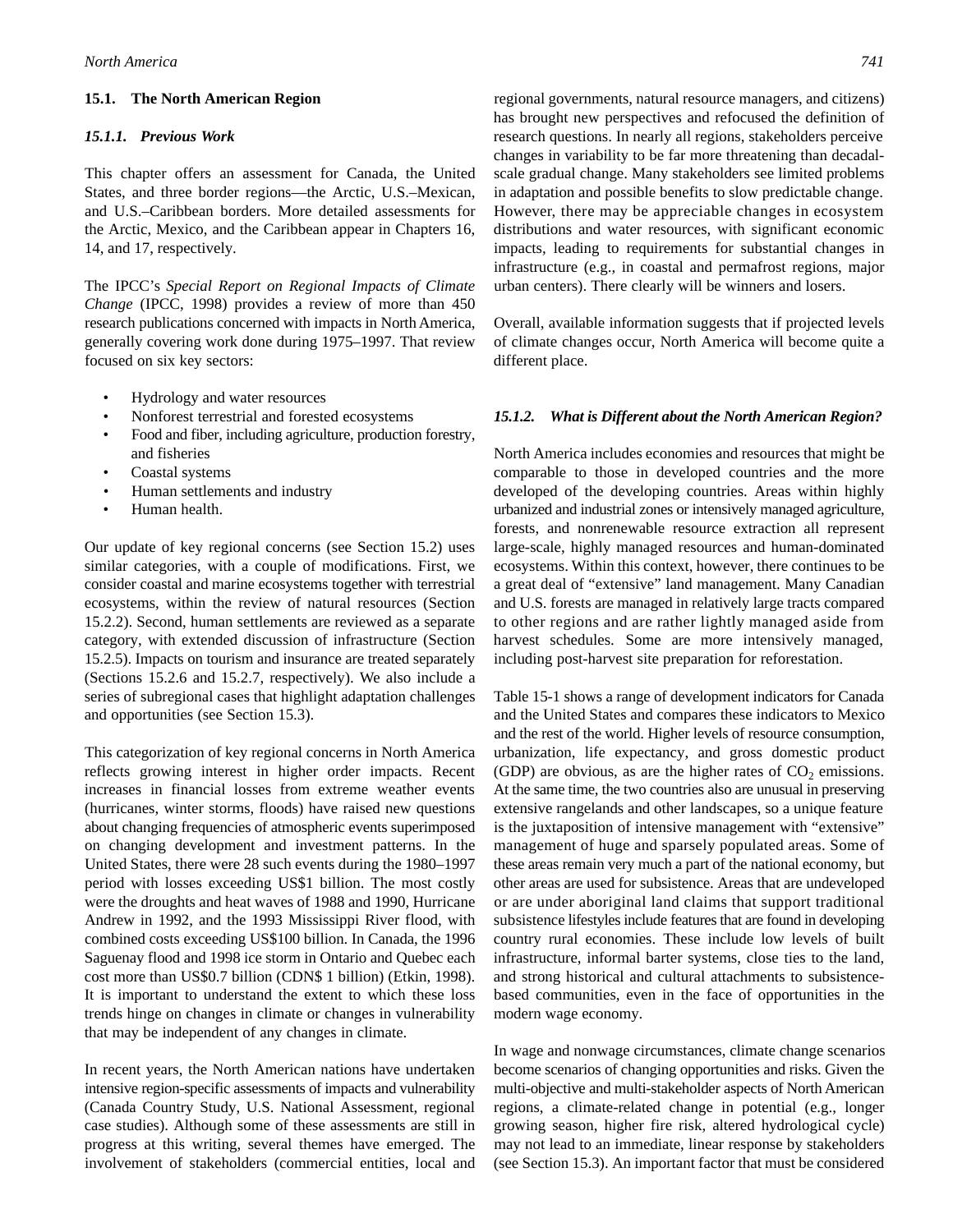| <b>Table 15-1</b> : Human development in North America. <sup>a</sup> |  |
|----------------------------------------------------------------------|--|
|----------------------------------------------------------------------|--|

| <b>Attribute</b>                                                    | Canada   | <b>USA</b> | <b>Mexico</b> | <b>Rest of World</b> |
|---------------------------------------------------------------------|----------|------------|---------------|----------------------|
| 1995 land area (ha per capita)                                      | 31.4     | 3.4        | 2.2           | 2.1                  |
| 1995 protected areas (ha per capita)                                | 3        | 0.6        | 0.1           | 0.2                  |
| 1998 internal renewable water ( $m^3$ per capita yr <sup>-1</sup> ) | 94,373   | 8,983      | 4,508         | 6,332                |
| 1987/95 annual freshwater water withdrawal ( $m3$ per capita)       | (Note b) | (Note b)   |               | 601                  |
| 1995 electric consumption (kWhr per capita)                         | 17,047   | 12,660     | 1,813         | 1,689                |
| 1994 commercial energy use (kg oil-equivalent per capita)           | 7,854    | 7,819      |               | 1,079                |
| 1995 $CO2$ emission (t per capita)                                  | 14.8     | 20.5       | 3.5           | 3.2                  |
| 1995 population over 65 (% of total)                                | 12.0     | 12.6       | 4.5           | 6.2                  |
| 1995 life expectancy at birth (yr)                                  | 79.1     | 76.4       | 73.0          | 62.9                 |
| 1995 urban population (% of total)                                  | 77       | 76         | 61            | 43                   |
| 1995 population in cities of 750,000 or more (% of total)           | 41       | 42         |               | 18                   |
| 1990 labor force in agriculture (% of total)                        | 3        | 3          | 22            | 52                   |
| 1990 labor force in industry (% of total)                           | 25       | 26         | 35            | 20                   |
| 1990 labor force in services (% of total)                           | 71       | 71         | 42            | 29                   |
| 1995 GDP (US\$ PPP per capita)                                      | 21,916   | 26,977     | 3,600         | 4,851                |

aData from UNDP(1999), Organisation for Economic Cooperation and Development (<http://www.oecd.org/env/indicators/index.htm>); and Instituto Nacional de Estadistica Geografia e Informatica, Mexico (<http://www.inegi.gob.mx/poblacion/ingles/fipoblacion.html>).

<sup>b</sup>The United Nations has data for Canada and the United States, but they were not included in the report (UNDP, 1999). The report shows use of 1,069 m<sup>3</sup> per capita for industrial countries.

 $=$  data not available.

is the extent to which individual rights are valued relative to community interests in the management of landscapes. Changing vulnerabilities may occur as a result of coupling of management to current climatic variability (e.g., watersheds developed for hydroelectric production and flood control must continue to adjust to seasonal and yearly variations in natural streamflow, as well as changing management objectives).

#### *15.1.2.1. High Level of Intensive Water Management*

The water resources of North America have been heavily modified and intensively managed to serve a variety of human purposes. Investments in water control and delivery infrastructure range from small, privately constructed impoundments, diversion works, and levees to major multi-purpose projects constructed by federal, state, or provincial governments. The usable human-made reservoir capacity in North America is equal to approximately 22% of average annual runoff, compared to a worldwide average of 10% (Dynesius and Nilsson, 1994). Development has been most intensive in the United States, where there are approximately 75,000 structures classified as dams, with a combined storage capacity approximating 70% of mean annual runoff, or about 1,300 km<sup>3</sup> (1 billion acre-feet) (Graf, 1999). Current water-management infrastructure has allowed the citizens of North America to make productive use of water and to reduce the adverse impacts of extreme high and low flows—but often at the cost of radically altering the natural functioning of aquatic ecosystems. The design of reservoirs and control structures and current operational protocols are based on the past hydrological record. Stationarity in the statistical characteristics of streamflow typically is assumed to apply for the future operational life of the facility. A change in mean flow or in variability could cause the physical infrastructure to be inadequate for the intended purposes or increase the risk of failure of the water resource system under extremes of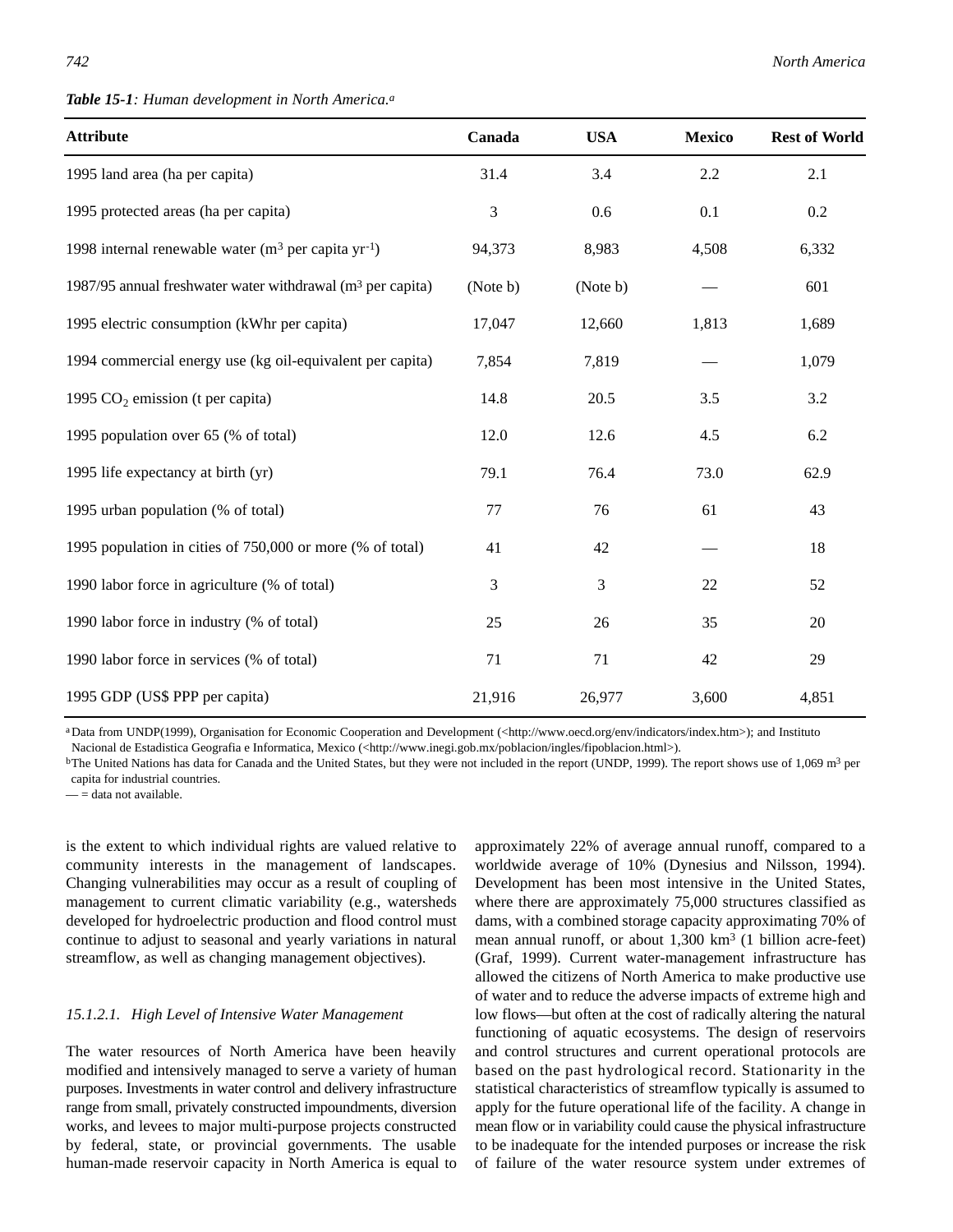drought or flood. In large water systems, such risks are buffered by robustness and resilience in the design of the system (Matalas, 1998); smaller systems may be more vulnerable under climate scenarios beyond those considered in their design.

In addition, North Americans have created laws and institutions that govern allocation of water among competing uses and define the rights and obligations of individuals, government entities, and other organizations with respect to particular water resources. These institutional aspects vary by region and have changed over time, reflecting differences in climatic and historical circumstances and changing societal values. In the western United States and western Canadian provinces, the economic importance of out-of-stream water uses drove the historical development of the prior appropriation system of water law, whereas U.S. states and Canadian provinces east of the 100th meridian generally adhere to riparian or riparianbased permit systems of water law (Chandler, 1913; Hutchins, 1971; Bates *et al.*, 1993; Scott and Coustalin, 1995). Recently, concerns about endangered species, water quality, and other public trust values have led to changes in permitted uses of some water rights in the United States, and environmental legislation is now a powerful force in determining the location, design, and feasibility of new water projects (California Supreme Court, 1983; Wilkinson, 1989; Butler, 1990; Miller *et al.*, 1996). A new development in the United States is that some dams are being removed or considered for removal to alleviate impairment of the aquatic ecosystem and to restore fisheries (WWPRAC, 1998).

Because North America's water management institutions and infrastructure evolved partly as adaptations to current climate variability, we expect these investments to be useful in fostering adaptability to some of the effects of long-term climate change. However, to the extent that water management facilities have impaired the health and diversity of aquatic ecosystems, they may exacerbate the adverse environmental consequences of global climate change by reducing the resilience of natural systems to further climatic stress.

Within developed regions of North America, one important feature is the high-value concentrated development center or corridor. Proliferation of these centers and corridors (e.g., U.S. Gulf coast, Boston-New York-Washington corridor) can lead to high damage costs from extreme events associated with weather phenomena (see Sections 15.2.5 and 15.2.7).

A second feature concerns extension of urban land use into previously undeveloped or less-developed areas, including agricultural lands, forested areas, wetlands, barrier islands, and other coastal margins. In the case of urban encroachment on forested areas, climate change effects on human use and value of forest ecosystems are likely to be significant but are very poorly understood (Binkley and Van Kooten, 1994). This is a challenge in considering traditional human uses of forests for wood products, recreational space, or environmental protection. A more recent phenomenon that must be considered, however, is the increase in human populations in many forested areas in the mid-latitude regions of North America. For example, in the Colorado Rocky Mountains in the United States, human population is expected to double in the next 20–40 years (Stohlgren, 1999). These population increases will amplify climate-induced stresses on forest habitat and species assemblages. Moreover, these increases will increase the exposure of human populations to climate-induced catastrophic events (e.g., fire, floods).

#### *15.1.2.3. Continental Free Trade*

The North American Free Trade Agreement (NAFTA) between Canada, the United States, and Mexico has contributed to several changes in economic activity. One indicator is the recent increase in the population of Mexican states along the U.S.- Mexican border (see Table 15-2), which is at a faster rate than for Mexico as a whole. Such shifts may alter the relationship

*Table 15-2: Population of Mexican states along the U.S.–Mexican border (data from Instituto Nacional de Estadistica Geografia e Informatica, Mexico, <http://www.inegi.gob.mx/poblacion/ingles/fipoblacion.html>).*

| <b>Population</b>          | 1990       | 1992       | 1997       | % change |
|----------------------------|------------|------------|------------|----------|
| Baja California            | 1,660,855  | 1,908,434  | 2,241,029  | $+35$    |
| Sonora                     | 1,823,606  | 1,866,757  | 2,183,108  | $+20$    |
| Chihuahua                  | 2,441,873  | 2,503,515  | 2,895,672  | $+19$    |
| Coahuila                   | 1,972,340  | 2,040,046  | 2,227,305  | $+13$    |
| Nuevo Leon                 | 3,098,736  | 3,336,044  | 3,684,175  | $+19$    |
| Tamaulipas                 | 2,249,581  | 2,351,663  | 2,628,839  | $+17$    |
| Total population in Mexico | 81,249,645 | 85,627,971 | 93,716,332 | $+15$    |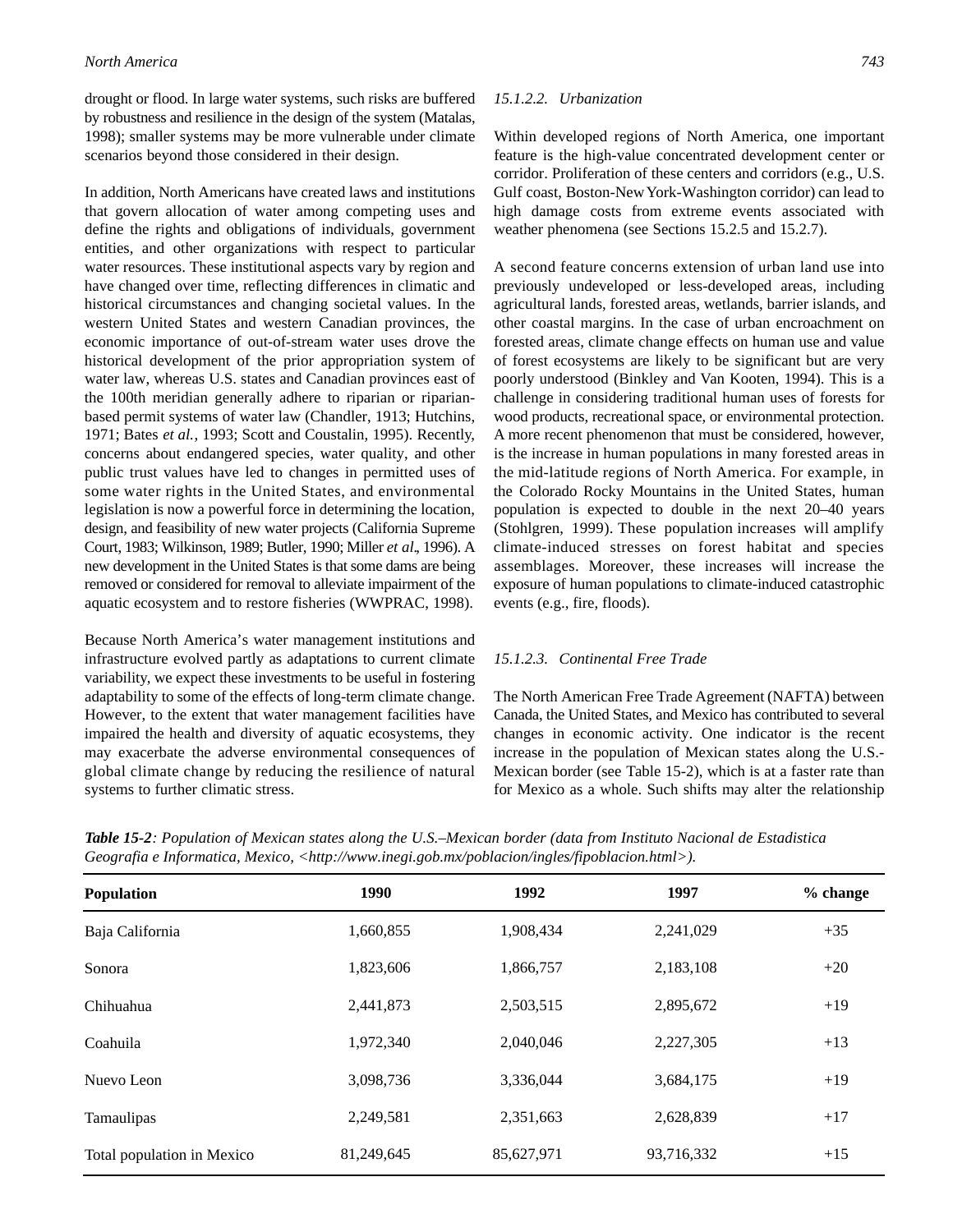between regions and their climate, affecting the nature of future climate-related impacts and adaptation responses (e.g., see Section 15.3.2.9).

#### *15.1.3. Past to Present*

Society has long viewed climate as "constant"—that is, we expect year-to-year variations, but we expect that the chances of hurricanes, floods, or heat waves don't change with time. The probability of a 100-year event (defined by crossing some threshold—say, 5 cm of rain in an hour) should be a constant. As we have developed longer records of climate—from geologic records in ice cores and sediments to longer and longer instrumental records—we have learned that this assumption of constancy simply is not true. As we look back and see constant change, we should look to the future and expect additional changes to climate and to climate variability.

There have been significant changes (i.e., trends) in North America's climate over the past century. As a whole, North America has warmed by about 0.7°C (Carter *et al*., 2000), although this warming has been quite heterogeneous. For example, the southeastern United States cooled slightly over that same period, although recent decades have seen some warming. There also have been trends in precipitation. Annual precipitation over North America decreased by about 50 mm in the early years of the century and since then has steadily increased by ~70 mm. These trends, like those of temperature, have been fairly heterogeneous. The largest increases have been in the northern Atlantic and Pacific coastal regions. Some regions have experienced seasonal decreases in precipitation. Accompanying these trends in temperature and precipitation, which are fairly well measured, have been changes in cloud cover and humidity, which affect plant growth as well as people's perception of temperature. Inferences from atmospheric  $CO<sub>2</sub>$ and satellite data suggest that the northern growing season (the period of active plant growth) has lengthened appreciably over the past decades (Myneni *et al.*, 1997), and data from Alaska show an unequivocal warming trend in the western Arctic (Bering Sea Impacts Study, 1999).

Over the course of the 20th century, there have been several extreme periods in the climate. The drought of the 1930s changed all of North American society. The damage to midcontinental agriculture and communities has consequences even today, through changes in land ownership, government policies, and farmer and merchant perceptions of risk. More recently, there have been major consequences of drought, flooding, tropical storms, and tornadoes. There is no clear evidence of trends in the meteorological risks from "heaviest rainfall category" events or that their frequency has changed over the period of instrumental measurements. However, evidence from the paleorecord documents changes over the past thousands of years that lie outside what our contemporary society can remember. For example, there have been several droughts in California, documented in tree-ring and lake-level data, of more than 80 years' duration (Meko *et al*., 1991). Evidence from the Rocky

Mountain and Great Plains regions suggests that there have been long periods in the Holocene (the time since the last glaciation) when these regions were much drier than today (Woodhouse and Overpeck, 1998). These historical events did not happen as a result of anthropogenic impacts but are within the range of natural climate variability; they provide a caution against assuming that tomorrow's climates will necessarily be no less benign than today's.

#### *15.1.4. Scenarios for the Future*

At the large scale, and for a range of emission scenarios produced for the IPCC's Third Assessment Report (see Section 3.8), climate model results suggest that North America could warm at a rate of 1–3°C over the next century for a low-emissions case (B1). Warming could be as rapid as  $3.5-7.5$ °C for the higher emission A2 case. Even the B1 case suggests substantially more warming over the next century than we have observed over the past 100 years. In addition, we know that the past century saw changes in temperature, precipitation, and other variables. Climate model predictions of precipitation remain highly uncertain. Many models suggest higher rainfall over North America accompanying warming in simulations of the IS92a emission scenario (Schimel *et al.*, 1996). While some models suggest widespread and substantial increases in rainfall over most of North America, other models suggest a weaker increase in rainfall.

Understanding concurrent changes in regional temperature and precipitation is crucial. Warming with increasing precipitation is likely to increase plant growth, which may increase carbon storage (VEMAP Members, 1995) and may increase pest and pathogen invasion and expansion. Warming with a lesser increase or a decrease in precipitation could cause direct vegetation mortality and increase the risk of wildfire. Variability also plays a role. General increases in temperature and precipitation might increase plant growth, but occasional severe droughts would then maximize the chances of wildfire. Preliminary results from modeling of the United States suggest that projected changes in climate will cause very substantial changes to the distribution and productivity of ecosystems and to disturbance regimes (fire and drought probabilities). Subtropical conditions will extend further north into the United States, with accompanying changes to vegetation, hydrology, and the potential for disease. Changes at the Arctic border suggest changes to the foresttundra transition region, losses of permafrost, and an altered growing season.

Concern about the spatial uncertainty of model-based climate scenarios has led to various attempts at downscaling global scenarios to regional scales. This can influence the results of impact studies, as illustrated by a recent case study of crop yields in the U.S. Great Plains (Mearns *et al.*, 1999). Furthermore, published regional impact studies have used older global climate scenarios similar to the temperatures resulting from the new emissions cases, but these may not be directly comparable.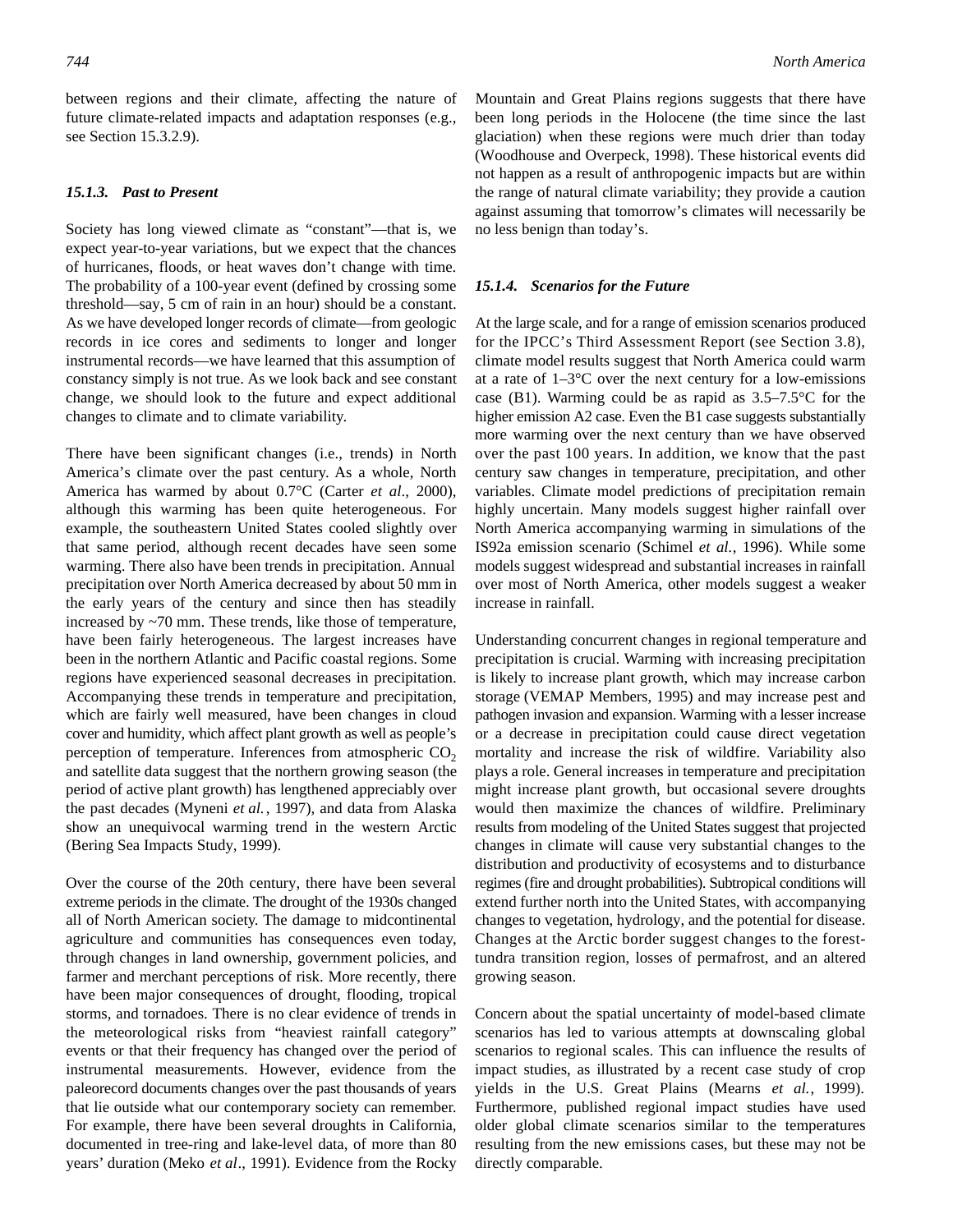#### **15.2. Key Regional Characteristics**

#### *15.2.1. Water Resources*

Available evidence suggests that global warming may lead to substantial changes in mean annual streamflows, seasonal distributions of flows, and the probabilities of extreme highor low-flow conditions (Leavesley, 1994; Cubasch *et al.*, 1995; Mearns *et al.*, 1995; Trenberth and Shea, 1997). Runoff characteristics may change appreciably over the next several decades, but in the near term, the hydrological effects of global warming are likely to be masked by ongoing year-to-year climatic variability (Rogers, 1994; Miller, 1997; Matalas, 1998). There is some evidence that the intensity of rainfall events may increase under global warming, as a result of increases in the precipitable water content of the atmosphere (IPCC, 1996; Trenberth and Shea, 1997). This may increase flooding risks in some watersheds. Hydrological changes cannot yet be forecast reliably at the watershed scale, although numerous studies have addressed the potential effects of warming scenarios on water availability in North America (e.g., Mortsch and Quinn, 1996; Melack *et al.*, 1997; Moore *et al.*, 1997; Mulholland *et al.*, 1997; Woodhouse and Overpeck, 1998; Wilby *et al.*, 1999; Wolock and McCabe, 2000). Figure 15-1 summarizes some possible regional hydrological and ecological impacts of climate change identified in recent analyses.

In general, there is greater confidence in projections of seasonal shifts in runoff and related hydrological characteristics than there is in projections of changes in annual runoff. Regional patterns of precipitation change are highly uncertain. Runoff changes also will depend on changes in temperatures and other climatic variables. Warmer temperatures may cause runoff to decline even where precipitation increases (e.g., Nash and Gleick, 1993). Changes in vegetation characteristics will have further, complex impacts on streamflows (Callaway and Currie, 1985; Rosenberg *et al.*, 1990; Riley *et al.*, 1996). Wolock and McCabe (2000) computed annual runoff projections for the 18 major water-resource regions of the continental United States for two GCM scenarios used in the U.S. National Assessment. They found very little agreement between the models—the Canadian Centre for Climate Prediction and Analysis (CCC) model and the Hadley Centre for Climate Prediction and Research (HAD) model—regarding the direction of change in average annual runoff. In addition, most of the projected changes for the next century fell within the range of current variability.

Projections of shorter snow accumulation periods appear to be more robust. Many studies of snowmelt-dominated systems show similar seasonal shifts to greater winter runoff and reduced summer flow (e.g., Cooley, 1990; Lettenmaier and Gan, 1990; Rango and Van Katwijk, 1990; Duell, 1992, 1994; Lettenmaier *et al.*, 1992, 1996; Rango, 1995; Melack *et al.*, 1997; Fyfe and Flato, 1999; Wilby et al., 1999). In mountainous areas of western North America, small high-elevation catchments may contribute the bulk of the flow of major river systems (Schaake, 1990; Redmond, 1998). Although some models predict decreases in snowpack, records from at least one long-term alpine site in the Rocky Mountains show an increase in annual precipitation since 1951 (Williams *et al.*, 1996). Earlier meltoff in combination with either lower or higher snowpack will tend to increase winter or spring flows and reduce summer flows. Warmer temperatures could increase the number of rainon-snow events in some river basins, increasing the risk of winter and spring floods (Lettenmaier and Gan, 1990; Hughes *et al.*, 1993; Loukas and Quick, 1996). Lower summer flows, warmer summer water temperatures, and increased winter flows are results on which many of the regional ecological impacts identified in Figure 15-1 are based.

Studies based on climate change scenarios from older versions of GCMs that did not include aerosol effects suggest reductions in streamflow and lake levels in many Canadian watersheds, despite scenario increases in annual precipitation (Hofmann *et al.*, 1998). Bruce *et al.* (2000) examined a variety of newer evidence, including temperature and precipitation changes projected by transient runs of seven different atmosphereocean GCMs (AOGCMs) with business-as-usual greenhouse gas (GHG) and aerosol increases. They conclude that many areas of Canada, including southwestern Canada and the Great Lakes region, could experience "…reduced total flow, lower minimum flows and lower average annual peak flow" (Bruce *et al.*, 2000).

Open-water evaporation is an important part of the water balance of the North American Great Lakes. Increased evaporation as a result of warmer water temperatures therefore would likely affect future lake levels and outflow into the St. Lawrence River (Mortsch and Quinn, 1996; Mortsch *et al.*, 2000). Most analyses for the Great Lakes suggest declines in lake levels and outflows (Mortsch and Quinn, 1996; Chao, 1999). Chao (1999), for example, examined 10 different transient GCM scenarios (without aerosols) for IPCC decades 2 and 3 and concludes, "In general the decrease in inflows under all the GCM scenarios result in negative impacts to hydropower, navigation and coldwater habitat, and positive ones to shoreline damages." Mortsch *et al*. (2000) compared such early results to results based on transient runs of the CCC model and the HadCM2 model, both of which include aerosol impacts. Whereas the CCC model run suggests declines in lake levels and outflows comparable to the earlier doubled- $CO_2$  runs (e.g., a 1.01-m decline in the level of Lakes Michigan and Huron by 2050), the HadCM2 model indicates the possibility of a small rise in lake levels and outflows (0.03-m rise in Lakes Michigan and Huron by 2050). Caution is required in interpreting these results because there is substantial uncertainty regarding future sulfate emissions, and projections of aerosol concentrations have declined considerably since these runs were performed (Carter *et al*., 2000).

Arid environments are characterized by highly nonlinear relationships between precipitation and runoff. Thus, streamflows in the arid and semi-arid western portions of North America will be particularly sensitive to any changes in temperature and precipitation (Schaake, 1990; Arnell *et al.*, 1996; Kaczmarek *et*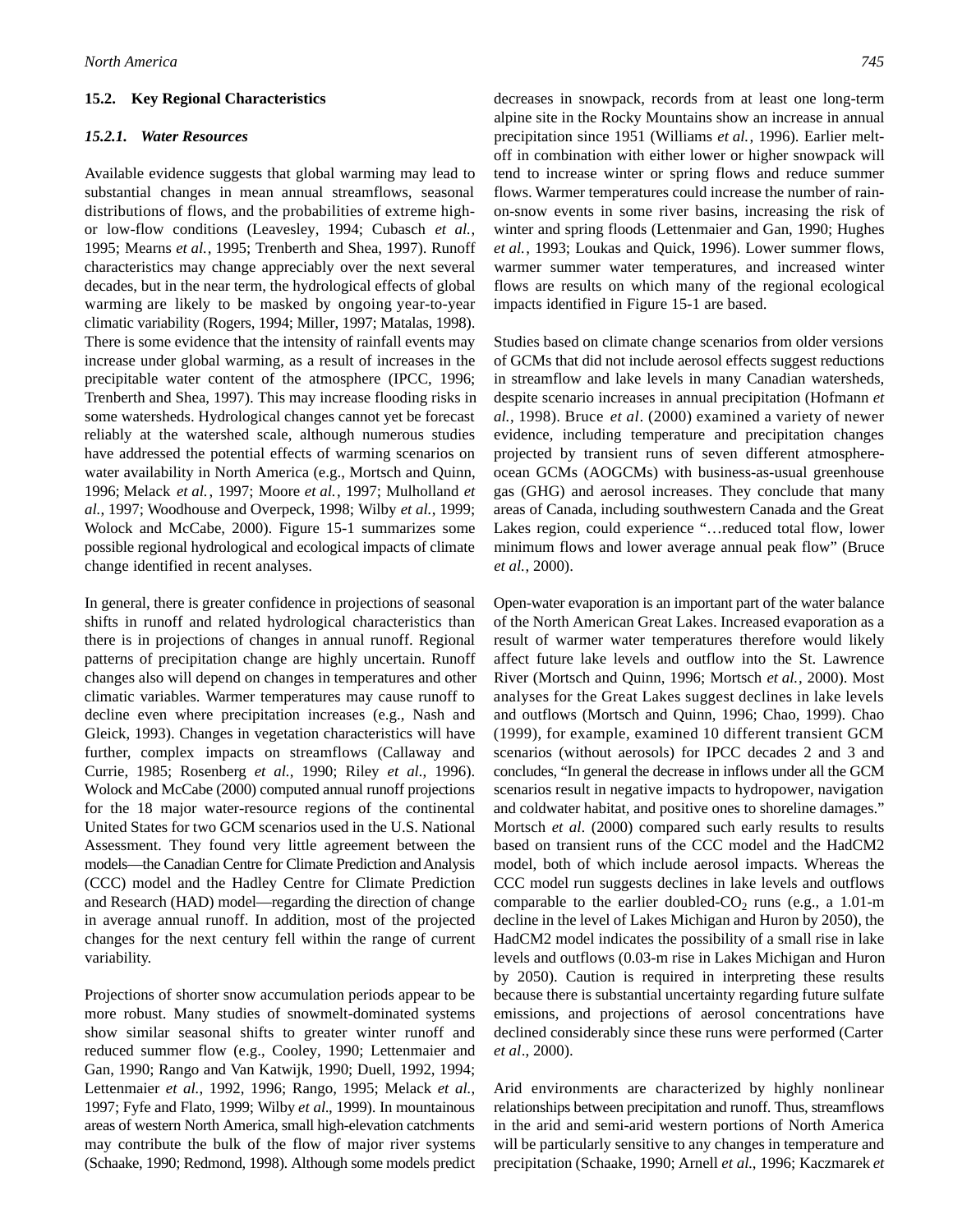

**Figure 15-1**: Potential water resources impacts.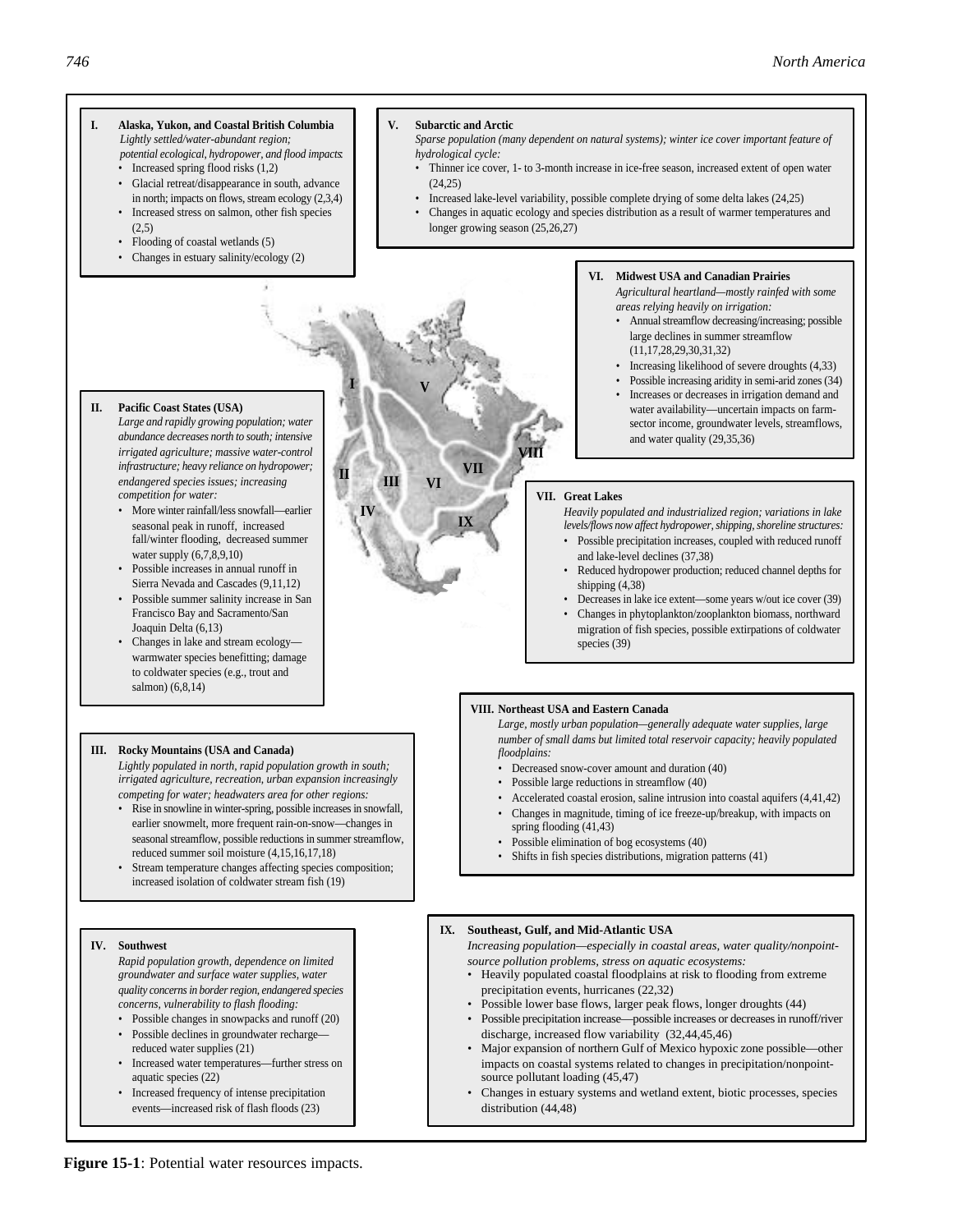#### *North America 747*

*al.*, 1996). Rivers that originate in mountainous regions will be particularly sensitive to winter precipitation in the headwaters, regardless of conditions in the downstream semi-arid zone (e.g., Cohen, 1991). In addition, "…severe flood events may be more damaging in drier climates where soils are more erodible…" (Arnell *et al.*, 1996).

Little research attention has been given to the possible impacts of climate change on sediment transport and deposition, which could affect aquatic ecosystems, reservoir storage capacity, potential flood damages, and the need for dredging operations. However, projected increases in the intensity of precipitation events could contribute to increased erosion and sedimentation in some areas (Mount, 1995).

#### *15.2.1.1. Impacts and Adaptation Options*

The impacts of hydrological changes and options for effective adaptation will depend on the nature of the hydrological changes, the amount of buffering provided by natural and artificial storage capacity, the nature of demands on the resource, and the effectiveness with which institutions in place balance competing demands. Continued increases in demand are likely for the multiple services provided by North American water resources, encompassing out-of-stream and instream uses. Adaptations to the effects of climate change therefore will occur in conjunction with adjustments to changes in the level and characteristics of water demands.

A major comparative study of six U.S. water resource systems found that although climate change could have significant and often adverse impacts on system performance, adjustments to reservoir operations could be made, allowing those impacts to be smaller than the underlying hydrological changes (Lettenmaier *et al.*, 1999). The authors also found that "The effects of anticipated demand growth and other plausible future operational considerations…would about equal or exceed the effects of climate change over system planning horizons" (Lettenmaier, *et al*., 1999).

The importance of future changes in demand is echoed by Frederick and Schwarz (1999). They found that even in the absence of climate change, the annual cost of supplying water to meet projected increases in U.S. water demands would be about US\$13.8 billion higher in 2030 than in 1995, based on the current trend of increasingly using conservation to balance growing demands with supplies. This trend has been driven by

"…the high costs of developing new supplies, environmental concerns, a growing appreciation for the values of instream flows and efforts to improve water quality" (Frederick and Schwarz, 1999). Using projected runoff changes calculated by Wolock and McCabe (2000) for 18 water resource regions, the study found that runoff increases projected by the HadCM2 model tended to reduce the cost of balancing future water supplies and demands, whereas the reduced flows projected by the CCC model resulted in large cost increases. With the CCC model projections, the study found that under an "efficient management" scenario, annual water costs could increase "…by nearly US\$105 billion, about US\$308 per person. Much higher cost increases would result from policies to maintain relatively high streamflow levels under such dry conditions" (Frederick and Schwarz, 1999).

This finding—that institutions can have significant impacts on the costs arising from reduced water availability—is supported by a study that assessed the possible consequences of a severe sustained drought on the Colorado River system (Lord *et al.*, 1995). The study authors found that the "Law of the River," as currently interpreted and implemented, would leave sensitive biological resources, hydropower generation, recreational values, and Upper Colorado basin water users vulnerable to damages despite extraordinary engineering attempts to drought-proof the river. The study also found that certain proposed institutional and system operating changes could considerably alter the level and incidence of the damages (Booker, 1995; Kenney, 1995; Lord *et al.*, 1995; Sangoyomi and Harding, 1995). For example, reallocation from low- to high-valued uses (e.g., through intrastate or interstate water marketing) and changes in reservoir storage policies to hold water in the Upper Colorado basin to reduce evaporative losses could reduce consumptive use damages by more than 90% (Booker, 1995).

Such "what if" analyses can foster creative thinking about adaptation options. Future adaptation strategies also are likely to build on current creative solutions to meeting water supply challenges. For example, when increases in agricultural and sewerage runoff in the Catskill/Delaware watershed region threatened the quality of New York City's water supplies, the city was faced with a choice of either building an artificial filtration plant or taking action to protect and restore the natural purification capacity of the watershed's ecosystem. The capital cost of the filtration plant would have been US\$6–8 billion, plus annual operating costs of US\$300 million. The city found that for a fraction of that cost it could enter into agreements with landowners in the watershed to adopt land-use practices

*Figure 15-1 Notes*

**<sup>1.</sup>** Loukas and Quick, 1999; **2.** Taylor and Taylor, 1997; **3.** Brugman *et al*., 1997; **4.** Hofmann *et al*., 1998; **5.** BESIS, 1999; **6.** Melack *et al*., 1997; **7.** Hamlet and Lettenmaier, 1999; **8.** Cohen *et al.*, 2000; **9.** Wilby and Dettinger, 2000; **10.** Leung and Wigmosta, 1999; **11.** Wolock and McCabe, 2000; **12.** Felzer and Heard, 1999; 13. Gleick and Chalecki, 1999; 14. Thompson et al., 1998; 15. Fyfe and Flato, 1999; 16. McCabe and Wolock, 1999; 17. Leith and Whitfield, 1998; 18. Williams et al., 1996; 19. Hauer et al., 1997; 20. Wilby et al., 1999; 21. USEPA, 1998b; 22. Hurd et al., 1999; 23. USEPA, 1998; 24. Marsh and Lesack, 1996; 25. Maxwell, 1997; 26. Rouse et al., 1997; 27. MacDonald et al., 1996; 28. Herrington et al., 1997; 29. Strzepek et al., 1999; 30. Clair et al., 1998; **31.** Yulianti and Burn, 1998; **32.** Lettenmaier *et al*., 1999; **33.** Woodhouse and Overpeck, 1998; **34.** Evans and Prepas, 1996; **35.** Eheart *et al*., 1999; **36.** Hurd *et al*., 1998; **37.** Mortsch and Quinn, 1996; **38.** Chao, 1999; **39.** Magnuson *et al*., 1997; **40.** Moore *et al*., 1997; **41.** Abraham *et al*., 1997; **42.** Frederick and Gleick, 1999; 43. Hare et al., 1997; 44. Mulholland et al., 1997; 45. Justic et al., 1996; 46. Arnell, 1999; 47. Cruise et al., 1999; 48. Porter et al., 1996.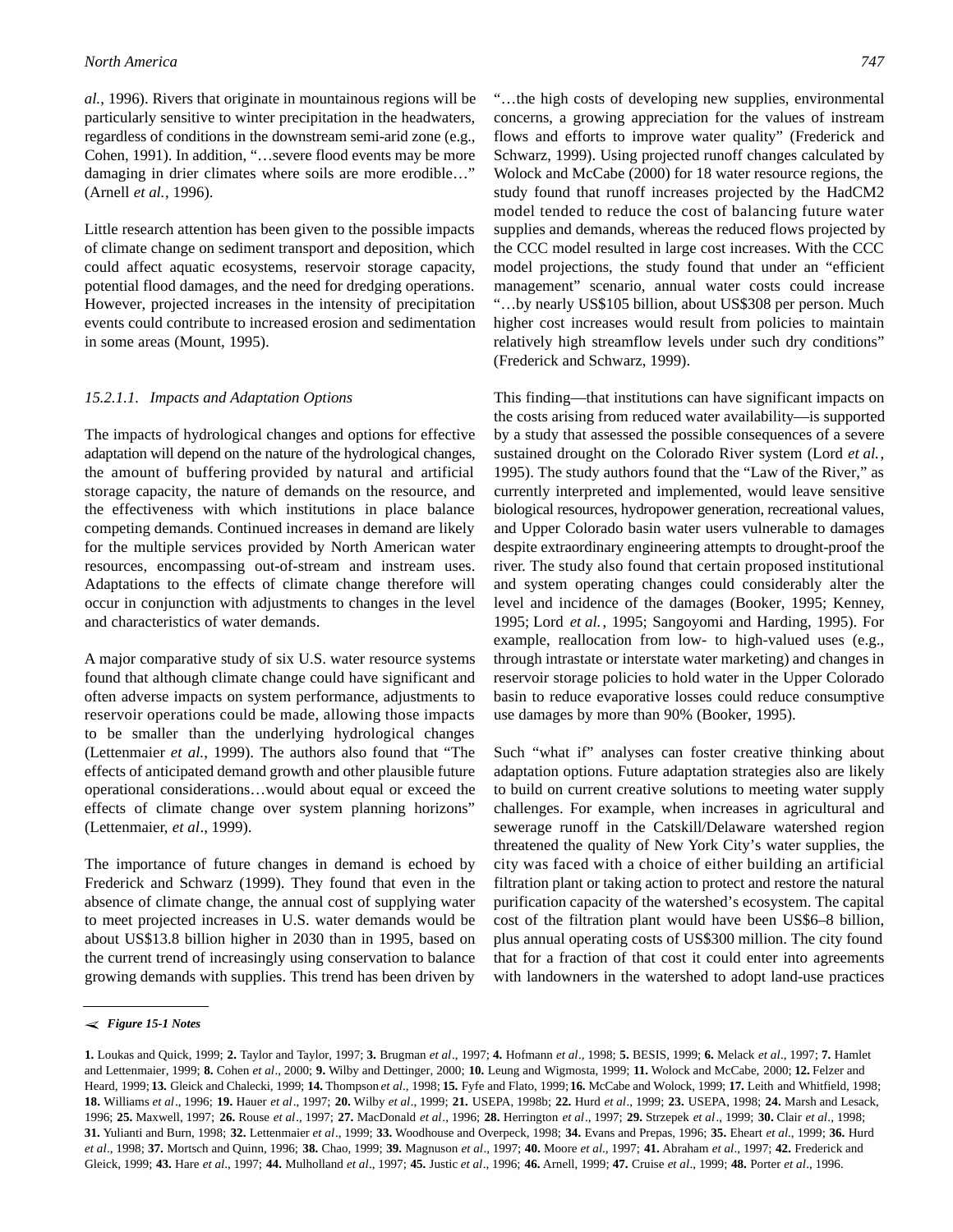that would adequately protect water quality, making the filtration plant unnecessary (PCAST, 1998; Platt *et al.*, 2000).

Adjustments to the effects of climate change as well as to evolving demands for out-of-stream and instream water uses may entail impacts on the distribution of water-use benefits. The question of who will bear the costs of any reduction in water availability depends on the nature and ownership of existing water rights, how those rights are measured, and how they may be modified by other policies. In the United States, federal legislation—including the Endangered Species Act and the Clean Water Act—has regulated or constrained development of many new water projects and could be applied to modify existing water diversions (WWPRAC, 1998). Native American (aboriginal) communities often possess reserved water rights that, despite their high priority, have never been developed or clearly quantified. Substantial litigation and negotiation efforts have focused on clarifying these rights. Any significant change in water availability may heighten tensions between these communities and neighboring water users (Echohawk and Chambers, 1991). Under riparian water law and permit systems, governmental authorities may have substantial discretion in regulating water uses under drought conditions (Abrams, 1990; Flood, 1990; Sherk, 1990; Dellapenna, 1991; Scott and Coustalin, 1995). Under the prior appropriation system of water law, which is followed in western Canada and most states in the western portion of the United States, the risk of a shortfall generally is inversely proportional to the seniority of the right. Many junior rightholders, however, have access to water stored in reservoirs, which improves their security of supply.

Several studies have argued that improving the functioning of water markets could help to create the kind of flexibility needed to respond to uncertain changes in future water availability (e.g., Trelease, 1977; Tarlock, 1991; OTA, 1993; Miller *et al.*, 1997). If water supplies decline in particular locations or seasons, water markets could soften the impacts by moving water from lower to higher valued uses. In the western United States, where irrigation now accounts for more than 80% of consumptive water use, water market activity is likely to continue the current trend of movement of water out of irrigated agriculture to accommodate other water uses (WWPRAC, 1998). However, water markets are not likely to adequately protect instream flows and sensitive biological resources unless public agencies are given budgets to buy or rent water to protect those values (Wilkinson, 1989; NRC, 1992). In addition, water rights have to be clearly defined for water markets to function properly. Even in the western United States, where water markets have developed rapidly in recent years (Saliba and Bush, 1987; NRC, 1992; Colby, 1996; Yoskowitz, 1999), market development has been hampered by the fact that water rights often are not well documented (e.g., Costello and Kole, 1985; Gould, 1988; Colby, 1998). To avoid adverse impacts on other water users, water authorities typically review each transfer proposal. The entire process often entails substantial transaction costs, and these costs differ significantly across jurisdictions (Saliba and Bush, 1987; MacDonnell, 1990; NRC, 1992). This suggests that administrative practices and other institutional factors affect the efficiency of the water transfer process and that administrative reforms to reduce transaction costs could improve adaptability to the effects of climate change.

Finally, permanent water transfers are not particularly effective in promoting flexible adaptation to climatic variability or uncertain climate changes. Small, temporary transfers through water banks such as California's Emergency Drought Water Banks would provide greater flexibility (see Section 15.3.2.3).

Although well-functioning water markets may ameliorate the socioeconomic impacts of reduced water availability, they cannot completely eliminate the adverse impacts of a drying scenario. Using models that assume optimal allocation of water across all sectors (which implicitly assumes perfect, cost-free water markets), Hurd *et al*. (1998) estimated the water resourcesrelated costs of climate change scenarios for four major river basins in the United States. They found that losses from moderate and severe drying scenarios tended to be greater in the semiarid western United States than in the eastern states. From this analysis, they project that national water-related welfare losses arising from a temperature increase of 2.5°C coupled with a 7% increase in precipitation would be on the order of US\$9.5 billion. A scenario with a temperature increase of 5°C coupled with no change in precipitation would result in losses of US\$43 billion. Overall, they found that the economic costs probably would be dominated by impacts on water quality and instream nonconsumptive water uses, especially hydroelectricity generation. This result hinges on their assumption that irrigators who currently dominate ownership of water in the western United States—would benefit by selling some of their water to other sectors. More realistic assumptions regarding the costs of transferring water through water markets would have produced larger estimated losses and a different distribution of losses across sectors.

Water rights are not always defined in terms that would permit the transfer of a specific amount of water from one use to another, particularly in eastern U.S. and Canadian jurisdictions that still follow a traditional riparian system of water law (Tarlock, 1989; Flood, 1990; Scott and Coustalin, 1995). In such areas, accommodation of competing demands and changing supplies will require local and regional planning and coordination. For example, if the levels and outflows of the Great Lakes–St. Lawrence system decline, as most available scenarios suggest, adaptation options are likely to raise sensitive interjurisdictional allocation issues and may require infrastructure investments that will increase the need for cooperative planning and management of the basin's water resources (Bruce *et al.*, 2000).

#### *15.2.1.2. Water Quality*

Water quality changes may be driven by changes in hydrological flowpaths in a watershed that are associated with changes in patterns of precipitation and evapotranspiration and changes in total flow in streams and rivers or in water level or duration of ice cover in temperate lakes. In regions such as the Precambrian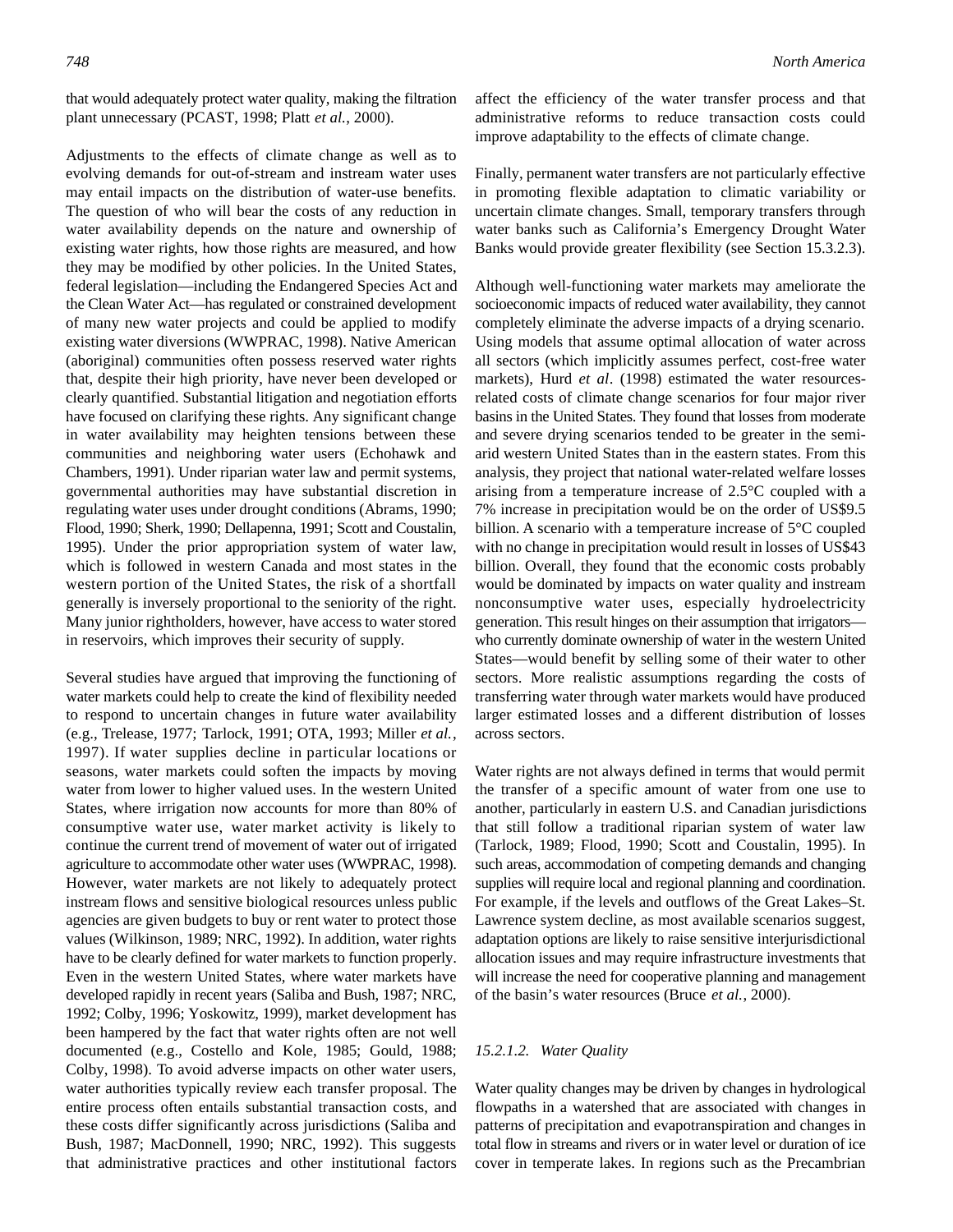shield, where watersheds are predicted to become drier in spring and summer, concentrations of dissolved organic material reaching lakes and streams from their catchments will decrease, increasing water clarity and changing physical and thermal regimes by increasing average thermocline depths in small, stratified lakes, for example (Snucins and Gunn, 1995; Schindler *et al*., 1996; Perez-Fuentetaja *et al*., 1999). In contrast, in the Great Lakes and other large lakes where dissolved organic carbon (DOC) concentrations are low, thermocline depths are determined by area or wind fetch and are not affected by DOC (Fee *et al*., 1996). Models for the Great Lakes indicate that rapid spring warming may cause shallower and steeper thermoclines (reviewed by Magnuson *et al*., 1997). For lakes and streams receiving flow from deep and shallow groundwater sources, drier watersheds could cause the major ion chemistry to be dominated more by the deep baseflow water sources (Webster *et al*., 1996).

In several regions where warmer temperatures and longer growing seasons are expected, changes in water quality will be driven by increases in primary production, organic matter decomposition, and nutrient cycling within lake or stream ecosystems (e.g., Mulholland *et al.*, 1997). In the Great Lakes region, warming over the past 60 years already has moved forward by an average of 3 weeks the time of ice-cover breakup (ice-out), which has moved ahead the spring bloom of algal growth and changed the seasonal dynamics of nutrient utilization and production and decomposition of organic matter (Magnuson *et al.*, 1997).

Where streamflows and lake levels decline, water quality deterioration is likely as concentrations of nutrients and contaminants from wastewater treatment, agricultural and urban runoff, and direct industrial discharge increase in reduced volumes of carrying waters. The extent of water quality deterioration will depend on adaptations in land use, population, and water use under changing climate. Warmer water temperatures may have further direct impacts on water quality—for example, by reducing dissolved oxygen concentrations. In the southeast, intensification of the summer temperature-dissolved oxygen squeeze (simultaneous high water temperatures and low dissolved oxygen concentrations) in many rivers and reservoirs is likely to cause a loss in habitat for coolwater fish species (Mulholland *et al.*, 1997).

Changes in the characteristics of precipitation events also may affect water quality, in complex ways. For example, increased incidence of heavy precipitation events as predicted for the southeast may result in increased leaching and sediment transport, causing greater sediment and nonpoint-source pollutant loadings to watercourses (Mulholland *et al.*, 1997). Because these high-flow events are episodic, the associated increase in nutrient and contaminant dilution during the event is not likely to offset the deleterious effects on water quality from low summer flows.

Warmer temperatures will increase the salinity of surface waters, especially lakes and reservoirs with high residence times, by increasing evaporative water losses. Higher initial salinities in reservoir water will then exacerbate salinity problems in irrigation return flow and degrade water quality in downstream habitats.

#### *15.2.1.3. Flood Risks*

Flooding poses risks to human life and property. Vulnerability to flood damages is highly location-specific, and there is considerable variability across watersheds in the value of developed property and population located within 500-year floodplains as defined by current understanding of current climate (Hurd *et al.*, 1999). Flood events also can have significant impacts on ecosystems. For example, heavy precipitation events may leach nitrogen and other nonpointsource pollutants from agricultural lands, and the resulting nutrient pulse may severely stress coastal and estuarine ecosystems (Justic et al., 1996; Rabalais et al., 1996). In addition, the influx of freshwater during floods may affect estuary-dependent species. For example, oyster populations suffer severe declines when floods reduce the salinity of Galveston Bay (Hofmann and Powell, 1998).

Coupling of natural disasters, such as extreme storm events, with large-scale human disturbance of the landscape can cause extreme disturbance to freshwater and marine resources that would not be predicted by considering these effects independently. The consequences of Hurricanes Dennis and Floyd in eastern North Carolina in September 1999 provide a recent example of the importance of this coupling (see Section 15.3.2.7). Rainfall of almost 1 m generated highly polluted, organic-rich floodwaters as containment ponds for poultry and hog waste were breached and raw sewage, fertilizers, decaying vegetation, and other organic sources were entrained by the flood. One serious effect was contamination of shallow groundwater sources with fecal coliforms and organic pollutants, which may jeopardize local water supplies long after the floodwaters subsided. Of even greater economic impact for this region, the surge of floodwater caused the waters of the biologically rich estuary between the Carolina mainland and the Outer Banks to be the color of weak coffee and deposited large amounts of organic material in coastal sediments, especially in the estuaries and westernmost Pamlico Sound. The Albemarle-Pamlico Estuarine System provides fully half of the area used as nursery grounds for commercially important fish from Maine to Florida. These waters are a vitally important feeding area for small sport fish and menhaden and an important nursery for flounder, weakfish, shrimp, and crabs. At the time, there was considerable concern that the release of nutrients and consumption of oxygen as deposited organic material decomposed would cause physical stresses, disrupting the coastal food web and commercial fisheries for a significant period (Paerl *et al*., 2000). As it turned out, the mesohaline estuaries west of the Pamlico Sound sustained the greatest damage from pollution that was washed in and deposited to the bottom muds (Burkholder *et al*., 2000). Pamlico Sound was protected from high impacts because much of the pollution settled out in the estuaries and because of its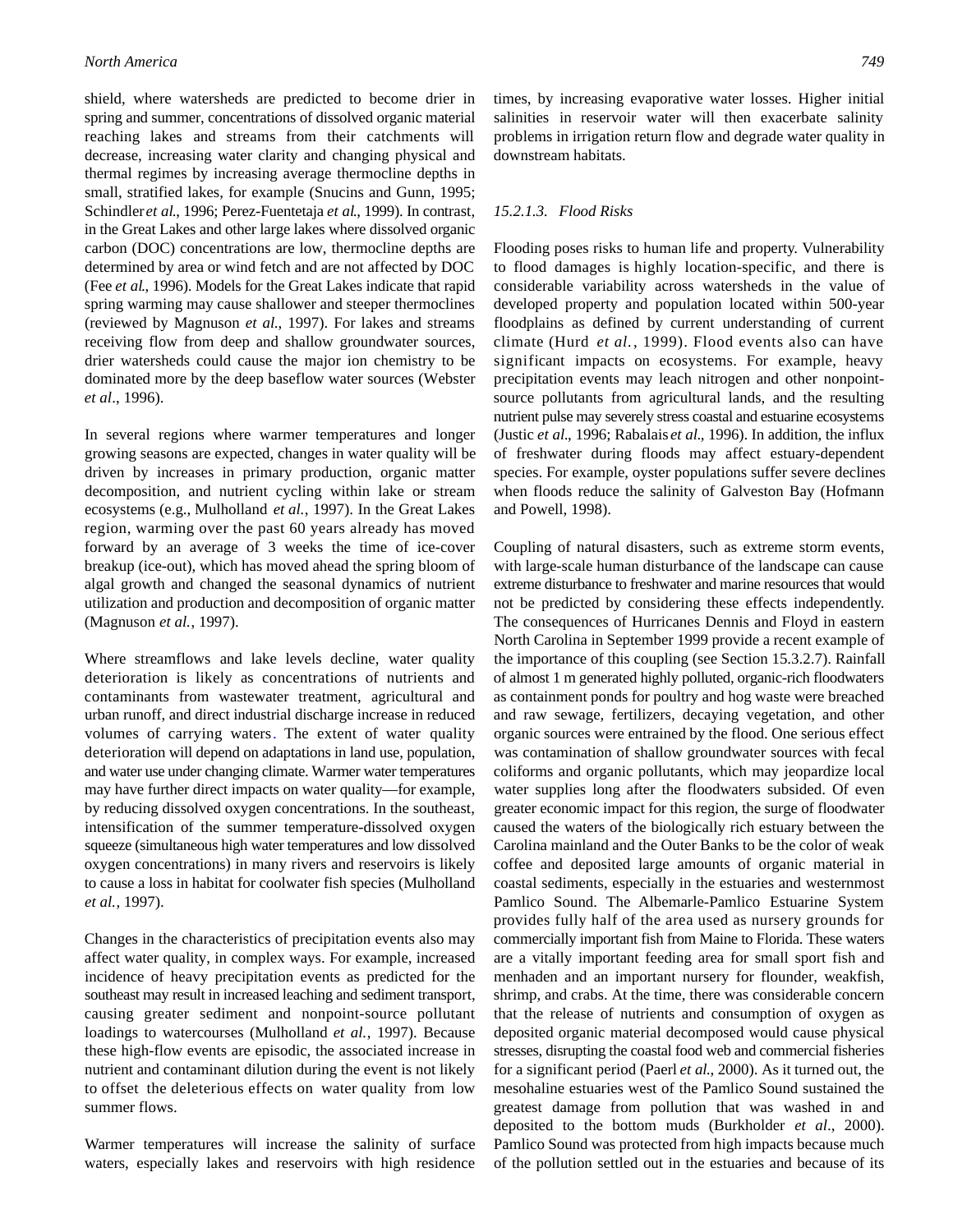high flushing exchange with the ocean relative to the estuaries. The high dilution provided by the extreme runoff associated with Hurricane Floyd was a "saving grace" that appeared to buffer the pollution effects, so no fish kills were reported throughout the system (Burkholder *et al*., 2000). However, concerns remain about chronic, more long-term impacts from the pollution that remained behind in the estuaries.

Possible changes in runoff patterns, coupled with apparent recent trends in societal vulnerability to floods in parts of North America, suggest that flood risks may increase as a result of anthropogenic climate change (see Section 15.2.5).Changes in snowpack accumulation and the timing of melt-off are likely to affect the seasonal distribution and characteristics of flood events in some areas. For example, in mountainous western watersheds, winter and early spring flood events may become more frequent (Melack *et al.*, 1997; Lettenmaier *et al.*, 1999). In southeastern Canadian and northeastern U.S. watersheds, reductions in winter snowpacks and river ice will tend to reduce winter and spring flood risks (Bruce *et al.*, 2000), where at present "rain-on-snow and snowmelt floods can be the largest and most destructive stormflow events in the region" (Platt *et al.*, 2000). However, Canadian rivers in northern areas may begin to experience winter ice break-ups and associated flooding (Bruce *et al.*, 2000).

In inflation-adjusted terms, average annual flood damage has increased in the United States over the past few decades. This increasing trend in damages appears to be related to increases in population and the value of developed property in floodplains, as well as changes in precipitation characteristics, with perhaps as much as 80% of the trend attributable to population and wealth changes (Pielke and Downton, 2000). Measured as a proportion of real tangible wealth, average annual flood damages have been roughly constant over time (Pielke and Downton, 2000). This ongoing vulnerability comes despite the fact that various federal, state, and local governments and private entities have built approximately 40,000 km of levees along the rivers and streams of the United States—a combined total distance that is long enough to encircle the Earth at the equator (Pielke, 1999).

Recent severe flood events—particularly the 1993 Mississippi River floods, the 1996 Saguenay flood, the 1997 Red River flood, and winter flooding in California in 1997—have led to reexaminations of traditional approaches to flood management. For example, a U.S. federal interagency task force was formed in the wake of the 1993 floods, and its recommendations have contributed to altered federal practices (IFMRC, 1994). In an assessment of the 1993 floods, which caused on the order of US\$18 billion in damages, Changnon (1996) notes that the extreme and prolonged flooding had significant and unexpected impacts that defied previous experience and design extremes. Changnon further concludes that many systems for monitoring and predicting flood conditions were inadequate; that incomplete or incorrect information was released during the flood; and that many previous approaches to mitigate flood losses failed. He also identifies benefits, including benefits to the natural ecosystem of the Mississippi floodplain.

It has been demonstrated that the efforts of one community to protect itself from floods (for example, through levee construction) may affect the likelihood of flood damages in other communities (Mount, 1995). Therefore, coordinated regional planning and management may allow more efficient adaptation to changing flood risks than uncoordinated efforts by individual communities. However, there are many things that individual communities can do to rationally adapt to flood risks and reduce the likelihood of serious damages (City of Tulsa, 1994). Many entities that are responsible for floodplain management are rethinking the design of levee systems and other flood management policies (City of Tulsa, 1994; IFMRC, 1994; Mount, 1995; Tobin, 1995; Pielke, 1996; Wright, 1996). These developments may improve resilience to future flooding events, but it is not yet clear if recent policy discussions will lead to substantial and effective changes in floodplain management or flood response practices.

#### *15.2.2. Natural Resources*

In this section, impacts studies on forests, grasslands, and protected areas are reviewed. Protected areas include mountains, wetlands, and coastal/marine areas.

#### *15.2.2.1. Forests*

We must consider two types of climate change effects on forests:

- Changes in the functions of existing forests relating to productivity, nutrient cycling, water quality, ecosystem carbon storage, trace gas fluxes, and biodiversity.
- Changes in composition as forests regenerate under altered conditions. Fundamental changes in forest ecosystem structure can lead to very dramatic changes in functions. Climate change effects on catastrophic events (e.g., fire, insect outbreaks, pathogens, storms) that have marked effects on ecosystem structure are particularly important to consider.

A general discussion of forest response to climate change appears in Chapter 5.

North America contains about 17% of the world's forests (Brooks, 1993), and these forests contain about 14–17% of the world's terrestrial biospheric carbon (Heath *et al.*, 1993). Key climate change issues related to forests in North America include:

- Changes in the geographic range of different forest types
- Increases in the frequency of fire and insect outbreaks
- Changes in the carbon storage function of forests (i.e., from sinks to sources)
- Evaluation of the importance of multiple stresses (ozone, nitrogen deposition, land-use change) that work in concert with climate change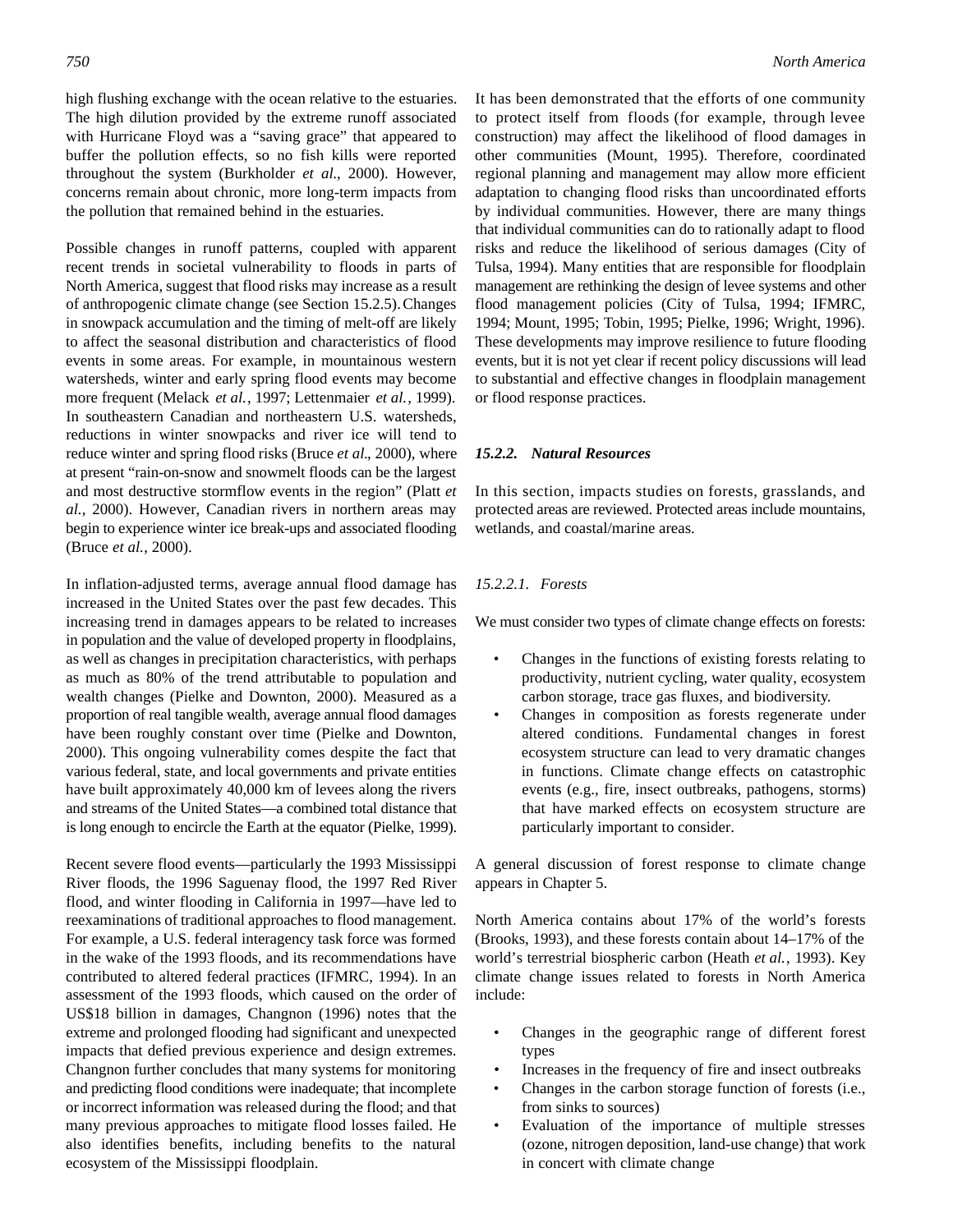- Changes in human interactions with forests (e.g., risk to settlements, recreational use)
- Concern for the boreal forests of Canada because of their large extent, carbon reserves, and commercial value, combined with the fact that climate change is expected to be most severe at high latitudes.

#### *15.2.2.1.1. Changes in function of existing forests*

There is strong evidence that there has been significant warming at high latitudes (Jacoby *et al.*, 1996) and that this warming has increased boreal forest productivity (Ciais *et al.*, 1995; Myneni *et al.*, 1997). However, carbon balance is not necessarily changed by increases in productivity. Net ecosystem carbon flux (or carbon storage) is a product of changes in ecosystem production and decomposition. Keyser *et al*. (2000) used longterm meteorological records to drive the BIOME-BGC model to evaluate changes in the carbon balance of North American high-latitude forests. They conclude that increases in net primary production and decomposition were roughly balanced and that net ecosystem production (i.e., total carbon storage) was not likely to shift significantly with climate change. In contrast, Goulden *et al*. (1998) and Lindroth *et al*. (1998) found that boreal forests could become net  $CO<sub>2</sub>$  sources. The key uncertainties in this area are the effects of permafrost melting on release of previously frozen carbon, the ability of more productive ecosystem types (aspen, white spruce) to expand in extent, and the importance of soil moisture. Evaluating changes in carbon balance in northern forests should be a priority topic for research.

There is consensus emerging that at mid-latitudes, site-specific conditions as well as history, human management, air pollution, and biotic effects (e.g., herbivory) are much stronger controllers of forest productivity, decomposition, and carbon balance than climate change or  $CO_2$  enrichment (Eamus and Jarvis, 1989; Aber and Driscoll, 1997; Ollinger *et al.*, 1997; Goodale *et al.*, 1998; Stohlgren *et al.*, 1998).

There is general agreement that excess nitrogen deposition, which is most pronounced in the mid-latitudes, has increased carbon storage in mid-latitude forests by facilitating increases in production in response to elevated  $CO<sub>2</sub>$  (Townsend *et al.*, 1996). The ability of forests to continue to absorb excess nitrogen and  $CO_2$  is not at all certain, however (Norby, 1998).

Evidence for climate change effects on forest ecosystem " services" (i.e., functions that are important to productivity, environmental quality, and other human concerns) are beginning to emerge in North America. Murdoch *et al.* (1998) suggest that climate warming increases soil acidification and stream nitrate  $(NO<sub>3</sub><sup>-</sup>)$  concentrations, especially in forests with a history of high nitrogen deposition. Extreme climate events (e.g., soil freezing, which may increase as a result of warming-induced decreases in snow cover) also appear to lead to increases in soil and stream acidification and  $\overrightarrow{NO_3}$ -levels (Mitchell *et al.*, 1996; Groffman *et al.*, 1999). Evaluations of climate change effects

on fluxes of trace gases other than  $CO<sub>2</sub>$  [methane (CH<sub>4</sub>), nitrous oxide  $(N_2O)$ ] have been inconclusive (Prather *et al.*, 1995).

Climate change effects on biogeochemical processes are likely to be small relative to site characteristics, land-use history, and atmospheric chemistry, especially in mid-latitudes (Aber and Driscoll, 1997).

#### 15.2.2.1.2. Wholesale changes in forest structure and function

If climate change results in wholesale replacement of one forest community with another, effects on ecosystem functions ranging from carbon storage to wildlife habitat could be dramatic (Tilman, 1998). Possible wholesale changes in forest structure have been a great source of uncertainty and concern. The North America assessment in the IPCC's *Special Report on Regional Impacts of Climate Change* concluded that there were equal probabilities of considerable forest dieback and enhanced forest growth, given state-of-the-art models and GCM predictions (Shriner and Street, 1998).

Many types of models (biogeographic individual-based forest growth, gap, dynamic global vegetation, regression tree analysis, response surface, richness, and rare and endangered species) have been used with numerous climate scenarios to examine broad-scale climate change-induced changes in vegetation (VEMAP Members, 1995; Shugart and Smith, 1996; Aber *et al.*, 2001). There is great uncertainty about the precision and accuracy of each of these models and the assumptions that underlie them (Loehle and LeBlanc, 1996; Repo *et al.*, 1996; Beuker *et al.*, 1998). Many studies suggest that all major forest types in North America will expand northward and most will increase in extent in the next 50–100 years. The increase in forests is predicted to be driven by slight warming coupled with increases in water-use efficiency (WUE) associated with increased atmospheric  $CO_2$  (Saxe *et al.*, 1998). However, with continued warming, increased water use associated with higher temperatures overwhelms the  $CO<sub>2</sub>$  effect, resulting in potentially important decreases in forest area (Aber *et al.*, 2001).

Wholesale changes in forest ecosystem structure over time are likely to be mediated by changes in disturbance regimes and/or catastrophic events that provide opportunities for forest regeneration over large areas (Suffling, 1995; Loehle and LeBlanc, 1996). Of particular interest in North America are changes in fire and insect outbreaks.

#### *15.2.2.1.3. Fire*

Stocks *et al.* (1998) used outputs from four GCMs to project forest fire danger levels in Canada under a warmer climate. Their analysis shows an earlier start to the fire season and significant increases in the area experiencing high to extreme fire danger. Increased lightning frequency associated with global warming also may increase fire frequency (Goldammer and Price, 1998). Changes in fire frequency have a wide range of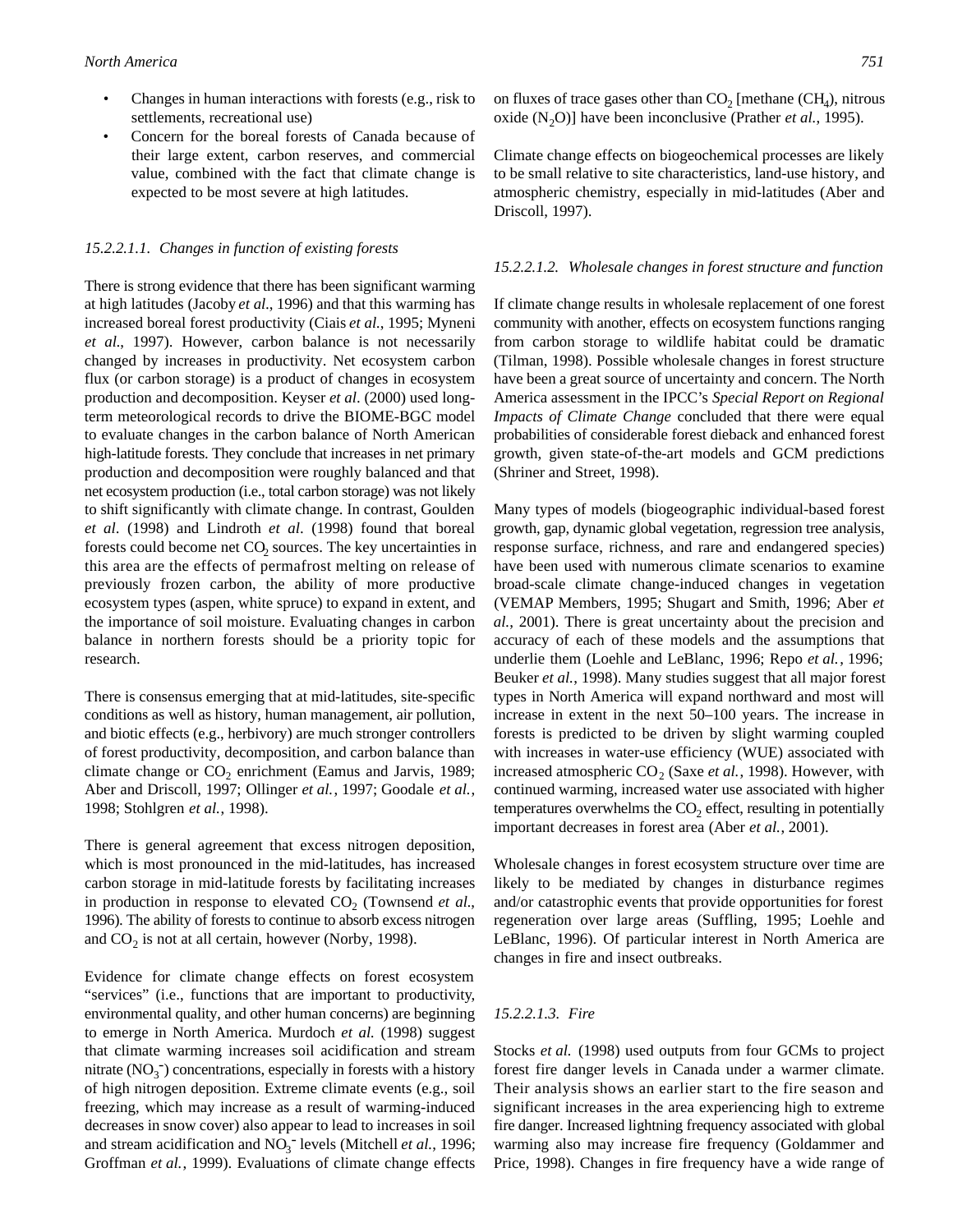effects, from production of tropospheric aerosols that influence climate (Clark *et al.*, 1996) to changes in ecosystem carbon storage and trace gas fluxes. The long-term effects of fire will depend heavily on changes in human fire management activities, which are uncertain—especially in remote boreal forests, where fire is a critical issue (e.g., see Section 15.3.2.8). In midlatitudes, climate effects on fire frequency are much less important than human management factors (Veblen et al., 2000).

#### *15.2.2.1.4. Insects*

Insects represent dominating disturbance factors (Hall and Moody, 1994) in North America's forests; during outbreaks, trees often are killed over vast areas (Hardy *et al.*, 1986; Candau *et al.*, 1998). Because the potential for wildfire often increases in stands after insect attack (Stocks, 1987; Wein, 1990), uncertainties in future insect damage patterns also lead to uncertainties in fire regimes. Insect outbreaks also lead to changes in ecosystem carbon and nutrient cycling, biomass decomposition, energy flow (Mattson and Addy, 1975; Schowalter *et al.*, 1986; Szujecki, 1987; Haukioja *et al.*, 1988; Chapin, 1993; Haack and Byler, 1993), and competitive relationships between plants (Morris, 1963; Holling, 1992) hence successional pathways, species composition, and forest distribution.

Climate change already appears to be accelerating the seasonal development of some insects (Fleming and Tatchell, 1994). Forecasts based on historical relationships between outbreak patterns and climate in specific areas are likely to predict change as the climate in those areas changes. Such analyses suggest more frequent [mountain pine beetle (Thomson and Shrimpton, 1984), spruce budworm (Mattson and Haack, 1987), eastern hemlock looper (Carroll *et al.*, 1995), jack pine budworm (Volney and McCullough, 1994), western spruce budworm (Thomson *et al.*, 1984)] or longer [forest tent caterpillar (Roland *et al.*, 1998), spruce budworm (Cerezke and Volney, 1995)] outbreaks or range shifts northward and to higher elevations [spruce budworm (Williams and Liebhold, 1997)] as climate change progresses.

#### *15.2.2.1.5. Vegetation In human settlements*

Vegetation in human settlements plays two potentially important roles that are relevant to climate change: modification of local climate and sequestration of carbon.

Trees reduce demands for seasonal heating and cooling of the interiors of buildings and absorb air pollutants (Heisler, 1986; Nowak et al., 1994). In the city of Chicago, calculations suggest that increasing tree cover by 10% could reduce building energy use by 5–10% (Nowak *et al.*, 1994). Thus, urban tree planting represents an adaptive strategy that can reduce energy use and associated  $CO<sub>2</sub>$  emissions and counteract temperature increases in urban areas, which are predicted to be extreme in some cases.

Carbon density in residential areas can be significant, amenable to management, and often overlooked in evaluation of landscape, regional, and national carbon budgets. Freedman *et al.* (1996) found that aboveground tree biomass of an old residential neighborhood in Halifax, Nova Scotia, was only slightly smaller than that of a natural forest in a nearby reserve. Nowak *et al.* (1994) estimated that carbon storage by urban forests in the United States was 440–990 Mt. There is a strong need for better estimates of "natural" carbon fluxes in humandominated environments.

#### *15.2.2.2. Protected Areas*

#### *15.2.2.2.1. Mountains*

In the 20th century, there has been increasing human pressure on mountainous regions, initially through trapping, forestry, and reservoir construction and now through development of ski areas and other resorts and construction of residences, as well as forestry and continuing reservoir construction in northern Canada. At the same time, however, the national park systems in the United States and Canada and wilderness preserves have expanded to include many mountainous areas that are essentially pristine with respect to human development, especially in the Rocky Mountains. It is now recognized that these protected mountain ecosystems are still vulnerable to anthropogenic change through transport of atmospheric contaminants, such as nitrate and sulfate in acid rain, and through climate change. Warming of the climate eventually will cause two major changes—retreat of mountain glaciers and upward movement of treeline—and the response times for reaching new equilibrium conditions are on the order of 100 years or more, so these responses will lag continuing climate change.

Retreat of glaciers is driven by the rate of ablation, which includes melt, exceeding the rate of advance driven by snow accumulation over the glacier, and corresponds to a change in the shape of the glacier to a new equilibrium. Retreat of mountain glaciers already has begun in North America (Brugman *et al.*, 1997) and in other regions of the world, and this retreat will contribute to sea-level rise in an amount comparable in magnitude to expansion of ocean waters as a result of warming. On a regional scale, the retreat of glaciers will affect water resources by changing (probably decreasing) water supply from glacial melt during summer or changing the spatial location of the melt source [summer flows initially may increase but eventually will decline as glacier reservoir capacity declines (Pelto, 1993)]. Furthermore, glacial retreat will expose terrain that gradually will evolve with soil development and revegetation, and new lakes will form in exposed basins. These changes eventually will influence the water quality of drainage from these lakes. These sequences of glacial advance and retreat have occurred through the quaternary; the effect of climate change is to induce these changes. In terms of human vulnerability to climate change, retreat of mountain glaciers also is significant because it is an observable change that can be directly comprehended by the public as an indicator of warming—more so than warming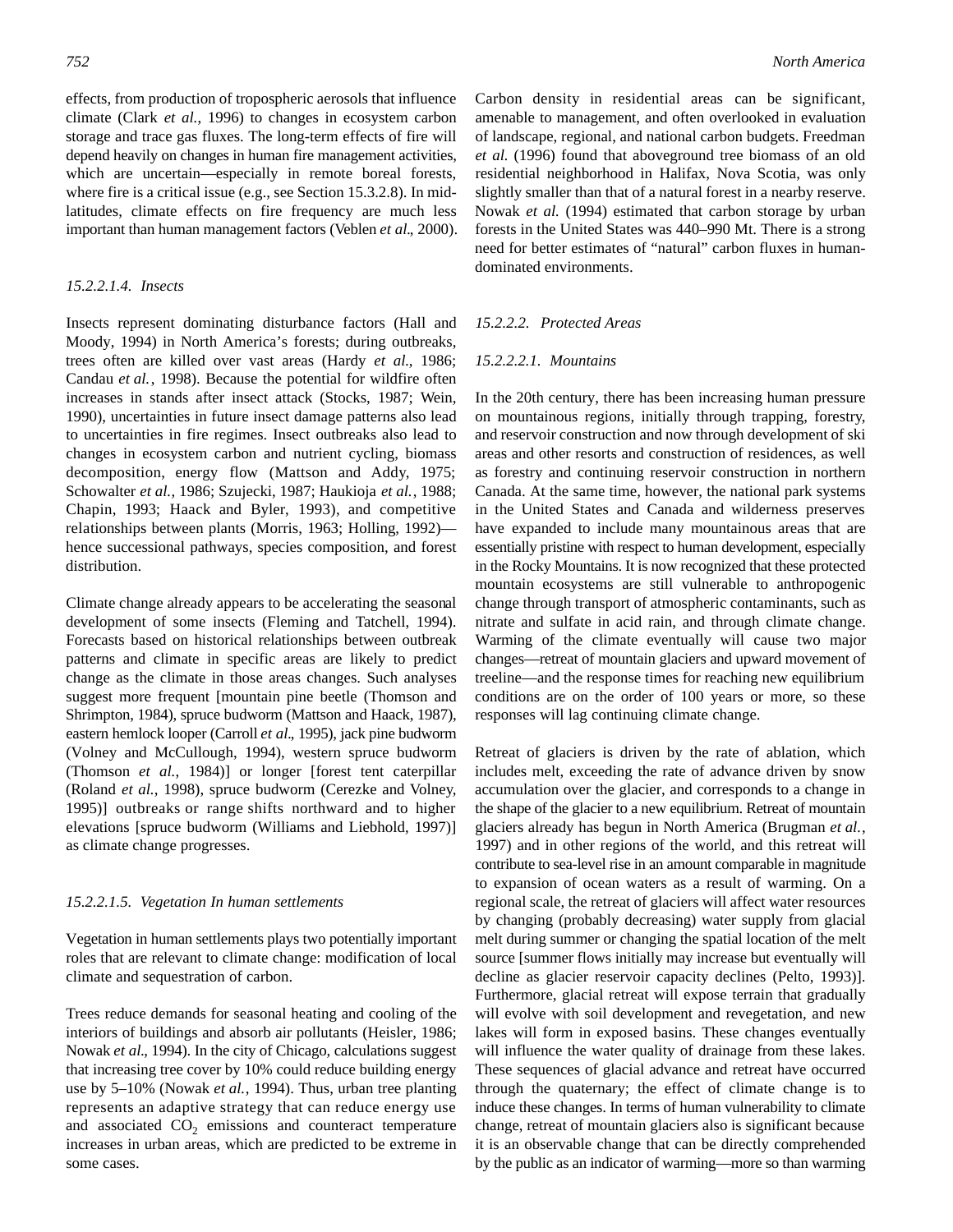of the open ocean or an increase in extreme hydrological events. For example, a recent article in a travel magazine (*Conde Nast*) outlined vacations to view retreating glaciers in North America, Europe, and Africa while they were still there.

From paleolimnological studies of alpine and subalpine lakes, the rise in treeline in response to past warming of climate is well-documented. The boundary between alpine tundra and subalpine forest is controlled by extremes of temperature, moisture, and wind. Vegetation in both ecosystems is longlived, and changes will proceed slowly and in a manner that depends on whether total annual snowpack decreases or increases and whether melt occurs earlier; both factors control the growth of alpine and subalpine species. Movement of treeline could have a minor feedback on climate change by sequestering more carbon in subalpine forests. The eventual effect of upward movement of the treeline will be to shrink the extent of alpine tundra in North America, possibly causing species loss and ecosystem degradation through greater fragmentation (see Section 15.2.6. and Chapter 5).

#### *15.2.2.2.2. Wetlands*

Wetlands represent a variety of shallow water and upland water environments that are characterized by hydric soils and plant and animal species that are adapted to life in saturated conditions (NRC, 1995). These ecosystems are considered to be of great importance in a variety of functional contexts, including waterfowl habitat, carbon sequestration, CH<sub>4</sub> production, flood regulation, pollutant removal, and fish and shellfish propagation (Mitsch and Gosselink, 1993). About 14% of Canada's surface area is covered by wetlands, which is 24% of the global total (NWWG, 1988). Approximately 6% of the United States is wetland (Kusler *et al.*, 1999).

Mid-latitude wetlands have been greatly affected by a variety of human activities over the past 200 years. More than 50% of the original wetlands in the United States have been destroyed for agriculture, impoundment, road building, and other activities (Dahl, 1990). Most of the remaining wetlands have been altered by harvest, grazing, pollution, hydrological changes, and invasion by exotic species (Kusler *et al.*, 1999). High-latitude wetlands have experienced much lower levels of human disturbance (Schindler, 1998).

Climate change can have significant impacts on wetland structure and function, primarily through alterations in hydrology, especially water-table level (Clair *et al.*, 1998; Clair and Ehrman, 1998). Wetland flora and fauna respond very dynamically to small changes in water-table levels (Poiani *et al.*, 1996; Schindler, 1998). Moreover, climate change can exacerbate other stresses (e.g., pollution), especially in fragmented landscapes where wetlands have been cut off from other wetlands by a variety of landscape-level alterations (Mortsch, 1998; Kusler *et al.*, 1999). With rising sea levels, shoreline development and efforts to protect private property from coastal erosion could lead to loss of public tidelands and coastal marshes, particularly

along bayshores where preservation of natural shorelines has received less policy attention than is the case for most ocean beaches (Titus, 1998).

Specific changes predicted to occur in North American wetlands are wide ranging. Sea-level rise will result in loss of coastal wetlands in many areas, with potentially important effects on ocean fisheries (Michener et al., 1997; Turner, 1997). Increased drought conditions in the Prairie Pothole Region of the northern Great Plains, which are forecast to occur under nearly all GCM scenarios, will significantly reduce U.S. breeding duck populations (Sorenson *et al.*, 1998). Tourism may benefit from extended seasons but will suffer if key processes (e.g., hunting, birding) are disrupted (Wall, 1998a). Alteration of water-table levels could affect the carbon sequestration function of the vast northern wetlands of Canada, but there is great uncertainty about the nature and extent of this effect (Moore *et al.*, 1998; Waddington *et al.*, 1998).

Wetlands have been the target of numerous protection and restoration efforts (NRC, 1995), which suggests that there is high potential for adaptive management in response to climate change, at least in mid-latitudes. Kusler *et al.*(1999) recommend a series of strategies for reducing the impacts of climate change on wetlands. These strategies include better control of filling and draining of wetlands, prevention of additional stresses, prevention of additional fragmentation, creation of upland buffers, control of exotic species, protection of low flows and residual water, enhanced efforts to restore and create wetlands, and aggressive efforts in stocking and captive breeding of critical wetland species. Five states in the United States have adopted rolling easement policies, which ensure that wetlands and/or beaches can migrate inland as sea level rises, instead of being squeezed between coastal development and the advancing sea ( Titus, 1998). These efforts would be greatly enhanced by creation of regional inventories and management plans for wetlands at greatest risk from climate change.

#### *15.2.2.2.3. Coastal/Marine*

With the concentration of population on the coasts, various development constraints and environmental regulations have been enacted to protect areas of coast as wildlife preserves and for harvesting of shellfish. Coastal ecosystems clearly are vulnerable to change associated with eventual sea-level rise (see Section 15.2.2.3.4). Coastal and marine biota also are vulnerable to changes in upwelling, current dynamics, freshwater inflow, salinity, water temperatures, and other processes that affect food webs and nursery areas (Boesch *et al*., 2000). Moreover, long-term studies of estuaries such as San Francisco Bay have indicated that natural cycles of ecosystem processes, such as phytoplankton blooms, are being altered on a global scale by human activities. This includes manipulation of river flows, input of toxic contaminants and nutrients, and invasion of exotic species (Cloern, 1996). Thus, in the nearer term, estuaries and coastal ecosystems may be most vulnerable to hydrological changes in rivers and groundwater flows from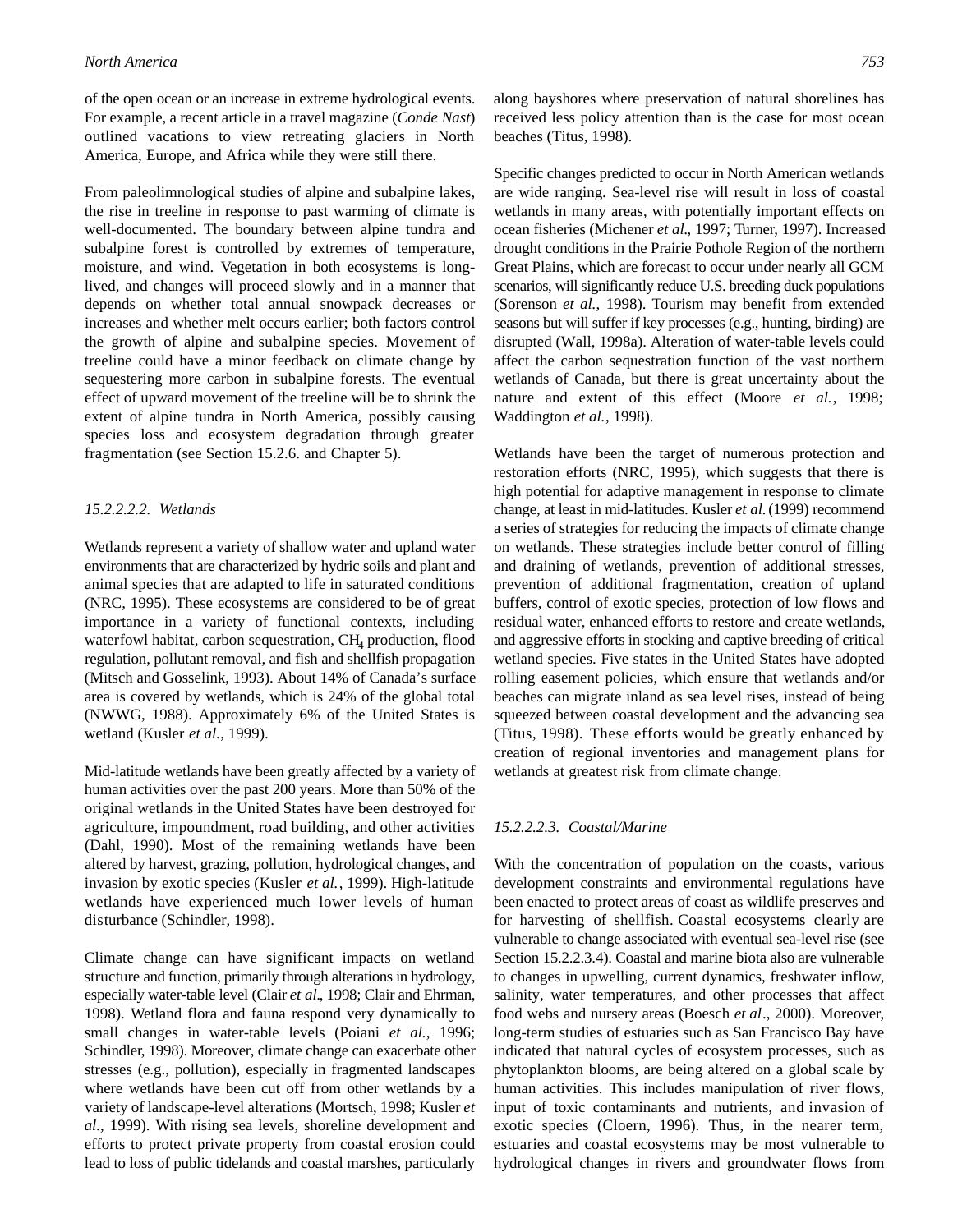shifts in inland precipitation, evapotranspiration, and river ecosystem dynamics.

The increased frequency and geographical range of incidents of hazardous blooms in estuaries on the Gulf, Atlantic, and Pacific coasts has caused serious economic impacts for numerous fisheries and poses a great public health challenge in closing beaches to shellfish. Consumption of toxic algae by shellfish causes the shellfish to contain concentrations of toxins that are high enough to cause paralysis and death of humans who consume the shellfish. This situation has raised concerns that increased nitrogen loading to watersheds has led not only to general coastal eutrophication but also to a greater probability of circumstances that are conducive to these blooms. Factors that appear to contribute to harmful algal bloom occurrence are warmer temperatures and high runoff from watersheds that feed the estuaries, although much remains to be learned and predictive capability has yet to be achieved. Thus, indirect e ffects of climate change, which exacerbate the hazardous algal bloom problem, could be significant and difficult to identify until better understanding is gained (Anderson, 1997; see Chapter 6).

#### *15.2.2.2.4. Wildlife*

The Endangered Species Act in the United States and other regulatory efforts preserve and manage wildlife populations in many regions of North America. These efforts have begun to involve habitat protection and ecosystem management rather than taking a strict population focus. Changes in habitats driven by climate change could further restrict wildlife populations. One process would be causing habitats to be less interconnected, restricting migration of individuals among different populations and causing loss of genetic diversity within more isolated populations. This process is a concern for aquatic and terrestrial wildlife.

Fish populations and other aquatic resources are likely to be affected by warmer water temperatures, changes in seasonal flow regimes, total flows, lake levels, and water quality. These changes will affect the health of aquatic ecosystems, with impacts on productivity, species diversity, and species distribution (Arnell *et al.*, 1996). For example, warming of lakes and deepening of thermoclines will cause a loss of habitat for coldwater fish in areas such as Wisconsin and Minnesota, and decreases in summer flow and increased temperatures will cause loss and fractionation of riverine habitat for coolwater fish species in the Rocky Mountain region (Rahel *et al.*, 1996; Cushing, 1997).

Wetlands and dependent wildlife resources may be adversely affected by general increases in evapotranspiration and reduced summer soil moisture, which may reduce the extent of semi-permanent and seasonal wetlands, particularly in the prairie regions of North America (Poiani *et al.*, 1995).

The state of terrestrial wildlife in North America varies geographically, by taxa, and by habitat association. In general, biodiversity increases from north to south, and species that are associated with rare habitats are most likely to be at high risk of extinction (Dobson *et al.*, 1997; Ricketts *et al.*, 1999). Many factors can cause a species to be at risk of extinction, but the most common causes include loss of habitat, pressures from introduced species or hunting, and reduced fitness as a result of chemical contaminants (Wilson, 1992; Meffe and Carroll, 1994). A minimum estimate of the number of species at risk comes from data for the United States, for which a recent summary suggests that 42 mammal species, 56 bird species, 28 reptile species, and 25 amphibian species are considered at least vulnerable to extinction (UNEP, 2000). Key additional pressures on wildlife associated with global climate change include changes in temperature and precipitation, changes in sea level, and changes in the frequency of extreme weather events (Peters, 1992; Parmesan *et al.*, 2000).

Climate-related pressures can act directly on wildlife through physiological effects (i.e., changes in growth rates, food demands, abilities to reproduce and survive) or indirectly through effects on other plant and animal species (e.g., Payette, 1987; Lewis, 1993; Post and Stenseth, 1999). These physiological effects can lead to changes in the range and abundance of North American species; recent studies suggest that we already are seeing climatelinked changes in butterflies (Parmesan, 1996) and desertassociated species (Brown *et al.*, 1997b; Smith *et al.*, 1998a). A key potential indirect effect of climate change on wildlife is loss of total habitat available as a result of changes in the distribution of a particular habitat type. An obvious example is loss of coastal habitat as a result of sea-level rise; in many places, coastal habitats will not be able to shift inland because adjacent lands already are developed (Harris and Cropper Jr., 1992; Daniels *et al.*, 1993). Similarly, potential shifts in the ranges of species in northern habitats are bounded by the Arctic Ocean (Kerr and Packer, 1998). Asecond key impact of climatechange related pressures on wildlife relate to how species interact with other species on which they depend. Because temperature and precipitation can be triggers for many wildlife behaviors, changes in these factors may differentially impact species in the same location. We already have evidence that the timing of bird migrations (Bradley *et al.*, 1999; Inouye *et al.*, 1999), bird breeding (Brown and Li, 1996; Brown *et al.*, 1999; Dunn and Winkler, 1999), and emergence of hibernating mammals (Inouye *et al.*, 1999) is becoming earlier. Depending on how food sources and other related species respond to changes, wildlife may become decoupled from the many ecological relationships of which they are a part.

#### *15.2.3. Food and Fiber*

This section includes a review of impacts on agriculture, production forestry, and marine fisheries.

#### *15.2.3.1. Agriculture*

Most global climate change scenarios indicate that higher latitudes in North America would undergo warming that would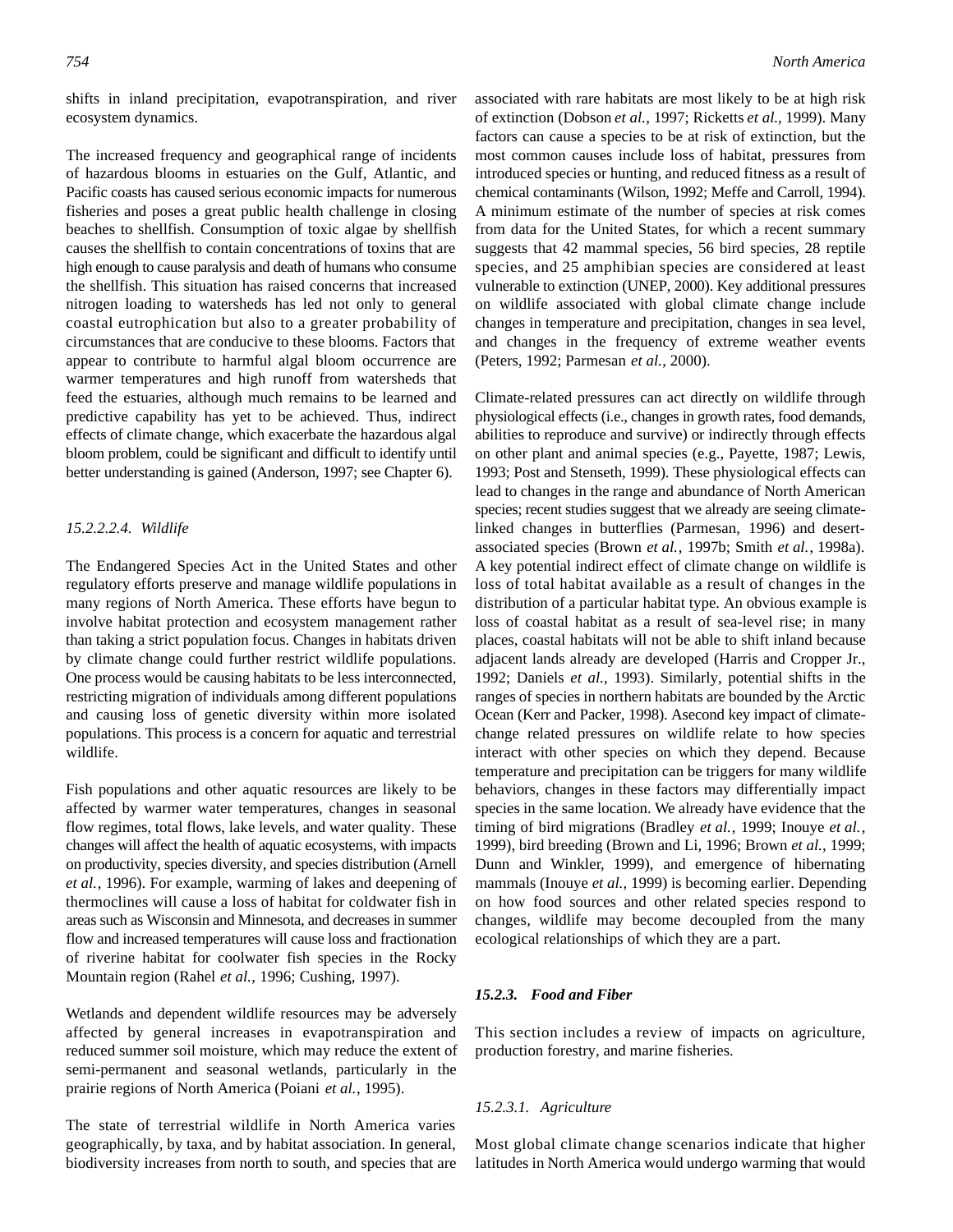a ffect the growing season in this region. For example, estimates of increases in the frost-free season under climatic change range from a minimum of 1 week to a maximum of 9 weeks (Brklacich et al., 1997a). For the Prairies, Ontario, and Quebec, most estimates suggest an extension of 3–5 weeks. Estimated temperature increases for the frost-free season in Ontario and Quebec are mostly between 1.5 and 5.0°C, and agricultural moisture regimes show an even broader range of estimates, indicating precipitation changes for the Prairies and Peace River regions ranging from decreases of 30% to increases of 80% (Brklacich *et al.*, 1997a).

Although warmer spring and summer temperatures might be beneficial to crop production in northern latitudes, they may adversely affect crop maturity in regions where summer temperature and water stress limit production (Rosenzweig and Tubiello, 1997). Predicted shifts in thermal regimes indicate a significant increase in potential evapotranspiration, implying increased seasonal moisture deficits. Modeling studies addressing the southeast United States have shown that changes in thermal regimes under conditions of doubled  $CO<sub>2</sub>$ would induce greater demand for irrigation water and lower energy efficiency of production (Peart *et al.*, 1995).

#### *15.2.3.1.1. Change in land use*

Drought may increase in the southern Prairies, and production areas may shift northward in Canada. In assessing the potential for expansion to areas in northern Canada (i.e., north of 55°N and west of 110°W) and Alaska, Mills (1994) identified 57 Mha of potentially arable land (class 1-5, based on Canada Land Inventory criteria) with agricultural potential for use in either annual cropping or perennial forage systems. This estimate drops to 39 Mha when climatic limitations are imposed but under a scenario of doubled atmospheric  $CO<sub>2</sub>$ , increases to 55 Mha with an accompanying improvement of land class to class 3. Similar outcomes—expansion of agricultural land, especially expansion of the zone suitable for corn and soybean production are expected for northern areas of eastern Canada (Brklacich *et al.*, 1997a). Other case studies conducted in the southern portion of the Mackenzie basin in northwestern Canada show that two different climate-change scenarios would relax the constraints imposed by a short and cool frost-free season but that drier conditions and accelerated crop development would offset the potential gains of a warmer climate (Brklacich *et al.*, 1996, 1997b).

Southern regions growing heat-tolerant crops such as citrus fruit and cotton might benefit from reduced incidence of killing frosts resulting from a change in climate (Miller and Downton, 1993; Mearns *et al.*, 2000). Results of simulations without  $CO<sub>2</sub>$ -induced yield improvement indicate that production of citrus fruit would shift northward in the southern United States, but yields may decline in southern Florida and Texas because of excessive heat during the winter (Rosenzweig *et al.*, 1996).

Mexican agriculture appears to be particularly vulnerable to climate-induced changes in precipitation because most (about

85%) of its agricultural land is classified as arid or semi-arid. Recent national assessments of the impacts of climate change indicate that the northern and central regions of Mexico are most vulnerable in the agricultural sector (Conde, 1999) and that in these regions, the area of land that is unsuitable for rainfed maize production would expand under climate change (Conde *et al.*, 1997). On average, more than 90% of losses in Mexican agriculture are caused by drought (Appendini and Liverman, 1995). Using five GCM-based scenarios, it was estimated that potential evaporation may increase by 7–16% and the annual soil moisture deficit could increase by 18–45% in important maizegrowing regions in eastern Mexico (Liverman and O'Brien, 1991). Rising levels of  $CO<sub>2</sub>$  can have the greatest relative beneficial impacts when water is limited. Therefore, rising  $CO<sub>2</sub>$  may be expected to have a significant positive impact because so much of Mexican crops are water-limited and rising  $CO<sub>2</sub>$  enhances water-use efficiency (see Chapter 14).

#### *15.2.3.1.2. Crop yields and adaptation*

Depending on existing conditions, global warming and  $CO<sub>2</sub>$ enrichment can have positive or negative effects on crop yields. It is believed that yield increases in mid- and high latitudes are caused by positive physiological effects of  $CO<sub>2</sub>$ , longer growing season, and amelioration of the effects of cold temperature on growth. Decreases in yield could result from shortening of the growing period, reduced water availability, and/or poor vernalization.

Estimates of the impacts of climate change on crops across North America vary widely (see Table 15-3). In some studies, the impacts range from nearly total crop failure for wheat and soybeans at one U.S. site to wheat yield increases of 180–230% for other sites in the United States and Canada (Brklacich *et al.*, 1994; Rosenzweig *et al.*, 1994). Recent modeling efforts indicate that the impacts on yields for many crops grown under dryland conditions, even without adaptation, is positive (Reilly *et al.*, 2000). Threshold limits associated with temperature increases may be important. Rosenzweig *et al.* (1995) report generally positive crop yield responses to temperature increases of 2°C, but yield reductions occurred at increases of more than 4°C. Modeled yield results that include the direct physiological effects of  $CO<sub>2</sub>$  are substantially different from those that do not account for such effects (Fischer *et al.*, 1996).

Although it is known that the distribution and proliferation of weeds, crop diseases, and insects are determined to a large extent by climate, most crop modeling efforts have not thoroughly accounted for potential impacts of climate change and variability on pest populations and ranges. Interactions between crops and pests under changing climate conditions will be very complex and are difficult to predict because elevated  $CO<sub>2</sub>$ , warmer temperatures, and increased climate variability would alter the relationships between crops, weeds, and insects significantly. Higher temperatures and warmer winters could reduce winterkill of insects as well as broaden the range of other temperaturesensitive pathogens (Rosenzweig *et al.*, 2000). Increases in the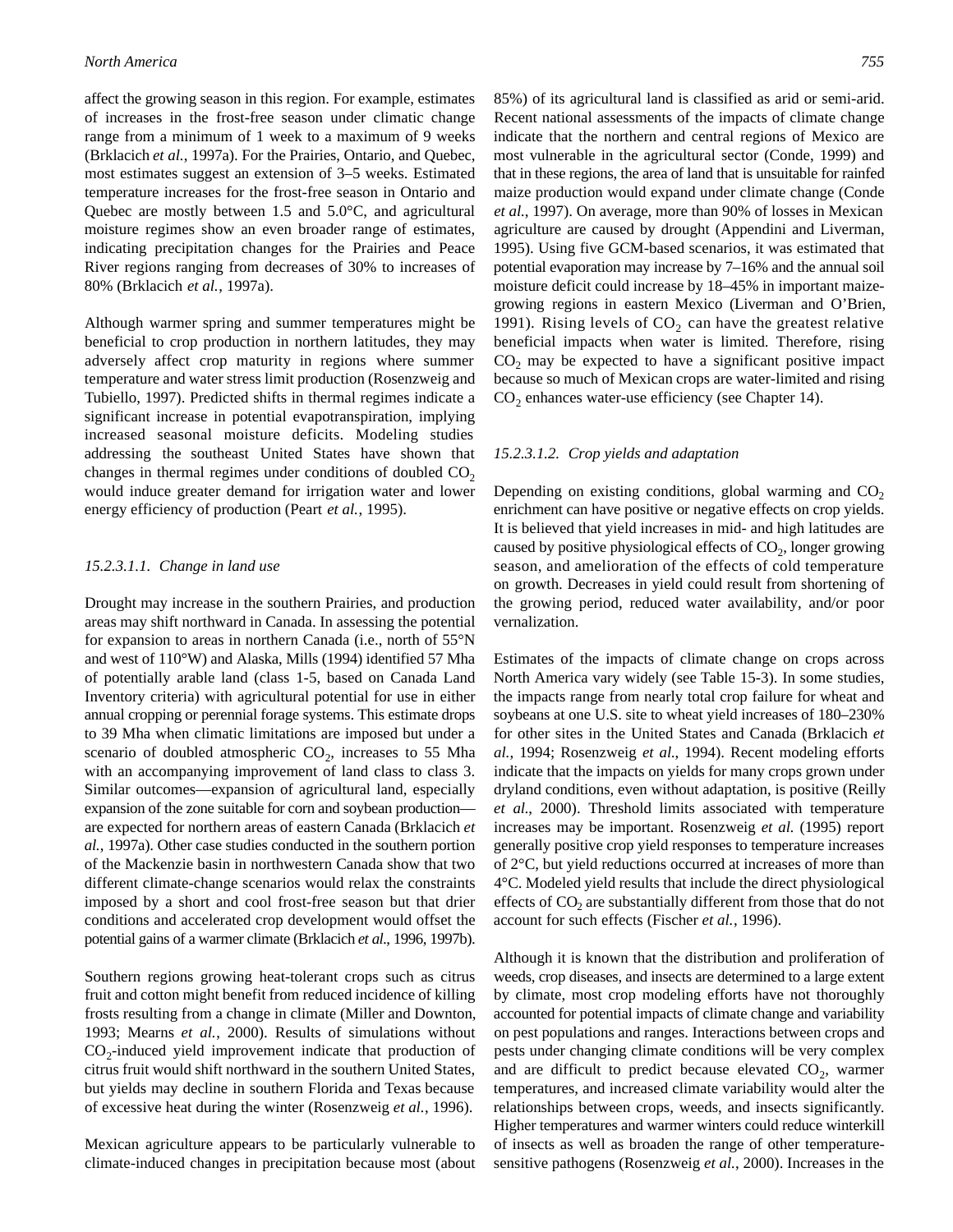| <b>Crop Yield</b><br>(% change from current) |                              | Cropped<br>Area              | <b>Change in Soil</b><br>Carbon/Soil<br>Quality | <b>Pesticide</b><br>Expenditures <sup>6</sup><br>$(\%$ change) | <b>Irrigated</b><br>Acreage | Livestock<br>Production |
|----------------------------------------------|------------------------------|------------------------------|-------------------------------------------------|----------------------------------------------------------------|-----------------------------|-------------------------|
| Canada <sup>1</sup><br>$-$ Smallgrains       | $-24$ to $+14^a$             | Increase <sup>3</sup><br>and | Increase <sup>5</sup>                           | Corn<br>$+10$ to $+20$                                         | Increase <sup>7</sup>       | Decrease <sup>8</sup>   |
|                                              | $-35$ to $+66b$              | decrease <sup>4</sup>        |                                                 |                                                                |                             |                         |
|                                              | $-75$ to $+73$ °             |                              |                                                 | Wheat                                                          |                             |                         |
|                                              | $-17$ to $0d$                |                              |                                                 | $-15$ to $+15$                                                 |                             |                         |
|                                              | $+21$ to $+124$ <sup>e</sup> |                              |                                                 |                                                                |                             |                         |
|                                              |                              |                              |                                                 | Potato                                                         |                             |                         |
| US <sup>2</sup>                              |                              |                              |                                                 | $+5$ to $+15$                                                  |                             |                         |
| - Spring Wheat                               | $+17$ to $+23$               |                              |                                                 |                                                                |                             |                         |
| - Winter Wheat                               | $-9$ to $+24$                |                              |                                                 | Soybean and Cotton                                             |                             |                         |
| $-$ Corn                                     | $+11$ to $+20$               |                              |                                                 | $+2$ to $+5$                                                   |                             |                         |
| - Soybean                                    | $+7$ to $+49$                |                              |                                                 |                                                                |                             |                         |
| $-$ Sorghum                                  | $+32$ to $+43$               |                              |                                                 |                                                                |                             |                         |
| $-$ Potato                                   | $+7$ to $+8$                 |                              |                                                 |                                                                |                             |                         |
| $-$ Citrus                                   |                              |                              |                                                 |                                                                |                             |                         |
| (oranges/grapefruit)                         | $+13$ to $+40$               |                              |                                                 |                                                                |                             |                         |

*Table 15-3: Range of climate change scenario impacts on agriculture.*

<sup>1</sup> Data pertain to (a) Peace River/agricultural margin; (b) Alberta, Saskatchewan, Manitoba; (c) Ontario, Quebec; and (d) Atlantic region [adapted from Brklacich *et al*., 1997a; based on scenarios from pre-1995 versions of four GCMs (CCC, GFDL, GISS, and UKMO) with different crop models (FAO and CERES), assuming no adaptation and no CO<sub>2</sub> fertilizer effects]. Data for note (e) represents yields of corn, spring and winter wheat, and canola [from McGinn *et al*., 1999; based on CCC model (results also show growing degree days increase by 50%)].

2Weighted average yield impact for crops grown under dryland conditions with adaptation, percentage change from base conditions (Reilly *et al*., 2000). Results based on simulations at 46 sites of current major production representing changes in climate predicted by the CCC, Hadley Centre, and Pacific Northwest National Laboratory models, and calculated using 20-yr averages centered around the year 2030, with an atmospheric CO<sub>2</sub> concentration of 445 ppm; crop yields were simulated by the DSSAT models (Tsuji *et al*., 1994).

3 For Alaska and northwestern Canada (Mills, 1994), and Peace River region, northern Ontario, and Quebec in northern Canada (Brklacich *et al*., 1997b).

4 For example, in citrus production in the southeastern United States, if risk of freeze damage increases with climate change (Miller and Downtown, 1993), area in cropland decreased 5–10% (Reilly *et al*., 2000).

5 If soil conservation practices (e.g., no tillage, increased forage production, higher cropping frequency) implemented as mitigation strategies (TAR WGIII).

<sup>6</sup>Reilly *et al.* (2000) results based on simulations at 45 sites of current major production representing changes in climate predicted by the CCCM and Hadley Centre models, and calculated using 20-yr averages centered around 2090, with an atmospheric  $CO_2$  concentration of 660 ppm.

7 Irrigated acreage estimated to increase by 0.8–7.3Mha in the United States (Adams *et al*., 1990).

8 Direct effects include warmer temperatures, which are estimated to suppress livestock appetite. If quality or supply of forage/feed grains is altered, production may be more affected by changes in pasture and grain prices (Adams *et al*., 1999).

incidence of extreme weather events could reduce the efficacy of pesticide applications and result in more injury to nontarget organisms (Patterson *et al.*, 1999).

Modeling studies of changes in crop production show strong regional effects, with some areas suffering significant losses compared to other regions—suggesting that climate change may affect the comparative advantage of agricultural production regions within North America. For example, in scenarios investigated for the U.S. National Assessment (Reilly *et al.*, 2000), the lake states, mountain states, and Pacific region showed gains in production, whereas the southeast, delta, southern Plains, and Appalachia generally lost. The economic impact of these changes in crop production as a result of climate change is considered to be mostly beneficial to society as a whole. The effects are largely detrimental to producers because the overall positive effect on production leads to decreasing prices. Thus, climate change is beneficial for foreign trade surplus and for consumers. Analyses of the economic effects of

various climate change scenarios on the welfare of consumers and producers in the United States show that agricultural welfare strictly increases with 1.5  $\degree$ C warming, but further warming reduces the benefit at an increasing rate (Mendelsohn *et al.*, 1999). Additional precipitation is strictly beneficial (Adams *et al.*, 1999).

The costs and benefits of climate change must be evaluated concurrently with behavioral, economic, and institutional adjustments brought about by climate change. These adjustments occur at different levels. For example, farm-level adaptations can be made in plant and harvest dates, crop rotations, selections of crops and crop varieties for cultivation, water consumption for irrigation, use of fertilizers, and tillage practices. At the market level, prices are a strong signal to adapt as farmers make decisions about land use and which crops to grow.

Current economic studies of climate change that include farmand/or market-level adjustments suggest that the negative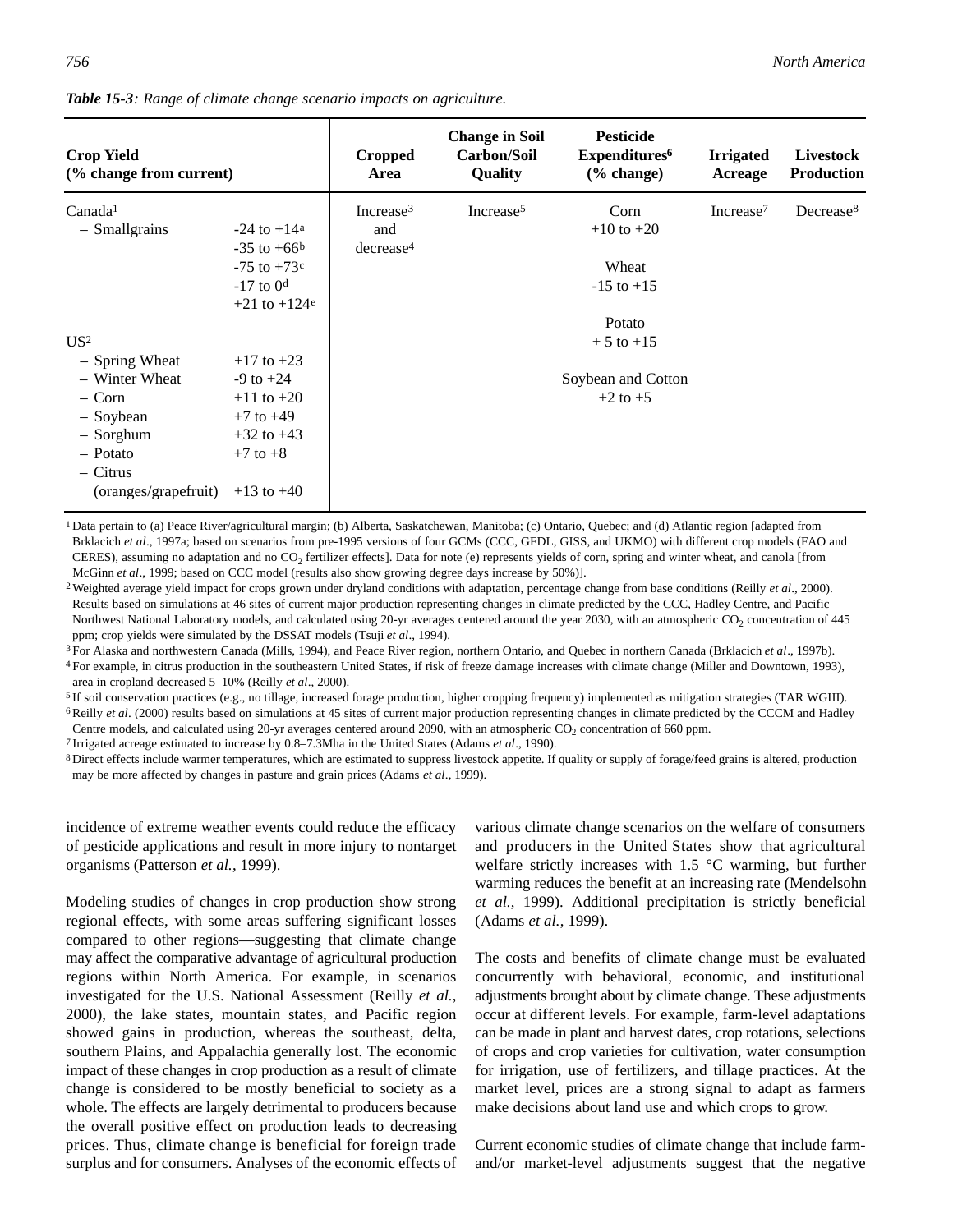effects of climate change on agriculture probably have been overestimated by studies that do not account for adjustments that will be made. This may be caused by the ability of the agricultural production community to respond with great flexibility to a gradually changing climate. Typically, extreme weather poses a significant challenge to individual farming operations that may lack the spatial diversity and financial resources of large, integrated, corporate enterprises with production capabilities in one or more areas.

Simulation modeling using four GCM-based scenarios showed that U.S. cereal production decreases by 21–38% when farmers continue to do what they are now doing (i.e., no adaptation) (see Table 15-4). When scenarios that involve adaptation by farmers are used, decreases in cereal production are not as large and the adaptations are shown to offset the initial climateinduced reduction by 35–60% (Schimmelpfennig *et al.*, 1996; Segerson and Dixon, 1999).

#### *1 5 . 2 . 3 . 1 . 3 . Response to climate variability and extreme events*

The effects of changes in the variability of temperatures and precipitation on crop yields have been evaluated through simulation modeling. Changes in diurnal and interannual variability of temperature and moisture can result in substantial changes in the mean and variability of wheat yields. In Kansas, doubling of temperature variability resulted in greatly reduced average yield and increased variability of yield, primarily as a result of crop failure by winterkill (Mearns *et al.*, 1996). The main risk of climate change to some regions may be primarily from the potential for increased variability. Increased variability of temperature and precipitation results in substantially lower mean simulated yields, whereas decreased variability produces only small increases in yield that were insignificant (Reilly *et al.*, 2000). This asymmetric response to temperature variability underscores a major reason that the corn belt region of the United States is so productive: There generally is low variability in temperature across the region. It should be noted, therefore, that if minimum temperatures increase more than maximums, two outcomes could be suggested: Temperature variability may decline, and winterkill should be reduced.

These effects of diurnal and interannual climate variation may have important implications for farm values. Economic analysis has shown that greater interannual variation is harmful to farm values, and the marginal effect of temperature variation is relatively larger than the effect of variations in precipitation (Mendelsohn *et al.*, 1999).

#### *15.2.3.1.4. Vulnerability of livestock*

The effects of climate change on livestock can be direct (e.g., effects of higher temperature on livestock appetite) or indirect (e.g., effects of changes in quantity and quality of forage from grasslands and supplies of feed). In areas where livestock rely on surface water availability, water quality could have an impact

*Table 15-4: Percentage change in U.S. supply of cereals under various constraints, by climate change scenario (Schimmelpfennig et al., 1996).*

| <b>Scenario</b> | No adaptation | With adaptation |
|-----------------|---------------|-----------------|
| <b>GISS</b>     | $-21.5$       | $-8.7$          |
| <b>GFDL</b>     | $-37.8$       | $-22.3$         |
| <b>UKMO</b>     | $-34.1$       | $-19.4$         |
| OSU             | $-31.9$       | $-20.9$         |

on weight gain. This would be particularly important where fewer water sources become used by greater numbers of cattle.

Estimates of livestock production efficiency suggest that the negative effects of hotter weather in summer outweigh the positive effects of warmer winters (Adams *et al.*, 1999). The largest change occurred under a 5°C increase in temperature, when livestock yields fell by 10% in cow-calf and dairy operations in the Appalachia, southeast, Delta, and southern Plains regions of the United States. The smallest change was 1% under 1.5°C warming in the same regions. Livestock production also is affected by changes in temperature and extreme events. For example, an ice storm in eastern Canada and the northeast United States in the winter of 1998 had severe effects on livestock in the region (see Section 15.3.2.6).

#### *15.2.3.1.5. Role of changing water resources*

Although several studies have examined the potential implications of climate change for streamflows and water delivery reliability from reservoir systems in regions where irrigated agriculture is now important (see Section 15.2.1), there have been few direct analyses of the economic impacts on irrigated agriculture of changes in water availability. Some assessments of the impacts of climate change on agriculture in North America have relied on optimistic assumptions regarding the availability of irrigation water to offset precipitation deficiencies (Mendelsohn *et al.*, 1994). Other studies have attempted to estimate the impacts of projected climate change on the potential use of irrigation water.A study of potential climate change impacts on irrigation water use in the United States concluded, "The greatest impact of a warmer climate on the agricultural economy will be in the West where irrigators will be hard put to maintain even present levels of irrigation" (Peterson and Keller, 1990). That conclusion is based on first-order impacts of reduced water availability and does not consider possible earnings from sale or lease of water rights.

Studies of the impacts of drought events may provide useful insights into the impacts of substantial changes in seasonal streamflows that may result from climate warming—particularly in western North America, where mountain snowpacks now sustain streamflows into the summer months (see Section 15.2.1). However, the impacts of short-term droughts are an imperfect analog to long-term impacts of a drier climate because farmers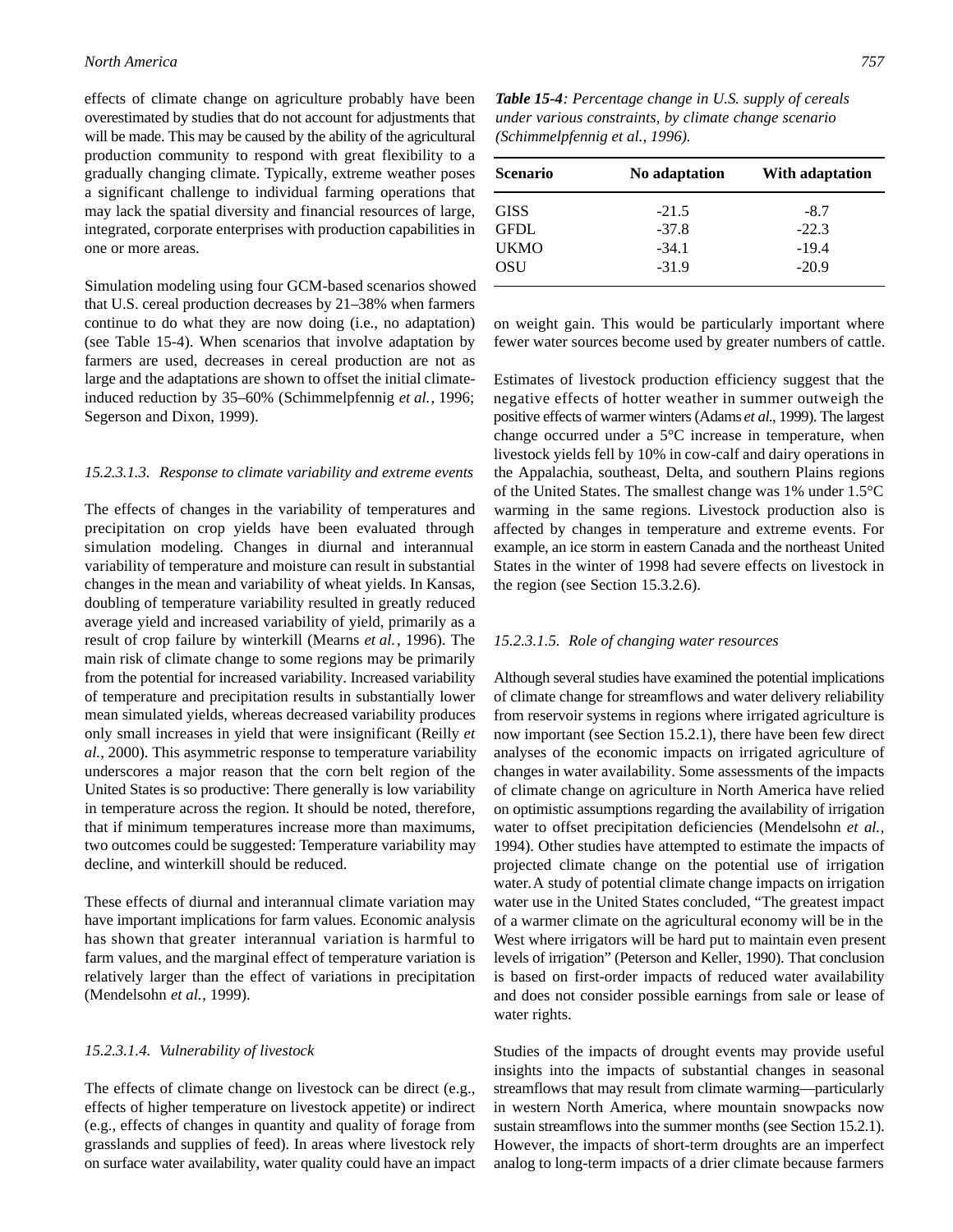are likely to adjust crop choices and farming practices as they acquire experience with any new climate regime.

Under some scenarios, demand for irrigation water declines (e.g., as a result of more rapid crop maturation and/or increased growing-season precipitation). Scenarios investigated for the U.S. National Assessment (Reilly *et al.*, 2000) suggest that demand for water resources by agriculture would decline nationwide on the order of 5–10% by 2030 and 30–40% by 2090. Land under irrigation showed similar magnitudes of decline. Crop yield studies generally favor rainfed over irrigated production and show declines in water demand on irrigated land. Such adaptations could help to relieve some of the stress on regional water resources by freeing water for other uses (Hurd *et al.*, 1999). However, the interplay between changes in irrigation demand and changes in water supplies has not been fully assessed.

#### *15.2.3.1.6. Carbon sequestration*

North American soils have lost large quantities of carbon since they first were converted to agricultural systems, leaving carbon levels in agricultural soils at about 75% of those in native soils (Bruce *et al.*, 1999c). Because carbon in agricultural soils is a manageable pool, it has been proposed that these soils be managed to sequester carbon from atmospheric  $CO<sub>2</sub>$ .

#### **15-1. Carbon Sequestration: Adaptation Issues**

The Kyoto Protocol commits industrialized nations to take on binding targets for GHG emissions for the period 2008–2012. The Protocol mentions human-induced land-use changes and forestry activities (afforestation, reforestation, deforestation) as sinks of GHGs for which sequestration credits can be claimed; it also mentions that agricultural sinks may be considered in the future. As a result, a significant market is emerging in North America for ways to enhance carbon sequestration in these sectors. Although it is not within the purview of this section to deal with mitigation strategies, land management decisions impact a wide range of factors. There may be several consequent issues that result or are derived from implementation and adoption of these strategies. Negative consequences of reduced tillage implemented to enhance soil carbon sequestration may include (medium confidence):

- Increased use of pesticides for disease, insect, and weed management. This increased pesticide load may affect adjacent ecosystems and the quality of water within and outside agroecosystems.
- Capture of carbon in labile forms that are vulnerable to rapid oxidation if the system is changed. This may require that reduced-till systems be maintained for an extended period (which also would lengthen the beneficial aspects of reduced tillage).
- Reduced yields and cropping management options and increased risk for farmers (Would yield reductions and increased risk be compensated?).

Beneficial consequences of reduced tillage (especially no-till) may include (high confidence):

- Reduced input costs (e.g., fuel) for farmers, thereby increasing the economic profit margin
- Increased soil moisture and hence reductions in crop water stress in dry areas
- Reduction in soil erosion, which inhibits loss of carbon from erosional forces and preserves the natural land base
- The overall combination of these effects improves soil quality and the ability of soils to physically and chemically support plant growth, as well as conserving the continent's natural resources.

The extent to which carbon will be sequestered in agricultural and forest systems will be related to practical economics and land-use policies. For example:

- Expansion of agricultural lands for carbon sequestration may increase competition with use of agricultural lands for traditional food and fiber production. The effect may be decreased food and fiber production, with subsequent increases in prices and decreases in exports for agricultural commodities.
- Land prices may change (e.g., increase) as a consequence of competition between crops for food and crops for mitigation strategies.
- Reduction of agricultural lands by transferring these lands to forestry to enhance carbon sequestration also may increase competition for food and fiber production, but the influx of land into forestry subsequently may decrease forestry prices.

Thus, a focus on carbon sequestration in ecosystems may result in the transfer of large quantities of land between agriculture and forestry and change the management of existing agricultural and forest ecosystems. These changes may provide opportunities for landowners, but they also may have implications for food and fiber production and ecosystem functions.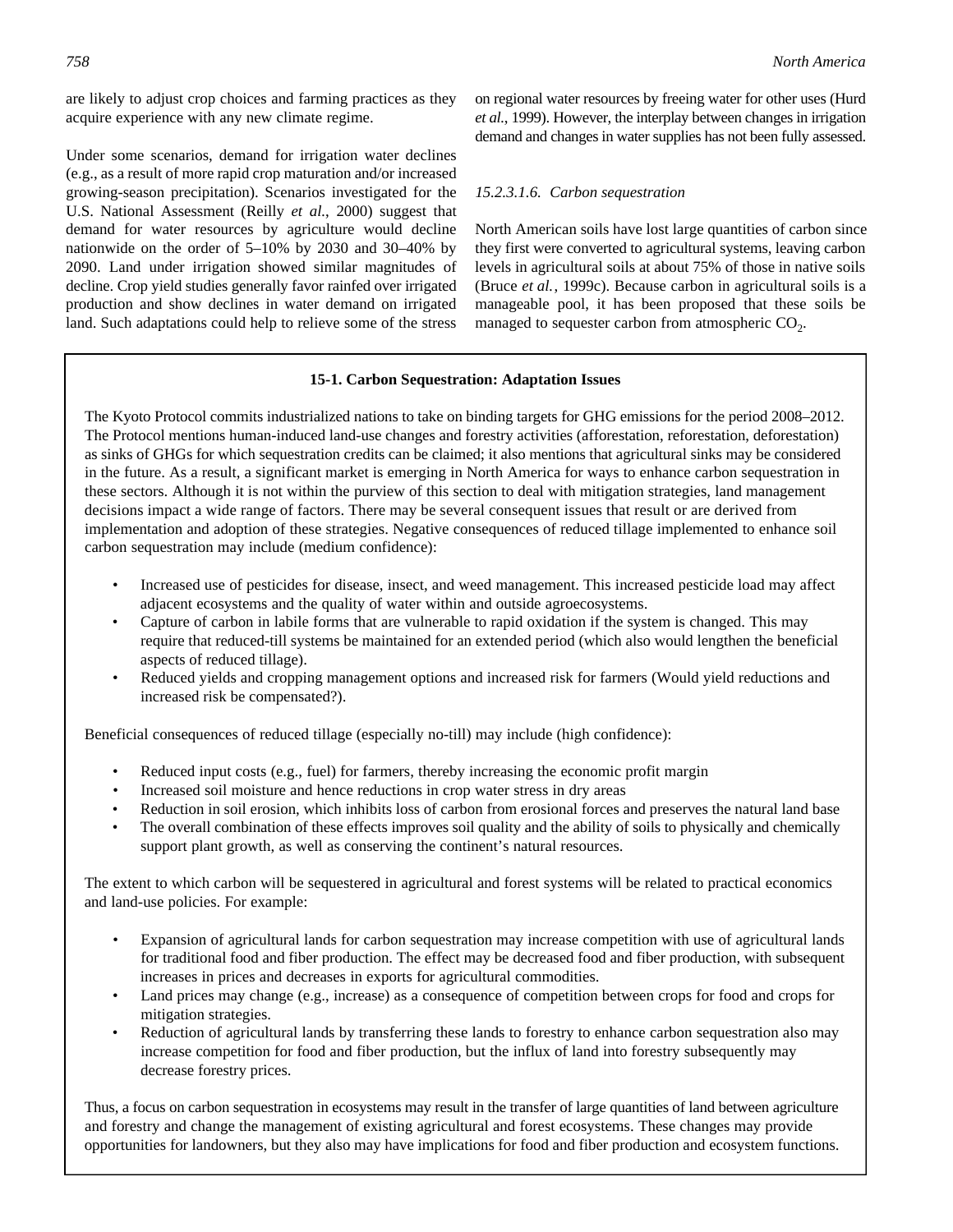The rate at which carbon is lost has subsided for most agricultural soils, and carbon levels in some soils have been maintained or even begun to increase as conservation farming practices have been adopted in the past 15–20 years. On cultivated land, these practices include conservation tillage (i.e., reduction or elimination of tillage) and residue management, use of winter cover crops, elimination of summer fallow, and methods to alleviate plant-nutrient and water deficiencies and increase primary production (Lal *et al.*, 1998). Revegetation of marginal lands and modified grazing practices on pastures can be used to increase soil carbon levels. On degraded soils, preventing and controlling erosion and reducing salinization help to maintain or increase soil carbon. Greater adoption of these measures in the United States and Canada could result in agricultural soils more effectively capturing carbon from atmospheric  $CO<sub>2</sub>$ .

However, these agricultural practices that are effective in building soil carbon also may result in greater emissions of other GHGs (e.g.,  $N_2O$ ). Therefore, research is needed to weigh the positive and negative effects of building up soil carbon with respect to the overall goals of reducing GHG emissions. Moreover, implementation of such mitigation strategies and their effects on adaptation need further evaluation from the perspective of practical economics and land management decisions (see Box 15-1).

Some scenario studies suggest that interactions between soil and atmosphere will occur under a positive feedback system as temperatures increase: Higher temperatures will cause greater decomposition of soil carbon, in turn causing greater emissions from soil of  $CO<sub>2</sub>$ , which will enhance the greenhouse effect and cause even higher temperatures. However, there is evidence that negative feedback mechanisms also exist. Some experiments indicate that more primary production is allocated to roots as atmospheric CO<sub>2</sub> rises (Schapendonk *et al.*, 1997), and these roots decompose more slowly than those grown at ambient CO<sup>2</sup> levels (Van Ginkel *et al.*, 1997). Recent comprehensive analyses of field data of forest soils suggests that increased temperature alone will not stimulate decomposition of forestderived carbon in mineral soil (Giardina and Ryan, 2000).

Analysis of yield trends for 11 major crops over the period 1939–1994 indicates that the rate at which yield increased ranged from 1% on average to more than 3% yr-1 (Reilly and Fuglie, 1998). Conservative extrapolation of yields implies that the average annual increase in yield for the 11 crops between 1994 and 2020 would range from 0.7 to 1.3% yr<sup>1</sup>. More optimistic estimates of growth rates indicate that yield increases could be as high as 3% yr-1. These yield increases could lead to substantial increases in soil carbon if crop residues are retained.

#### *15.2.3.2. Production Forestry*

Evaluation of effects of climate change on production forestry are constrained by uncertainties discussed in Section 15.2.2.1 (i.e., state-of-the-art forest models and GCM predictions produce equal probabilities of "considerable forest dieback"

and "enhanced forest growth"). Moreover, in many cases, sitespecific conditions as well as history, human management, air pollution, and biotic effects (e.g., herbivory) are much stronger controllers of forest productivity than climate change or  $CO<sub>2</sub>$ enrichment (Eamus and Jarvis, 1989; Aber and Driscoll, 1997; Ollinger *et al.*, 1997; Goodale *et al.*, 1998), especially in midlatitudes. Finally, lands managed for timber production are likely to be less susceptible to climate change than unmanaged forests because of the potential for adaptive management (Binkley and Van Kooten, 1994).

In a broader assessment for the United States, Sohngen and Mendelsohn (1999) used several GCMs, a variety of ecological models, and a dynamic economic model (with adaptation) to assess climate change impacts on the U.S. timber market. Under a broad range of climate and ecosystem model predictions, economic changes were positive, as a result of generally positive impacts of climate change on U.S. forest production and the ability of producers to adapt. Disturbances from insects and fire were assumed to increase, but the study also assumed that there would be salvage logging followed by planting of the right species for a new climatic regime. In a sensitivity analysis, in which the possibility of replanting with incorrect species was considered, economic impacts became negative as a result of reductions in available stocks and increased regeneration costs.

The foregoing uncertainty raises questions about evaluating impacts and developing adaptation strategies. For example, Woodbury *et al.* (1998) used a climate change scenario derived from four GCMs, results from experimental studies, and a probabilistic regional modeling approach and estimate that there is a high likelihood that loblolly pine (a major timber production species) growth is likely to decrease slightly over a 12-state region of the southern United States. However, they also estimate that there is a substantial chance of either a large decrease or a large increase in growth. How can this information be used by the timber industry? Should managers assume that there would be no problems with loblolly pine plantations? Should they increase the area of these plantations? Should they convert plantations to a more mixed plantation community? Should plantations be converted to "natural succession"? Crippling uncertainty of this type may lead this production industry (as well as others) to disregard climate change as a factor in planning.

Similar questions have been raised in northwest Canada (see Section 15.3.2.8). Within the Mackenzie Basin Impact Study (MBIS), debate about forest management concerned the scenario of reduced spruce yield and increased risk of losses from fire and insect damage (Hartley and Marshall, 1997; Rothman and Herbert, 1997). In the short term, a large number of pressing issues divert attention from long-term climate change (e.g., land-use planning, British Columbia's Forest Practices Code, treaty negotiations with aboriginal people, trade with the United States, protected area strategy). Adaptation to climate change requires information that is relevant to the context of the industry, particularly if there are implications for harvesting (Barrett, 1997; Fletcher, 1997).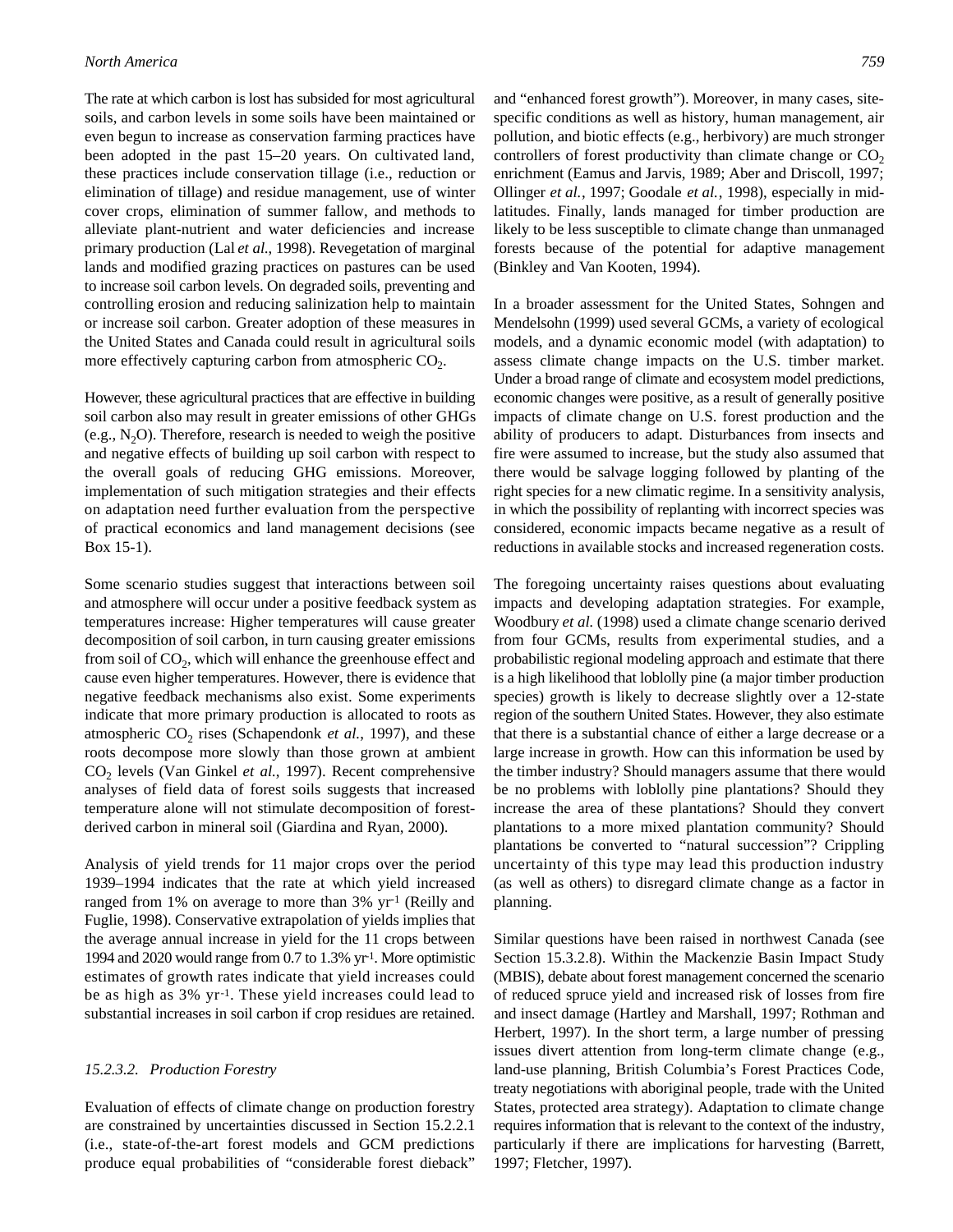#### *15.2.3.3. Marine Fisheries*

Climate-related variations in marine/coastal environments are now recognized as playing an important role in determining the productivity of several North American fisheries. For example, large changes in species abundance and ecosystem dynamics off the coast of California have been associated with changes in seasurface temperatures (SSTs), nutrient supply, and circulation dynamics (Ebbesmeyer *et al.*, 1991; Roemmich and McGowan, 1995; Bakun, 1996). Similar relationships have been observed in the Bering Sea, the northeastern Pacific, and the Gulf of Alaska (Polovina *et al.*, 1995; Ware, 1995; Shuntov *et al.*, 1996; Beamish *et al.*, 1997; Downton and Miller, 1998; Francis *et al.*, 1998; Beamish *et al*., 1999a, 2000) and in the North Atlantic (Atkinson *et al.*, 1997; Sinclair *et al.*, 1997; Hofmann and Powell, 1998). In the Gulf of Mexico, variations in freshwater discharge affect harvests of some commercially important species (Hofmann and Powell, 1998). Projected climate changes have the potential to affect coastal and marine ecosystems through changes in coastal habitats, upwelling, temperature, salinity, and current regimes. Such changes may affect the abundance and spatial distribution of species that are important to commercial and recreational fisheries (Boesch *et al*., 2000).

Fishery management involves the difficult task of maintaining viable fish populations in the presence of difficult-to-predict shifts in resource availability, while regulating competition among harvesters for access to publicly managed, commonproperty fishery resources (McKay, 1995; Fujita *et al.*, 1998; Myers and Mertz, 1998; Roughgarden, 1998). Attainment of management objectives may be confounded by the fact that some fish stocks tend to fluctuate widely from year to year. These fluctuations may arise from natural causes that are unrelated to fishing pressure or be exacerbated by harvesting. The exact cause of a sudden shift in abundance often is poorly understood. Climate variations often play a role in natural fluctuations, although their role may be complex and indirect. For example, a climatic variation may affect phytoplankton and zooplankton abundance in some part of the ocean, with cascading effects through a chain of predator-prey relationships (Bakun, 1996). These processes may result in multiple and lagged impacts on the abundance of a harvested species. Because it is difficult to identify and predict such effects, climate variability constitutes a significant source of uncertainty for fishery managers.

The potential impacts of climate change on fish populations are equally difficult to predict. Some work has focused on the direct impacts of warmer temperatures on marine species (e.g., Wood and McDonald, 1997; Welch *et al.*, 1998a,b). However, Bakun (1996) notes that climate variables that are important on land (e.g., temperature and precipitation) may be relatively unimportant for organisms that live in the ocean. He identifies three basic processes (enrichment, concentration, and transport /retention) that influence the productivity and spatial distribution of marine fish populations but notes that very little is known regarding how these will change with global climate change.

Efforts to assess the impacts of climate change on the U.S. fishery sector are severely hampered by our current lack of understanding of possible changes in fish populations. Markowski *et al*. (1999) performed a sensitivity analysis that examined the potential economic impacts of hypothetical changes in the abundance of selected fish populations, but the analysis is too hypothetical for use here.

Uncertainty regarding the magnitude and sources of variations in fish stocks also creates political stumbling blocks to effective fisheries management. Within single jurisdictions, competing harvesters and gear groups vie for shares of a "pie" whose dimensions are imperfectly known. In the case of international fisheries, cooperative harvesting agreements often have degenerated into mutually destructive fish wars when expectations have been upset by unforeseen changes in abundance or the spatial pattern of availability (McKelvey, 1997). For example, the Pacific Salmon Treaty foundered for several years because declining runs of southern coho and chinook salmon and increasing salmon abundance in Alaskan waters frustrated efforts to achieve a mutually acceptable balance of U.S. and Canadian interceptions of one another's salmon stocks (Munro *et al.*, 1998; Miller, 2000a).

Accounts of the collapse of cod stocks off Newfoundland on Canada's east coast have cited the inability of governments to effectively control fishing pressure and a natural shift to less favorable environmental conditions (Hutchings and Myers, 1994; Sinclair *et al.*, 1997; Hofmann and Powell, 1998). This case suggests that sustainable fisheries management will require timely and accurate scientific information on the environmental conditions that affect fish stocks and institutional flexibility to respond quickly to such information.

The western U.S.-Mexican border region is located between subtropical and mid-latitude ocean regions. Variations in temperature in this transition zone result in major fluctuations in fisheries productivity (Lluch *et al.*, 1991). In recent decades, this region of the Pacific has shown a trend toward warming and changes in regional productivity, independent of overexploitation. In a global warming scenario, the sardine population may decrease along the U.S.-Mexican Pacific Ocean border region, whereas the shrimp population may increase. Interdecadal natural climate variability, however, appears to be the most important sardine population modulator (Lluch-Cota *et al.*, 1997).

Available evidence suggests that there are likely to be impacts on fisheries arising, for example, from changes in current dynamics, temperature-dependent distribution, and food web dynamics. These impacts will be variable across species and locations and are difficult to forecast with any precision. Because the effects of exploitation and environmental change can be synergistic, it will be increasingly important to consider changing environmental conditions in future fisheries management (Boesch *et al*., 2000; see Chapter 6 for further discussion).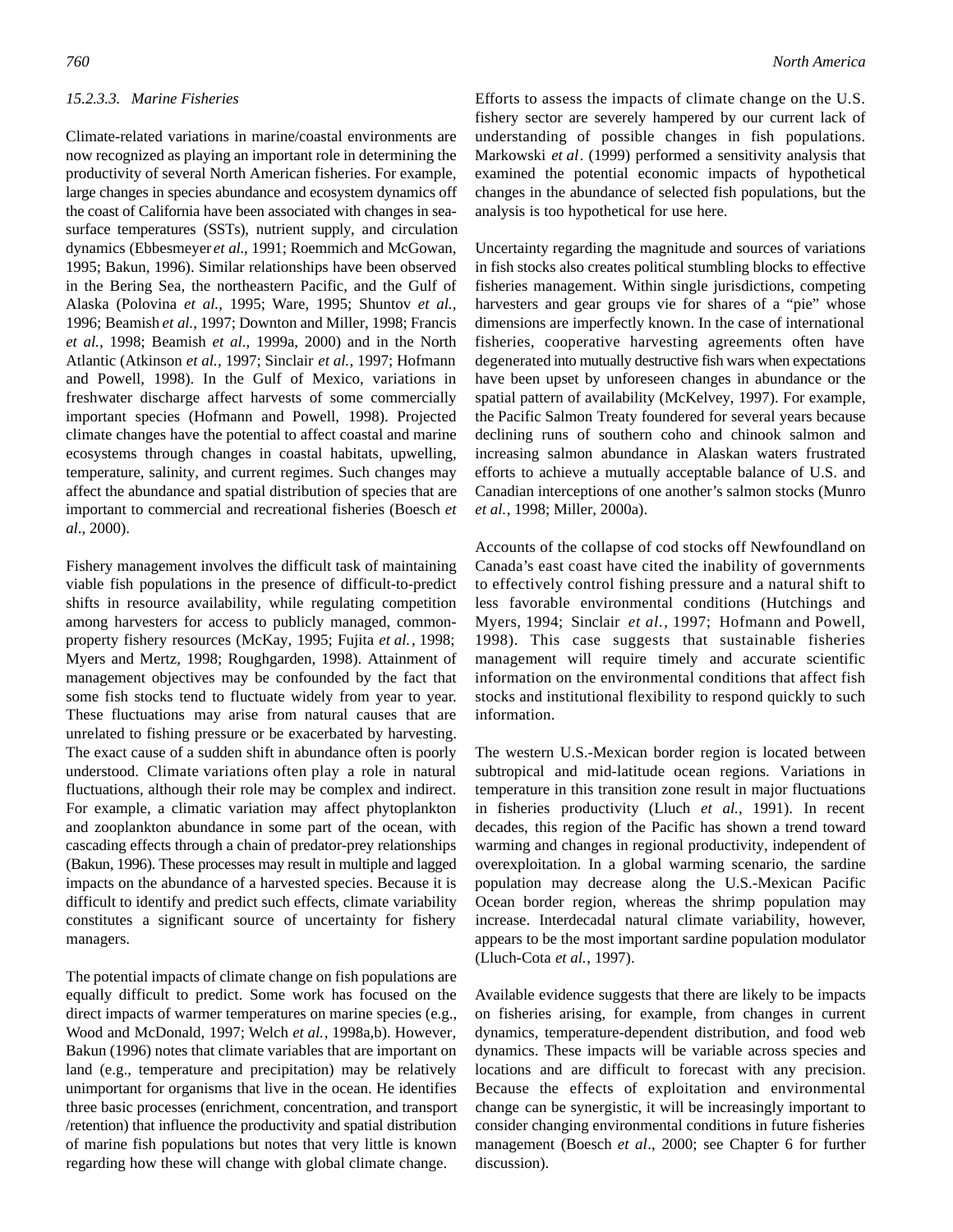#### *15.2.4. Human Health*

Global climate change would disturb the Earth's physical systems (e.g., weather patterns) and ecosystems (e.g., disease vector habitats); these disturbances, in turn, would pose direct and indirect risks to human health. Direct risks involve climatic factors that impinge directly on human biology. Indirect risks do not entail direct causal connections between climatic factors and human biology (McMichael, 1996; McMichael *et al.*, 1996). Health care will significantly help people to adapt to climate change. Unfortunately, not everyone has adequate health care; for example, in 1996, nearly 18% of Americans did not have access to a doctor's office, clinic, health center, or other source of health advice or treatment (Miller *et al.*, 2000).

#### *15.2.4.1. Potential Direct Health Impacts of Climate Change*

#### *15.2.4.1.1. Health impacts of thermal extremes*

In a warmer world, heat waves are expected to become more frequent and severe, with cold waves becoming less frequent (Kattenberg *et al.*, 1996). Increased frequency and severity of heat waves may lead to an increase in illness and death, particularly among the young (CDC, 1993), the elderly (Ramlow and Kuller, 1990; CDC, 1993; Semenza, 1999; Patz *et al.*, 2000), the poor (Schuman, 1972; Applegate et al., 1981), the frail and the ill, and those who live in the top floors of apartment buildings and lack access to air conditioning (Patz *et al.*, 2000), especially in large urban areas (CDC, 1989; Grant, 1991; Canadian Public Health Association, 1992; Kalkstein, 1993, 1995; Kalkstein and Smoyer, 1993a,b; Canadian Global Change Program, 1995; Environment Canada, 1995; Guidotti, 1996; Kalkstein et al., 1996a,b; Tavares, 1996; Last *et al.*, 1998). Other vulnerable people are those who take medications that affect the body's thermoregulatory ability (Marzuk *et al.*, 1998; Patz *et al.*, 2000).

Heat waves affect existing medical problems, not just those related to problems of the respiratory or cardiovascular systems (Canadian Global Change Program, 1995). Morbidity—such as heat exhaustion, heat cramps, heat syncope or fainting, and heat rash—also results from heat waves (Shriner and Street, 1998; Patz *et al.*, 2000).

In the United States, populations in northeastern and midwestern cities may experience the greatest number of heat-related illnesses and deaths in response to increased summer temperatures (Patz *et al.*, 2000). Recent episodes include the heat-related deaths of 118 persons in Philadelphia in 1993 (CDC, 1993), 91 persons in Milwaukee in 1995, and 726 persons in Chicago in 1995 (CDC, 1995; Phelps, 1996; Semenza *et al.*, 1996, 1999). This follows several episodes in the 1980s, particularly in 1980, 1983, and 1988 (CDC, 1995).

In Canada, urbanized areas in southeastern Ontario and southern Quebec could be "impacted very negatively" by warmer temperatures. An "average" summer in 2050 could result in 240–1,140 additional heat-related deaths yr-1 in Montreal,

230–1,220 in Toronto, and 80–500 in Ottawa, assuming no acclimatization (Kalkstein and Smoyer, 1993b). The significance of these estimates is demonstrated by the fact that a total of only 183 Canadians died as a result of excessive heat for the years 1965–1992 (Duncan *et al.*, 1998). Heat-related illness and death are largely preventable through behavioral adaptations, such as use of air conditioners and increased intake of fluids. In the United States, use of air conditioning is expected to become nearly universal by the year 2050 (U.S. Census Bureau, 1997a,b). Other adaptive measures include development of community-wide heat emergency plans, improved heat warning systems, and better heat-related illness management plans (Patz *et al.*, 2000).

Finally, it is important to note that in a warmer world, cold waves are expected to become less frequent. For example, in Saskatoon, Canada, the number of January days with temperature below –35°C could decrease from the current average of 3 days yr-1 to 1 day every 4 years (Hengeveld, 1995). Currently, more people die of cold exposure than heat waves. Therefore, an expected decrease in cold waves is likely to have a beneficial effect—a decrease in weather-related mortality.

#### *15.2.4.1.2. Health impacts of extreme weather events*

It has been postulated that there will be increases in the frequency and severity of extreme events, which may result in an increase in deaths, injuries, toxic contamination or ingestion, infectious diseases, and stress-related disorders, as well as other adverse health effects associated with social disruption, environmentally forced migration, and settlement in poorer urban areas (McMichael *et al.*, 1996). Adaptive measures to counter the health impacts of extreme events include improved building codes, disaster policies, warning systems, evacuation plans, and disaster relief (Noji, 1997).

#### 15.2.4.1.2.1. Convective storms

There is some evidence of increases in the intensity or frequency of some extreme events at regional scales throughout the 20th century. Frequencies of heavy precipitation events have been increasing in the United States and southern Canada (Easterling *et al.,* 2000). Unfortunately, it is difficult to predict where these storms will occur and to identify vulnerable populations. In 1997, severe storms caused 600 deaths and 3,799 reported injuries in the United States.

Patients with specific allergies to grass pollen are at risk of thunderstorm-related asthma (Venables et al., 1994; Celenza et *a l .*, 1996; Hajat *et al.*, 1997; Knox *et al.*, 1997; Suphioglu, 1998). Thunderstorm-associated asthma epidemics in Melbourne, Australia (1987/1989), and London, England (1994), placed considerable demands on the health system. Several London health departments ran out of drugs, equipment, and doctors (Davidson *et al.*, 1996). It is unclear if this situation could arise in North America.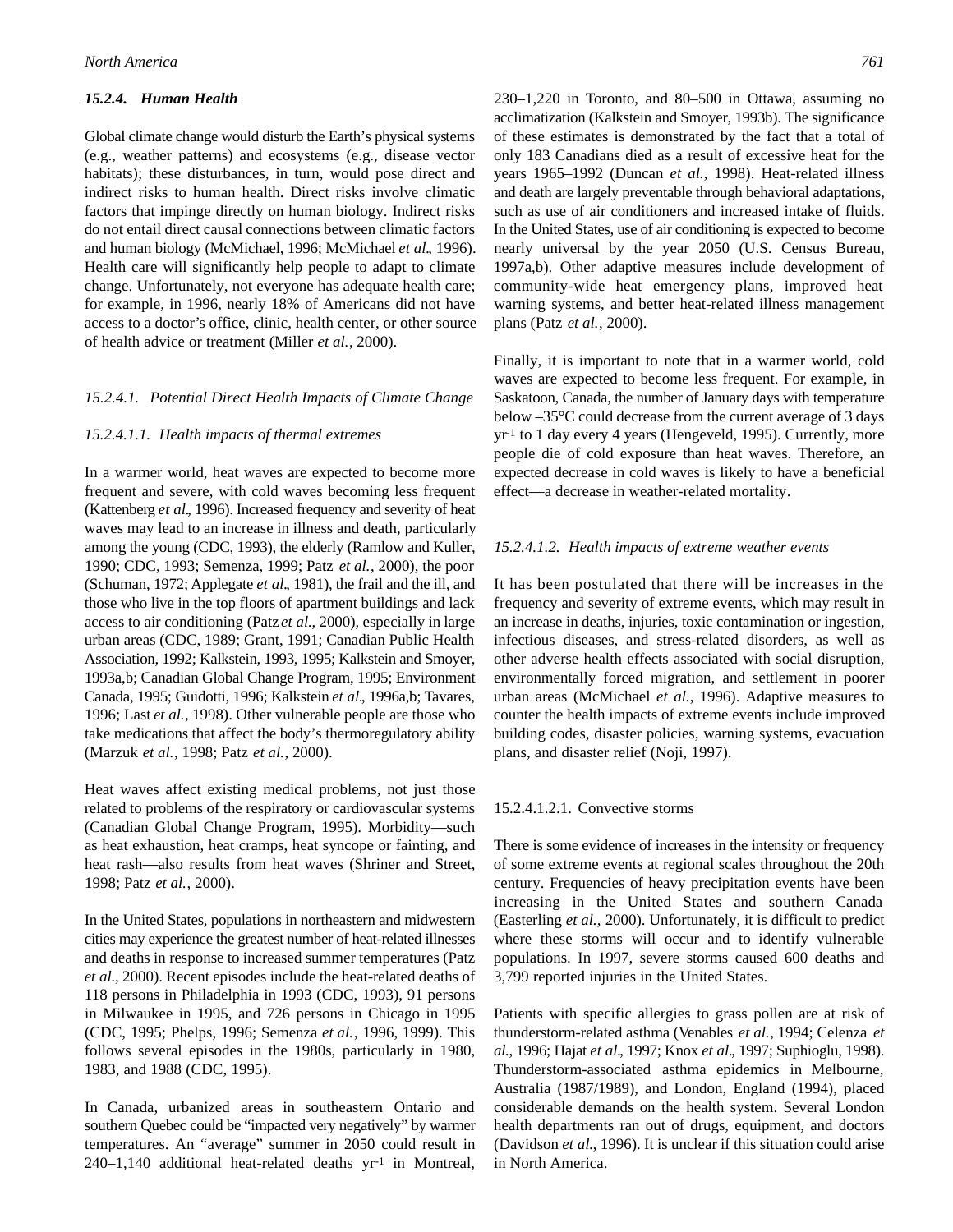#### 15.2.4.1.2.2. Floods

Floods also may become more frequent (see Section 15.2.1.3). All rivers are susceptible to flooding, and nearby populations are potentially vulnerable. In the United States, floods are the most frequent natural disaster, as well as the leading cause of death from natural disasters. The mean annual loss of life is estimated to be 146 deaths yr-1 (National Weather Service, 1992; Patz *et al.*, 2000). In 1997, the Canadian Red River flood displaced more than 25,000 people (Francis and Hengeveld, 1998; Manitoba Water Commission, 1998).

During a flood, disaster relief workers may be at risk of injury. For example, 119 injuries were identified from medical claims of people engaged in sandbagging activities in the 1993 Midwest floods. Heat-related injury or illness (HRI), which occurs when the body can no longer maintain a healthy core temperature, was the most frequently reported injury diagnosis; a total of 23 HRI (19.3% of the 119 total injuries) were reported (Dellinger *et al.*, 1996). HRI therefore is a potential problem in disaster relief situations, particularly if high ambient temperature and high humidity exist. Following a flood, flood victims may be at risk of post-traumatic stress disorder (PTSD) and depression, which are risk factors for suicide. Krug *et al*. (1998) showed that suicide rates increased from 12.1 to 13.8 per 100,000 population in the 4 years after floods. Inundations of sites that contain toxic wastes, sewage, animal wastes, or agrochemical products may result in immediate human exposure to wastes from floodwaters, contamination of edible fish, and long-term contamination of flooded living structures (see Sections 15.2.1.3 and 15.2.4.2.2.2).

#### 15.2.4.1.2.3. Hurricanes

Climate models currently are unable to project accurately how hurricanes will change in the future. Today, an average of two hurricanes make landfall each year along the coastline of the continental United States (Hebert *et al.,* 1993). There has been considerable interdecadal variability in the number of landfalling hurricanes in the United States (Pielke and Pielke, 1997). The Federal Emergency Management Agency (FEMA) declared fewer than 20 natural disasters annually in the 1950s and 1960s but more than 40 yr-1 in the 1990s (Miller *et al.*, 2000). Hurricanes' strong winds and heavy rains cause injury, death, and psychological disorders (Logue *et al.*, 1979; Patz *et al.*, 2000). A total of 20–30% of adults who lived through Hurricane Andrew showed evidence of PTSD at 6 months and 2 years after the event (Norris *et al.*, 1999).

#### 15.2.4.1.2.4. Ice Storms

Milder winter temperatures will decrease heavy snowstorms but could cause an increase in freezing rain if average daily temperatures fluctuate about the freezing point. It is difficult to predict where ice storms will occur and identify vulnerable populations. The ice storm of January 1998 (see Section 15.3.2.6) left 45 people dead and nearly 5 million people without heat or electricity in Ontario, Quebec, and New York (CDC, 1998; Francis and Hengeveld, 1998; Kerry *et al.*, 1999). The storm had a huge impact on medical services and human health. Doctors' offices were forced to close, and a large number of surgeries were cancelled (Blair, 1998; Hamilton, 1998). One urban emergency department reported 327 injuries resulting from falls in a group of 257 patients (Smith *et al.*, 1998b).

#### 15.2.4.1.2.5. Tornadoes

Although some evidence is available regarding increases in the intensity and frequency of some extreme weather events, it is not yet clear how tornadoes will be affected. The tornado of July 31, 1987, in Edmonton, Alberta, killed 27 people and injured 253 (Etkin *et al.*, 1998). Trends in the United States appear to show a decreasing number of deaths since the 1950s, although data on the number of events causing deaths do not show a trend (Kunkel *et al.*, 1999). Godleski (1997) reports that persons who endure tornadoes often experience a variety of stress responses, including depression, acute and post-traumatic stress disorders, substance abuse, anxiety, and somatization.

#### *1 5 . 2 . 4 . 2 . Potential Indirect Health Impacts of Climate Change*

#### *15.2.4.2.1. Vector-borne diseases*

#### 15.2.4.2.1.1. Encephalitis

In the midwestern United States, outbreaks of St. Louis encephalitis (SLE) appear to be associated with a sequence of warm, wet winters; cold springs; and hot, dry summers (Monath, 1980). In the western United States, a 3–5°C increase in mean temperature may cause a northern shift in the distribution of western equine encephalitis (WEE) and SLE outbreaks and a decrease in the range of WEE in southern California (Reeves *et al.*, 1994). In Canada, the ranges of eastern equine encephalitis (EEE), snowshoe hare virus (SHV), and WEE probably would expand with global warming. All three already have been reported in Canada or adjacent U.S. states, albeit sporadically (McLean *et al.*, 1985; Artsob, 1986; Tourangeau *et al.*, 1986; Keane and Little, 1987; Heath *et al.*, 1989; Carman *et al.*, 1995; Duncan *et al.*, 1998).

#### 15.2.4.2.1.2. Malaria

In the United States, sporadic autochthonous malaria transmission was observed in New York and New Jersey during the 1990s (Layton *et al.,* 1995; Zucker, 1996). Malaria is imported into Canada, however.

According to studies by Martens *et al.* (1995), Martin and Lefebvre (1995), and Duncan (1996), with global warming, malaria may extend northward into temperate countries. These studies note, however, that many of these countries had regular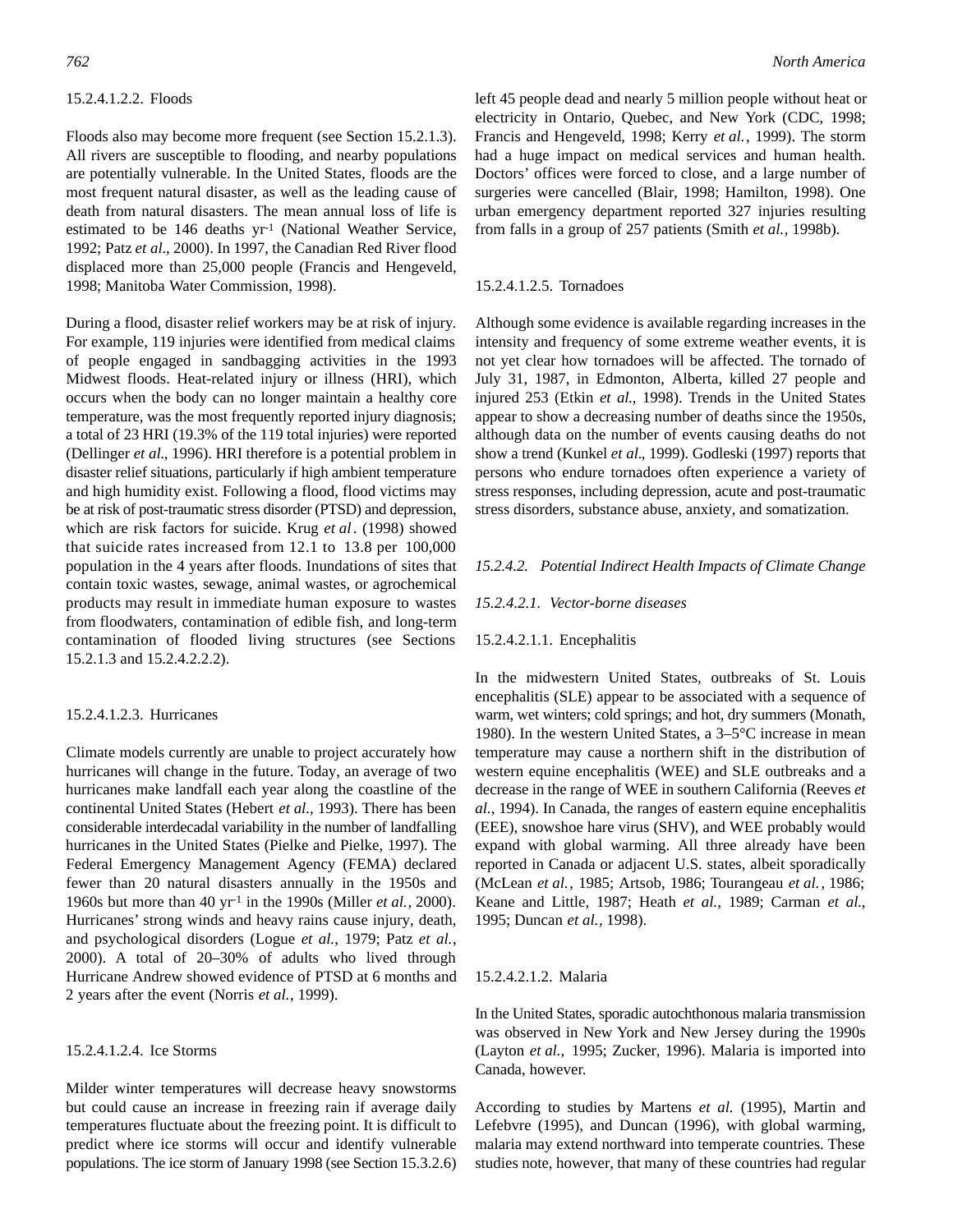epidemics of malaria in the 19th century and the first half of the 20th century and that continued and increased application of control measures—such as water management, disease surveillance and prompt treatment of cases—probably would counteract any increase in vectorial capacity.

Malaria once prevailed throughout the United States and southern Canada (Bruce-Chwatt, 1988). As recently as 1890, the census recorded more than 7,000 malaria deaths per 100,000 people across the American South and more than 1,000 malaria deaths per 100,000 people in states such as Michigan and Illinois. It is important to note that diagnoses and reporting did not meet today's standards. By 1930, malaria had been controlled in the northern and western United States and generally caused fewer than 25 deaths per 100,000 people in the South. In 1970, the World Health Organization (WHO) Expert Advisory Panel on Malaria recommended that the United States be included in the WHO official register of areas where malaria had been eradicated.

In Canada, vivax malaria became widespread at the end of the 18th century, when refugees from the southern United States settled in large numbers as far north as "the Huron" in the aftermath of the American War of Independence. Malaria was further spread with the building of the Rideau Canal (1826–1832) (Duncan, 1996). By the middle of the 19th century, malaria extended as far north as 50°N. In 1873, the great malarious district of western Ontario was only a fraction of a large endemic area, extending between Ontario and the state of Michigan. In Canada, the disease disappeared at the end of the 19th century (Bruce-Chwatt, 1988; Haworth, 1988; Duncan, 1996).

The history of malaria in North America underscores the fact that increased temperatures may lead to conditions that are suitable for the reintroduction of malaria to North America. Socioeconomic factors such as public health measures will continue to play a large role in determining the existence or extent of such infections (Shriner and Street, 1998).

#### 15.2.4.2.1.3. Dengue and Yellow Fever

Although the *Aedes aegypti* mosquito already is found in the southern United States, socioeconomic factors play a large role in determining the actual risk of climate-sensitive diseases (see Chapter 9). For example, socioeconomic differences between Texas and bordering Mexico determine disease incidence: A total of 43 cases of dengue were recorded in Texas during 1980–1996, compared to 50,333 in the three contiguous border states in Mexico (Reiter, 1999).

#### 15.2.4.2.1.4. Lyme Disease and Rocky Mountain Spotted Fever

Lyme disease—the most common vector-borne disease in the United States—currently circulates among white-footed mice in woodland areas of the Mid-Atlantic, Northeast, upper Midwest, and West Coast of the United States (Gubler, 1998). In 1994, more than 10,000 cases of the disease were reported

(Shriner and Street, 1998). Although possible tick vectors have been reported in various parts of Canada, self-reproducing populations of infected ticks are believed to occur only in Long Point, Ontario (Barker *et al.*, 1992; Duncan *et al.*, 1998). Lyme disease has been predicted to spread within Canada with increased temperatures (Grant, 1991; Canadian Global Change Program, 1995; Environment Canada, 1995; Guidotti, 1996; Hancock and Davies, 1997). However, in assessing climateinduced risks for Lyme disease, the ecology of two mammalian species along with projections for land use make predictions very difficult (see Chapter 9). Finally, Grant (1991) has suggested that, with warming, Rocky Mountain Spotted Fever might increase in some localities in Canada.

#### *15.2.4.2.2. Rodent-borne diseases*

#### 15.2.4.2.2.1. Hantavirus

In 1993, Sin Nombre virus, which causes hantavirus pulmonary syndrome (HPS), emerged in the Four Corners region of the southwestern United States. Unusually prolonged rainfall associated with the 1991–1992 El Niño was implicated as a causal factor in the outbreak (Engelthaler *et al.*, 1999; Glass *et al.*, 2000). As of 1999, 231 cases had been confirmed in the United States, with a mortality rate of 42% (Patz *et al.*, 2000). A total of 16 cases of HPS have been identified in Canada. These cases occurred in British Columbia, Alberta, and Saskatchewan (Stephen et al., 1994; Werker et al., 1995; Duncan *et al.*, 1998).

HPS could undergo changes in occurrence related to increased contacts between rodents and people. Because the virus is present in rodents in the United States and Canada and changes in climate and ecology are known to affect rodent behavior, it is assumed that changes in the incidence of HPS would result with global warming (Duncan *et al.*, 1998), but they will be difficult to predict because of local rainfall variability.

Adaptive measures to reduce the risks of contracting vector- and rodent-borne diseases include providing information, vaccination, and drug prophylaxis for travellers, as well as use of repellants, surveillance, and monitoring (Patz *et al.*, 2000).

#### 15.2.4.2.2.2. Diseases associated with water

More than 200 million people in the United States have direct access to treated public water supply systems. Nevertheless, 9 million cases of water-borne diseases are estimated to occur each year (Bennett *et al.*, 1987). Although most of the waterborne disease involves mild gastrointestinal illness, some disease causes severe outcomes, such as myocarditis (Patz et *al.*, 2000).

Giardia occurs in American and Canadian watersheds, resulting in widespread human exposure (Schantz, 1991; Chow, 1993; Moore *et al.*, 1993; Wallis *et al.*, 1996; Olson *et al.*, 1997;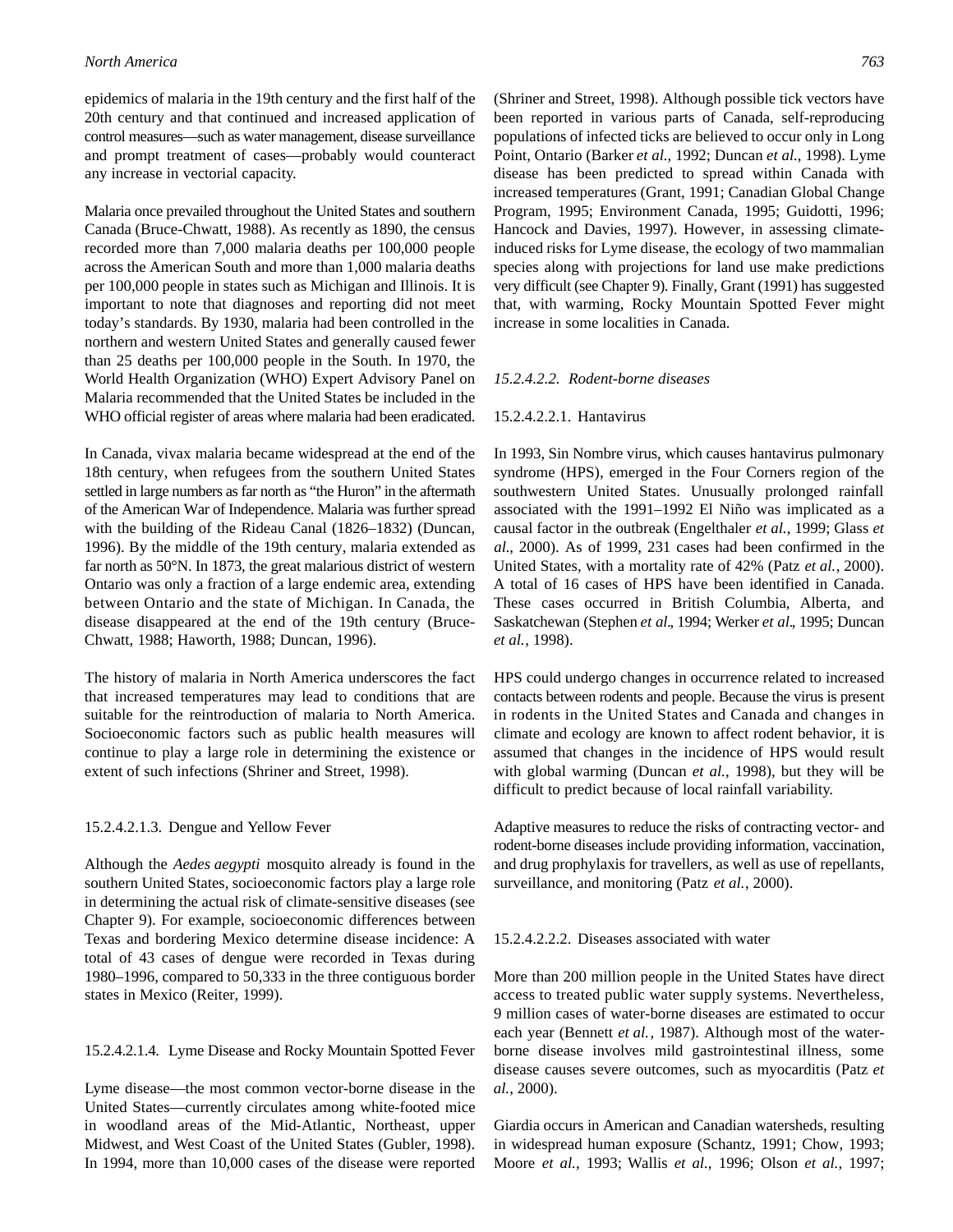Duncan *et al.*, 1998). A study of 1,760 water samples from 72 municipalities across Canada showed that giardia cysts were found in 73% of the raw sewage samples, 21% of the raw water samples, and 18.2% of the treated water samples (Wallis *et al.*, 1996). Cryptosporidium—considered to be one of the most common enteric pathogens worldwide (Meinhardt *et al.*, 1996) is less common in Canada than giardia cysts, however. Cryptosporidium was found in only 6.1% of raw sewage samples, 4.5% of raw water samples, and 3.5% of treated water samples (Wallis *et al.*, 1996).

Increases in ambient temperatures, a prolonged summer season, increased heavy rainfall and/or runoff events, and many watersheds with mixes of intensive agriculture and urbanization led to recent large outbreaks of cryptosporidium in the United States (MacKenzie *et al.*, 1994; Goldstein *et al.*, 1996; Osewe *et al.*, 1996) and the UK (Bridgeman *et al.*, 1995) and may be indicative of the future. In 1993, more than 400,000 cases (including 54 deaths) resulted from a cryptosporidium outbreak in the Milwaukee, Wisconsin, water supply (MacKenzie *et al.*, 1994). A positive correlation between rainfall, cyrptosporidium oocyst and giardia cyst concentrations in river water, and human disease outbreaks has been noted (Weniger *et al.*, 1983).

The largest ever reported outbreak of toxoplasmosis was traced to the municipal water supply of the greater Victoria area of British Columbia (British Columbia Toxoplasmosis Team, 1995; Den Hollander and Noteboom, 1996; Mullens, 1996; Bowie et *al.*, 1997; Duncan *et al.*, 1998). There already is evidence that exposure to the causative parasite in Canada is widespread (Tizard *et al.*, 1977, 1978). Given the increasing number of feral cats in Canada and the persistence of sporulated oocysts in a variety of environments (Dubey and Beattie, 1988), areas in Canada that are hospitable to oocyst survival are likely to expand as a result of climate change.

Warm marine water may favor growth of toxic organisms such as red tides, which cause three varieties of shellfish poisoning: paralytic, diarrheic, and amnesic. Domoic acid—a toxin produced by the *Nitzchia pungens* diatom that causes amnesic shellfish poisoning—appeared on Prince Edward Island for the first time in 1987. A total of 107 patients were identified, of whom 19 were hospitalized. Of those requiring hospitalization, 12 people required intensive care because of coma, profuse respiratory secretions, or unstable blood pressure. A total of four people died as a result of eating contaminated mussels (Perl *et al.*, 1990). The outbreak coincided with an El Niño year, when warm eddies of the Gulf Stream neared the shore and heavy rains increased nutrient-rich runoff (Glavin *et al.*, 1990; Perl *et al.*, 1990; Teitelbaum *et al.*, 1990; Hatfield *et al.*, 1994; Shriner and Street, 1998). In the United States, marine-related illness increased during El Niño events over the past 25 years. During the strong El Niño event of 1997–1998, precipitation and runoff greatly increased counts of fecal bacteria and viruses in local coastal waters in Florida (Harvell *et al.*, 1999). Contamination of water bodies by animal and human wastes can stimulate harmful algae such as *Pfiesteria* that have been demonstrated to cause illness in humans and death in some species of fish (Burkholder *et al*., 2000).

Potential adaptive measures to reduce water-borne disease include improved water safety criteria, monitoring, treatment of surface water, and sewage/sanitation systems (Patz *et al.*, 2000). Land-use management should include consideration of water supply and quality.

#### *15.2.4.2.3. Respiratory disorders*

In 1997, approximately 107 million people in the United States lived in counties that did not meet air quality standards for at least one regulated pollutant (Patz *et al.*, 2000). Climate change increases smog (NRC, 1991; Sillman and Samson, 1995; USEPA, 1998a; Patz *et al.*, 2000) and acidic deposition. Climate change is likely to have a positive (worsening) effect on suspended particulates (Maarouf and Smith, 1997). These changes would have an impact on human health. However, at this time there are too few studies on the effect climate change will have on all pollutants to project human health impacts. Studies (Bates and Sitzo, 1987, 1989; Tseng *et al.*, 1992; Burnett *et al.*, 1994; Delfino *et al.*, 1994, 1997; Schwartz, 1994; Thurston *et al*., 1994) have demonstrated that hospital admissions for respiratory illnesses are increased during contemporary air pollution episodes, when levels of ozone, acid aerosols, or particulates are elevated (Campbell *et al.*, 1995).

Adaptive measures to changing pollution levels include federal legislation and warnings for the general population and susceptible individuals (Patz et al., 2000).

#### 15.2.4.2.3.1. Smog

More than half of all Canadians live in areas in which ground-level ozone may reach unacceptable levels during the summer months (Duncan et al., 1998). Peak 1-hour concentrations during typical pollution episodes in the Windsor-Quebec City corridor often reach 150 ppb. Windsor exceeds standards for ozone air quality  $(82 \text{ pb})$  30 days yr<sup>-1</sup> on average. In the Lower Fraser Valley, ozone concentrations typically are in the 90–110 ppb range during pollution episodes. In the Southern Atlantic region, peak hourly ozone concentrations are in the 90–150 ppb range (Duncan *et al.*, 1998).

Two expert panels from the Canadian Smog Advisory Program have listed a wide range of health effects of ground-level ozone at levels that plausibly may occur in Canada. These effects include pulmonary inflammation, pulmonary function decrements, airway hy per-reactivity, respiratory symptoms, possible increased medication use and physician/emergency room visits among individuals with heart or lung disease, reduced exercise capacity, increased hospital admissions, and possible increased mortality (Stieb *et al.*, 1995). The panels conceptualized potential health effects of air pollution as occurring in a logical "cascade" or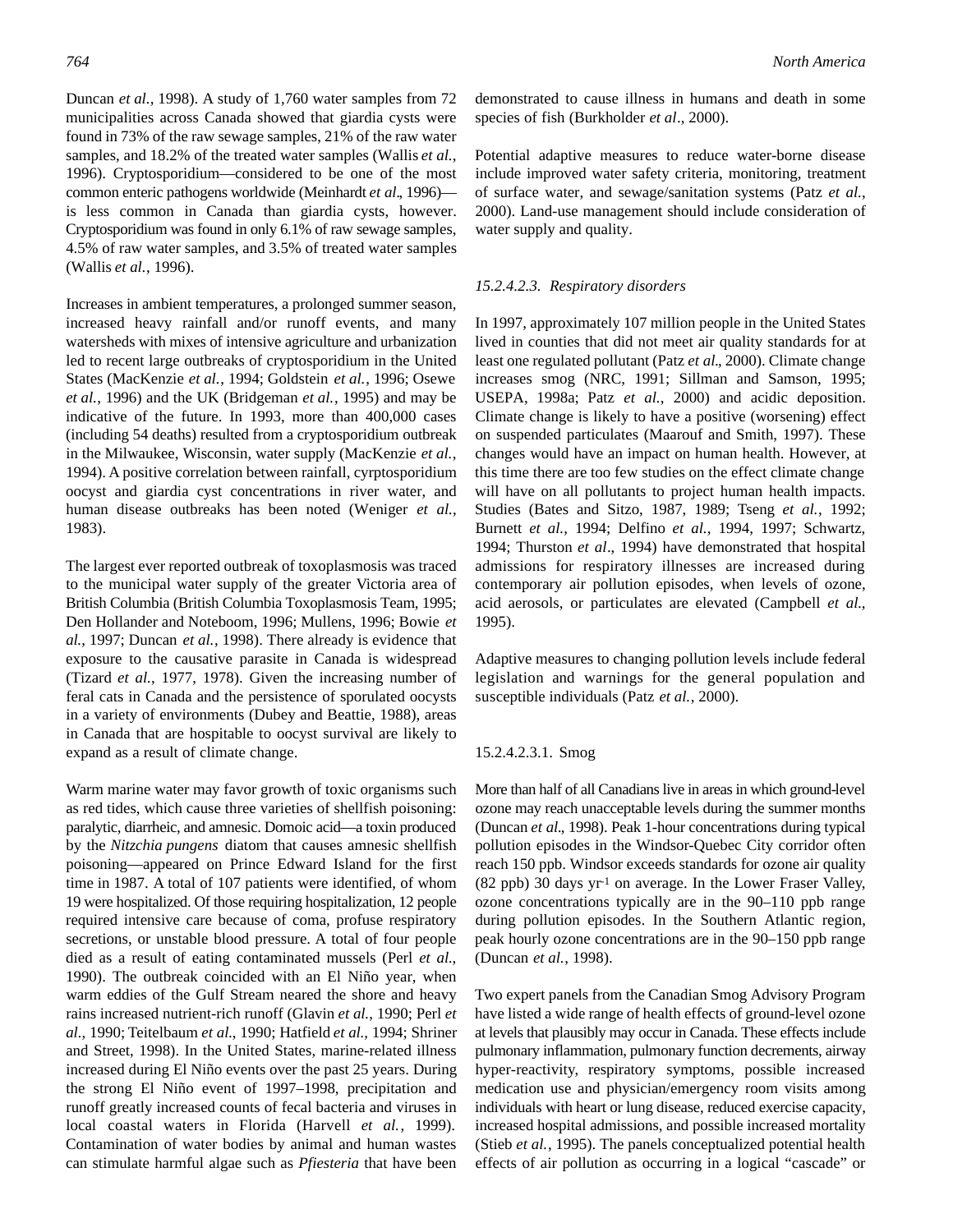"pyramid," ranging from severe, uncommon events (e.g., death) to mild, common effects (e.g., eye, nose, and throat irritation) and asymptomatic changes of unclear clinical significance (e.g., small pulmonary function decrements and pulmonary inflammation) (American Thoracic Society, 1985; Bates, 1992).

Healthy persons can demonstrate effects from ozone exposure when they have an increased respiratory rate (e.g., when they are involved in strenuous activities outdoors) (Brauer *et al.*, 1996). Ozone may pose a particular health threat, however, to those who already suffer from respiratory problems such as asthma, emphysema, or chronic bronchitis (Stieb *et al.*, 1996). These three conditions affect about 7.5% of the Canadian population (Ontario Lung Association, 1991). Ozone also may pose a health threat to young, elderly, and cardiovascular patients (Duncan *et al.*, 1998). An increase in smog also would pose a greater risk to African Americans, who have consistently higher rates of deaths and emergency room visits than caucasians (Mannino *et al.*, 1998).

#### 15.2.4.2.3.2. Acidic deposition

Acidic aerosols—such as sulfur dioxide  $(SO_2)$ , sulfates, and nitrogen dioxide  $(NO<sub>2</sub>)$ —have a colloidal affinity to fine particulates, which provide the vector needed to penetrate deeply into the distal lung and airspaces. In general,  $NO<sub>2</sub>$  and  $SO<sub>2</sub>$  have acute negative impacts on the respiratory system (Campbell *et al.*, 1995).

Several studies (Bates and Sitzo, 1987, 1989; Tseng et al., 1992; Burnett *et al.*, 1994; Delfino *et al.*, 1994; Schwartz, 1994; Thurston et al., 1994) have demonstrated that hospital admissions for respiratory illnesses increase during contemporary air pollution episodes when levels of ozone, acid aerosols, or particulates are elevated (Campbell *et al.*, 1995). A study by Raizenne *et al*. (1996) that examined the health effects of acid aerosols on children living in 24 communities in the United States and Canada found that long-term exposure had a deleterious effect on lung growth, development, and function. Dockery *et al.* (1996) found that children living in communities with the highest levels of strong particle acidity were significantly more likely to report at least one episode of bronchitis in the past year compared to children living in the least polluted communities.

#### 15.2.4.2.3.3. Suspended particulates

Fine particulates are associated with respiratory symptoms, a irway hyperreactivity, impaired lung function, reduced exercise capacity, pulmonary inflammation, pulmonary function decrements, increased number of emergency room visits for asthma, increased hospitalizations, increased absence from school or work, and increased mortality from cardiopulmonary disease and lung cancer. Children, the elderly, smokers, asthmatics, and others with respiratory disorders are especially vulnerable to particulate air pollution (Stieb *et al.*, 1995; Seaton, 1996; Choudry *et al.*, 1997; Duncan *et al.*, 1998; USEPA, 1998a).

#### *15.2.4.2.4. Nutritional health*

In the United States, food-borne diseases are estimated to cause 76 million cases of illness annually, with 325,000 hospitalizations and 5,000 deaths (Mead *et al.*, 1999). Future food importations are likely to be associated with increases in outbreaks of some viral, parasitic, and bacterial diseases, such as hepatitis A (Duncan *et al.*, 1998).

Many aboriginal communities undertake hunting, fishing, and other resource-based activities for subsistence. Climate change is likely to dramatically alter the abundance and distribution of wildlife, fish, and vegetation. As a result, food supplies and economic livelihoods of many First Nations peoples would be in jeopardy (Last *et al.*, 1998; Weller and Lange, 1999). Disappearance of traditional medicinal plants from areas populated by Native American and other indigenous peoples may likewise affect physical, mental, and spiritual well-being.

#### *15.2.5. Human Settlements and Infrastructure*

Large metropolitan centers and industrial areas are particularly vulnerable to global environmental change (Schmandt and Clarkson, 1992). Large cities are considered to be areas of high risk because warming could lead to problems such as heat stress, water scarcity, and intense rainfall. Other potential impacts vary with location. In Canada and the northern United States, for example, people in larger cities are expected to experience fewer periods of extreme winter cold (Born, 1996). Many coastal communities will be affected by rising sea levels and increased risk of storm surge, but the impacts will differ because of variations in local and regional factors (Nicholls and Mimura, 1998). Most people in North America live in land that now is considered coastal and subject to coastal weather extremes. This sector of the urban population is growing faster than the population as a whole—a trend that is expected to continue (Boesch *et al.*, 2000). Indeed, "25 percent of the buildings within 500 feet of U.S. coastlines are predicted to fall victim to erosion in the next six decades" (Associated Press, 2000). Cities that are vulnerable to regular flooding may experience changes in the timing, frequency, and severity of this hazard (Weijers and Vellinga, 1995). In addition, the risk of increased periods of drought will be a challenge, particularly for communities that already are struggling to cope with water management issues. Overall, climate change should reduce vulnerability to some hazards such as cold waves but increase it with respect to others such as sustained periods of extreme heat.

#### *15.2.5.1. Demographic Pressures*

The number of people in North America increased from 83 million in 1901 to 301 million in 1998 (Statistics Canada, 1999a; U.S. Census Bureau, 1999b). The number living in large urban communities of more than 750,000 people increased over this period from 6 million to more than 140 million. A higher share of the population in North America lives in large urban centers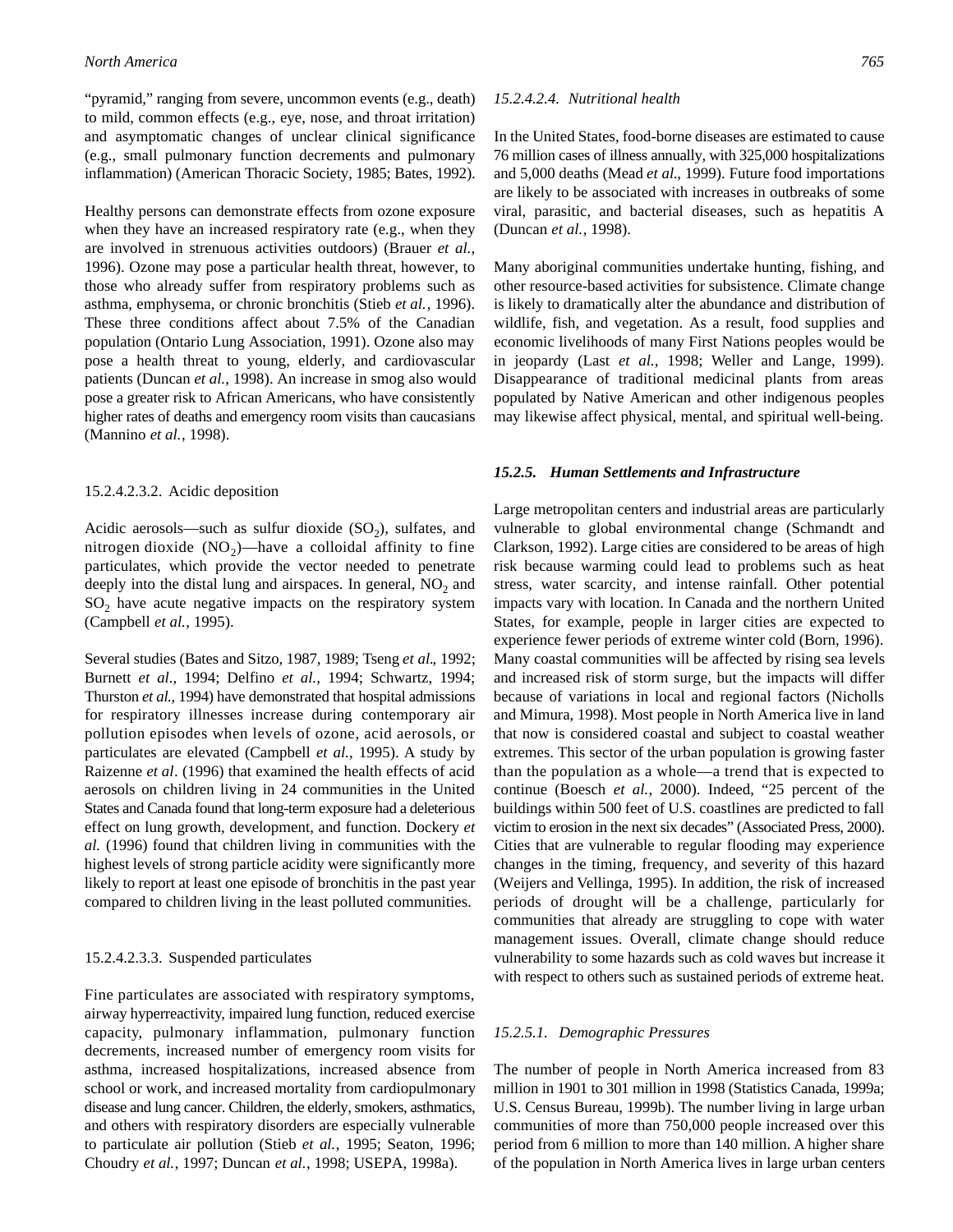(45% in 1995) than in any other region of the world (UNDP, 1999). These large population centers may be vulnerable to climate change.

Aging of the population is another important demographic trend in North America. Europe and Japan currently are adapting to an aging of the population that is just emerging in North America. These demographic trends also appear in native communities with individuals living to older ages: Elderly people who have lived away from reservations may return home for retirement. An older population typically is more vulnerable to climate extremes (McMichael, 1997).

#### *15.2.5.2. Infrastructure Investments in Adaptation*

Many systems have the potential to be impacted negatively by climate change, including drainage and water systems, roads and bridges, and mass transit (Miller, 1989). Communities can reduce their vulnerability and increase their resilience to adverse impacts from climate change through investments in adaptive infrastructure (Bruce *et al.*, 1999a).

Across North America, however, government spending on public infrastructure has been declining for some time, measured as a share of economic activity. Almost 3.5% of GDP was spent on a broad range of infrastructure projects in the early 1960s, compared to less than 2% in the 1990s (Statistics Canada, 1999b; USBEA, 1999).

Sustained lower spending has increased society's vulnerability to some hazards. The American Society of Civil Engineers, for example, has warned that many dams in the United States have exceeded their intended lifespan (Plate and Duckstein, 1998). More than 9,000 regulated dams have been identified as being at high risk of failing, and there may be significant loss of life and property from future failures.

Highways, bridges, culverts, residences, commercial structures, schools, hospitals, airports, coastal ports, drainage systems, communications cables, transmission lines, and other infrastructure have been built on the basis of historical climate experience (Bruce *et al.*, 1999a). Similarly, land-use practices and building codes have been developed to provide effective protection from the existing climate. Emerging knowledge about future climate pressures was not available when most investment decisions were made. This includes, for example, recent research into actions that can be taken to protect underground transit systems from the increased risk of intense rainfall and subsequent flooding (Liebig, 1997). Furthermore, building codes have been modified frequently over the years to reflect emerging information about safer construction techniques, but these changes have not been applied to existing structures.

Coastal communities have developed a variety of systems to manage exposure to erosion, flooding, and other hazards affected by rising sea levels, but some of these systems have not been maintained—increasing the difficulty of putting in place enhancements to address future risk. Similarly, consideration of investments in larger diameter storm sewers in communities that expect more periods of intense rainfall may be affected by the age of existing systems (Fowler and Hennessey, 1995; Trenberth, 1998). Urban expansion and population growth further complicate decisionmaking with respect to infrastructure investments.

#### *15.2.5.3. Coastal Regions Particularly Vulnerable*

The prospect of rising sea level is one of the most widely recognized potential impacts of climate change. Some parts of North America have been experiencing sea-level rise for thousands of years (Hendry, 1993; Lavoie and Asselin, 1998). Most climate models, however, project that the pace will accelerate in many regions. This acceleration would increase the difficulty of adaptation for human settlements and natural systems. The greatest vulnerability is expected in areas that recently have become much more developed, such as Florida and much of the U.S. Gulf and Atlantic coasts. Insured property value in Florida alone exceeds US\$1 trillion (Nutter, 1999).

Titus and Richman (2001) have developed a data set of coastal land elevations by using digital-elevation models and printed topographic maps to determine areas that are vulnerable to sealevel rise along the U.S. Atlantic and Gulf coasts. Louisiana, Florida, Texas, and North Carolina account for more than 80% of the 58,000 km<sup>2</sup> that are vulnerable to sea-level rise.

Rising sea levels, in turn, can cause increased erosion to shores and habitat and may contaminate some freshwater bodies with salt (Mason, 1999). Climate extremes, such as hurricanes, can add to the adverse impact (Michener *et al.*, 1997). Sea-level rise and climate and weather extremes cause problems associated with beach erosion, siltation of waterways, and flood risk in coastal communities (Hanson and Lindh, 1996; Leatherman, 1996).

More than 65% of people in North America live in coastal communities (Changnon, 1992; see also Figure 15-2). This includes those who live near the Atlantic or Pacific oceans as well as those near the Great Lakes, where the impact of climate change is very different (see Sections 15.2.1 and 15.3.2.5). Accordingly, there is vulnerability across most of the region. Particular concern arises with regard to the combination of sealevel rise with other risks, such as storm surge. Salt intrusion and frequent flooding may adversely impact farming and manufacturing activity in low-lying areas (Gough and Grace, 1998).

Tourism frequently is the major industry in many coastal communities. The risk of beach erosion, siltation, and flooding may become an important challenge for some existing tourism sites, yet these same changes may open new opportunities for some other communities. Tourism has been and will continue to be affected by beach closures resulting from coliform from septic systems and sewage outflows during and following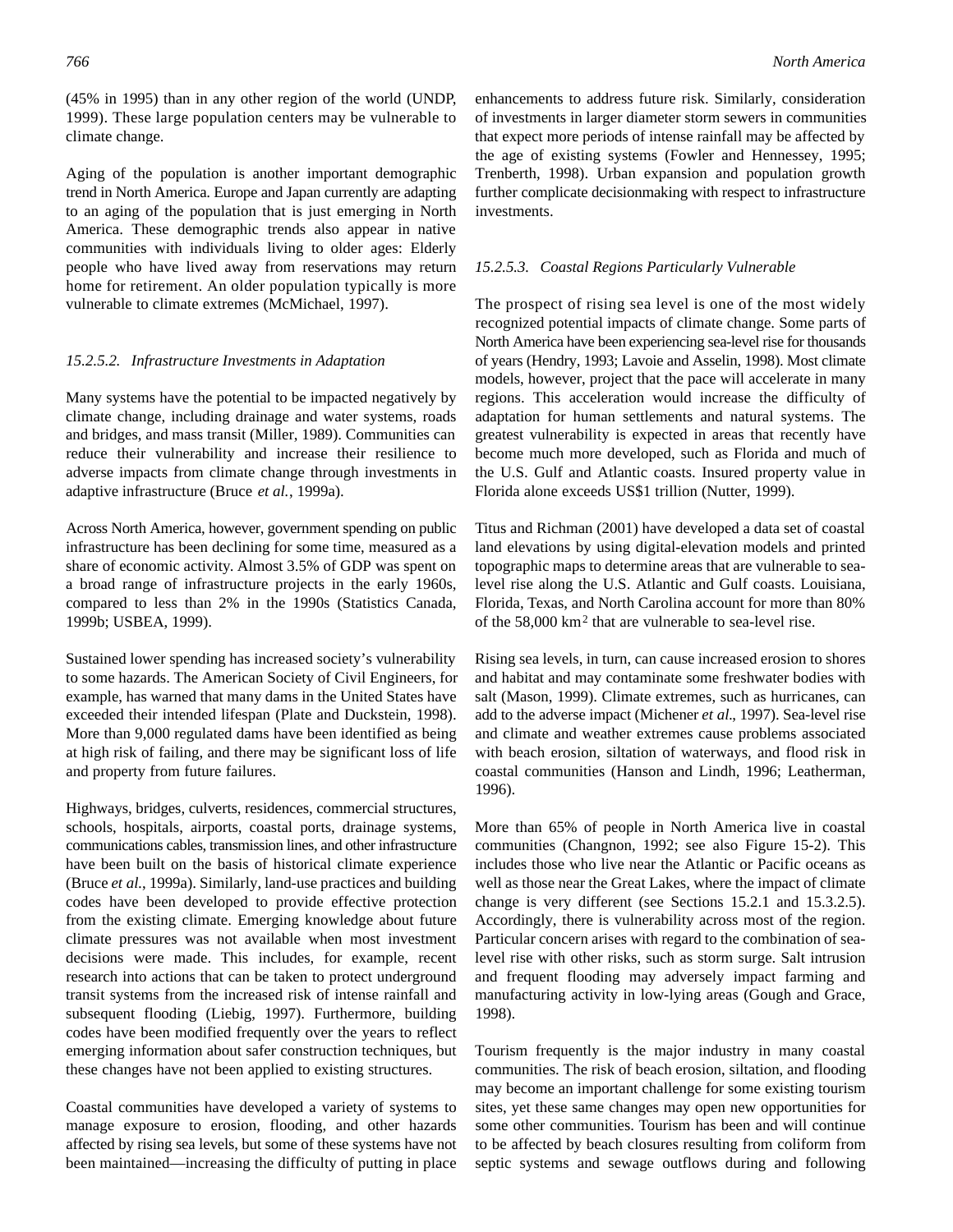

**Figure 15-2**: North American population density (ESRI, 1998).

storms and extreme events (see also Section 15.2.6). Sea-level rise also will be an important challenge for major ports in many parts of North America.

A study of the impact on the United States of the increase of sea levels through 2065 found losses of US\$370 million for dryland, US\$893 million for wetlands, and US\$57–524 million in transient cost (Yohe *et al*., 1999). This estimate is much lower than those of earlier U.S. studies because of assumed adaptation responses, including decisions not to protect certain areas. No comparable information is available for Canada, although several vulnerable areas have been identified particularly the Fraser River delta, Nova Scotia, and the Beaufort Sea region (Shaw *et al.*, 1998).

#### *15.2.5.4. Vulnerability to System Failure*

Investments in summer cooling, winter heating, and shelter from the elements are common for most people and businesses in North America. Similar investments are evident around the world, but the scope and scale often is greater in North America. For example, the percentage of homes with air conditioning units in the United States increased from 35% in 1970 (U.S. Census Bureau, 1975) to 76% in 1997 (U.S. Census Bureau, 1999a). Similarly, more vehicles, schools, hospitals, and businesses now have climate control mechanisms. Even traditional tasks have changed, such as air-conditioned cabs on farm vehicles.

The trend of warming across North America should reduce the cost of heating and the cost of investing in heating systems. At

the same time, demand for summer cooling is expected to rise. In turn, changes in the weather affect demand for power: Peak demand for electricity is strongly correlated to swings in summer temperature (Colombo *et al.*, 1999).

Investments to manage normal fluctuations in the weather presumably have been effective in increasing the comfort of people in North America. These investments, however, also have increased vulnerability to systems failure. This could become most evident for most people in North America during a summer heat wave or a winter storm, when a failure in major support systems could place many people at risk. For example, in January 1998, a severe ice storm caused a power failure in Quebec and eastern Ontario (see Section 15.3.2.6).

A similar investment is in human alteration of hydrological drainage systems, including building of dikes, which may be an important factor in determining the severity of flooding (Changnon and Demissie, 1996). These interventions appear to be successful in managing most variations in the weather, but they can increase vulnerability to extreme events as new investments are made in regions that were thought to be sheltered from severe weather.

#### *15.2.5.5. Development and Vulnerability to Extreme Events*

The cost of natural disasters in North America has increased dramatically since the mid-1980s, in spite of the goal of the International Decade for Natural Disaster Reduction (the 1990s) to reduce the costs of natural disasters by 50% by the year 2000. Although an increase in the number of storms may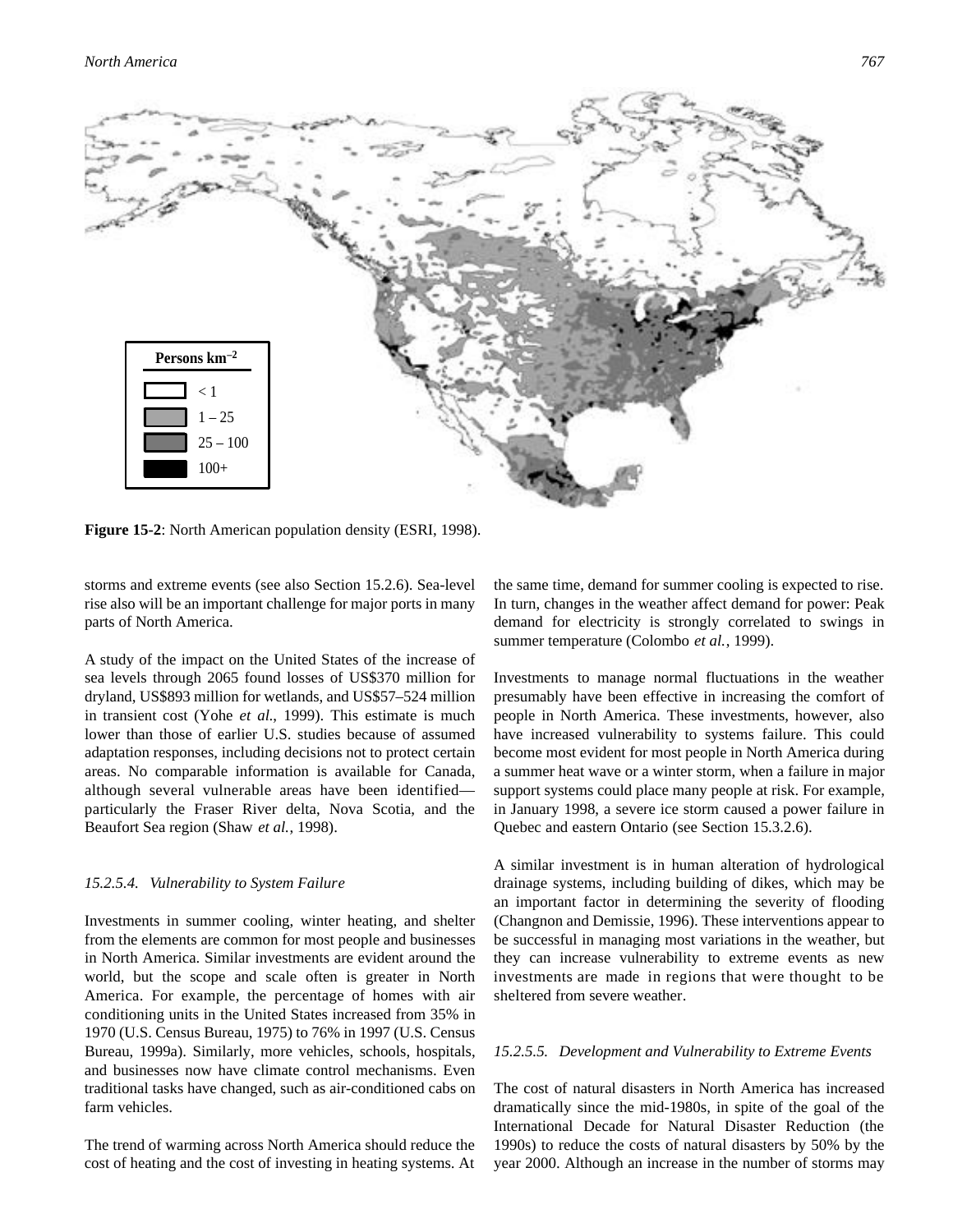play a role in these disasters, there is no question that the increasing costs are largely the result of increased vulnerability (Pielke and Downton, 2000).

Natural disasters occur when social vulnerability is triggered by a natural event (see Figure 15-3). Society responds to a disaster through three overlapping activities: response and recovery, mitigation, and preparedness. These activities alter future vulnerability (and therefore the construct of future disasters)—reducing risk if they are done wisely, or not if they are done otherwise. Often, however, mitigation that is designed to protect against natural hazards increases long-term vulnerability (Burton *et al.*, 1993). An example is the levee system planned for the Grand Forks region, as part of the post-1997 Red River flood mitigation scheme. NHC/DRI (1999) notes, "If the levee system is constructed as planned…[it will] have the potential to greatly increase damage and losses if the levee is breached or overtopped in a future flood."

Superimposed on the changing development landscape is the possibility that climate warming will reduce the risk of some extreme events and increase the risk of others (Karl *et al.*, 1996; White and Etkin, 1997). Changes in the frequency, severity, and duration of extreme events may be among the most important



**Figure 15-3**: Cycle of human response to natural hazards, including response and recovery, mitigation, and preparedness. This response can alter vulnerability and thereby influence future disasters (Etkin, 1999).

risks associated with climate change. In some parts of North America, this includes fewer periods of extreme cold, fewer snowstorms (although there may be an increase in the number of intense storms), increased spring flooding, more frequent summer droughts, and more wildfires. Studies also suggest that there will be a more thermodynamically unstable atmosphere in the future, which probably will result in more frequent heavy rainfalls and possibly increased hail risk and more tornadoes and downbursts (Etkin, 1996).

Studies suggest that El Niño and La Niña events may become more frequent in the future, although there is still much uncertainty regarding predictions of tropical phenomena (Henderson-Sellers *et al.*, 1998; Timmermann and Oberhuber, 1999). Any changes would affect the number of extreme events, including the occurrence of Atlantic hurricanes because during El Niños (La Niña), Atlantic hurricanes are less (more) frequent. Landsea *et al*. (1999) point out that recent intensification of urban development along the U.S. Atlantic coast parallels a reduction of hurricane activity from 1966 to the early 1990s; they ask whether the United States is prepared for a recurrence of higher frequencies.

North American measures of property damage from severe storms are consistently higher and the loss of life lower, compared to less-developed countries. Investments in warning systems and disaster preparedness save lives. When these systems are overwhelmed by extreme events, however, the damage can be catastrophic. It is interesting that housing losses from extreme events generally are on the same scale in North America as those in developing countries, particularly when disaster strikes large urban centers (Comerio, 1997).

Older buildings often experience the greatest damage during extreme events. New buildings, however, also are at risk if insufficient effort is made to ensure compliance with building codes. Studies show that compliance with building codes may have eliminated up to 25% of insured losses resulting from major hurricanes (IBHS, 1999).

Damage from flooding in North America has increased in the past few decades (Mileti, 1999). Land-use planning remains a powerful tool to help reduce the loss of life and property. One study that indirectly illustrates this concept is Brown *et al.* (1997a). They found that nonagricultural flood damage from a set of storms moving through Michigan exceeded that of southwestern Ontario by a factor of about 900, even though the flood yields in Ontario were greater than those in Michigan. Their analysis ascribes the cause as greater development in flood-prone areas. In Michigan, the storms generally exceeded land-use design thresholds, whereas in Ontario they did not.

Munich Re (1997) found that "the extent of loss has not infrequently been increased through a false assessment of the risk circumstances or in the pursuit of profit." If the amount of development arising from the perception of reduced short-term risk tends to be disproportionate to the real increased risk from rare events, long-term vulnerability is increased. Mileti (1999)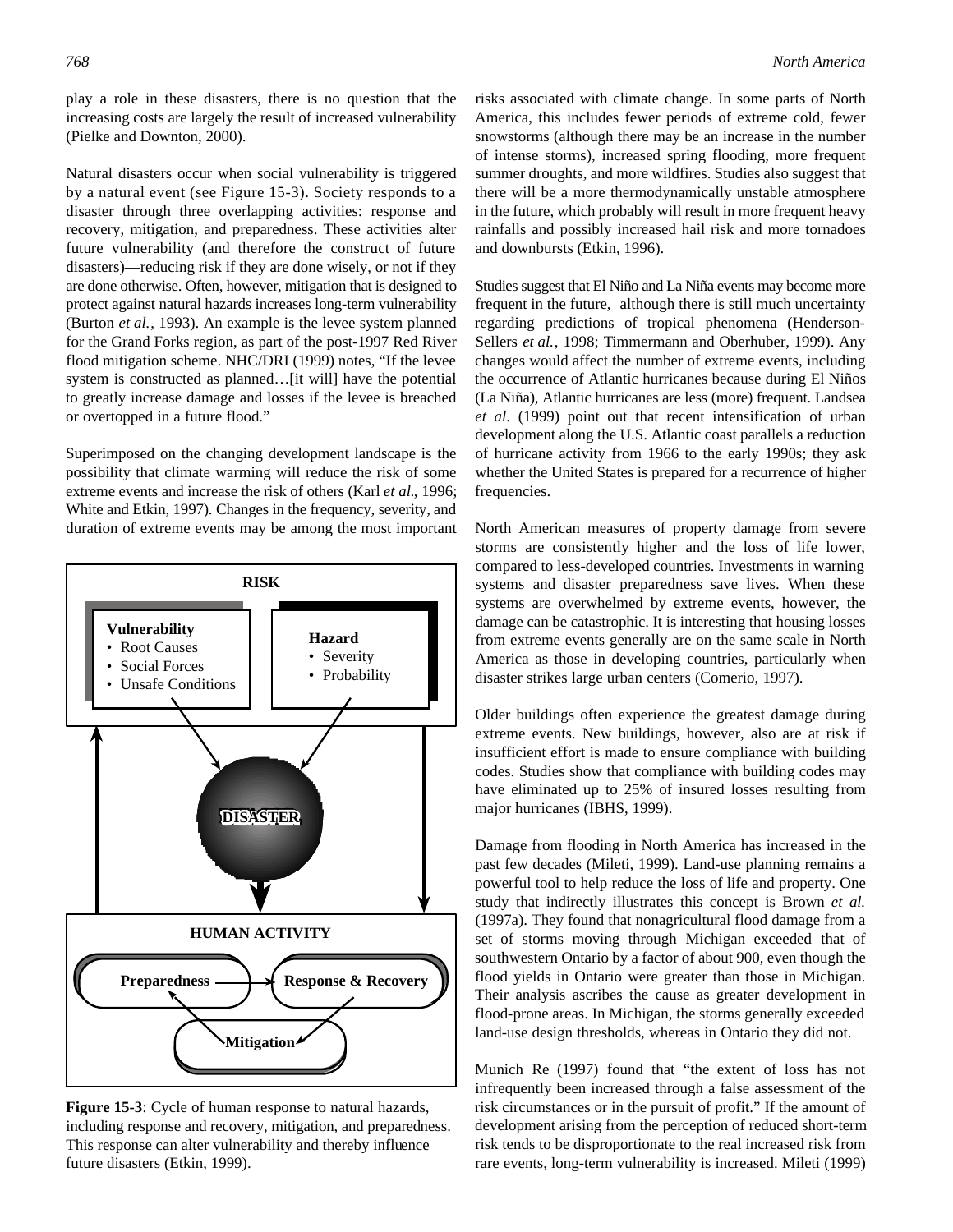argues that "…our national [U.S.] path also is leading us toward natural and related technological catastrophes in the next millennium that are larger than any we have ever experienced …that is the future we have designed for ourselves.… [We] have done more to postpone losses into the future than to eliminate them." Social and economic trends suggest overall increases in vulnerability; if natural triggers of disasters are exacerbated as a result of climate change, it seems likely that more frequent and severe natural disasters are going to occur in the future (see Section 15.2.7).

#### *15.2.6. Tourism and Recreation*

Tourism is a major sector of the global economy, with global receipts from international tourism of US\$439 billion in 1998. With a projected annual growth rate of 6.7%, annual international tourism expenditures are expected to surpass US\$2 trillion by 2020 (WTO, 1998). The United States and Canada were among the top 10 tourism destinations in terms of international tourist arrivals, with related 1998 receipts of US\$71 billion and US\$9 billion, respectively (WTO, 1999). Domestic tourism is many times more important in terms of participation and economic activity. The magnitude of the implications of climate change for the tourism and recreation sector will depend on the distribution and importance of tourism and recreation phenomena and the characteristics of climate change and variability. In the United States, the Pacific and south Atlantic regions are major providers of tourism and recreation opportunities. However, if population distribution is taken into consideration, less populated areas often have high economic dependence on tourism and recreation.

One critically important dimension of the tourism and recreation sector that will be sensitive to climate change is the length of the operating season. Any changes in season length would have considerable implications for the short- and long-term viability of tourism and recreation enterprises. In Canada, where 43% of domestic and 62% of international tourism expenditures take place in July through September, an extended warm-weather recreation season is likely to be economically beneficial (Wilton and Wirjanto, 1998). The limited regional studies of golfing, camping, and boating that are available reinforce this conclusion (Wall, 1998a,b). This positive outlook must be tempered with the possibility that economic benefits may occur at the expense of increased environmental deterioration, as destinations host more visitors for longer periods of time. These concerns will be particularly relevant for national parks and other natural areas, which may need to establish "no-go" zones or visitation limits.

Conversely, winter recreations—such as downhill skiing, cross-country skiing, snowmobiling, ice fishing, and other activities that are dependent on snow or ice—as well as the businesses and destination areas associated with them are likely to be impacted negatively. Case studies from the Great Lakes (McBoyle and Wall, 1992) and New England (Bloomfield and Hamburg, 1997) regions indicate that the vulnerability of ski resorts will differ considerably, depending on location (latitude

and altitude) and adaptations (snowmaking) to offset or compensate for the effects of less reliable snow conditions. Another potential adaptive strategy is diversification of activities to ensure that investments in property and infrastructure generate income and employment for much of the year. Without analysis of the impacts of altered snow conditions for major ski areas in the mountain ranges of western Canada and the United States and the large snowmobile industry in both nations, the economic impact to the winter recreation sector in North America remains uncertain.

Perhaps as important as changes to season length will be the impact of climate change on the availability and quality of the resource base on which recreational activities depend. Belowaverage Great Lakes water levels in 1999 again revealed the sensitivity of marinas and the substantial recreational boating industry to climate variability. Similarly, the impact of the 1988 drought on Prairie wetlands and waterfowl breeding success is illustrative of the potential impact of climate change for this sport-hunting resource. Global warming is anticipated to modify many other ecosystems on which outdoor recreations depend. Parks and other natural areas are important tourism and recreation resources whose attractions are based to a considerable extent on the species they conserve and the ecological processes they sustain. A climate change assessment of Canada's National Park system (Scott and Suffling, 2000) indicates that 75–80% of the parks would experience a shift in dominant vegetation under  $2xCO_2$  scenarios. Analysis of vegetation response in the Yellowstone National Park region in the United States revealed regional extinctions and the emergence of communities with no current analog (Bartlein *et al.*, 1997). Moreover, a global analysis of habitat change resulting from climate change found that more than 50% of the territory of seven Canadian provinces and greater than 33% of the territory in 11 U.S. states are at risk (Malcolm and Markham, 2000). Although this will pose an unprecedented challenge to the conservation mandate of protected areas, the impact of ecological changes on tourism remains uncertain.

Changes in the magnitude and frequency of extreme events such as hurricanes, avalanches, fires, and floods have considerable implications for tourism and recreation. One likely consequence of global climate change is sea-level rise. This may have considerable consequences for the provision of recreational opportunities in coastal communities, particularly if it is associated with increased storm frequency.

Coastal zones are among the most highly valued recreational areas and are primary tourist destinations. Houston (1996) estimates that 85% of all tourist revenues in the United States are earned by coastal states, and there are as many as 180 million recreational visitors to U.S. coasts every year (Boesch *et al.,* 2000). Sea-level rise in beach areas backed by seawalls or other development that precludes landward migration would lead to loss of beach area through inundation or erosion and pose an increased threat to the recreation infrastructure concentrated along the coast (sea-front resorts, marinas, piers, etc.). Beach nourishment is widely used to protect highly valued recreational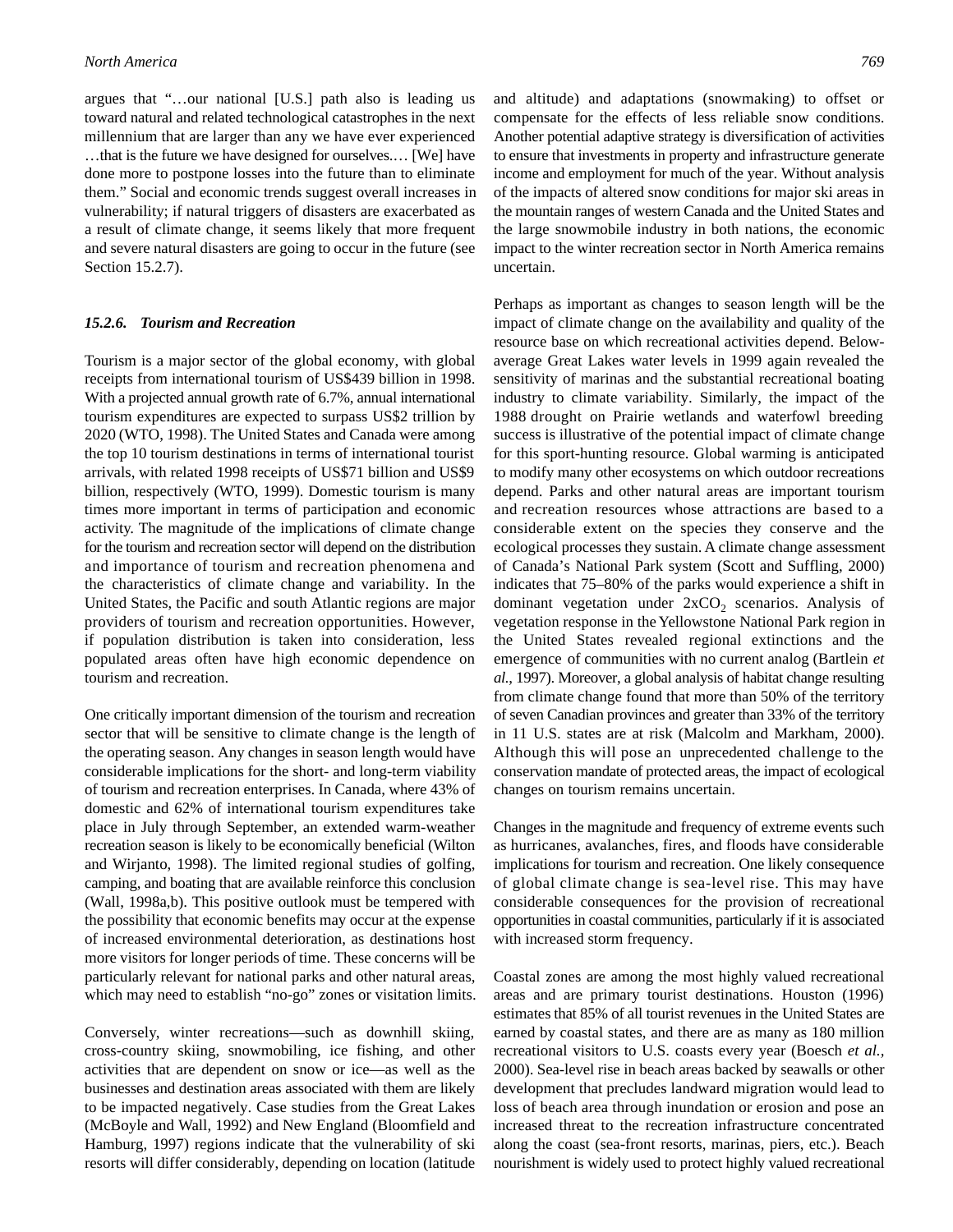beaches. One study estimates that this adaptation strategy would cost US\$14–21 billion to preserve major U.S. recreational beaches from a 50-cm sea-level rise (Wall, 1998c). Furthermore, impacts to ecologically important wetlands and coral reefs also could have major implications for sport fishing and divingrelated tourism activities in coastal regions. The risk to coastal recreation is most prominent in warm-weather destinations in the southern United States and small island nations in the Caribbean (see Chapter 17 and Section 15.3.2.10), where tourism is a leading sector of the economy.

Intersectoral resource competition also may become more pronounced, particularly with respect to water resources. Climate change scenarios for the Trent-Severn Waterway (Walker, 1996) indicate that regulation of flows for adequate downstream municipal demand would diminish the recreational boating industry, with attendant impacts for riparian recreational home property values. Increased municipal and agricultural water demand in arid regions may outweigh development of new golf courses and, in severe cases, diminish the capacity to irrigate existing facilities economically. Like declining resource availability and quality, increased resource competition may constrain the opportunities afforded by a longer recreational season.

Two main groups can be considered with respect to the potential to adapt to climate change: participants themselves and businesses and communities that cater to them. The former may be able to adapt to climate change much more readily than the latter, which are more likely to have large amounts of capital invested in fixed locations. The effect of and potential for substitution as an adaptive strategy, including locations (beach, ski resort), preferred species (coldwater vs. warmwater fish), and recreational activities broadly (skiing to mountain hiking, snowmobile to all-terrain vehicle use, golf to sailing) require more detailed investigation.

Tourism and recreation are not regarded as major net generators of greenhouse gases (except, perhaps, in the travel phase), but GHG reduction policies (e.g., carbon taxes) may increase the cost of travel, with substantial implications for destination areas (particularly isolated destinations with little domestic tourism demand).

Improvement in climate change projections, although helpful, will be insufficient to improve understanding of the implications of climate change for tourism and recreation. Even if climate change could be reliably forecast now, it is doubtful if the industry has sufficient understanding of its sensitivity to climatic variability to plan rationally for future conditions. Furthermore, the salience of climate change versus other longterm influencing variables in this sector (globalization and economic fluctuations, fuel prices, aging populations in industrialized countries, increasing travel safety and health concerns, increased environmental and cultural awareness, advances in information and transportation technology, environmental limitations—water supply and pollution) remains a critical source of uncertainty.

Global climate change will present challenges and opportunities for recreational industries and destination areas. The net economic impact of altered competitive relationships within the tourism and recreation sector is highly uncertain. Studies by Mendelsohn and Markowski (1999) and Loomis and Crespi (1999) attempt to put an economic value on climate change impacts in the United States. Although these were pioneering e fforts, the assumptions and methods employed limit the confidence that can be placed in the findings. Until systematic national-level analyses of economically important recreation industries and integrated sectoral assessments for major tourism regions have been completed, there will be insufficient confidence in the magnitude of potential economic impacts to report a range (based on disparate climate, social, technical, and economic assumptions) of possible implications for this sector.

#### *15.2.7 Public and Private Insurance Systems*

The North American economy is widely affected by weather conditions. The Chicago Mercantile Exchange stated recently that weather affects US\$2 trillion of the US\$9 trillion gross national product (GNP). Insurance is a critical part of the vulnerability/adaptation equation because many of the economic risks and impacts of weather-related events are diversified and ultimately paid through insurance.

The discussion in the following subsections embraces public and private insurance systems, as well as disaster relief. Within the private insurance sector are many actors, including property/ casualty (P/C) insurers, life/health insurers, reinsurers, selfinsurers, and various trade allies (risk managers, brokers, agents, etc.). Within the public sector are direct insurance programs, as well as disaster preparedness and recovery activities. Other segments of the financial services sector appear to be less vulnerable and are treated in Chapter 8.

#### *15.2.7.1 Private-Sector Insurance Systems*

Private insurance is among the largest economic sectors in North America, with about 40% (US\$780 billion) of global premium revenues in 1998 (Swiss Re, 1999). North American premiums represent 9% of GDP, or about US\$2,600 per capita. Despite its size, the industry is hardly a monolith; there are numerous types of insurance companies and market segments (Mills *et al.*, 2001).

Weather-related loss data presented here are based on diverse sources, and the particular costs included can vary somewhat among countries and over time. In some cases, definitions set minimum thresholds for inclusion; for example, because of the minimum cost threshold of US\$25 million in the U.S. (formerly US\$5 million), no winter storms were included in the statistics from 1949–1974, and few were included thereafter (Kunkel *et al.*, 1999). Although large in aggregate, highly diffuse losses from structural damages as a result of land subsidence also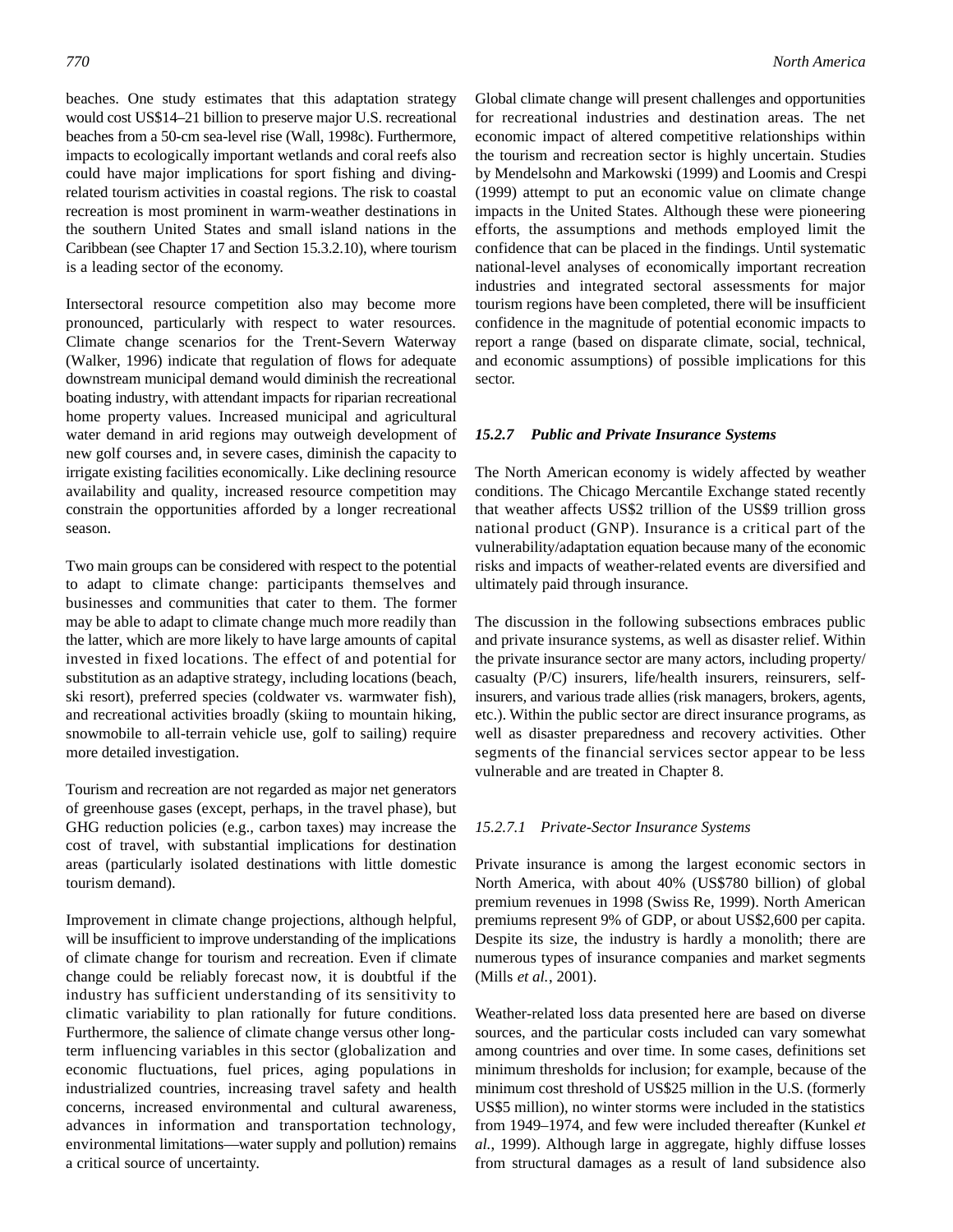would be captured rarely in these statistics. Data-gathering conventions can result in omission of certain types of costs (e.g., weather-related vehicle losses). Thus, the totals presented here are inherently underestimates of actual losses.

Although North America experienced 59% of global weatherrelated insurance losses and 36% of total economic losses during the 1985–1999 period, it experienced only 20% of the events and 1% of associated mortalities (see Figure 15-4). Total economic losses (insured and uninsured) from weather-related events represented US\$253 billion (current dollars) during this period. Of that total, 38% (US\$96 billion) were privately insured, with considerable year-to-year fluctuations in the ratio.

During this period, weather-related natural disasters represented 82% of total natural disaster losses in the United States and virtually the entire total in Canada (where significant earthquake losses have not occurred). Although considerable attention is given to catastrophic losses, half of all insured weather-related losses are from relatively small events (see Chapter 8).

Inflation-adjusted catastrophe losses have been growing in North America over the past 3 decades (see Figure 15-5). Corresponding exposures, measured as the inverse of the ratio of premium income to losses, have been growing (i.e., if the ratio goes down, exposure goes up); the ratio has varied by a factor of six in the United States between 1974 and 1999, and by a factor of four in Canada between 1987 and 1999 (see Figure 15-6).

Although many of the upward trends in weather-related losses are consistent with what would be expected under climate change (see Chapter 8), efforts to disentangle socioeconomic and demographic effects from climatic factors have had mixed results in the United States (Changnon *et al.*, 1997, 2000; Karl and Knight, 1998; Pielke and Landsea, 1998; Changnon, 1999). In Canada, there is a stronger sense that both factors are at work (White and Etkin, 1997; Hengeveld, 1999).

Irrespective of climate changes, it is clear that human exposure is increasing with affluence and as populations continue to move into harm's way. The estimated value of insured coastal property exposure for the first tier of counties along the Atlantic and Gulf Coasts as of 1993 was US\$3.15 trillion (IIPLR and IRC, 1995).

Most types of weather-related events—rain, hail, ice storms, tidal surges, mudslides, avalanche, windstorm, drought, land subsidence, lightning, and wildfire—are of concern to insurers (Ross, 2000). Corresponding losses can range from property damage to business interruptions and temporary housing costs as a result of loss of electric power. Coastal erosion is an important consequence of sea-level rise and already is responsible for a considerable and growing rate of losses (Heinz Center, 2000). Insurance in North America originally focused on fire peril; only since the late 1930s have insurers provided broad-based coverage for weather-related events (Mills *et al.*, 2001).



**Figure 15-4**: Distribution of natural-disaster losses in (a) Canada, (b) the United States, and (c) globally: 1985–1999 (Munich Re, 2000). "Storm" includes hurricanes, tornadoes, and high winds. "Other" includes weather-related events such as wildfire, landslides, avalanches, extreme temperature events, droughts, lightning, frost, and ice/snow damages.

Deaths (670,828)

Economic Losses (\$453 billion)

Other weather-related

 $\Box$  Flood

Insured Losses (\$67 billion)

0%

**Storm** 

Number (5,972)

Nonweather-related

20%

40%

60%

80%

100%

0%

20%

40%

60%

80%

100%

0%

20%

40%

60%

80%

100%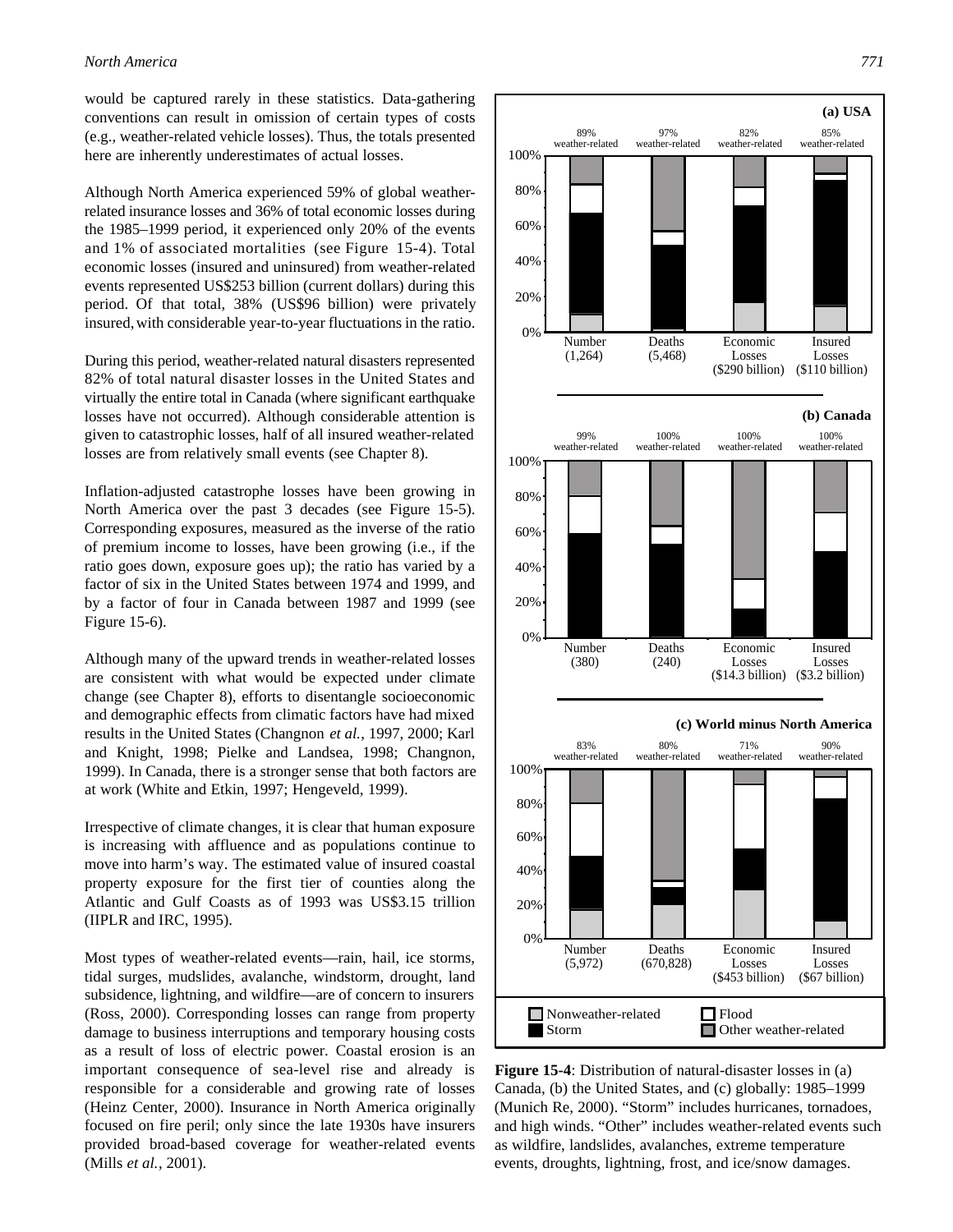

**Figure 15-5**: Insured natural disaster losses have increased 10-fold in North America between 1969 and 1999 (based on 5-year running mean). Data include nonweather-related losses (~15% of total). Sources: Emergency Preparedness Canada, 2000; Kunreuther and Roth, 1998 (United States).

The types of weather-related losses vary considerably between the United States and Canada. As shown in Figure 15-4, stormrelated losses, including hurricanes, represent a larger share of



**Figure 15-6**: Ratio of property/casualty insurance premiums to catastrophe losses. This measure of exposure ranges from 180:1 in 1974 to 52:1 in 1999, with a minimum value of 27:1 in 1992 (the year of Hurricane Andrew). For Canada, the high value is 161:1 in 1990, and the low value is 37:1 in 1999. U.S. premiums are from AM Best and insured natural catastrophe loss figures are from Property Claims Service (Kunreuther and Roth, 1998). Canadian premiums are from Insurance Bureau of Canada (2000) and losses are from Emergency Preparedness Canada (2000). Note that premiums include revenues from nonweather-related business segments.

losses in the United States, whereas flood and other weatherrelated events represent a far higher share in Canada. Large hurricane losses are substantial in the United States but have been virtually absent in Canada since Hurricane Hazel in 1954. Flood and storm events (other than hurricanes) have accounted for 95% of Canada's recent weather-related losses.

North American insurers have demonstrated sensitivity to the extremes and uncertainties of weather-related events. The trend in recent decades is toward increasing adverse impacts such as rising losses, upward pressure on prices, availability problems, company insolvencies, depressed stock prices, and increased reliance on government-provided insurance and disaster preparedness/recovery resources (see Chapter 8). P/C industries in the United States (see Chapter 8) and Canada (Emergency Preparedness Canada, 2000) have observed reduced and even negative operating results in years with large natural disaster losses.

A U.S.-based insurance trade association estimates that in 1997, 17% of U.S. insurance P/C premiums were associated with "significant" exposure to weather-related loss, 2% with "moderate" exposure, 66% with "minor" exposure, 10% with "minor to no" exposure, and 4% with "no" exposure (American Insurance Association, 1999). In these estimates, "exposure" is measured in terms of insurer premiums as opposed to the value of exposed property. Most flood and crop risks are not included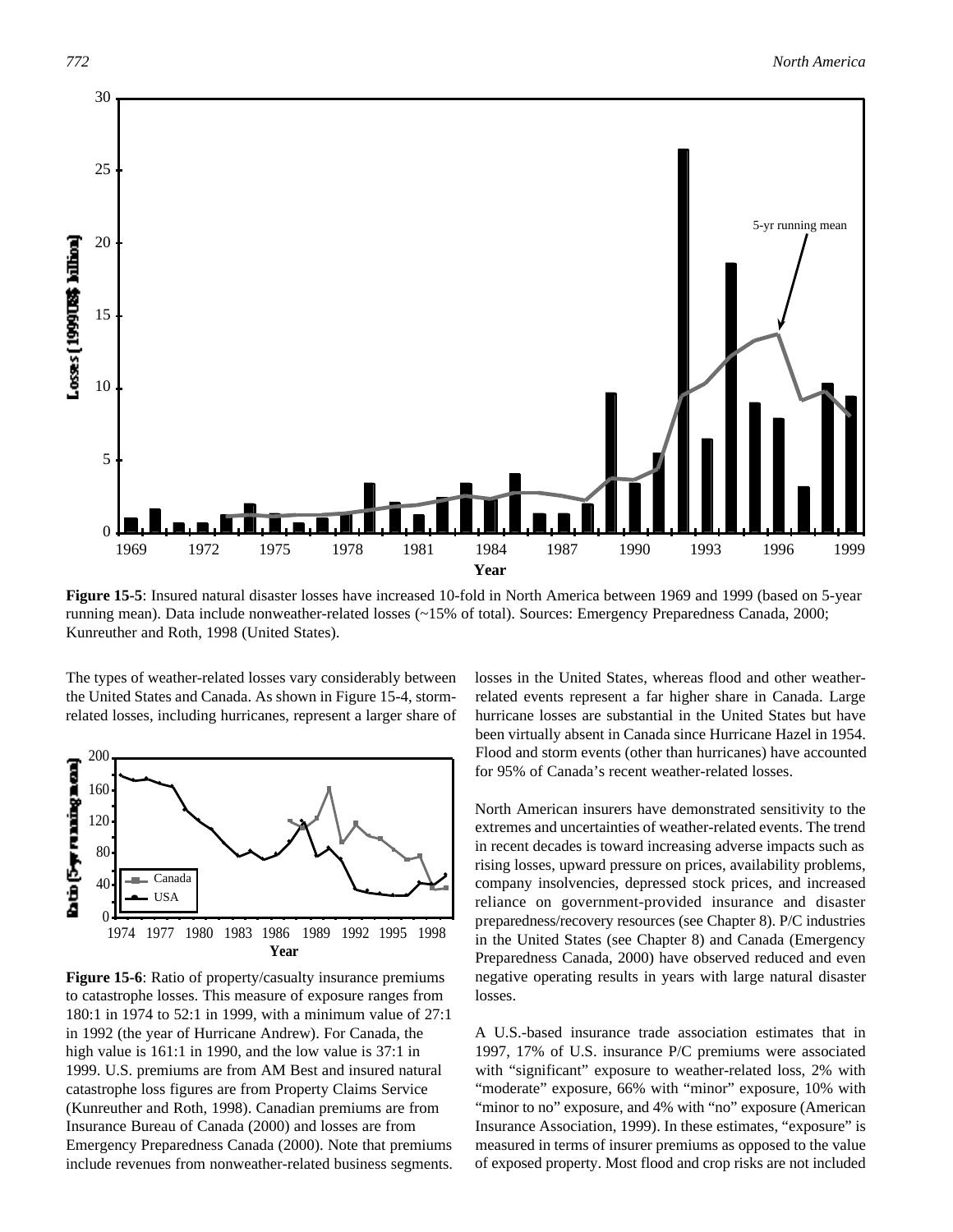because government insurance programs assume them. The "minor exposure" segment is mostly vehicle insurance. However, in the United States, 16% of automobile accidents are attributed to adverse weather conditions (NHTSA, 1998), as are one-third of the accidents in Canada (White and Etkin, 1997). Vehicles also sustain privately insured losses from floods and hailstorms.

In practice, insurer surplus is not poolable. Even at an industrywide level, insurance pricing can be inadequate to cover future losses. This was evident in the case of the Northridge earthquake in California, where the US\$3.4 billion in earthquake premiums collected during 25 years prior to the event fell far short of the US\$15.3 billion loss (Gastel, 1999). Individual firms can come under stress long before the industry does as a whole. U.S. P/C insurers experienced approximately 650 insolvencies (bankruptcies) between 1969 and 1998, 8% of which were caused primarily by natural disasters (Matthews *et al.*, 1999). These disaster-related insolvencies include small as well as very large firms (see Chapter 8). Meanwhile, no recorded Canadian insurance insolvencies have been attributed to extreme events.

Insurers'ability to withstand weather-related losses is based on a combination of event magnitude and resources (often referred to as assets or surplus) with which they can pay claims.



**Figure 15-7**: Vulnerability of U.S. insurers to 100-year events, represented as combined effect of loss magnitude and insurance company capacity (GAO, 2000). This analysis assumes that all insurers place and price policies identically. It excludes reinsurance, as well as local government-supported insurance or reinsurance programs in California and Florida. It also excludes effects of catastrophes striking more than one state (e.g., estimated 1-in-100-year loss for the entire United States is \$155 billion). Capacity implied may include some surplus amounts that are not available for paying natural catastrophe claims. Losses that result in claims of more than 20% of surplus trigger initial stage of formal solvency review by National Association of Insurance Commissioners. Puerto Rico (not shown) has a 1-in-100-year loss of US\$27.1 billion.

1999; GAO, 2000). As illustrated for the United States, natural disasters that are limited to the boundaries of a given state have widely varying potential impacts on insurers, depending on the capacity for paying losses (see Figure 15-7). Insurers have not performed quantitative analyses of the potential effects of climate change on PMLs.

Surplus—a measure of adaptive capacity—tends to be unstable over time, sometimes changing abruptly in response to perturbations in stock and bond market valuations or interest rates (Mooney, 1999; GAO, 2000; Swiss Re, 2000). Although U.S. insurer capacity increased considerably through the 1990s, as illustrated in Figure 15-8, large events still can result in a substantial volume of unpaid claims. Adaptive capacity can be depleted by multiple sequential events (AIRAC, 1986), as well as by past nonweather-related losses [e.g., from environmental liability (Superfund)]. There also are potential losses stemming from issues such as tobacco liability or the combination of increasing reliance on information technology and emerging questions regarding the reliability of the electricity grid. The finding that U.S. electric cooling demand would increase under global warming (Morrison and Mendelsohn, 1999) would be a compounding factor in the latter example, and adaptation (e.g., increased use of air conditioning) would result in increased GHG emissions. The trend toward increased competition is an additional stress on insurers, although consolidation also can—under the proper circumstancesincrease resilience of firms.

An insurer's vulnerability often extends beyond the borders of the country in which it resides. For example, U.S. insurers collected US\$35 billion in premiums for overseas insurance sales in 1997, and such insurance has been growing faster than overall premiums in recent years (III, 1999). Canadian insurers also write policies outside the country, including vulnerable parts of the United States (White and Etkin, 1997). Reinsurers (many which are based in North America) have a high degree of vulnerability given the geographical diversity of their risk portfolios.

#### *15.2.7.2 Government-Based Insurance and Disaster-Relief Systems*

Government entities are vulnerable to climate change as providers of insurance and/or disaster relief; providers of domestic and international disaster preparedness/services; and managers of property and weather-sensitive activities.

Private insurers find certain weather-related risks to be technically uninsurable as a result of their spatial concentration, actuarial uncertainty, and associated difficulties in pricing. In the United States, this problem arises mostly with respect to crop and flood risks, although government flood insurance is limited to residential and very small commercial customers. There is ongoing tension between government and private-sector players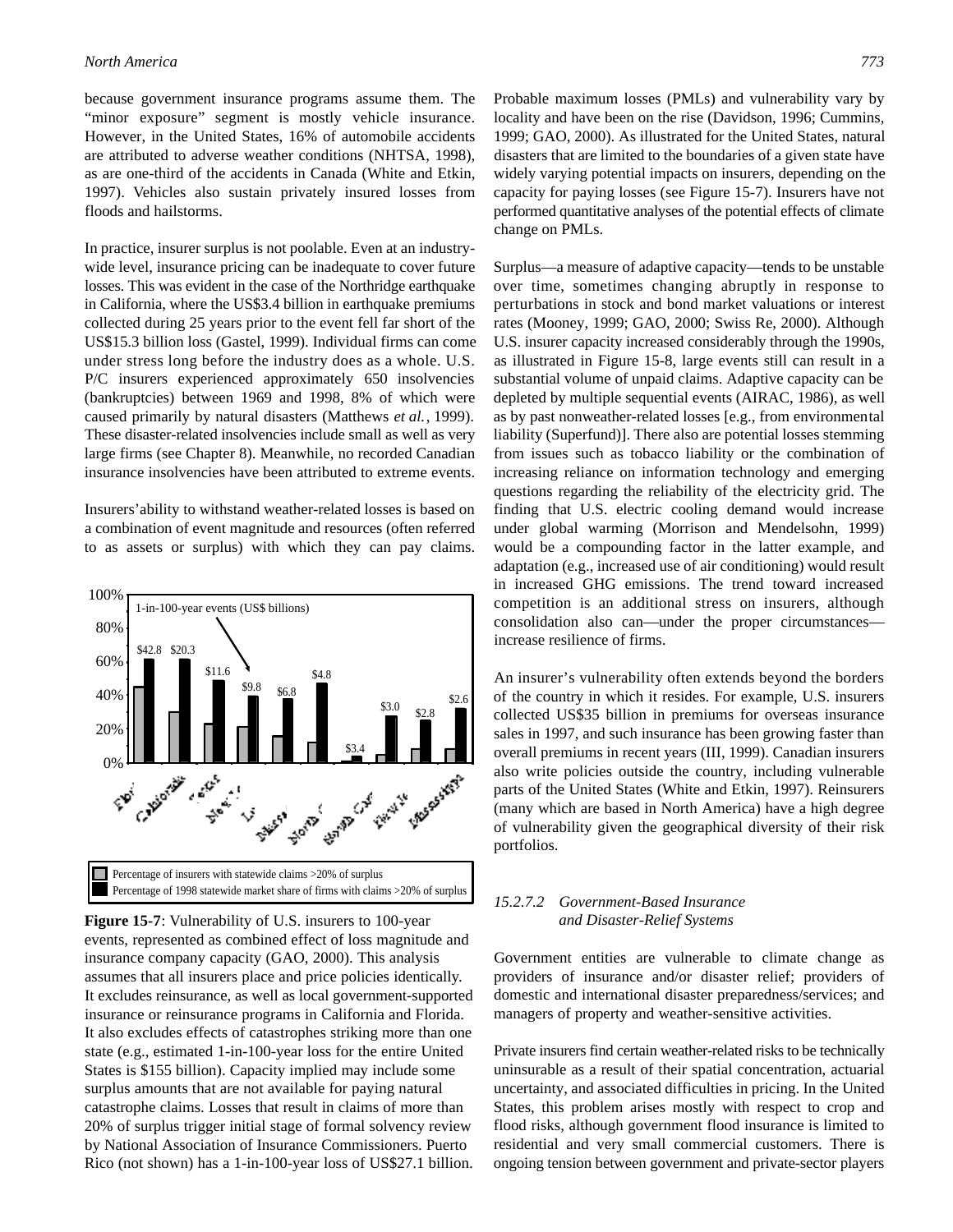

**Figure 15-8**: Reductions in claims payable, by size of loss. Ability of U.S. property-casualty insurance sector, as a whole, to pay claims over a wide range of losses. The chart shows four views, encompassing changes in capacity between 1991 and 1997 and whether companies have access to resources of groups that own them. Groups are not obligated to pay losses experienced by individual member firms but retain the option to do so. Together, these four scenarios represent a range of ability to pay losses. For example, for a US\$155 billion loss year—a recent estimate of probable maximum loss (PML) (GAO, 2000) could be several events combined, including weather- and nonweather-related ones—65 to 90% of claims would be paid (adapted from Cummins *et al*., 1999). PML benchmarks are from GAO (2000).

in the natural disaster arena, with each looking to the other to clarify the somewhat ambiguous division of responsibility.

In Canada, government (federal, provincial, and municipal) has paid most of the natural disaster payments, amounting to US\$15 billion (CDN\$22 billion) in disaster relief between 1982 and 1999, including 86% of flood-related losses (Emergency Preparedness Canada, 2000). Consolidated data for U.S. government payments for natural disasters are not readily available. One source reports US\$119 billion (1993US\$) in government outlays between 1977 and 1993 (Anderson, 2000).

Government insurance programs can have difficulty achieving solvency, as exemplified by the US\$810 million deficit in the U.S. flood insurance program in the mid-1990s (Anderson, 2000). U.S. crop and flood insurance programs have never been profitable, and growing coastal erosion risks will require doubling of rates in the United States (GAO, 2000; Heinz Center, 2000). Government insurance programs also have resulted in cases of maladaptation (e.g., inducing people to settle in vulnerable areas) (Heinz Center, 2000).

#### *15.2.7.3 Creating and Maintaining Adaptive Capacity*

Private and public insurers alike have at their disposal a variety of tools to increase adaptive capacity. These tools can be divided into the broad categories of risk spreading and risk reduction (see Chapter 8). Some of these strategies involve shifting of risk between the public and private spheres, or even back to the consumer, and in that regard have considerable public policy ramifications that are beyond the scope of this chapter.

Given their sensitivity and potential vulnerability to weatherrelated losses, North American insurers and their regulators have designed a variety of adaptation mechanisms. These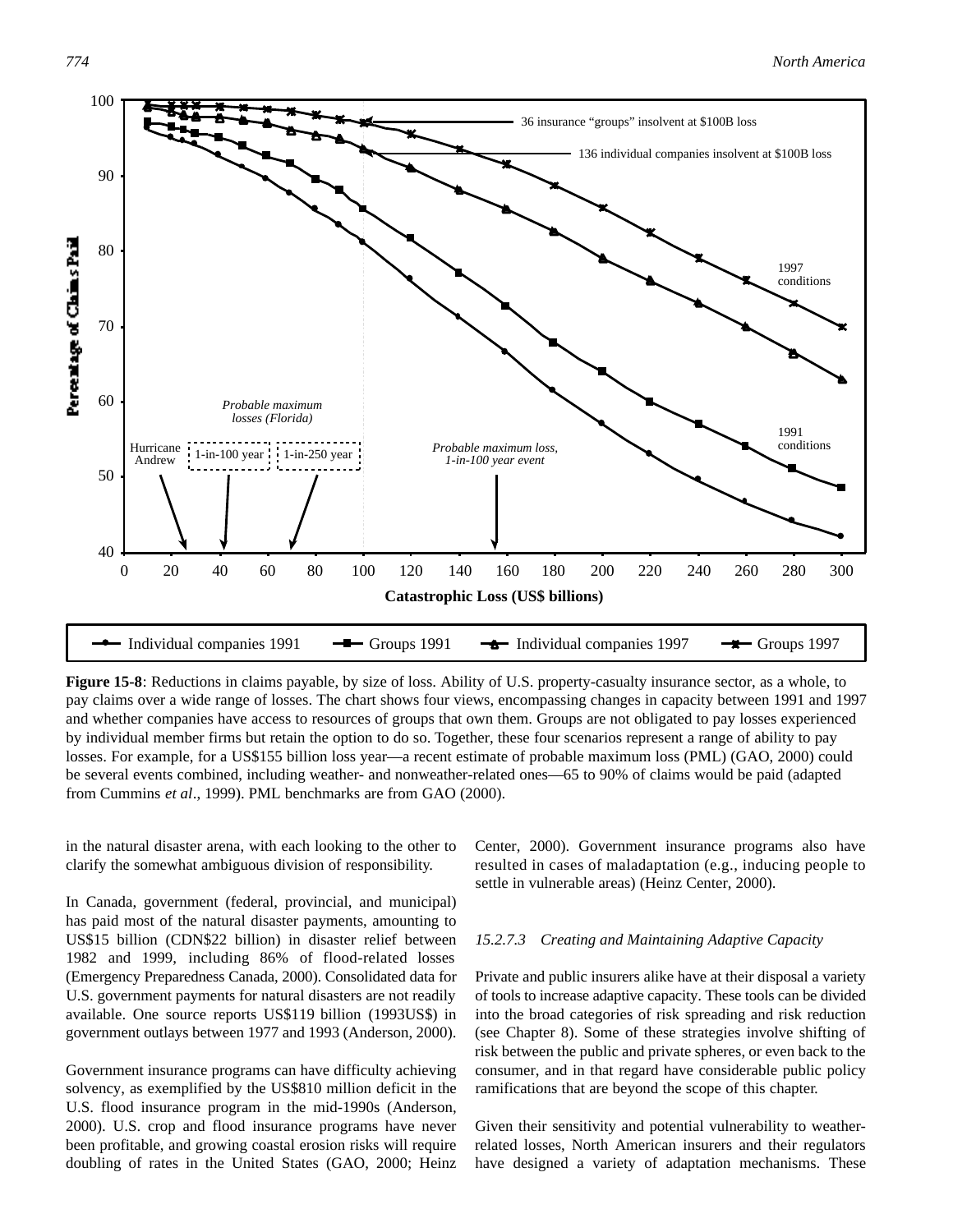strategies include economic measures—raising premiums or deductibles, withdrawing coverage, creating systems for pooling risks among multiple insurers (e.g., U.S. government-mandated FAIR Plans or beach/windstorm plans and state-mandated "guaranty funds" based on mandatory contributions of insurers, to pay the claims of insolvent insurers)—and the use of capital market alternatives to finance risk (see Chapter 8). Responses also include more engineering-oriented risk-reduction strategies, such as land-use planning, flood control, cloud seeding (see Section 15.3.2.4), and early warning systems.

Hurricane Andrew in 1992 and the 1998 ice storm (see Section 15.3.2.6) were wake-up calls for the North American insurance industry. Among the numerous responses have been increased utilization of catastrophe modeling, a more proactive stance toward disaster preparedness/recovery, new efforts in land-use planning, increased attention to building codes, and increased use of incentives to implement loss-prevention measures (Bruce *et al.*, 1999b).

One embedded vulnerability facing insurers and government risk managers alike is that, by design, their actuarial outlook and disaster reserving conventions are based on past experience. There is an emerging and encouraging trend to forward-looking catastrophe modeling, although it has yet to integrate knowledge from climate change modeling. Thus, under climate change, the potential for surprise is real. Vulnerability is compounded by the potential for changes in the frequency, variability, and/or spatial distribution of extreme weather events. Increased uncertainties of this nature can complicate and confound insurer methods for preparing for future events (Chichilnisky and Heal, 1998).

#### *15.2.7.4 Equity and Sustainability Issues in Relation to Insurance*

Although North America is a wealthy region, significant equity considerations arise from its cultural and economic diversity (Hooke, 2000). This raises important issues concerning the design and deployment of effective natural disaster preparedness programs (Solis *et al.*, 1997). Lower income groups tend to live in more vulnerable housing and are least able to afford potential increases in insurance costs by insurers or cross-subsidies utilized to spread risks (Miller *et al.*, 2000). Poorer individuals also tend to carry little if any life and health insurance and thus may be uninsured against public health risks such as urban heat catastrophes or urban air quality risks posed by climate change (see Chapter 9).

In some cases, sustainable development and environmental protection complement insurance loss reduction objectives. Examples include protection or restoration of wetland areas that increases tidal flooding defense, sustainable forest practices that reduce risk of inland flooding and mudslides, or agricultural practices that increase drought resistance or reduce soil erosion (see Chapters 5 and 8; Scott and Coustalin, 1995; Hamilton, 2000). Similarly on the end-user side, a variety of energy

conservation and renewable energy measures have been found to offer insurance loss-control co-benefits (Mills, 1996, 1999; Nutter, 1996; Mills and Knoepfel, 1997; American Insurance Association, 1999; Vine *et al.*, 1999). The insurance sector itself has begun to examine its activities within the broader framework of sustainability (Mileti, 1997; Kunreuther and Roth, 1998).

#### **15.3. Adaptation Potential and Vulnerability**

#### *15.3.1. Generic Issues*

Subregions within North America can be affected by global climate change through direct first-order effects on land and water resources and through indirect impacts that are related to reactive and proactive responses by actors within and outside the subregion. Direct effects include incremental processes and extreme weather events with long-term impact on the region's environmental, social, or economic systems. Indirect effects would include societal changes that could be set in motion, primarily by policies generated outside the region, to mitigate greenhouse warming or adapt to perceived threats.

Calculations of climate-related impacts within subregions must consider both direct and indirect effects. Actual impacts will depend on the effectiveness of adaptation. For example, changes in growing season, natural streamflow, or climaterelated demand for heating and cooling energy can be calculated directly from changes in climatic parameters. However, changes in potential may not necessarily lead to a response by stakeholders. Other factors may intervene to prevent a subregion from adapting to a new climate-related opportunity or risk, including changes in market conditions, institutional arrangements, and management objectives.

Because North America includes areas of intensive urban and landscape management, as well as areas of "extensive" management, adaptation capabilities and vulnerabilities are likely to vary between subregions. There is potential for maladaptation, in part as a result of the availability of insurance and disaster relief measures (MacIver, 1998). Vulnerabilities also exist in highly developed regions with well-maintained infrastructure (e.g., dams designed for flood control) because of the growing need to manage resources to achieve multiple objectives. Would climate change ameliorate or exacerbate these risks? Analysis of case studies can provide guidance.

#### *15.3.2. Subregional and Extra-Regional Cases*

#### *15.3.2.1. Introduction*

The discussion that follows offers a sample of subregional and extra-regional cases that reflect the unique and changing nature of the relationship between climate and places in the North American context. Six subregions have been defined: Pacific, Rocky Mountains–Southwest United States, Prairies–Great Plains,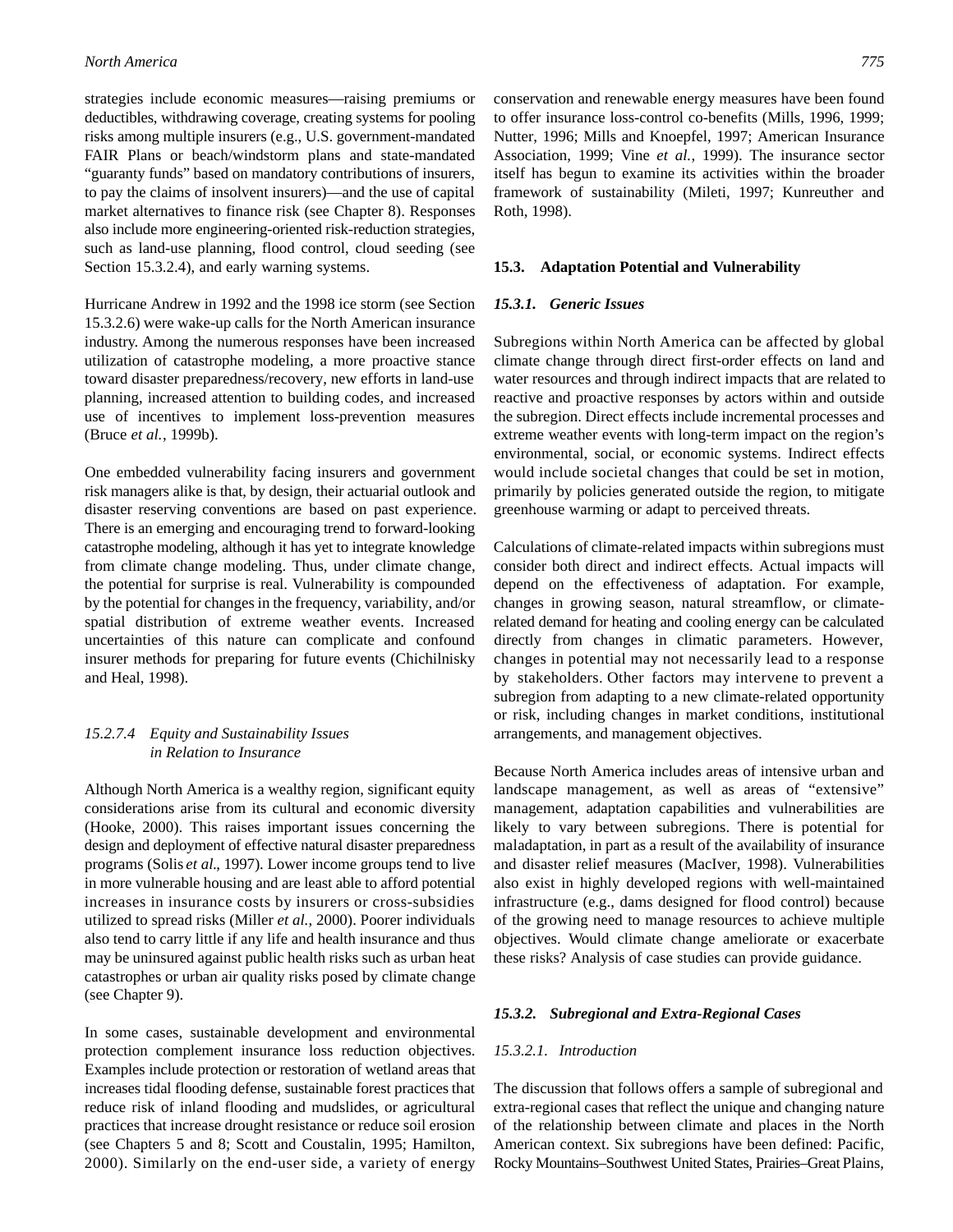Great Lakes–St. Lawrence, North Atlantic, and Southeast United States (see Figure 15-9). These subregions represent unique landscapes that have experienced development paths that reflect natural potential for resource development as well as region-specific histories of evolving economies and communities. Some of these cases describe responses to recent extreme events. Others focus on scenarios of future climatic changes*.* Canada and the United States have a long history of cooperating on resource management concerns in transboundary areas, including the Boundary Waters Treaty of 1909 and more recent agreements on transboundary air pollution, watershed development, and the environmental agreement associated with NAFTA. There also have been binational and subregional conflicts over a wide range of issues that are climate-sensitive, including water resources, wetland protection, trading of forest and agricultural commodities, and harvesting of transboundary fish stocks. Various cooperative management approaches are being considered. Could climate change make a difference in

any of these conflicts? Extra-regional issues are considered for the Arctic, U.S.-Mexican, and U.S.-Caribbean borders.

#### *15.3.2.2. Pacific Subregion*

This subregion includes the Columbia River basin—the fourthlargest in North America, and one of the most valuable and heavily developed watersheds. The Columbia system produces 18,500 MW of hydroelectricity; it also is managed for flood control, agriculture, navigation, sport and commercial fisheries, log transportation, recreation, wildlife habitat, and urban, industrial, and aboriginal uses. Climate variability affects the total volume and temporal pattern of natural runoff, although binational management agreements have substantially altered this pattern. Any hydrological changes caused by long-term climatic change will have impacts that may affect the management of the system and the nature of conflicts among various users.



**Figure 15-9**: Subregional cases from North America (described in Section 15.3.2).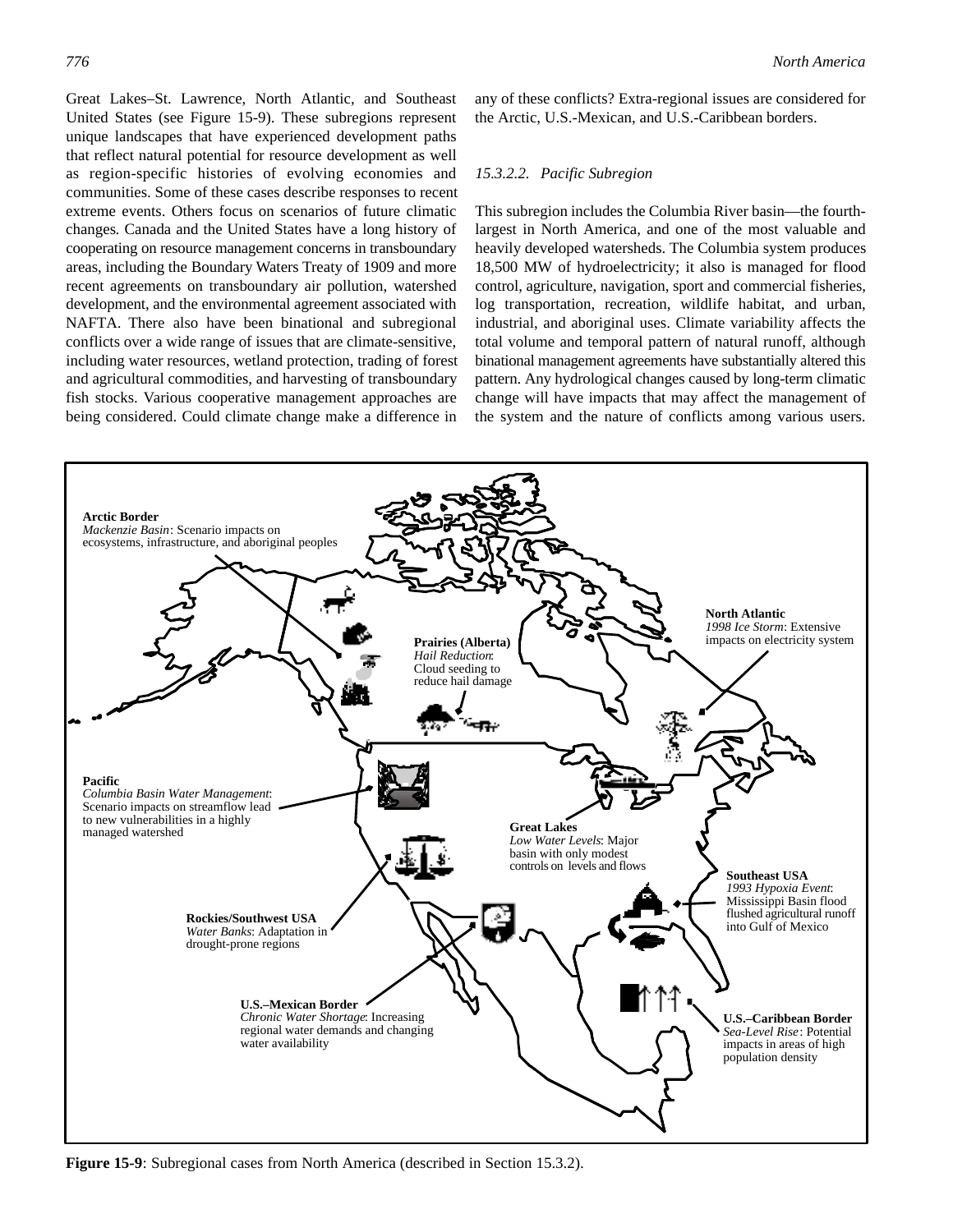Recent management and policy changes have led to changes in system operations; fish habitat protection now is regarded as a high priority—on par with hydroelectricity production and flood control (Cohen *et al*., 2000).

Climatic change is expected to lead to reductions in annual streamflow. Estimates for three warming scenarios range from a small increase to a decrease of 16% by 2050, with an earlier annual peak, higher winter flows, and lower summer flows (Lettenmaier *et al.*, 1996, 1999; Hamlet and Lettenmaier, 1999; Miles *et al.*, 2000). This would affect system reliability. Results from a reservoir system model for the driest of the three scenarios [based on the Max Planck Institute (MPI) GCM, ECHAM-4] indicate reductions of 15% in reliability for Snake River irrigation, 11% for McNary Dam "biological flow" (to support fish habitat), 14% for firm energy production, and 19% for nonfirm energy production. Reliability for flood control would remain relatively unchanged in this case but would decrease in the wetter scenarios (Hamlet and Lettenmaier, 1999; Miles *et al.*, 2000).

Interviews were held in 1997 with water resources managers and other stakeholders in the upstream portion of the Columbia, on the Canadian side. Their responses to the MPI scenario were similar to those obtained from the reservoir system model. For example, they noted that flood risk would not necessarily be reduced because upstream storage facilities may be releasing high discharges for fish habitat protection or other reasons. Similarly, irrigation supply and hydroelectricity production would be reduced because of lower annual flow combined with fish protection requirements. In these circumstances, regional utilities might have to purchase electricity from fossil fuel sources, thereby affecting the region's ability to meet GHG emission targets (Cohen *et al.*, 2000).

This case study suggests that despite the high level of development and management in the Columbia basin, vulnerabilities would still exist and impacts could still occur in scenarios of natural streamflow changes caused by global climate change. It also suggests that expanded development of hydroelectric facilities, as a means of reducing GHG emissions, will create considerable challenges to management, given increases in the sensitivity of regional energy supplies and other water-related resources to climate.

#### *15.3.2.3. Rocky Mountains–Southwest U.S. Subregion*

Rapid population growth coupled with water supplies that are limited, heavily utilized, and highly variable present significant challenges to governments and the private sector in this region. The effects of climate change may add further stresses (Frederick and Schwarz, 1999). One strategy that has been developed to cope with these issues is use of water banks. Water banks can be used to mitigate the economic impacts of drought periods by increasing the reliability of water supply or by facilitating short-term reallocation of water among users. Water banks can be used for environmental purposes—for example, Idaho's water banks have provided significant quantities of water to assist anadromous fish passage (Miller, 2000b). However, to the extent that water banking entails increased water withdrawals from surface sources, there could be further adverse impacts on aquatic ecosystems.

There are two types of arrangements to which the term "water bank" has been applied. "Groundwater storage banks" include active conjunctive-use programs whereby surface water is used to recharge an aquifer, which is then used as a source of water supply during periods when surface water is less abundant. Another use of the term "water bank" refers to a formal mechanism created to facilitate voluntary changes in the use of water under existing rights. We can distinguish these as "water transfer banks." The defining feature of this type of water bank is that it provides an established process or procedure for accomplishing such transfers. California has pioneered the development of both types of water banks. Various groundwater recharge programs have been developed in California, some of which incorporate features of groundwater banks and water transfer banks. One such example, the Bakersfield Recharge Facility in Kern County, is discussed below. The Emergency Drought Water Banks set up by the state of California in 1991, 1992, and 1994 are examples of water transfer banks.

In 1987, at the beginning of a severe multi-year drought, California had relatively little experience with privately arranged water transfers outside the confines of individual irrigation districts and major project service areas. The lack of market development may have been related, in part, to the predominance of large state and federal water projects in California and, in part, to the difficulty of obtaining approval for such transfers from the California State Water Resources Control Board (SWRCB) (MacDonnell, 1990; NRC, 1992). As the drought persisted, it became clear that neither within-project water transfers nor those requiring approval of the SWRCB were likely to occur in sufficient volume to alleviate the very uneven impacts of the drought on major urban centers and irrigated agriculture. In 1991, the state responded to the growing crisis by creating the first Emergency Drought Water Bank. California's Department of Water Resources (DWR) acted as the manager of these water banks because most of the anticipated transfers required conveyance of the water through State Water Project (SWP) facilities (primarily the state's pumping plant in the Sacramento/ San Joaquin delta and the California aqueduct). DWR personnel negotiated the purchase contracts, monitored compliance with those contracts, obtained SWRCB approval where needed, and coordinated deliveries of water to purchasers. Despite initial difficulties in estimating the quantity of water needed and the appropriate price, as well as some concerns about uncompensated third-party impacts, the program generally is considered to have been a major success—with net economic benefits far exceeding any negative impacts (Howitt *et al.*, 1992; Dixon *et al.*, 1993; MacDonnell *et al.*, 1994).

Another successful California water bank is the 1,135-ha recharge facility operated by the city of Bakersfield. This groundwater-banking program also facilitates water transfers.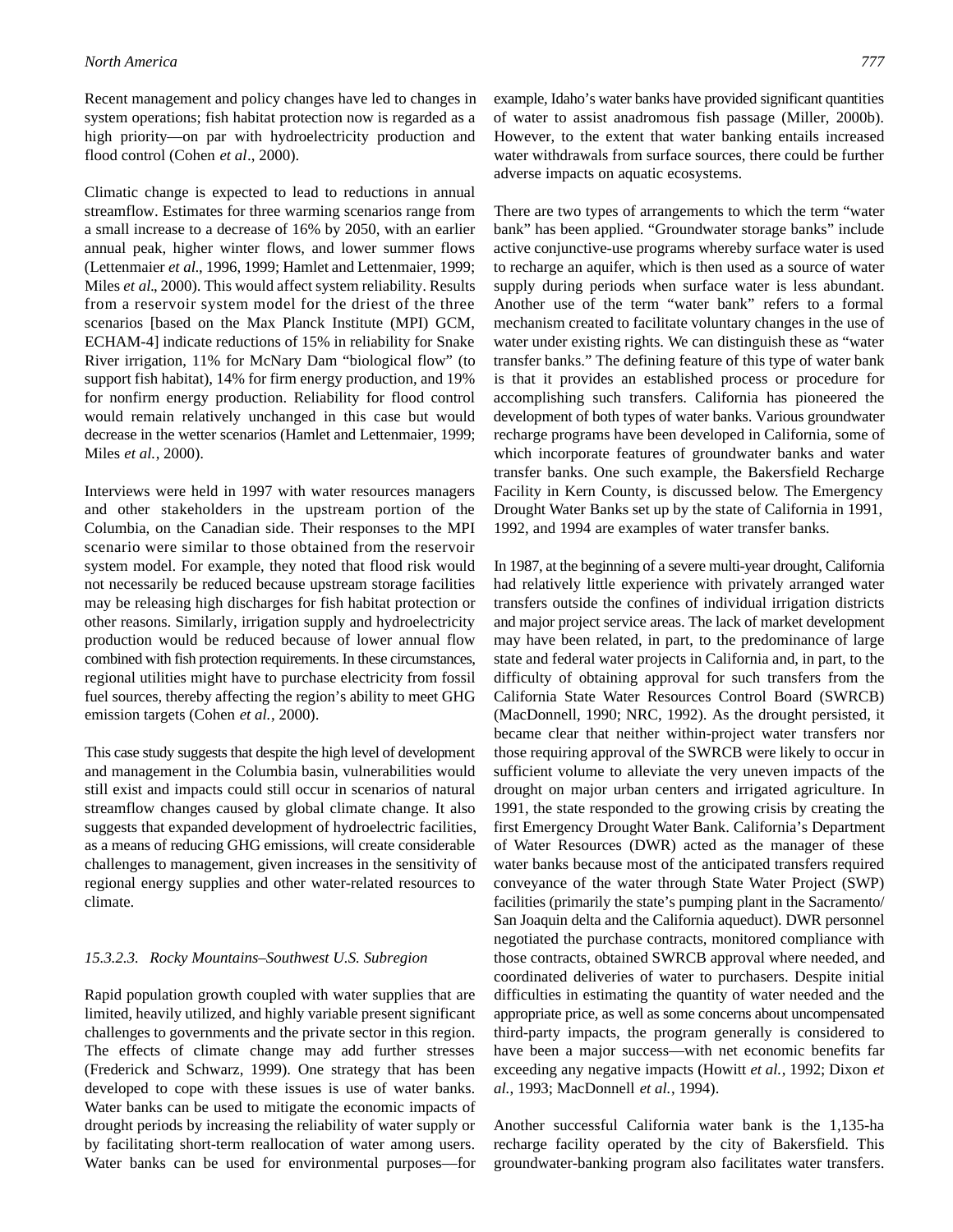The city owns Kern River water rights, which yield a highly variable quantity of water from 1 year to the next. A portion of these rights is leased on long-term contracts to neighboring irrigation districts. The city has constructed a recharge facility into which it spreads much of its remaining Kern River water. This activity has increased the amount of water that potentially is available for extraction in the underlying aquifer. Three other water districts also are allowed to bank their surplus water by spreading it in the recharge facility. Each bank participant can withdraw the water in its own account, as needed (e.g., during drought periods), or transfer the water to another party:

"The banked water can be extracted and transported for direct use, sold or exchanged, with the stipulation that extracted water must be used in the San Joaquin Valley portion of Kern County for irrigation, light commercial and industrial, and municipal or domestic purposes, unless otherwise specified. Located upstream of the facility, the city of Bakersfield often sells its banked water to users downstream, or exchanges it for water from other sources" (Wong, 1999).

Operation of this recharge facility provides county water users with drought insurance and flood control benefits. "Banking recharge operations during flood release periods serve to minimize downstream flooding problems while maximizing recharge of water on the Kern River for local benefit" (Wong, 1999). For example, the bank participants successfully used the recharge facility in 1995 to manage heavy runoff.

#### *15.3.2.4. Prairies–Great Plains Subregion*

An attempt at proactive "mitigation" of an atmospheric threat is the cloud seeding program underway in Alberta since 1996 to reduce the severity of hailstorms. Central North America is one of the most hail-prone regions in the world. A 1995 hailstorm did more than US\$1.1 billion damage in Dallas, a 1990 storm did US\$600 million damage in Denver, and a 1991 hailstorm did about US\$240 million (CDN\$340 million) damage in Calgary. Hailstorms account for more than half of the catastrophic events in this region. In the Alberta program, storms with the potential to generate hail damage are intensively treated through cloud seeding. Since the program began, there has been an increase in the number of potential hailstorms, yet a pronounced reduction in actual hail damage. Indeed, during the first 4 years of the program, only one storm has done damage in the area under supervision (IBC, 2000).

Throughout the long history of hail suppression in North America and elsewhere, success has been mixed (e.g., Changnon *et al.*, 1978), so it is not yet clear whether this approach will work over the long term. The experimental program in Alberta is expected to continue indefinitely because the modest US\$1 million (CDN\$1.5 million) annual operating cost appears to be more than offset by the reduction in observed hail damage (IBC, 2000).

#### *15.3.2.5. Great Lakes–St. Lawrence Subregion*

Scenario-based studies in the Great Lakes–St. Lawrence basin conducted over the past 15 years (see Section 15.2.1) have indicated consistently that a warmer climate would lead to reductions in water supply and lake levels (Cohen, 1986; Croley, 1990; Hartmann, 1990; Mortsch and Quinn, 1996; Mortsch, 1998). Observed low-level events have been rare during the past several decades, but when they have occurred (e.g., 1963–1965, 1988), conflicts related to existing water diversions and competing stakeholders have led to legal challenges and political stress (Changnon and Glantz, 1996).

In 1998–1999, dry and record warm weather combined to reduce ice extent and lower water levels (Assel *et al.*, 2000). In November 1998 and again in spring 1999, cargo limits were placed on ships travelling through the Great Lakes and the St. Lawrence Seaway when water levels fell by more than 25 cm. Some commercial ships ran aground. Lower water levels significantly increased the distance between docks and waters at some tourism facilities and marinas. Recreational boaters had access to fewer waterways. In addition, hydroelectric facilities are very dependent on water flows and have expressed concern about maintaining production (Mittelstaedt, 1999). These observed impacts are similar to the impact scenarios described earlier. The reduction in ice cover did provide some offsetting benefits by reducing the need for icebreakers during the winter and spring (Assel *et al.*, 2000).

Water resources management, ecosystem and land management, and health concerns are highlighted in the Great Lakes–St. Lawrence Basin Project (GLSLB) and the Toronto–Niagara Region Study (TNR). The former is a binational exercise that used analogs and model-based scenarios to assess impacts and adaptation responses. Reduced lake levels continue to be projected, leading to potential conflicts over water regulation and diversions, water quality, and rural water use (Mortsch *et al.*, 1998). The TNR exercise is in its initial stages. Within the GLSLB region, the TNR represents a highly urbanized area that has a significant impact on surrounding agricultural and forest landscapes. Urban influences on land use, air quality, and human health will be a major focus. In addition, concerns about vulnerabilities of the built environment (transportation and energy infrastructure, etc.) have been identified as highpriority research questions (Mills and Craig, 1999).

There also have been studies of alternative scenarios for lakelevel management. Decision support systems can facilitate this process (Chao *et al*., 1999).

#### *15.3.2.6. North Atlantic Subregion*

Severe winter storms combined with a loss of power can have devastating consequences, even in a highly developed region such as Ontario-Quebec and the northeast United States. In January 1998, a severe winter storm struck; instead of snow, some areas accumulated more than 80 mm of freezing rain—double the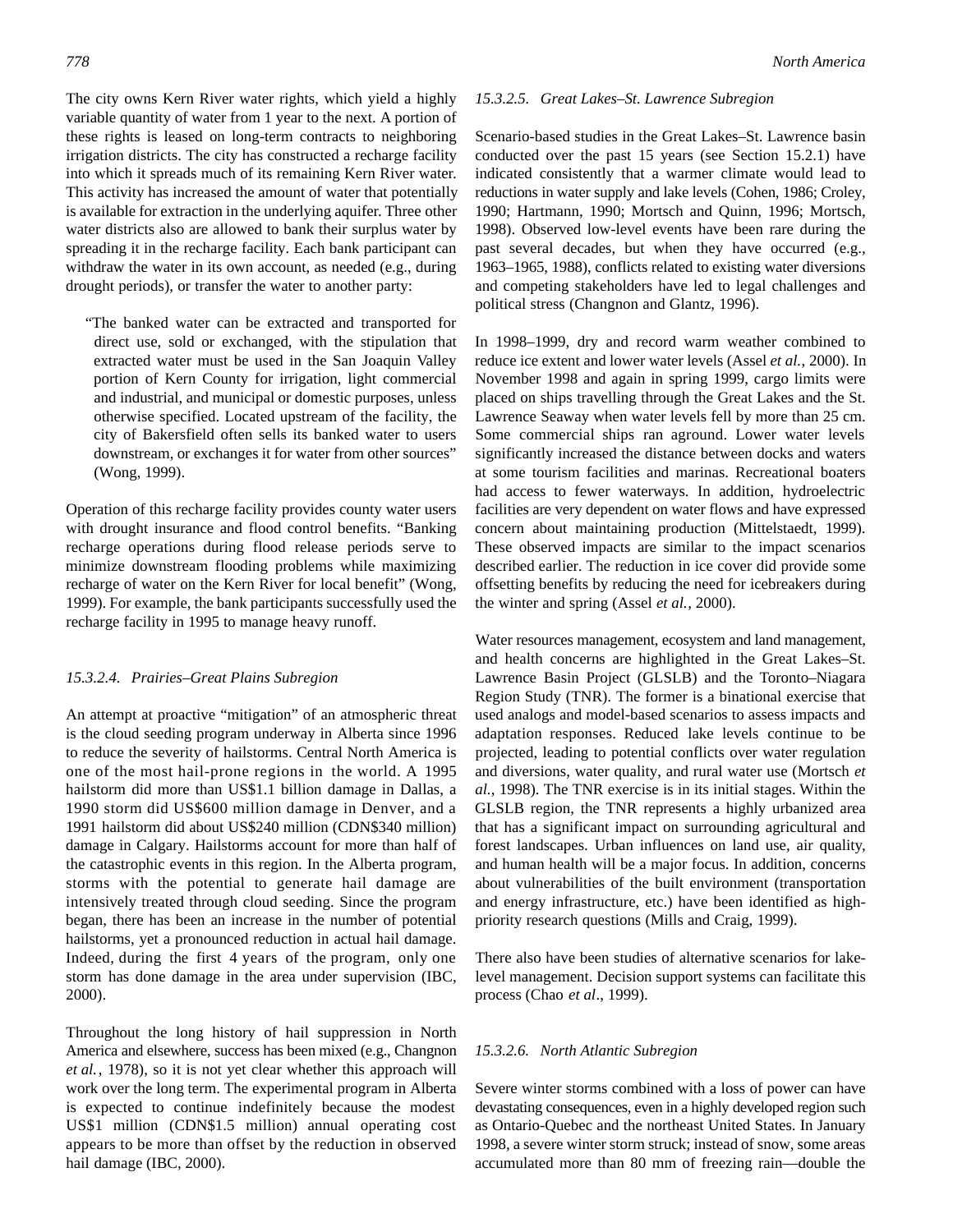*Table 15-5: Estimated damages from 1998 ice storm.<sup>a</sup>*

| <b>Type of Loss</b>                                                          | Canada (CDN\$)           | <b>United States (US\$)</b> | Total (US\$)  |
|------------------------------------------------------------------------------|--------------------------|-----------------------------|---------------|
| <b>Insured losses</b>                                                        | \$1.44 billion           | \$0.2 billion               | \$1.2 billion |
| Insurance claims                                                             | 696,590                  | 139,650                     | 835,240       |
| Deaths                                                                       | 28                       | 17                          | 45            |
| People (customers) without power                                             | 4,700,000<br>(1,673,000) | 546,000                     | 5,246,000     |
| Electricity transmission towers/distribution poles toppled                   | 130/30,000               | unknown                     | unknown       |
| Electric transmission system damage                                          | \$1 billion              | unknown                     | unknown       |
| Manufacturing, transportation, communications, and retail<br>business losses | \$1.6 billion            | unknown                     | unknown       |
| Forests damaged                                                              | unknown                  | 17.5 million acres          | unknown       |
| Loss of worker income                                                        | \$1 billion              | unknown                     | unknown       |
| Dairy producers experiencing business disruption                             | 5,500                    | unknown                     | unknown       |
| Loss of milk                                                                 | \$7.3 million            | \$12.7 million              | \$18 million  |
| Agricultural sector (poultry, livestock, maple syrup)                        | \$25 million             | \$10.5 million              | \$28 million  |
| Quebec and Ontario governments                                               | \$1.1 billion            |                             |               |

aBased on analysis conducted by the Canadian Institute for Catastrophic Loss Reduction and U.S.-based Institute for Business and Home Safety, both of which are insurance industry organizations (Lecomte *et al.*, 1998). Losses as of 1 October 1998 (1 CDN\$ = 0.7 US\$).

amount of precipitation experienced in any prior ice storm. The result was a catastrophe that produced the largest estimated insured loss in the history of Canada. The same storm ran across northern New York and parts of Vermont, New Hampshire, and Maine in the United States (see Table 15-5). The basic electric power infrastructure, with its lengthy transmission lines, was severely damaged, stranding some residents and farmers without power for as many as 4 weeks. Almost 5 million people were without power at some point during the storm, and consideration was given to evacuation of Montreal. In Canada, there were 28 deaths, and damages were US\$2–3 billion (CDN\$3–4 billion) (Kovacs, 1998; Kerry *et al.*, 1999). The same storm caused 17 deaths in the United States, as well as damages exceeding US\$1 billion in New York and the New England states—one-third of which was from losses to electric utilities and communications (DeGaetano, 2000). Combined Canadian and U.S. insured losses stood in excess of US\$1.2 billion as of October 1, 1998. Total Canadian insured and uninsured economic losses were approximately US\$4 billion (CDN\$6.4 billion).

The ice storm produced more than 835,000 insurance claims from policyholders in Canada and the United States. This was 20% more claims than were created by Hurricane Andrew, the costliest natural disaster in the history of the United States.

The event served as a grim learning laboratory for the insurance and disaster recovery communities. It revealed the wide spectrum of insured and noninsured losses that can materialize from a single natural catastrophe, including:

- Property losses (e.g., roof damages and destruction of perishable goods as a result of loss of electric power)
- Business interruption losses (19% of the employed Canadian workforce was unable to get to work)
- Health/life losses (including losses incurred during recovery operations)
- Additional living expense costs for people relocated to temporary housing
- A host of agricultural losses, ranging from livestock deaths, to interrupted maple syrup production, to milk production
- Disruption and damage to recreation and tourism infrastructure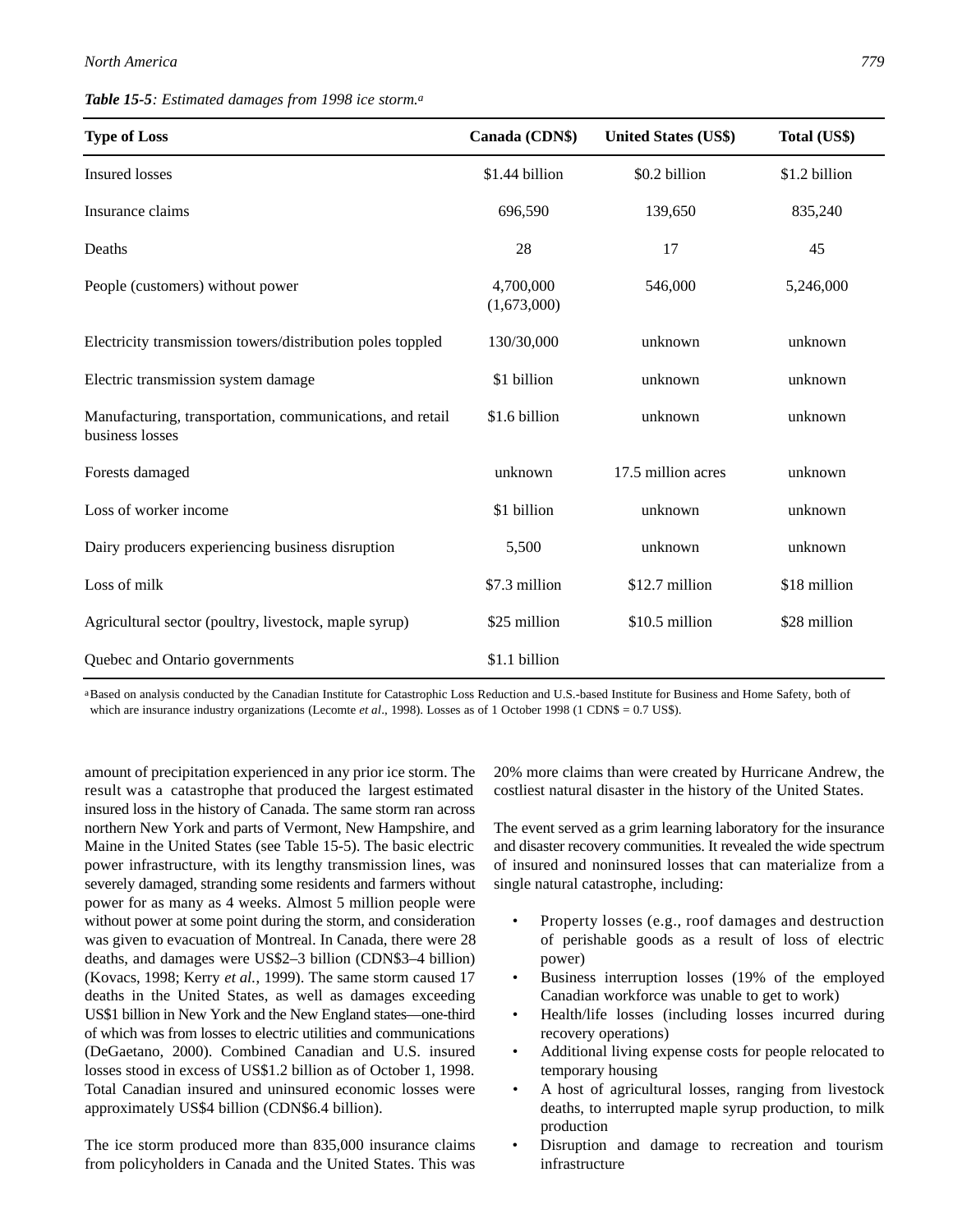• Disaster recovery costs, including personnel and overtime expenses, provision of backup electric generators and fuel, debris clearing, temporary shelter for displaced citizens, and disaster assistance payments to victims.

Ice storms occur regularly in North America, although severe and prolonged damage is rare. Several urban centers are vulnerable to major storms, including Minneapolis, Winnipeg, Chicago, Detroit, Toronto, Buffalo, Montreal, Boston, and even New York. Many communities are not prepared for an extreme winter storm, particularly combined with the loss of electric power. In the 1998 storm, total losses exceeded insured losses by a substantial margin. The event also raised questions about the connection between such events, the El Niño phenomenon, and global climate change.

#### *15.3.2.7. Southeast United States*

The Gulf of Mexico has a problem with hypoxia (low oxygen) during summer over an area of approximately 15,000 km<sup>2</sup> ( Turner and Rabalais, 1991; Rabalais *et al.*, 1996). The hypoxia has been shown to be a result of excess nutrients—primarily nitrogen—transported to the Gulf from the Mississippi River basin. This basin is heavily fertilized for crop production. The causes of, and proposed solutions for, this hypoxia problem are an excellent example of a complex interaction between climate and other human stresses on natural ecosystems. Specific "lessons" from this problem include the following:

- The hypoxia problem was greatly exacerbated by the 1993 Mississippi basin flood that appeared to "flush" large amounts of residual nitrogen from agriculture to the Gulf (Rabalais *et al*., 1996). Increases in extreme precipitation events, which are likely to occur with climate change, are likely to exacerbate coastal eutrophication problems in many locations.
- Recommended solutions to the hypoxia problem include creation of approximately 60,000 km<sup>2</sup> of wetlands to remove  $\sim$ 1,000 t yr<sup>-1</sup> of nitrogen by denitrification (Mitsch *et al*., 2001). If such "eco-technologies" become a common solution to eutrophication problems on a global basis, they could result in a significant flux of  $N<sub>2</sub>O$  to the atmosphere.

Management practices designed to reduce nitrogen losses from agricultural watersheds—from improved fertilizer management to the construction of wetlands—will be strongly affected by climate (NRC, 1993). Climate change will decrease the reliability of these practices. Increases in climate extremes almost certainly will decrease their long-term performance.

#### *15.3.2.8. Arctic Border*

Acase study of the regional impacts of climate change scenarios has been completed in the Mackenzie basin, a watershed that extends from the mid-latitudes to the subarctic in northwest Canada. A lengthy description of this case study, known as the Mackenzie Basin Impact Study, is available in Cohen (1994, 1996, 1997a,b,c). A sketch of the MBIS integrating framework is shown in Figure 15-10. Within this process, several types of integration exercises were used, including models, stakeholder consultation, and thematic discussions.

As a high-latitude watershed, the Mackenzie basin has been regarded as an area that might benefit in certain ways from a warmer climate. Taken individually, economic impacts could be quantified, and these impacts might show substantial benefits for the region. Other factors must be considered, however, and some of these factors may constrain the potential benefits:

- The current system of land transportation, much of which is based on a stable ice and snow cover for winter roads
- Current ranges and habitats of wildlife, which underpin conservation plans and native land claims
- Scientific uncertainty, which hampers anticipatory responses to projected beneficial conditions.

Potential negative impacts of climate warming also must be considered because they may offset possible benefits. An example is the implication of hydrological and landscape changes on water management agreements. Initial projections of runoff and lake levels are for declines below observed minima (Soulis et al., 1994; Kerr, 1997). Peace River ice cover will be affected by temperature changes and changes in outflow from the Bennett Dam in northeast British Columbia (Andres, 1994). There continue to be uncertainties in projections of hydrological impacts; the Global Energy and Water Cycle Experiment (GEWEX) is addressing these uncertainties (see Chapter 16). There has been a strong warming trend in the region during the past 40 years, and Great Slave Lake experienced new record minimum lake levels in 1995.

It would appear that the other main threats to the Mackenzie landscape are accelerated erosion and landslides caused by permafrost thaw and extreme events (fire, storm surges), especially in sloping terrain and the Beaufort Sea coastal zone (Aylsworth and Egginton, 1994; Solomon, 1994; Aylsworth and Duk-Rodkin, 1997; Dyke *et al.*, 1997); increased fire hazard (Hartley and Marshall, 1997; Kadonaga, 1997); changes in climate conditions that influence the development of peatlands (Nicholson *et al.*, 1996, 1997; Gignac *et al.*, 1998); and invasion of new pests and diseases from warmer regions (Sieben *et al.*, 1997).

Impacts on fisheries and wildlife are difficult to project, as a result of lack of long-term data, complexity of life cycles, and incomplete information on responses to previous environmental changes (Brotton and Wall, 1997; Gratto-Trevor, 1997; Latour and MacLean, 1997; Maarouf and Boyd, 1997; Melville, 1997). Outside of MBIS, there have been few impact studies on North American boreal and Arctic freshwater fisheries ( Weatherhead and Morseth, 1998). Some information is available on terrestrial wildlife and Arctic marine fisheries (see Chapter 16). Others have outlined the potential for freshwater ecosystem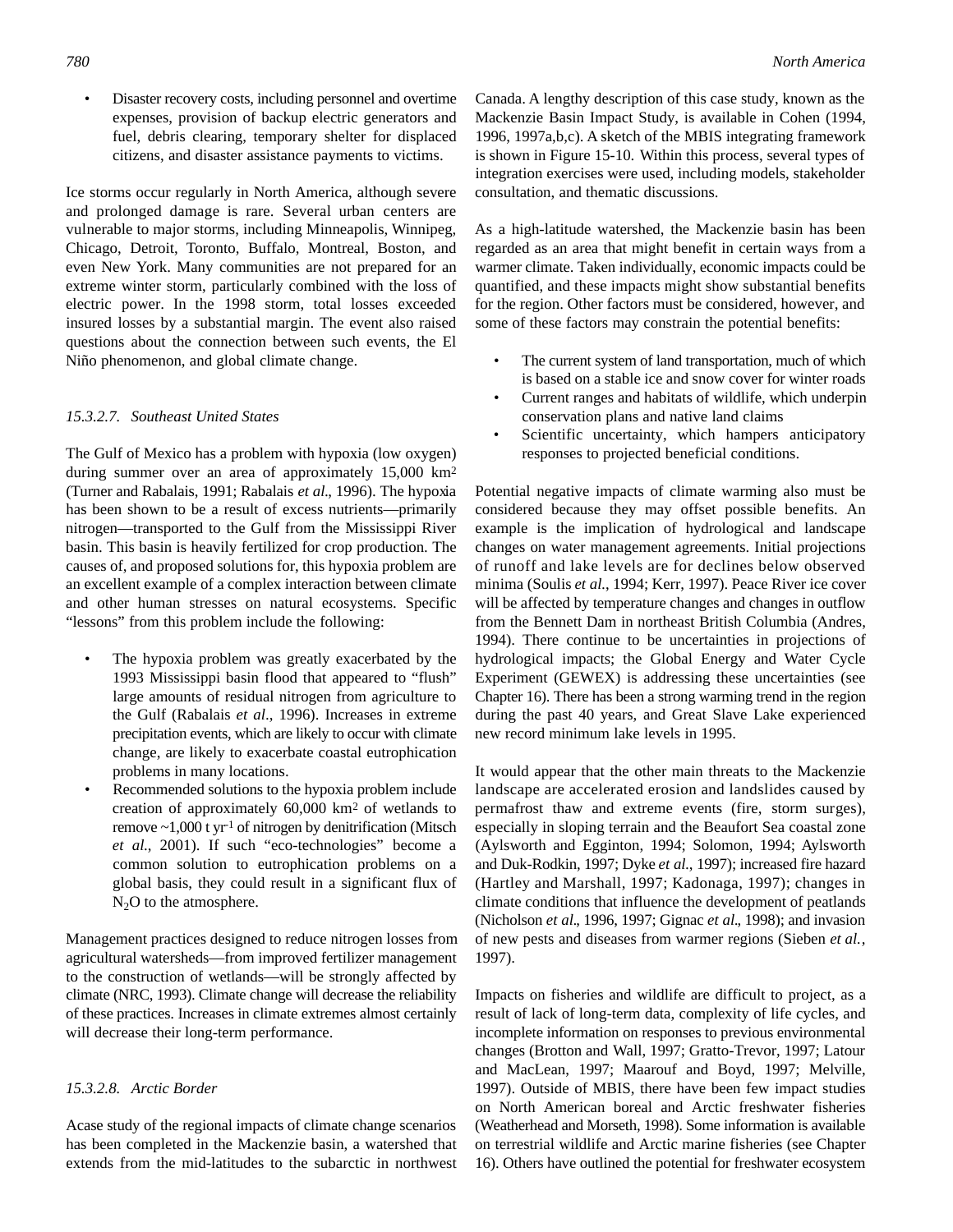

**Figure 15-10**: Research framework for MBIS (Cohen, 1997b). Scenarios were generated for use by physical and biological system studies. Socioeconomic component used results from these assessments, as well as climate scenario information where appropriate. Integration exercises were based on outputs from sectoral studies.

impacts, including loss or reduction of deltaic lakes, increased pondwater temperatures, side effects of permafrost thaw (including sedimentation of rivers), and changes in primary productivity depending on nutrient levels (Rouse *et al.,* 1997; Schindler *et al.,* 1997; Meyer *et al.,* 1999).

First-order and second-order impacts eventually lead to others that are considerably more difficult to address. Will land claims or water resources agreements be affected? Would it be appropriate to artificially maintain historic water levels in the Peace-Athabasca delta within this scenario of climate change (see Chapter 16)? Could there be new conflicts over land use, especially if agriculture expands northward to take advantage of improved soil capability to support crop production (Brklacich *et al.*, 1996, 1997b)? What might be the effects on parks and other protected areas (Pollard and Benton, 1994) and tourism (Staple and Wall, 1996; Brotton and Wall, 1997; Brotton *et al.*, 1997; Wall, 1998a,b)? Could climate change affect the economics of commercial forestry (Rothman and Herbert, 1997) or oil and gas production in the Beaufort Sea (Anderson and DiFrancesco, 1997)?

Two exercises dealt with individual perceptions of aboriginal responses to future scenarios. The first asked for a listing of

physical and biological impacts, as well as how aboriginal people would be affected if they continued to pursue a traditional aboriginal lifestyle or if they became more active in the formal wage economy (similar to the dual-economy situation described by Shukla, 1997). Results showed that perceptions of impact and vulnerability were influenced by visions of future lifestyles (Aharonian, 1994). The second exercise used input-output modeling and a community survey to look at responses to a potential benefit of warming—an opportunity for expanded activity in the formal wage economy (because of the longer summer) that would force people to relocate from their traditional community if they wanted the employment. Results showed a willingness to accept the opportunity, but there were concerns about social impacts on the community of relocation or creation of commuter workers who would be absent for extended periods (Lonergan and Kavanagh, 1997).

Potential land-use impacts and adaptation responses also were considered. One issue was whether the region could take advantage of a longer growing season to expand wheat production. Results showed that this was possible (given the constraints of the model), but only if expanded irrigation services would be made available (Brklacich *et al.*, 1997a). The side effects of this are unknown. The second case was a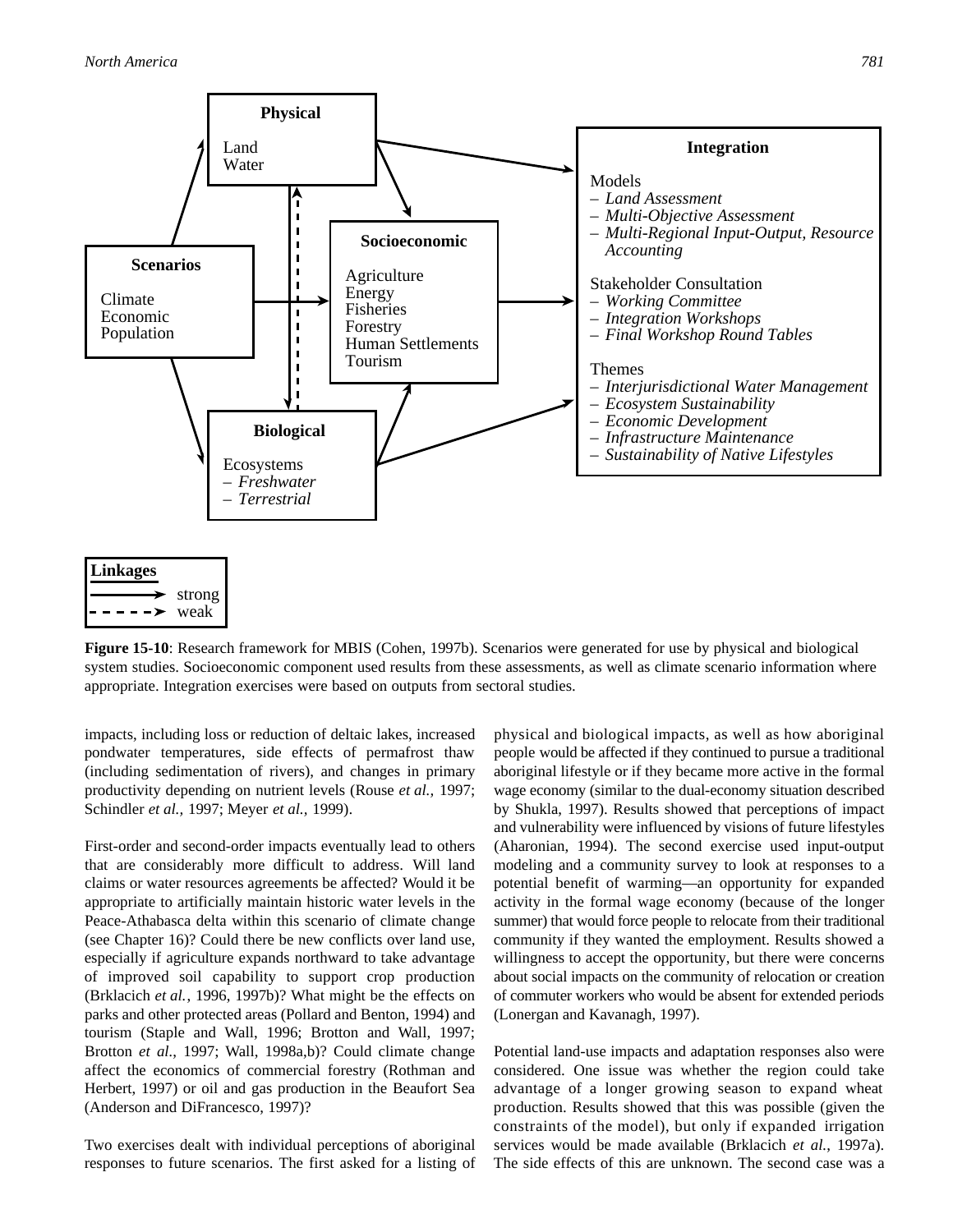forestry study that showed that commercial yields of softwood lumber would decline because of changing growth potential for these species, combined with increased fire frequency. This would offset improvements for hardwood species (Hartley and Marshall, 1997; Rothman and Herbert, 1997). Integrated modeling exercises, using these sectoral outputs, indicated that agriculture production would be able to achieve its goals, but there would be shortfalls in softwood (spruce) production and a substantial increase in erosion (Yin and Cohen, 1994; Huang *et al.*, 1998; Yin *et al.*, 2000).

Stakeholders were asked to react to the various research results through thematic roundtable discussions. One of these themes was infrastructure maintenance. Engineers suggested that physical infrastructure—such as roads, airstrips, and pipelines could be repaired or designed differently to meet changing climatic conditions, but there certainly would be increased costs in doing so. It also was suggested that the notion of infrastructure should include education and insurance mechanisms, emergency response, and social and cultural institutions that pool risk and support people in times of stress (Zdan, 1997). Changes in community development already have influenced emergency response to floods and could affect adaptation to future climate changes (Newton, 1995, 1997).

In another thematic context—ecosystem sustainability—it is unclear whether current institutions in the region would be capable of coping with a scenario of simultaneous changes in renewable resources and dependent communities, superimposed on other nonclimate stresses affecting the region. During the past few years in northern Canada, co-management processes have been developing for aboriginal and non-aboriginal (and government) stakeholders concerned with wildlife and water resources. This has been part of a larger trend of devolution of responsibility from central to regional authorities in Canada a trend that is taking place for reasons other than climate change. Regional stakeholders regard these processes as their best approach to coping with climate change, although it was noted that climate change would be a new experience for everyone (Irlbacher, 1997).

Climate change joins a long list of factors that affect the lifestyles and livelihoods of people who live in the north. With or without climate change, however, native lifestyles are in flux, and any potential impacts should be considered in that context. Communities already are being affected by changes in wildlife harvesting opportunities and wage-based employment. Education and transportation have improved, and some native people are opting for jobs in the wage economy. As the "two economies" continue to evolve, communities will be trying to provide opportunities in traditional and wage-based activities, but if climate change affects wildlife numbers or habitats, traditional patterns of wildlife harvesting would have to be modified.

Native people have adapted to change, but the predictability of the extent, duration, and speed made such adaptation possible. There is real concern that if future changes were to be fast,

dramatic, and surprising, native communities would be left in a very vulnerable position. Traditional lifestyles would be at risk of disappearing.

Stakeholders have proposed that monitoring and adaptation could be undertaken through more effective partnerships between governments and native communities. Traditional knowledge, along with western science, should be used in modern management practices as well as in traditional activities. Training in renewable resource management for aboriginal youth would be an important component of preparing for the future (Pinter, 1997).

#### *15.3.2.9. U.S.–Mexican Border*

The U.S.-Mexican border is characterized by a semi-arid climate, with higher precipitation toward both coasts. Evaporation exceeds precipitation for many months of the year, causing a soil moisture deficit. Many studies relate climate and hydrology along the U.S. border states (Green and Sellers, 1964; Hastings and Turner, 1965; Norwine, 1978; Cayan and Peterson, 1989) and along the Mexican border states (Mosiño and García, 1973; Schmidt, 1975; Acosta, 1988; Cavazos, 1998). The western border has an annual rainfall of about  $250$  mm yr<sup>-1</sup>, with temperatures ranging from 10 to 28°C. The Arizona-Sonora border has a much more extreme and desert climate, with only  $80 \text{ mm yr}$ <sup>1</sup> of precipitation and maximum temperatures reaching 45°C. Around the Ciudad Juarez (Mexico)–El Paso (Texas) border, annual precipitation is around 220 mm, with maximum temperatures reaching 40°C. Finally, in the easternmost part of the border (Brownsville, Texas–Matamoros, Mexico), annual precipitation is close to 675 mm, with temperatures ranging from 11 to  $38^{\circ}$ C.

There is large climate variability along the U.S.–Mexican border states. Drought and floods occur frequently (Powell Consortium, 1995), some influenced by the occurrence of El Niño (Cavazos and Hastenrath, 1990; Cayan and Webb, 1992). The Mexican states along the border are highly vulnerable to drought, particularly along the Rio Grande region, areas with low precipitation rates (less then a 100 mm yr-1) (Mundo and Martínez Austria, 1993; Hernández, 1995; Mendoza *et al.*, 1997). Strong El Niño events during the summer result in severe water deficit in northern Mexico (Magaña and Quintanar, 1997), and serious negative impacts in agricultural activities. Such vulnerable conditions during drought periods have resulted in legal disputes between Mexico and the state of Texas with regard to rights to Rio Grande water.

It is unclear what the signs of future changes in precipitation and water availability will be along the border (Mearns *et al.*, 1995; Magaña *et al.*, 1997; Mendoza *et al.*, 1997). Some scenarios suggest increased winter precipitation and decreased summer precipitation (Magaña *et al.*, 1998). Without reliable predictions of precipitation changes across drainage basins, little confidence can be placed in hypothesized effects of global warming on annual runoff (Karl and Riebsame, 1989).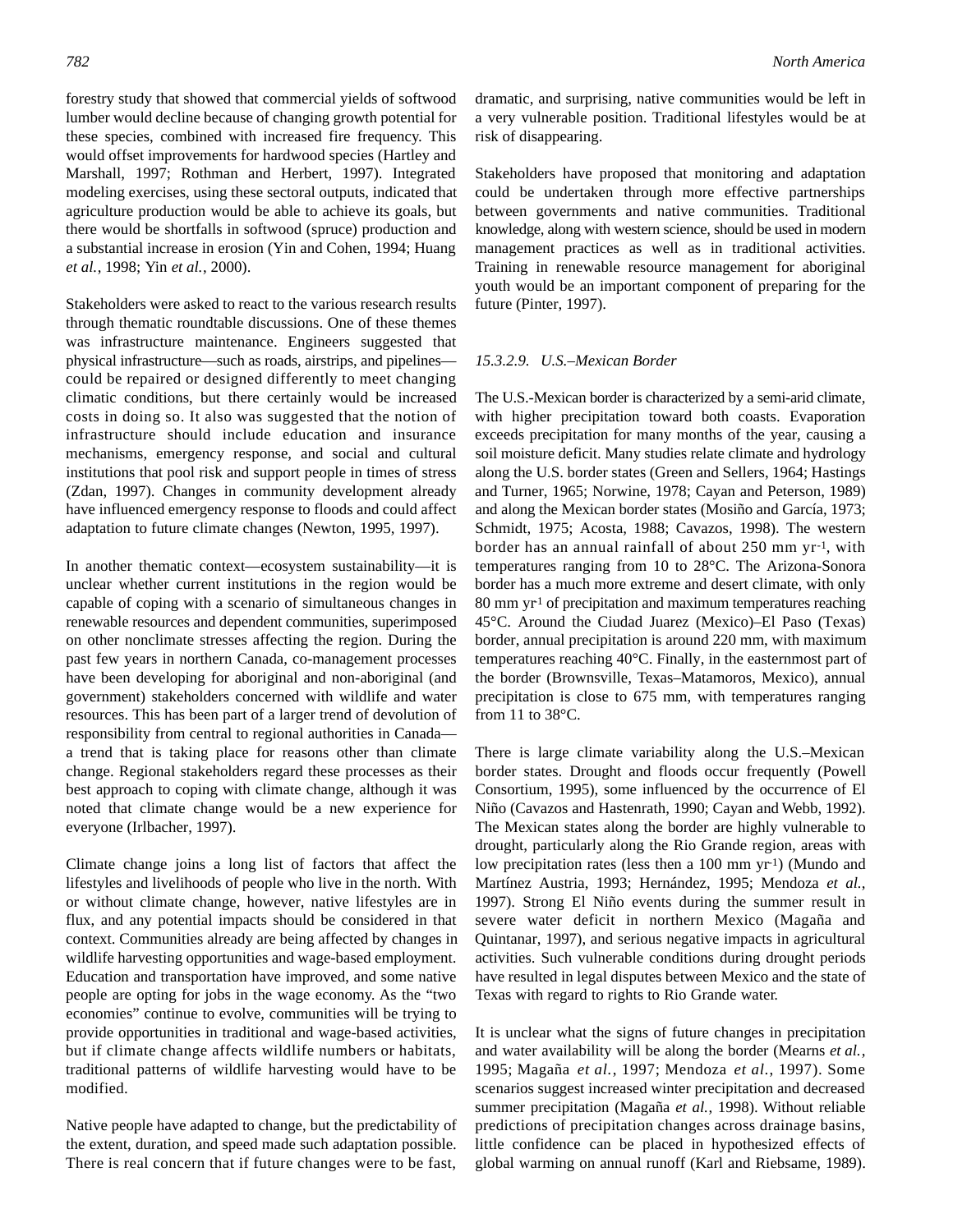Therefore, to examine potential impacts of climate change on water availability, most studies make use of long instrumental records of precipitation and streamflow. Some analyses indicate that in recent decades there is a positive trend in streamflow and even precipitation, corresponding to more water availability along the U.S.–Mexican border (Magaña *et al.*, 1998; Magaña and Conde, 2000). However, demand for water in agriculture, industries, and cities is increasing steadily, surpassing recent increases in water availability (Mundo and Martínez Austria, 1994).

The signal of climate change along the U.S.–Mexican border may be exacerbated along the Mexican side by differences in land use. Along the U.S. side, the presence of gardens and green areas lead to a cooler environment relative to the Mexican side. Currently, maximum temperatures in contiguous border towns may differ by as much as 3°C as a result of different characteristics in vegetation (Balling, 1988). This cross-border contrast is possible because water consumption in U.S. border cities is four times larger than in Mexican border cities. Surface water distribution along the border (Rio Grande and Colorado watersheds) is regulated by the Binational Treaty of 1944. Yet, there are no regulations for subsurface water (Sanchez, 1994).

#### *15.3.2.10.The U.S.–Caribbean Border*

Some of the U.S.–Caribbean border problems that may increase as a result of climate change are related to:

- Effects of sea-level changes on coastal ecosystems
- Effects of temperature increases on terrestrial and aquatic ecosystems, including possible effects on e conomically important species
- Effects of climate change on socioeconomic structures and activities.

Considering the high population density in part of the Caribbean islands and coastal areas, human settlements will be highly affected by sea-level rise and saline intrusion (Vincente *et al.*, 1993). Coral reefs in the region may be severely affected by coral bleaching induced by warmer water temperatures (Milliman, 1993).

Tourism is a major economic activity in most of the region. A change in rainfall patterns, tropical storms, and warming of the climate in temperate countries may affect the comparative advantages of this sector in the region (Alm *et al.*, 1993). Narrow beaches combined with projected sea-level rise contribute to the vulnerability of the tourism sector to changes in climate (Gable, 1997).

Potential consequences of changes in extreme events (e.g., hurricanes) are not well-defined. Other trends, such as changing demographic patterns, may exacerbate impacts. Recent large losses of life from rainfall-induced floods, mudflows, and landslides reflect increasing concentrations of residents in high risk areas (Rodriguez, 1997; Pulwarty, 1998).

#### **15.4. Synthesis**

Our impacts and adaptation assessment indicates that changing climate and changing patterns of regional development have challenged North America and will continue to do so. Damage costs from recent climatic events have increased, and conflicts over climate-sensitive resources (e.g., fish) continue to occur. Future climatic changes may exacerbate these problems and indeed create new ones. Opportunities may arise from a warming climate, and some innovative adaptation mechanisms (e.g., water banks) are being tested to address current problems. However, the literature provides few cases on how adaptive strategies could be implemented in the future as regional climates continue to change.

Recent studies in agriculture point to greater crop diversity and possibilities for adaptation as factors in reducing estimates of future damage. Production forestry is regarded in much the same way, except in high-latitude regions where vulnerabilities to changing climate-related risks (pests, fire, permafrost thaw) still are considered significant challenges for management. Estimates of future damage to U.S. coastal zones have declined despite the recent series of high-cost extreme events. However, studies also have documented changing vulnerabilities of built (urban) environments to atmospheric events, risks to indigenous lifestyles, and the challenge of managing resources within a changing climatic regime to meet multiple objectives. Climate change along the U.S.–Mexican border may result in social and economic problems related to transboundary water resources. Unique natural ecosystems such as prairie wetlands, alpine tundra, and coldwater ecosystems are at risk, and effective mitigation is unlikely.

As impact studies of North America attempt to include adaptation in a more significant way, damage estimates in some sectors decline or become benefits. Mendelsohn and Neumann (1999) illustrate this trend for agriculture, production forestry, and coastal zone impacts in the United States. What also emerges, however, is that high damage costs are still calculated for water-related activities and summer energy demand. Most important, there are several outstanding methodological issues related to the evolution of economic activities, adaptation assumptions, and the value of nonmarket components, resulting in continued difficulties in estimating the cost of impacts and the costs and benefits of adaptation responses. If optimistic views about adaptation were realistic, North America should have been better able to plan for extreme events. Recent experience demonstrates high capability in emergency response, but long-term problems remain.

During recent extreme weather events, synergies between development pressures and environmental changes have resulted in substantial damages. Examples documented in Sections 15.2.1, 15.2.3, 15.2.7, and 15.3.2 include water-quality problems resulting from North Carolina hurricanes, damage from the 1998 ice storm, reductions in fish stocks as a result of climatic shifts combined with fishing pressure, and various impacts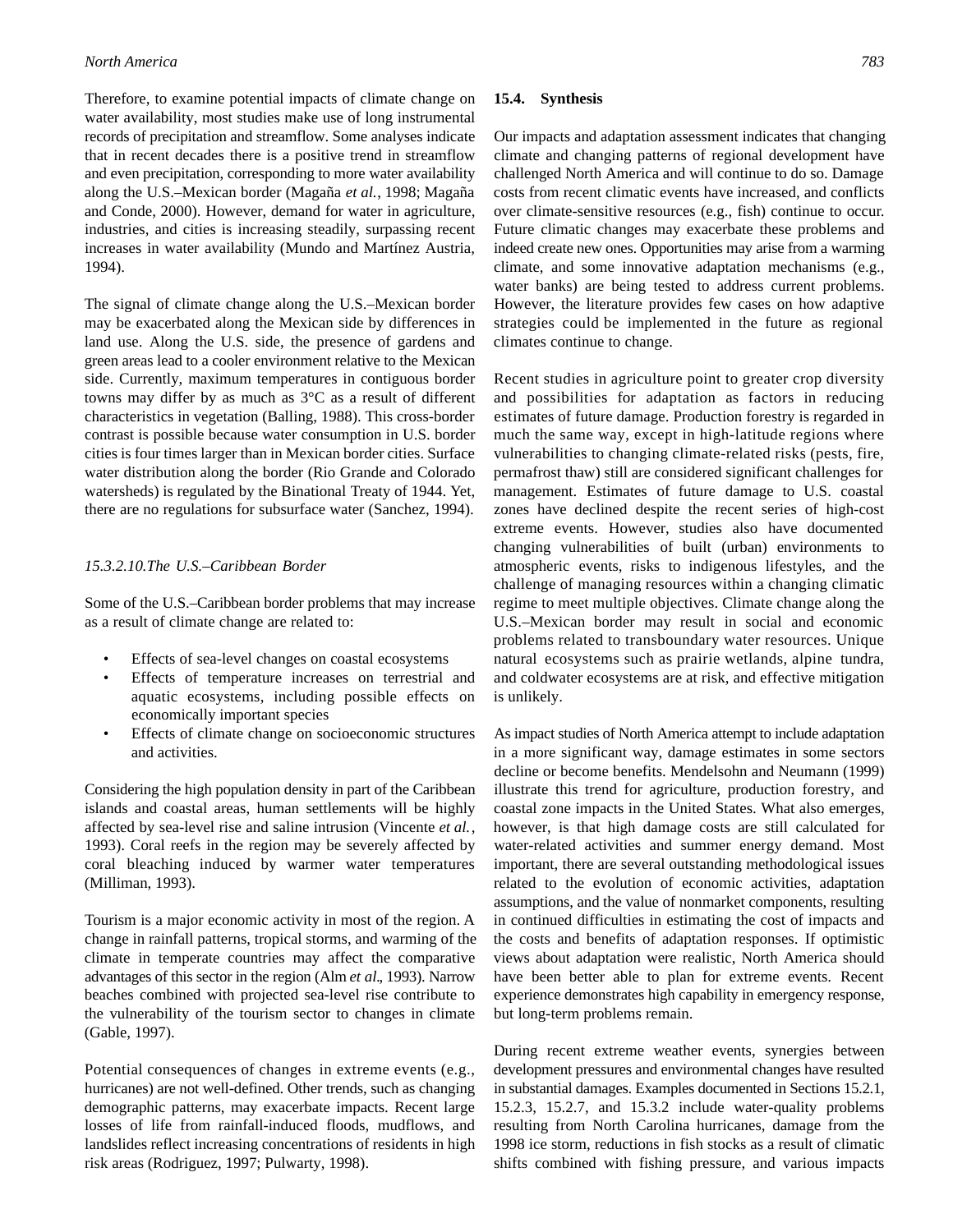| <b>North American</b><br><b>Subregions</b> | <b>Development Context</b>                                                                                                                                                                                                                                    | <b>Climate Change</b><br><b>Adaptation Options and Challenges</b>                                                                                                                                                                                                                                                                                                                                                                                                                                  |
|--------------------------------------------|---------------------------------------------------------------------------------------------------------------------------------------------------------------------------------------------------------------------------------------------------------------|----------------------------------------------------------------------------------------------------------------------------------------------------------------------------------------------------------------------------------------------------------------------------------------------------------------------------------------------------------------------------------------------------------------------------------------------------------------------------------------------------|
| Most or all subregions                     | - Changing commodity markets<br>- Intensive water resources development over<br>large areas-domestic and transboundary<br>- Lengthy entitlement/land claim/treaty<br>agreements-domestic and transboundary<br>- Urban expansion<br>- Transportation expansion | - Role of water/environmental markets<br>- Changing design and operations of water and<br>energy systems<br>- New technology/practices in agriculture and<br>forestry<br>- Protection of threatened ecosystems or<br>adaptation to new landscapes<br>- Increased role for summer (warm weather)<br>tourism<br>- Risks to water quality from extreme events<br>- Managing community health for changing<br>risk factors<br>- Changing roles of public emergency assistance<br>and private insurance |
| Arctic border                              | - Winter transport system<br>- Indigenous lifestyles                                                                                                                                                                                                          | - Design for changing permafrost and ice<br>conditions<br>- Role of two economies and co-management<br>bodies                                                                                                                                                                                                                                                                                                                                                                                      |
| Coastal regions                            | - Declines in some commercial marine<br>resources (cod, salmon)<br>- Intensive coastal zone development                                                                                                                                                       | - Aquaculture, habitat protection, fleet reductions<br>- Coastal zone planning in high-demand areas                                                                                                                                                                                                                                                                                                                                                                                                |
| <b>Great Lakes</b>                         | - Sensitivity to lake-level fluctuations                                                                                                                                                                                                                      | - Managing for reduction in mean levels without<br>increased shoreline encroachment                                                                                                                                                                                                                                                                                                                                                                                                                |

*Table 15-6: Climate change adaptation issues in North American subregions. Unique issues for certain locations also are i n d icated.*

from recent water-level fluctuations in the Great Lakes. Unfortunately, only a few climate change scenario studies explore these kinds of synergies. Besides the challenge of projecting future economies, scenario studies of impacts and adaptation also have to consider the varied demands of regional stakeholders from the same resource and/or location. A summary of adaptation issues for North American subregions is provided in Table 15-6.

A wide range of factors—including changing political and institutional arrangements, technologies, and perceptions may influence regional development futures. Concerns about development, equity, and sustainability are emerging in international negotiations of the United Nations Framework Convention on Climate Change and the Kyoto Protocol, and regional impacts/adaptation concerns can play an important role in this debate (Munasinghe and Swart, 2000). How could development paths alter a region's vulnerability to climate change? Could incentives related to emission reduction also enhance adaptation? Or, could management for certain environmental objectives lead to difficulties in meeting others? The example from the Columbia basin (Section 15.3.2), in which managing for fish protection could lead to increases in GHG emissions (Cohen *et al.*, 2000), illustrates the dilemma that many subregions could face as they consider options for responding to climate change scenarios. How can these interactions be addressed in scenario studies? How can the various economic and social dimensions be accounted for so that there could be more confidence in estimates of impacts damages and adaptation costs/benefits?

Additional information on alternative climate scenarios and regional development futures will be needed in order to improve estimates of the costs of subregional impacts of climate change and the costs and benefits of adaptation responses. As measures associated with the Kyoto Protocol attract more attention from governments and industries, consideration also should be directed at studies on the interplay of mitigation and adaptation at the subregional scale.

#### **References**

- **Aber,** J., R. Nielson, S. McNulty, J. Lenihan, D. Bachelet, and R. Drapek, 2001: Forest processes and global environmental change: predicting the effects of individual and multiple stressors. *BioScience*, (in press).
- **Aber,** J.D. and C.T. Driscoll, 1997: Effects of land use, climate variation and N deposition on N cycling and C storage in northern hardwood forests. *Global Biogeochemical Cycles*, **11,** 639–648.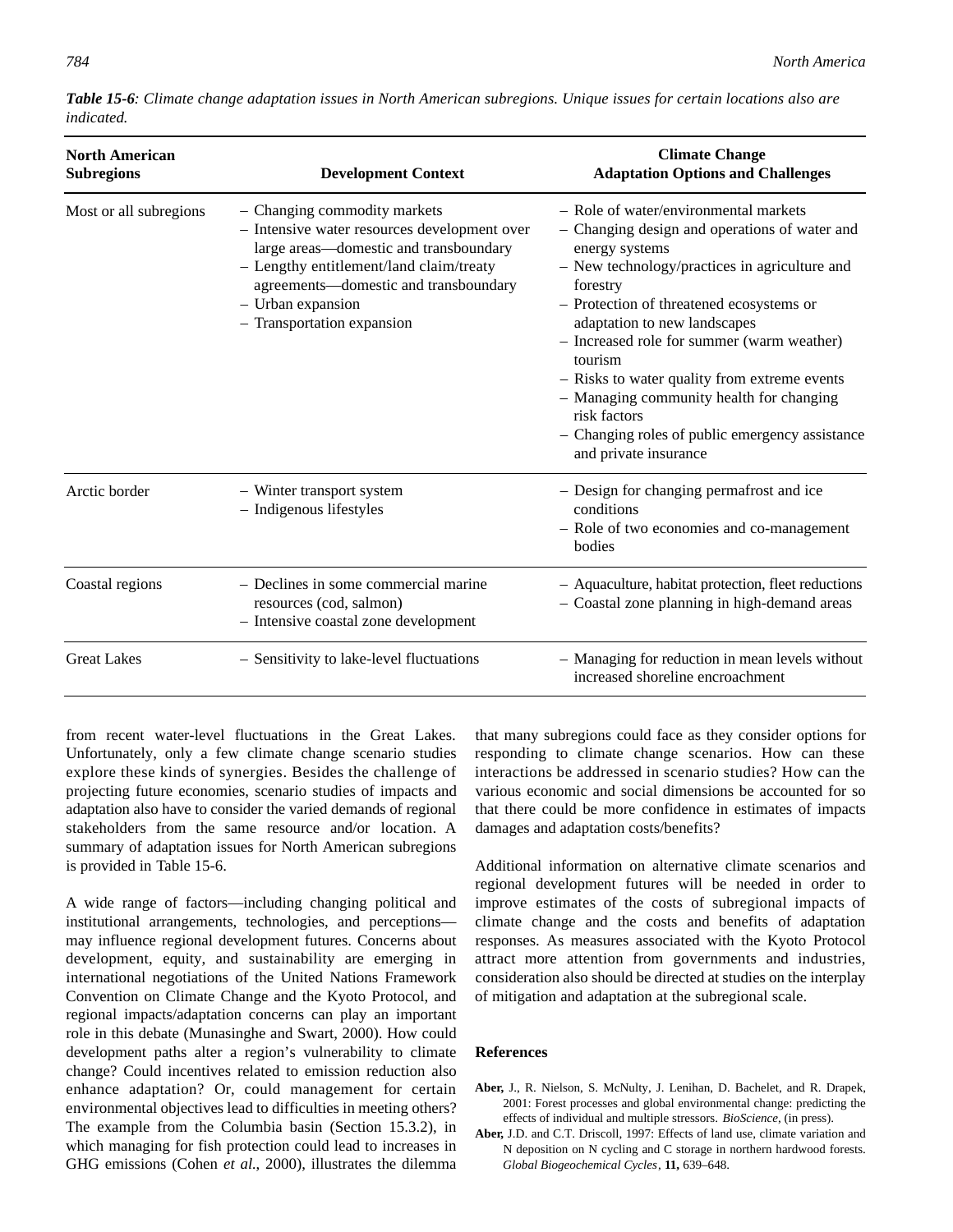- **Abraham,** J., T. Canavan, and R. Shaw (eds.), 1997: *Climate Change and Climate Variability in Atlantic Canada. Volume IV of the Canada Country Study: Climate Impacts and Adaptation*. Atmospheric Science Division, Atlantic Region, Environment Canada, Toronto, ON, Canada, 130 pp.
- **Abrams,** R.H., 1990: Water allocation by comprehensive permit systems in the east: considering a move away from orthodoxy. *Virginia Environmental Law Journal*, **9(2),** 255–285.
- **Acosta,** A., 1988: El Niño: sus efectos sobre el Norte de Mexico. *Ingeniería Hidráulica en México*, **3(1),** 13–29 (in Spanish).
- **Adams,** R.M., B.A. McCarl, K. Segerson, C. Rosenzweig, K.J. Bryant, B.L. Dixon, R. Connor, R.E. Evenson, and D. Ojima, 1999: The economic effects of climate change on U.S. agriculture. In: *The Economics of Climate Change* [Mendelsohn, R. and J. Neumann (eds.)]. Cambridge University Press, Cambridge, United Kingdom and New York, NY, USA, pp. 19–54.
- **Adams,** R.M., C. Rosenzweig, R.M. Peart, J.T. Ritchie, B.A. McCarl, J.D. Glyer, R.B. Curry, J.W. Jones, K.J. Boote, and L.H. Allen Jr., 1990: Global change and U.S. agriculture. *Nature*, **345,** 219–224.
- **Aharonian,** D., 1994: Land use and climate change: an assessment of climatesociety interactions in Aklavik, NT. In: *Mackenzie Basin Impact Study Interim Report No. 2* [Cohen, S.J. (ed.)]. Environment Canada, Downsview, ON, Canada, pp. 410–420.
- **AIRAC**, 1986: *Catastrophic Losses: How the Insurance System Would Handle Two \$7 Billion Hurricanes*. All-Industry Research Advisory Council (now the Insurance Research Council), Malvern, PA, USA, 73 pp.
- **Alm,** A., E. Blommestein, and J.M. Broadus, 1993: Climate change and socioeconomic impacts. In: *Climate Change in the Intra Americas Sea* [Maul, G.A. (ed.)]. Arnold, London, United Kingdom, pp. 333–349.
- **American Insurance Association,** 1999: *Property-Casualty Insurance and the Climate Change Debate: A Risk Assessment*. American Insurance Association, Washington, DC, USA, 13 pp.
- **American Thoracic Society,** 1985: Guidelines as to what constitutes an adverse respiratory effect, with special reference to epidemiologic studies of air pollution. American Review of Respiratory Diseases, 131, 666–668.
- **Anderson,** D.M., 1997: Bloom dynamics of toxic Alexandrium species in the northeastern U.S. *Limnology and Oceanography*, **42(5),** 1009–1022.
- Anderson, D.R., 2000: Catastrophe insurance and compensation: remembering basic principles. *CPCU Journal*, 5**3(2),** 76–89.
- **Anderson,** W.P. and R.J. DiFrancesco, 1997: Potential impacts of climate warming on hydrocarbon production in the northern Mackenzie Basin. In: *Mackenzie Basin Impact Study (MBIS) Final Report* [Cohen, S.J. (ed.)]. Environment Canada, Toronto, ON, Canada, pp. 247–252.
- Andres, D., 1994: Peace River ice regime: an interim report. In: *Mackenzie Basin Impact Study Interim Report No. 2* [Cohen, S.J. (ed.)]. Environment Canada, Toronto, ON, Canada, pp. 237–245.
- **Appendini,** K. and D. Liverman, 1995: Agricultural policy and climate change in Mexico. *Climate Change and World Food Security* [Downing, T.E. (ed.)]. Springer-Verlag, Berlin, Germany, 662 pp.
- **Applegate,** W., J. Rynyan, L. Brasfield, M. Williams, C. Konigsberg, and C. Fouche, 1981: Analysis of the 1980 heat wave in Memphis. *Journal of the American Geriatric Society*, **29,** 337–420.
- **Arnell,** N., B. Bates, H. Lang, J.J. Magnuson, P. Mulholland, S. Fisher, C. Liu, D. McKnight, O. Starosolszky, and M. Taylor, 1996: Hydrology and freshwater ecology. In: *Climate Change 1995: Impacts, Adaptions, and Mitigation of Climate Change: Scientific- Technical Analyses. Contribution of Working Group II to the Second Assessment Report for the Intergovernmental Panel on Climate Change* [Watson, R.T., M.C. Zinyowera, and R.H. Moss (eds.)]. Cambridge University Press, Cambridge, United Kingdom and New York, NY, USA, pp. 325–363.
- **Arnell,** N.W., 1999: Climate change and global water resources. *Global Environmental Change*, **9,** S31–S49.
- **Artsob,** H., 1986: Arbovirus activity in Canada 1985. *Canada Diseases Weekly Report*, **12,** 109–110.
- **Assel,** R.A., J.E. Janowiak, D. Boyce, C. O'Connors, F.H. Quinn, and D.C. Norton, 2000: Laurentian Great Lakes ice and weather conditions for the 1998 El Niño Winter. *Bulletin of the American Meteorological Society*, **81(4),** 703–717.
- Associated Press, 2000: *FEMA: Erosion Threatens 87,000 Coastal Buildings in U.S.* Associated Press, June 27, 1 p. Available online at http://www.cnn.com/ 2000/NATURE/06/27/fema.erosion.02/index.html.
- **Atkinson,** D.B., G.A. Rose, E.F. Murphy, and C.A. Bishop, 1997: Distribution changes and abundance of northern cod (Gadus morhua), 1981–1993. *Canadian Journal of Fisheries and Aquatic Science*, **54(1),** 132–138.
- **Aylsworth,** J.M. and P.A. Egginton, 1994: Sensitivity of slopes to climate change. In: *Mackenzie Basin Impact Study Interim Report No. 2* [Cohen, S.J. (ed.)]. Environment Canada, Toronto, ON, Canada, pp. 278–283.
- **Aylsworth,** J.M. and A. Duk-Rodkin, 1997: Landslides and permafrost in the Mackenzie Valley. In: *Mackenzie Basin Impact Study (MBIS) Final Report* [Cohen, S.J. (ed.)]. Environment Canada, Toronto, ON, Canada, pp. 278–283.
- **Bakun, A., 1996: Patterns in the Ocean: Ocean Process and Marine** *Population Dynamics.*California Sea Grant/CIB, La Paz, Mexico, 323 pp.
- **Balling,** R.C., 1988: The climate impact of Sonoran vegetation discontinuity. *Climate Change*, **13,** 99–109.
- **Barker,** I., G. Surgeoner, and H. Artsob, 1992: Distribution of the Lyme Disease vector, Ixodes dammini (Acari: Ixodae) and isolation of Borrelia burgdorferi in Ontario, Canada. *Journal of Medical Entomology*, **78,** 171–176.
- **Barrett,** R., 1997: Round table #3: economic development. In: *Mackenzie Basin Impact Study (MBIS) Final Report* [Cohen, S.J. (ed.)]. Environment Canada, Toronto, ON, Canada, pp. 55–58.
- **Bartlein,** P.J., C. Whitlock, and S. Shafer, 1997: Future climate in the Yellowstone Nation Park region and its potential impact on vegetation. *Conservation Biology*, **11(3),** 782–792.
- **Bates,** D., 1992: Health indices of the adverse effects of air pollution: the question of coherence. *Environmental Research*, **59,** 336–349.
- **Bates,** D. and R. Sitzo, 1989: The Ontario Air Pollution Study: identification of the causative agent. *Environmental Health Perspectives*, **79,** 69–72.
- Bates, D. and R. Sitzo, 1987: Air pollution and hospital admissions in southern Ontario: the acid summer haze effect. *Environmental Research*, **43,** 317–331.
- **Bates,** S.F., D.H. Getches, L.J. MacDonnell, and C.F. Wilkinson, 1993: *Searching Out the Headwaters: Change and Rediscovery in Western Water Policy.* Island Press, Covelo, CA, USA, 242 pp.
- Beamish, R.J., C. Mahnken, and C.M. Neville, 1997: Hatchery and wild production of Pacific salmon in relation to large-scale, natural shifts in the productivity of the marine environment. *ICES Journal of Marine Science*, **54,** 1200–1215.
- **Beamish,** R.J., G.A. McFarlane, and J.R. King, 1999a: Fisheries climatology: understanding decadal scale processes that naturally regulate British Columbia fish populations. In: *Fisheries Oceanography: An Integrative Approach to Fisheries Ecology and Management* [Parsons, T. and P. Harrison (eds.)]. Blackwell Science Ltd., Osney, Oxford, United Kingdom, 94–145.
- **Beamish,** R.J., D.J. Noakes, G.A. McFarlane, L. Klyashtorin, V.V. Ivanov, and V. Kurashov, 1999b: The regime concept and natural trends in the production of Pacific salmon. *Canadian Journal of Fisheries and Aquatic Sciences*, **56(3),** 516–526.
- **Beamish,** R.J., D.J. Noakes, G.A. McFarlane, W. Pinnix, R. Sweeting, and J. King, 2000: Trends in coho marine survival in relation to regime concept. *Fisheries Oceanography*, **9(1),** 114–119.
- **Bennett,** J., S. Homberg, M. Rogers, and S. Soloman, 1987: Infectious and parasitic diseases. *American Journal of Preventative Medicine*, **55,** 102–114.
- **BESIS,** 1999: Assessing the consequences of climate change in Alaska and the Bering Sea region*.* In: *Proceedings of a workshop at the University of Alaska Fairbanks, 29–30 October, 1998* [Weller, G. and P.A. Anderson (eds.)]. Bering Sea Impacts Study, Center for Global Change and Arctic System Research, Fairbanks, AK, USA, 94 pp. Available online at http://www.besis.uaf.edu/overview.html.
- **Beuker,** E., E. Valtonen, and T. Repo, 1998: Seasonal variation in the forest hardiness of Scots pine and Norway spruce in old provenance experiments in Finland. *Forest Ecology and Management*, **197,** 87–98.
- **Binkley,** C.S. and G.C. Van Kooten, 1994: Integrated climatic change and forests: economic and ecologic assessments. *Climatic Change*, **28,** 91–110.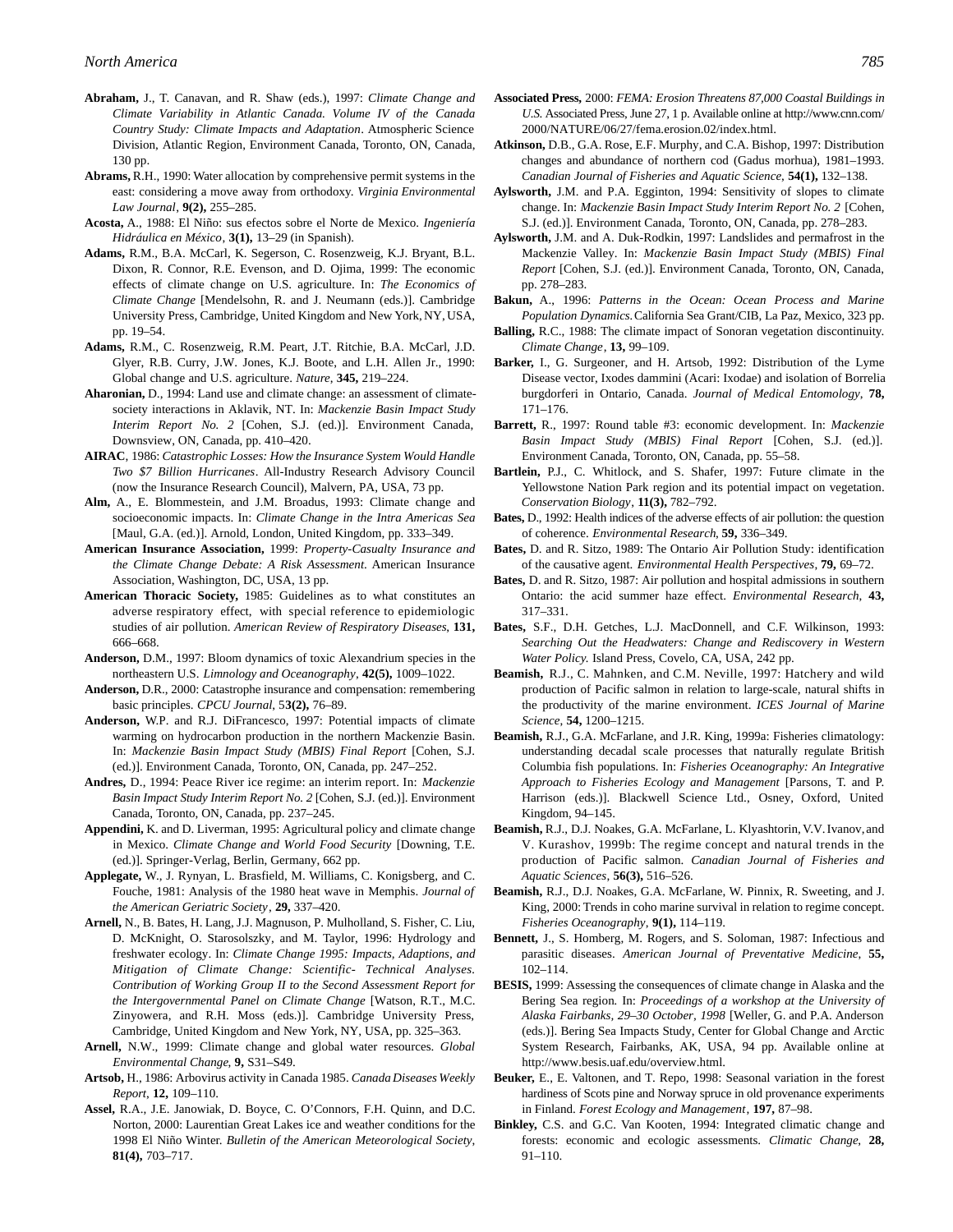- **Blair,** L., 1998: Never the same again: family doctors'priorities challenged by ice storm. *Canadian Family Physician*, **44,** 721–728.
- **Bloomfield,** J. and S. Hamburg, 1997: *Global Warming and New England's White Mountains*. Environmental Defense Fund, Washington, DC, USA, 33 pp.
- Boesch, D.F., J.C. Field, and D. Scavia (eds.), 2000: The Potential *Consequences of Climate Variability and Change on Coastal Areas and Marine Resources*. Report of the Coastal Areas and Marine Resources Sector Team, U.S. National Assessment of the Potential Consequences of Climate Variability and Change, U.S. Global Change Research Program. NOAA Coastal Ocean Program Decision Analysis Series Number 21, NOAACoastal Ocean Program, Silver Spring, MD, USA, 163 pp.
- **Booker, J.F., 1995: Hydrologic and economic impacts of drought under alternative** policy responses. *Water Resources Bulletin*, **31(5),** 889–906.
- **Born,** K., 1996: Tropospheric warming and changes in weather variability over the Northern Hemisphere during the period 1967–1991. *Meteorology and Atmospheric Physics*, **56,** 201–215.
- **Bowie,** W., A. King, and D. Werker, 1997: Outbreak of toxoplasmosis associated with municipal drinking water: the BC Toxoplasma Investigation Team. *Lancet*, **350(9072),** 173–177.
- **Bradley,** N.L., A.C. Leopold, J. Ross, and W. Huffaker, 1999: Phenological changes reflect climate change in Wisconsin. *Proceedings of the National Academy of Sciences of the United States of America*, **96,** 9701–9704.
- **Brauer,** M., J. Blair, and S. Vedal, 1996: Effect of ambient ozone exposure on lung function in farm workers. *American Journal of Respiratory and Critical Care Medicine*, **154(4/1),** 981–987.
- Bridgeman, S., R. Robertson, and Q. Syed, 1995: Outbreak of cryptosporidiosis associated with a disinfected groundwater supply. *Epidemiology and Infection*, **115,** 555–566.
- **British Columbia Toxoplasmosis Team,** 1995: Outbreak of toxoplasmosis associated with municipal drinking water—British Columbia. *Canada Communicable Disease Report*, **21,** 161–164.
- **Brklacich,** M., P. Curran, and D. Brunt, 1996: The application of agricultural land rating and crop models to  $\mathrm{CO}_2$  and climate change issues in northern regions: the Mackenzie Basin case study. *Agricultural and Food Science in Finland*, **5,** 351–365.
- Brklacich, M., C. Bryant, B. Veenhof, and A. Beauchesne, 1997a: Implications of global climatic change for Canadian agriculture: a review and appraisal of research from 1984–1997. In: *Chapter 4, Canada Country Study: Climate Impacts and Adaptation*. Environment Canada, Toronto, ON, Canada, pp. 220–256.
- **Brklacich,** M., P. Curran, D. Brunt, and D. McNabb, 1997b:  $CO_2$  induced climatic change and agricultural potential in the Mackenzie Basin case. In: *Mackenzie Basin Impact Study (MBIS) Final Report* [Cohen, S.J. (ed.)]. Environment Canada, Toronto, ON, Canada, pp. 242–246.
- Brklacich, M., R. Stewart, V. Kirkwood, and R. Muma, 1994: Effects of global climate change on wheat yields in the Canadian prairie. In: *Implications of Climate Change for International Agriculture: Crop Modelling Study* [Rosenzweig, C. and A. Iglesias (eds.)]. U.S. Environmental Protection Agency, Washington, DC, USA, pp. 1–23.
- **Brooks,** D.J., 1993: *U.S. Forests in a Global Context*. General Technical Report RM-228, USDA Forest Service, Rocky Mountain Research Station, Fort Collins, CO, USA, 24 pp.
- **Brotton,** J., T. Staple, and G. Wall, 1997: Climate change and tourism in the Mackenzie Basin. In: *Mackenzie Basin Impact Study (MBIS) Final Report* [Cohen, S.J. (ed.)]. Environment Canada, Toronto, ON, Canada, pp. 253–264.
- **Brotton,** J. and G. Wall, 1997: Climate change and the Bathurst caribou herd in the Northwest Territories. *Climatic Change*, **35(1),** 35–52.
- **Brown,** D., S. Moin, and M. Nicholson, 1997a: A comparison of flooding in Michigan and Ontario: soft data to support soft water management approaches. *Canadian Water Resources Journal*, **22(2),** 125–139.
- **Brown,** J.H., T.J. Valone, and C.G. Curtin, 1997b: Reorganization of an arid ecosystem in response to recent climate change. *Proceedings of the National Academy of Sciences of the United States of America*, **94,** 9729–9733.
- **Brown,** J.L. and S.-H. Li, 1996: Delayed effect of monsoon rains influences laying date of passerine bird living in an arid environment. *Condor*, **98,** 879–884.
- Brown, J.L., S.-H. Li, and N. Bhagabati, 1999: Long-term trend toward earlier breeding in an American bird: a response to global warming? *Proceedings of the National Academy of Sciences of the United States of America*, **96,** 5565–5569.
- **Bruce,** J., I. Burton, H. Martin, B. Mills, and L. Mortsch, 2000: *Water Sector: Vulnerability and Adaptation to Climate Change, Final Report*. Global Change Strategies International Inc. and Atmospheric Environment Service, Environment Canada, Ottawa, ON, Canada, 141 pp.
- **Bruce,** J.P., I. Burton, I.D.M. Egener, and J. Thelen, 1999a: *Municipal Risks Assessment: Investigation of the Potential Municipal Impacts and Adaptation Measures Envisioned as a Result of Climate Change*. The National Secretariate on Climate Change, Ottawa, ON, Canada, 36 pp.
- **Bruce,** J.P., I. Burton and M. Egener, 1999b: *Disaster Mitigation and Preparedness in a Changing Climate*. Institute for Catastrophic Loss Reduction, Research Paper No. 2, Ottawa, ON, Canada, 37 pp. Available online at http://www.epc-pcc.gc.ca/research/down/DisMit e.pdf.
- Bruce, J.P., M. Frome, E. Haites, H.H. Janzen, R. Lal, and K. Paustian, 1999c: Carbon sequestration in soils. *Journal of Soil and Water Conservation*, **54**, 382–389.
- **Bruce-Chwatt,** L., 1988: History of malaria from prehistory to eradication. In: *Malaria: Principles and Practice of Malariology* [Wersdorfer, W. (ed.)]. Churchill Livingstone, Edinburgh, Scotland, pp. 913–999.
- **Brugman,** M., P. Raistrick, and A. Pietroniro, 1997: Glacier related impacts of doubling carbon dioxide concentrations on British Columbia and Yukon. *Responding to Global Climate Change in British Columbia and Yukon. Volume I of the Canada Country Study: Climate Impacts and Adaptation* [Taylor, E. and B. Taylor (eds.)]. Environment Canada, Vancouver and British Columbia Ministry of Environment, Land and Parks, Victoria, BC, Canada, Chapter 6, pp. 1–9.
- **Burkholder,** J.M., H.B. Glasgow, and R. Reed, 2000: Impacts from Hurricane Floyd on water quality in the Neuse River and estuary, and the Pamlico Sound. In: *North Carolina Water Resources—The Year of the Hurricanes: Abstracts and Presentations/Posters at the Annual North Carolina Water Resources Research Conference, 30 March 2000*. North Carolina State University and the Water Resources Research Institute of the University of North Carolina, Raleigh, NC, USA, p. 26.
- **Burnett,** R., R. Dales, and M. Raizenne, 1994: Effects of low ambient levels of ozone and sulfates on the frequency of respiratory admissions to Ontario hospitals. *Environmental Research*, **65(2),** 172–194.
- **Burton,** I., R. Kates, and G.F. White, 1993: *The Environment as Hazard.* The Guilford Press, New York, NY, USA, 290 pp.
- **Butler,** L.L., 1990: Environmental water rights: an evolving concept of public property. *Virginia Environmental Law Journal*, **9(2),** 323–380.
- **California Supreme Court,** 1983: *National Audubon Society v. Superior* Court of Alpine County. 658 P.652d, California Supreme Court, Sacramento, CA, USA, 709 pp.
- **Callaway,** J.M. and J.W. Currie, 1985: Water resource systems and changes in climate and vegetation. In: *Characterization of Information Requirements for Studies of CO<sup>2</sup> Effects: Water Resources, Agriculture, Fisheries, Forests and Human Health* [White, M. (ed.)]. DOE/ER-0236, U.S. Department of Energy, Washington, DC, USA, pp. 23–68.
- **Campbell, M., B. Benson, and M. Muir, 1995: Urban air quality and human health:** a Toronto perspective. *Canadian Journal of Public Health*, 86(5), 351-357.
- **Canadian Global Change Program,** 1995: *Implications of Global Change for Human Health.* Final Report of the Health Issues Panel, The Royal Society of Canada, Ottawa, ON, Canada, 30 pp.
- **Canadian Public Health Association,** 1992: *Human and Ecosystem Health:* Canadian Perspectives, Canadian Action. Canadian Public Health Association, Ottawa, ON, Canada, 21 pp.
- Candau, J.-N., R.A., Fleming and A.A. Hopkin, 1998: Spatio-temporal patterns of large-scale defoliation caused by the spruce budworm in Ontario since 1941. *Canadian Journal of Forest Research*, **28,** 1–9.
- **Carman, S., H. Artsob, and S. Emery, 1995: Eastern equine encephalitis in a horse** from Southwestern Ontario. *Canadian Veterinary Journal*, 36, 170-171.
- **Carroll,** A.L., J. Hudak, J.P. Meades, J.M. Power, T. Gillis, P.J. McNamee, C.H.R. Wedeles, and G. D. Sutherland, 1995: EHLDSS: a decision support system for management of the eastern hemlock looper. In: *Proceedings of Decision Support 2001, Toronto, Canada, 13-15 September 1994*. American Society for Photogrammetry and Remote Sensing, Bethesda, MD, USA, pp. 807–824.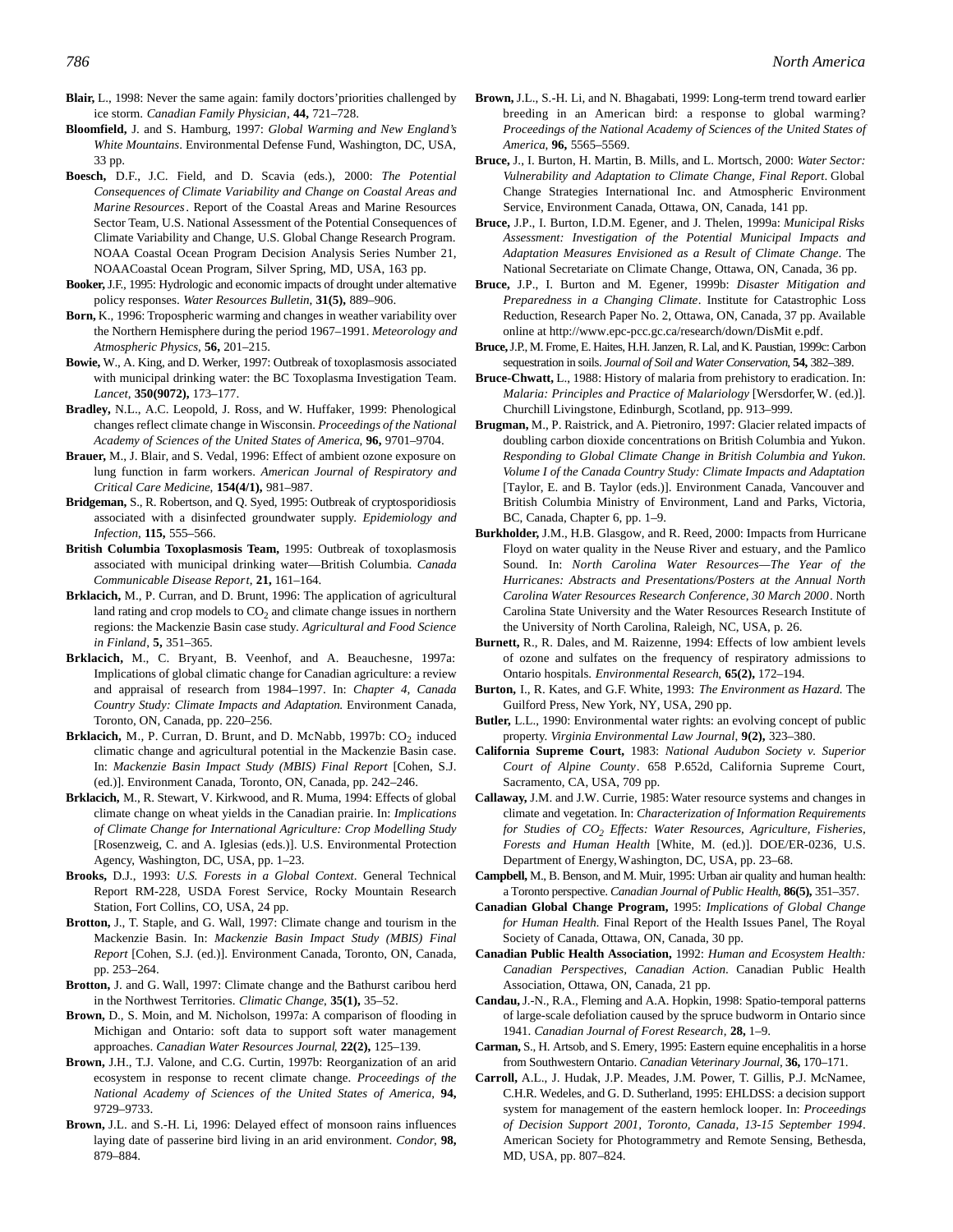- **Carter,** T.R., M. Hulme, J.F. Crossley, S. Malyshev, M.G. New, M.E. Schlesinger, and H. Tuomenvirta, 2000: *Climate Change in the 21st Century - Interim Characterizations based on the New IPCC Emissions Scenarios*. The Finnish Environment 433, Finnish Environment Institute, Helsinki, 148 pp.
- **Cavazos,** T., 1998: Large-scale circulation anomalies conducive to extreme precipitation events and derivation of daily rainfall in northeastern Mexico and southeastern Texas. *Journal of Climate*, 12(5),  $1506 - 1523.$
- **Cavazos,** T. and S. Hastenrath, 1990: Convection and rainfall over Mexico and their modulation by the Southern Oscillation. *International Journal of Climatology*, **10(4),** 377–386.
- **Cayan, D.R.** and D.H. Peterson, 1989: The influence of north Pacific atmospheric circulation on streamflow in the West. In: *Aspects of Climate Variability in the Pacific and the Western Americas, Geophysical Monograph* [Peterson, D.H. (ed.)]. American Geophysical Union, Washington, DC, USA, Vol. 55, pp. 375–397.
- Cayan, D.R. and R.H. Webb, 1992: El Niño/Southern Oscillation and streamflow in the western United States. In: *El Niño: Historical and Paleoclimatic Aspects of the Southern Oscillation* [Diaz, H.F. and V. Markgraf (eds.)]. Cambridge University Press, Cambridge, United Kingdom and New York, NY, USA, pp. 29–68.
- Celenza, A., J. Forthergill, and E. Kupek, 1996: Thunderstorm associated asthma: a detailed analysis of environmental factors. *Bristish Medical Journal*, **312(7031),** 604–607.
- **C D C ,** 1998: Community needs assessment and morbidity surveillance following an ice storm—Maine, January 1998. *Morbidity and Mortality Weekly Report*, **47(17),** 351–354.
- **CDC,** 1995: Heat-related mortality: Chicago, July 1995. Centers for Disease Control and Prevention, *Morbidity and Mortality Weekly Report*, **44,** 577–579.
- **CDC,** 1993: Heat-related deaths: United States, 1993. Centers for Disease Control and Prevention, *Morbidity and Mortality Weekly Report*, **42,** 558–560.
- **CDC,** 1989: Heat-related deaths: Missouri, 1979–1989. Centers for Disease Control and Prevention, *Morbidity and Mortality Weekly Report*, **38,** 437–439.
- **Cerezke,** H.F. and W.J.A. Volney, 1995: Forest insect pests in the northwest region. In: *Forest Insect Pests in Canada* [Armstrong, J.A. and W.G.H. Ives (eds.)]. Canadian Forest Service, Ottawa, ON, Canada, pp. 59–72.
- **Chandler,** A.E., 1913: *Elements of Western Water Law.* Technical Publishing Co., San Francisco, CA, USA, 150 pp.
- **Changnon**, S.A., 1999: Factors affecting temporal fluctuations in damaging storm activity in the United States based on insurance loss data. *Meteorological Applications*, **6**, 1–10.
- **Changnon,** S.A. (ed.), 1996: *The Great Flood of 1993: Causes, Impacts and Responses*. Westview Press, Boulder, CO, USA, 321 pp.
- **Changnon,** S.A., 1992: Inadvertent weather modification in urban areas: lessons for global climate change. *Bulletin of the American Meteorological Society*, **73(5),** 619–627.
- **Changnon,** S.A. and M. Demissie, 1996: Detection of changes in streamflow and floods resulting from climate fluctuations and land-use drainage changes. *Climate Change*, **32,** 411–421.
- **Changnon**, S.A. and M.H. Glantz, 1996: The Great Lakes diversion at Chicago and its implications for climate change. *Climatic Change* , **32,** 199–214.
- **Changnon,** S.A., B.C. Farhar, and E.R. Swanson, 1978: Hail suppression and society. *Science*, **200,** 387–394.
- **Changnon**, S.A., R.A. Pielke, D. Changnon, R.T. Sylves, and R. Pulwarthy, 2000: Human factors explain the increased losses from weather and climate extremes. *Bulletin of the American Meteorological Society*, **81(3),** 437–442.
- **Changnon,** S.A., D. Changnon, E.R. Fosse, D.C. Hoganson, R.J. Roth Sr., and J.M. Totsch, 1997: Effects of recent weather extremes on the insurance industry: major implications for the atmospheric sciences. *Bulletin of the American Meteorological Society*, **78(3),** 425–431.
- **Chao,** P., 1999: Great Lakes water resources: Climate change impact analysis with transient GCM scenarios. *Journal of the American Water Resources Association*, **35(6),** 1499–1508.
- **Chao**, P.T., B.F. Hobbs, and B.N. Venkatesh, 1999: How climate uncertainty should be included in Great Lakes management: Modeling workshop results. *Journal of theAmerican Water Resources Association*, 35(6), 1485-1497.
- **Chapin, F.S.I., 1993: Functional role of growth forms in ecosystem and global** processes. In: *Scaling Physiological Processes*[Ehleringer, J.R. and C.B. Field (eds.)]. Academic Press, San Diego, CA, USA, pp. 287–312.
- **Chichilnisky,** G. and G. Heal, 1998: Managing unknown risks: the future of global reinsurance. *Journal of Portfolio Management*, **Summer,** 85–91.
- Choudry, A., M. Gordian, and S. Morris, 1997: Associations between respiratory illness and PM10 air pollution. *Archives of Environmental Health*, **52,** 113–117.
- **Chow,** M., 1993: *A Case-Control Study of Endemic Giardiasis in Waterloo Region*. MSc. Thesis. Department of Population Medicine, University of Guelph, Guelph, ON, Canada, (unpublished).
- **Ciais,** P., P.P. Tans, M. Trolier, J.W.C. White, and R.J. Francey, 1995: A large northern hemisphere terrestrial CO<sub>2</sub> sink indicated by the  $^{13}$ C/<sup>12</sup>C ratio for atmospheric CO<sup>2</sup> . *Science*, **269,** 1098–1102.
- **City of Tulsa,** 1994: *From Rooftop to River: Tulsa's Approach to Floodplain and Stormwater Management*. City of Tulsa Stormwater Drainage Advisory Board and Public Works Department, Tulsa, OK, USA, 26 pp.
- **Clair,** T.A. and J.M. Ehrman, 1998: Using neural networks to assess the influence of changing seasonal climates in modifying discharge, dissolved organic carbon, and nitrogen export in eastern Canadian rivers. *Water Resources Research*, **34(3),** 447–455.
- **Clair,** T.A., J. Ehrman, and K. Higuchi, 1998: Changes to the runoff of Canadian ecozones under a doubled CO<sub>2</sub> atmosphere. *Canadian Journal of Fisheries and Aquatic Science*, **55,** 2464–2477.
- **Clark, J.S., B.J. Stocks, and P.J.H. Richard, 1996: Climate implications of** biomass burning since the 19th century in eastern North America. *Global Change Biology*, **2,** 443–452.
- **Cloern,** J.E., 1996: Phytoplankton bloom dynamics in coastal ecosystems: a review with some general lessons from sustained investigation of San Francisco Bay. *Reviews of Geophysics*, **34(2),** 127–168.
- **Cohen, S.J., 1997a: Scientist-stakeholder collaboration in integrated assessment** of climate change: lessons from a case study of Northwest Canada. *Environmental Modeling and Assessment*, **2,** 281–293.
- **Cohen,** S.J., 1997b: What if and so what in northwest Canada: could climate change make a difference to the future of the Mackenzie Basin? *Arctic*, **50(4),** 293–307.
- **Cohen,** S.J. (ed.), 1997c: *Mackenzie Basin Impact Study (MBIS) Final Report*. Environment Canada, Toronto, ON, Canada, 372 pp.
- **Cohen,** S.J., 1996: Integrated regional assessment of global climatic change: lessons from the Mackenzie Basin Impact Study (MBIS). *Global and Planetary Change*, **11,** 179–185.
- **Cohen,** S.J. (ed.), 1994: *Mackenzie Basin Impact Study Interim Report No. 2*. Environment Canada, Downsview, ON, Canada, 485 pp.
- **Cohen, S.J., 1991: Possible impacts of climatic warming scenarios on water** resources in the Saskatchewan River Sub-basin, Canada. *Climatic Change*, **19,** 291-317.
- **Cohen, S.J., 1986:** Impacts of  $CO_2$ -induced climatic change on water resources of the Great Lakes basin. *Climatic Change*, **8,** 135–153.
- **Cohen,** S.J., K.A. Miller, A.F. Hamlet, and W.Avis, 2000: Climate change and resource management in the Columbia River Basin. *Water International*, **25(2),** 253–272.
- **Colby,** B.G., 1998: Book review: water markets: priming the invisible pump. *Land Economics*, **74(4),** 575–579.
- Colby, B.G., 1996: Markets as a response to water scarcity: policy changes and economic implications. Advances in the Economics of Environmental *Resources, Vol. 1, Marginal Cost Rate Design and Wholesale Water Markets* [Hall, D.C. (ed.)]. JAI Press, Greenwich, CT, USA, pp. 211-224.
- **Colombo,** A.F., D. Etkin, and B.W. Karney, 1999: Climate variability and the frequency of extreme temperature events for nine sites across Canada: implications for power usage. *Journal of Climate*, **12,** 2490–2502.
- **Comerio,** M.C., 1997: Housing issues after disasters. *Journal of Contigencies and Crisis Management*, **5(3),** 166–178.
- **Conde, C., 1999: Impacts of Climate Change and Climate Variability in Mexico.** U.S. National Assessment, U.S. Global Change Research Program, Washington, DC, USA. Available online at http://www.nacc.usgcrp.gov/ newsletter/1999.10/Mexico.html.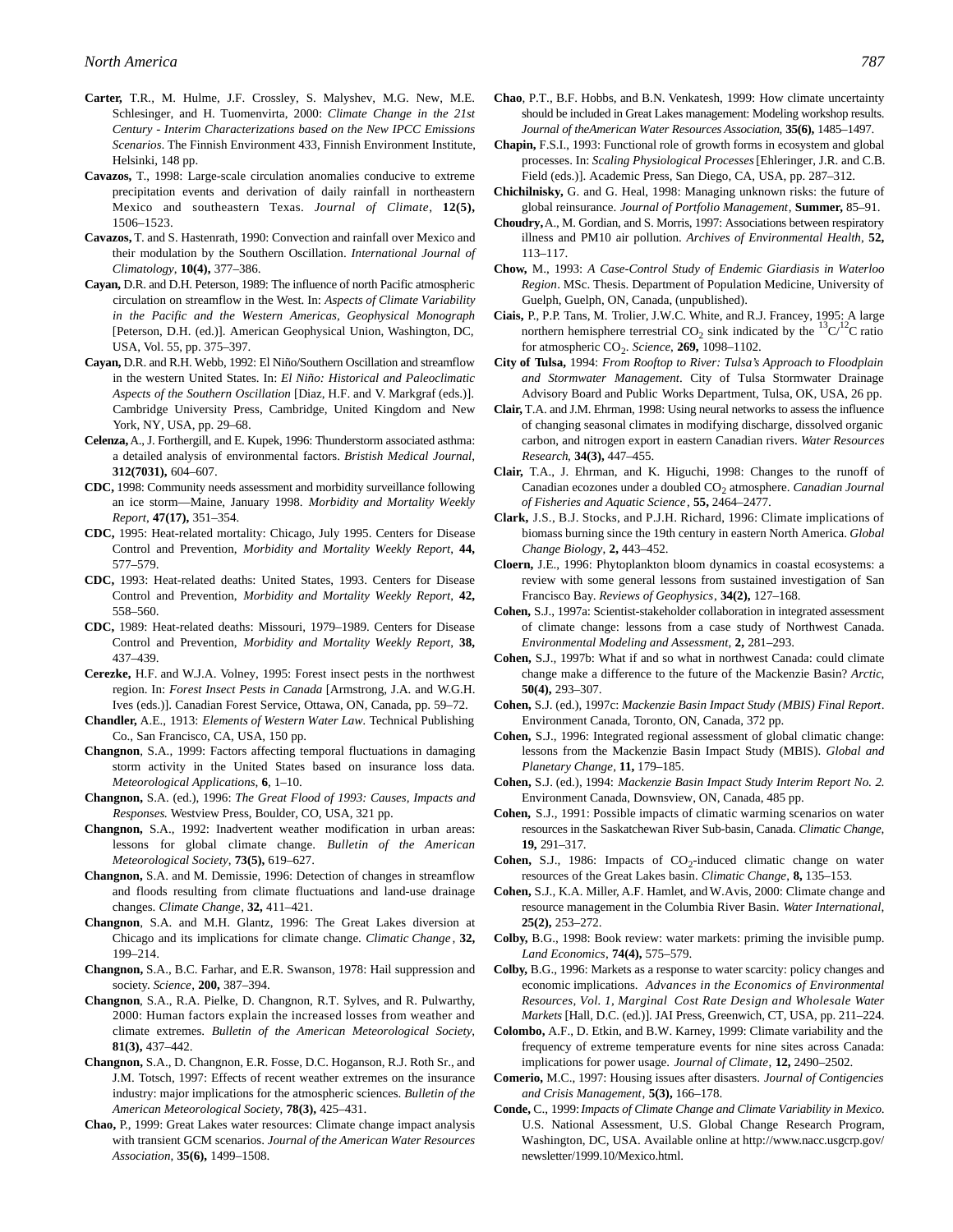- **Conde,** C., D. Liverman, M. Flores, R. Ferrer, R. Araujo, E. Betancourt, G. Villareal, and C. Gay, 1997: Vulnerability of rainfed maize crops in Mexico to climate change. *Climate Research*, **9,** 17–23.
- **Cooley, K.R., 1990: Effects of CO<sub>2</sub>-induced climatic changes on snowpack** and streamflow. *Hydrological Sciences Journal*, **35(5),** 511–522.
- **Costello,** P.D. and P.J. Kole, 1985: Commentary on the Swan Falls Resolution. *Western Natural Resource Litigation Digest*, **Summer,** 11–18.
- Croley, T.E., 1990: Laurentian Great Lakes double-CO<sub>2</sub> climate change hy drological impacts. *Climatic Change*, 17, 27-47.
- **Cruise,** J.F., A.S. Limaye, and N. Al-Abed, 1999: Assessment of impacts of climate change on water quality in the Southeastern United States. *Journal of the American Water Resources Association*, 35(6), 1539–1550.
- Cubasch, U., G. Waszkewitz, G. Hegerl, and J. Perlwitz, 1995: Regional climate changes as simulated in time-slice experiments. *Climatic Change*, **31(2–4),** 273–304.
- **Cummins,** J.D., N.A. Doherty, and A. Lo, 1999: *Can Insurers Pay for the Big One?* Wharton School, University of Pennsylvania, Philadelphia, PA, USA, 46 pp. Available online at http://fic.wharton.upenn.edu/fic/wfic/ papers/98/pcat01.html.
- **Cushing,** C.E., 1997: Freshwater ecosystems and climate change: a regional assessment. *Hydrologic Processes*, **11,** 819–1067.
- **Dahl,** T.E., 1990: *Wetlands: Losses in the United States 1780's to 1980's*. U.S. Department of the Interior, Fish and Wildlife Service, Washington, DC, USA.
- Daniels, R.C., T.W. White, and K.K. Chapman, 1993: Sea-level rise: destruction of threatened and endangered species habitat in South Carolina. *Environmental Management*, **17,** 373–385.
- **Davidson,** A., J. Emberlin, and A. Cook, 1996: A major outbreak of asthma associated with a thunderstorm: experience of accident and emergency departments and patients'characteristics, Thames Regions Accident and Emergency Trainees Association. *British Medical Journal*, **312(7031),** 601–604.
- **Davidson,** R.J. Jr., 1996: Tax-deductible, pre-event catastrophe reserves. *Journal of Insurance Regulation*, **15(2),** 175–190.
- DeGaetano, A.T., 2000: Climatic perspective and impacts of the 1998 northern New York and new England ice storm. *Bulletin of the American Meterological Society*, **81(2),** 237–254.
- Delfino, R., M. Becklake, and J. Hanley, 1994: Estimation of unmeasured particulate air pollution data for epidemiological study of daily respiratory morbidity. *Environmental Research*, **67(1),** 20–38.
- **Delfino,** R., A. Murphy-Moulton, and R. Burnett, 1997: Effects of air pollution on emergency room visits for respiratory illnesses in Montreal, Quebec. *American Journal of Respiratory and Critical Care Medicine*, **155(2),** 568–576.
- **Dellapenna,** J.W., 1991: Regulated riparianism. In: *Waters and Water Rights* [Beck, R.E. (ed.)]. Michie, Charlottsville, VA, USA, pp. 413–579.
- **Dellinger,** A., S. Kachur, and E. Sternberg, 1996: Risk of heat-related injury to disaster relief workers in a slow-onset flood disaster. *Journal of Occupational and Environmental Medicine*, **38(7),** 689–692.
- **Den Hollander,** N. and R. Noteboom, 1996: Toxoplasma gondii in Ontario and water-borne toxoplasmosis in Victoria, B.C. Public Health and *Epidemiology Report Ontario*, **7,** 28–31.
- **Dixon,** L.S., N.Y. Moore, and S.W. Schechter, 1993: *California's 1991 Drought Water Bank: Economic Impacts in the Selling Regions.* Rand Corporation, Santa Monica, CA, USA, 88 pp.
- Dobson, A.P., J.P. Rodriguez, W.M. Roberts, and D.S. Wilcove, 1997: Geographic distribution of endangered species in the United States. *Science*, **275,** 550–553.
- **Dockery,** D., J. Cunningham, and A. Damokosh, 1996: Health effects of acid aerosols on North American children: respiratory symptoms. *Environmental Health Perspectives*, **104(5),** 500–505.
- **Downton, M.W.** and K.A. Miller, 1998: Relationships between Alaskan salmon catch and north Pacific climate on interannual and decadal time scales. *Canadian Journal of Fisheries and Aquatic Sciences*, **55,** 2255–2265.
- **Dubey,** J. and C. Beattie, 1988: *Toxoplasmosis of Animals and Man.* CRC Press, Boca Raton, FL, USA, 220 pp.
- **Duell,** L.F.W.J., 1994: The sensitivity of northern Sierra Nevada streamflow to climate change. *Water Resources Bulletin*, **30(5),** 841–859.
- **Duell,** L.F.W.J., 1992: Use of regression models to estimate effects of climate change on seasonal streamflow in the American and Carson River Basins, California-Nevada. In: *Managing Water Resources During Global Change, American Water Resources Association 28th Annual Conference P roceedings, Reno, NV, USA, 1-5 November 1991* [Herrmann, R. (ed.)]. American Water Resources Association, Bethesda, MD, USA, pp. 731–740.
- **Duncan, K., 1996: Anthropogenic greenhouse gas-induced warming: suitability** of temperatures for the development of vivax and faliparum malaria in the Toronto Region of Ontario. In: *Great Lakes-St. Lawrence Basin Project Progress Report #1: Adapting to the Impacts of Climate Change and Variability* [Mortsch, L. and B. Mills (eds.)]. Environment Canada, Burlington, ON, Canada, pp. 112–118.
- **Duncan,** K., T. Guidotti, W. Cheng, K. Naidoo, G. Gibson, L. Kalkstein, S. Sheridan, D. Waltner-Toews, S. MacEachern, and J. Last, 1998: Health sector. In: *The Canada Country Study: Climate Impacts and Adaptation* [Koshida, G. and W. Avis (eds.)]. Environment Canada, Toronto, ON, Canada, pp. 501–590.
- **Dunn,** P.O. and D.W.Winkler, 1999: Climate change has affected the breeding date of tree swallow throughout North America. *Proceedings of the Royal Society of London B*, **266,** 2487–2490.
- **Dyke,** L.D., J.M. Aylsworth, M.M. Burgess, F.M. Nixon, and F. Wright, 1997: Permafrost in the Mackenzie Basin, its influence on land-altering processes, and its relationship to climate change. In: *Mackenzie Basin Impact Study (MBIS) Final Report* [Cohen, S.J. (ed.)]. Environment Canada, Toronto, ON, Canada, pp. 112–117.
- **Dynesius, M.L.** and C. Nilsson, 1994: Fragmentation and flow regulation of river systems in the northern third of the world. *Science*, 266(4), 753-762.
- **Eamus,** D. and P.G. Jarvis, 1989: The direct effects of increase in the global atmospheric  $CO<sub>2</sub>$  concentration on natural and commercial temperate trees and forests. In: *Advances in Ecological Research* [Cragg, J.B. (ed.)]. Academic Press, London, United Kingdom, 2–57 pp.
- **Easterling,** D.R., H.F. Diaz, A.V. Douglas, W.D. Hogg, K.E. Kunkel, J.C. Rogers and J.F.Wilkinson, 2000: Long-term observations for monitoring extremes in the Americas. *Climatic Change*, **42(1),** 285–308.
- **Ebbesmeyer,** C.C., D.R. Cayan, D.R. McLain, F.H. Nichols, D.H. Peterson, and K.T. Redmond, 1991: 1976 step in the Pacific climate: forty environmental changes between 1968-1975 and 1977-1984. In: *Proceedings of the Seventh Annual Pacific Climate (PACLIM) Workshop, April 1990, Pacific Grove, CA* [Betancourt, J.L. and V.L. Tharp (eds.)]. California Department of Water Resources, Interagency Ecological Studies Program, Sacramento, CA, USA, pp. 115–126.
- **Echohawk,** J.E. and R.P. Chambers, 1991: *Implementing Winters Doctrine Indian Reserved Water Rights.* Western Water Policy Discussion Series Papers, DP10, Natural Resources Law Center, University of Colorado, Boulder, CO, USA, 19 pp.
- **Eheart,** J.W., A.J. Wildermuth, and E.E. Herricks, 1999: The effects of climate change and irrigation on criterion low streamflows used for determining total maximum daily loads. *Journal of the American Water Resources Association*, **35(6),** 1365–1372.
- **Emergency Preparedness Canada,** 2000: *Disaster Database, Version 3.0*. Emergency Preparedness Canada, Ottawa, ON, Canada. Available online at http://www.epc-pcc.gc.ca/research/epcdatab.html.
- Engelthaler, D., D. Mosely, J. Cheek, C. Levy, K. Komatsu, P. Ettestad, T. Davis, T. Tanda, L. Miller, and J. Frampton, 1999: Climatic and environmental patterns associated with hantavirus pulmonary syndrome, Four Corners region, United States. *Emerging Infectious Diseases*, **5,** 87–94.
- Environment Canada, 1995: *Climate Change Impacts: An Ontario Perspective*. Smith and Lavendar Environmental Consultants, Sustainable Futures, and Environment Canada, Toronto, ON, Canada, 76 pp.
- **ESRI,** 1998: *ESRI World Thematic Data*. Environmental Systems Research Institute Inc., Redlands, CA, USA. Available online at http://www.esri.com/ data/online/esri.
- **Etkin,** D.A., 1999: Risk transferance and related trends: driving forces towards more mega-disasters. *Environmental Hazards*, **1,** 69–75.
- **Etkin,** D., 1998: Climate change and extreme events: Canada. In: *Canada Country Study: Climate Impacts and Adaptation* [Mayer, N. and W.Avis (eds.)]. Environment Canada, Toronto, ON, Canada, Vol. VIII, pp. 31–80.
- **Etkin,** D., 1996: Beyond the year 2000: more tornadoes in western Canada? Implications from the historic record. *Natural Hazards*, **12,** 19–27.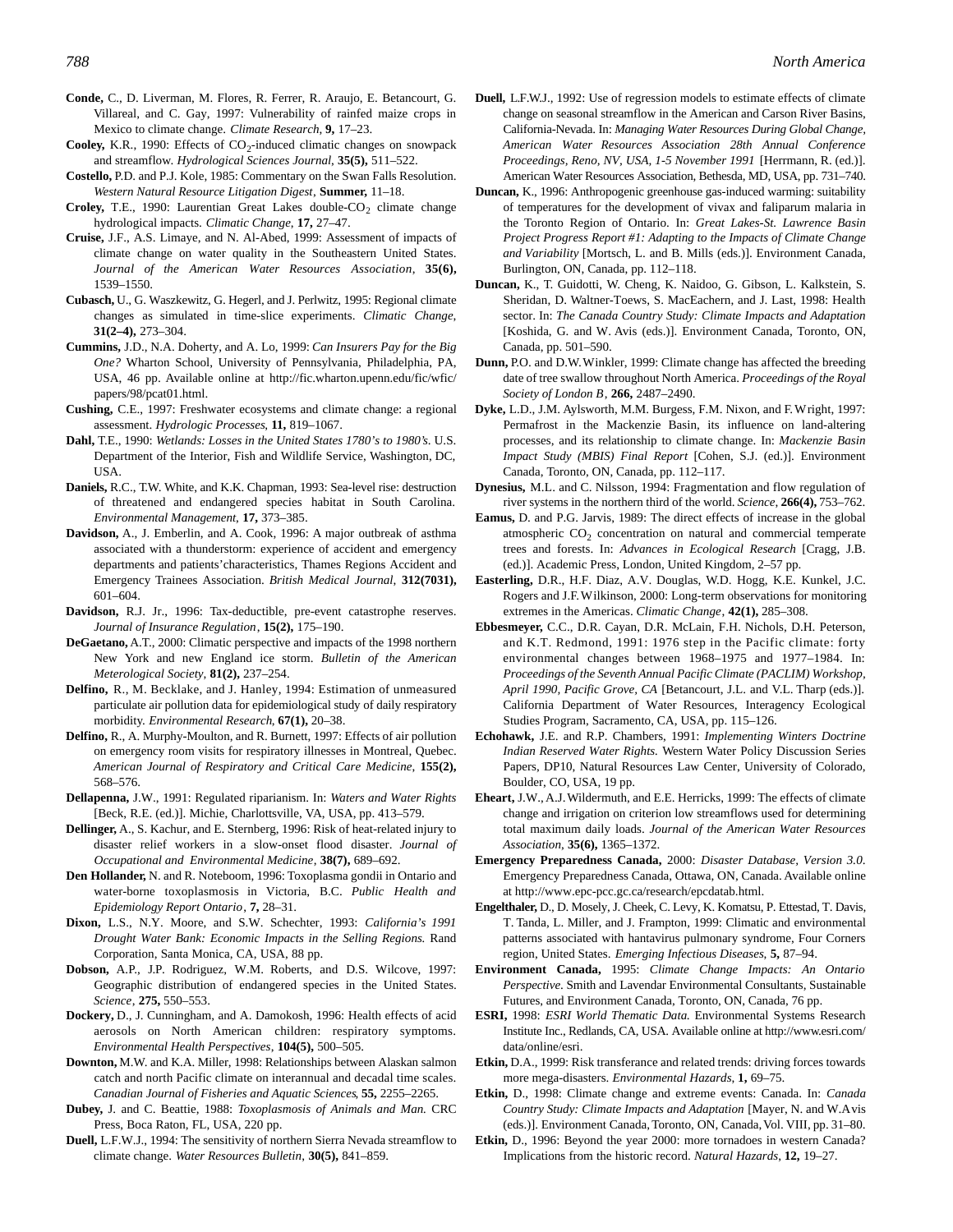- **Etkin,** D., M. Vazquez, and I. Kelman, 1998: *Natural Disasters and Human Activity*. North American Commission on Environmental Cooperation, The North American Institute, Santa Fe, NM, USA, 8 pp.
- **Evans,** J.C. and E.E. Prepas, 1996: Potential effects of climate change on ion chemistry and phytoplankton communities in prairie saline lakes. *Limnology and Oceanography*, **41(5),** 1063–1076.
- **Fee,** E.J., R.E. Hecky, S.E.M. Kasian, and D.R. Cruikshank, 1996: Effects of lake size, water clarity, and climatic variability on mixing depths in Canadian Shield lakes. *Limnology and Oceanography*, **41,** 912–920.
- **Felzer,** B. and P. Heard, 1999: Precipitation differences amongst GCMs used for the U.S. National Assessment. *Journal of the American Water Resources Association*, **35(6),** 1327–1340.
- **Fischer,** G., K. Frohberg, M.L. Parry, and C. Rosenzweig, 1996: The potential effects of climate change on world food production and security. In: *Global Climate Change and Agricultural Production* [Bazzaz, F. and W. Sombroek (eds.)]. John Wiley and Sons, Chichester, United Kingdom, 345 pp.
- **Fleming, R.A.** and G.M. Tatchell, 1994: Long term trends in aphid flight phenology consistent with global warming: methods and preliminary results. In: *Individuals, Populations and Patterns in Ecology* [Leather, S.R., A.D. Watt, N.J. Mills, and K.A.F. Walters (eds.)]. Intercept, Andover, Hants, United Kingdom, pp. 63–71.
- **Fletcher,** C., 1997: The Mackenzie Basin Impact Study: a British Columbia Ministry of Forests perspective. In: *Mackenzie Basin Impact Study (MBIS) Final Report* [Cohen, S.J. (ed.)]. Environment Canada, Toronto, ON, Canada, pp. 340–343.
- **Flood,** P.K., 1990: Water rights of the fifty states and territories. In: *Water Rights of the Fifty States and Territories* [Wright, K.R. (ed.)]. American Water Works Association, Denver, CO, USA, pp. 31–73.
- **Fowler,** A.M. and K.J. Hennessey, 1995: Potential impacts of global warming on the frequency and magnitude of heavy precipitations. Natural *Hazards*, **12,** 283–303.
- **Francis,** D. and H. Hengeveld, 1998: *Extreme Weather and Climate Change*. Environment Canada, Toronto, ON, Canada, 31 pp.
- **Francis,** R.C., S.R. Hare, A.B. Hollowed, and W.S. Wooster, 1998: Effects of interdecadal climate variability on the oceanic ecosystems of the northeast Pacific. *Fisheries Oceanography*, **7,** 1–21.
- **Frederick,** K.D. and P.H. Gleick, 1999: *Water and Global Climate Change: Potential Impacts on U.S. Water Resources*. The Pew Center on Global Climate Change, Arlington, VA, USA, 55 pp.
- **Frederick,** K.D. and G.E. Schwarz, 1999: Socioeconomic impacts of climate change on U.S. water supplies. *Journal of American Water Resources Association*, **35(6),** 1563–1584.
- Freedman, B., S. Love, and B. O'Neil, 1996: Tree species composition, structure and carbon storage in stands of urban forest of varying character in Halifax, Nova Scotia. *Canadian Field Naturalist*, **110,** 675–682.
- Fujita, R.M., T. Foran, and I. Zevos, 1998: Innovative approaches for fostering conservation in marine fisheries. *Ecological Applications*, 8(1), S139–S150.
- **Fyfe,** J.C. and G.M. Flato, 1999: Enhanced climate change and its detection over the Rocky Mountains. *Journal of Climate*, **12(1),** 230–243.
- **Gable,** F., 1997: Climate change impacts on Caribbean coastal areas and tourism. *Journal of Coastal Research*, **24,** 49–70.
- **GAO,** 2000: *Insurers' Ability to Pay Catastrophe Claims*. U.S. General Accounting Office, Washington, DC, USA, 32 pp. Available online at http://www.gao.gov/corresp/gg00057r.pdf.

**Gastel,** R., 1999: Catastrophes: insurance issues. *Insurance Issues Update*.

- **Giardina,** C.P. and M.G. Ryan, 2000: Evidence that decomposition rates of organic carbon in mineral soil do not vary with temperature. *Nature*, **404,** 858–861.
- **Gignac,** L.D., B.J. Nicholson, and S.E. Bayley, 1998: The utilization of bryophytes in bioclimatic modeling: predicted northward migration of peatlands in the Mackenzie River Basin, Canada, as a result of global warming. *The Bryologist*, **101(4),** 572–587.
- **Glass,** G., J. Cheek, J.A. Patz, T.M. Shields, T.J. Doyle, D.A. Thoroughman, D.K. Hunt, R.E. Ensore, K.L. Gage, C. Ireland, C.J. Peters, and R. Bryan, 2000: Predicting high risk areas for Hantavirus Pulmonary Syndrome with remotely sensed data: the Four Courners outbreak, 1993. *Journal of Emerging Infectious Diseases*, **6(3),** 239–246.
- **Glavin, G., C. Pinsky, and R. Bose, 1990: Gastrointestinal effects of contaminated** mussels and putative antidotes thereof. *Canada Diseases Weekly Report*, **16(1E),** 111–115.
- **Gleick, P.H.** and E.L. Chalecki, 1999: The impacts of climatic changes for water resources of the Colorado and Sacramento-San Joaquin river basins. *Journal of the American Water Resources Association*, 35(6), 1429-1442.
- **Godleski,** L., 1997: Tornado disasters and stress responses. *Journal of the Kentucky Medical Association*, **95(4),** 145–148.
- **Goldammer,** J.G. and C. Price, 1998: Potential impacts of climate change on fire regimes in the tropics based on MAGICC and a GISS GCM-derived lightning model. *Climatic Change*, **39,** 273–296.
- Goldstein, S., D. Juranek, and O. Raveholt, 1996: Cryptosporidiosis: an outbreak associated with drinking water despite state-of-the-art water treatment. *Annals of Internal Medicine*, **124,** 459–468.
- **Goodale,** C.L., J.D. Aber, and E.P. Farrell, 1998: Applying an uncalibrated, physiologically based model of forest productivity to Ireland. *Climate Research*, **10,** 51–67.
- **Gough,** L. and J.B. Grace, 1998: Effects of flooding, salinity and herbivory on coastal plant communities, Louisiana, United States. *Oecologia*, **117(4),** 527–535.
- **Gould,** G., 1988: Water rights transfers and third-party effects. *Land and Water Law Review*, **23(1),** 1–41.
- **Goulden, M.L., S.C. Wofsy, and J.W. Harden, 1998: Sensitivity of boreal** forest carbon balance to soil thaw. *Science*, 279, 214-216.
- **Graf,** W.L., 1999: Dam nation: a geographic census of American dams and their large-scale hydrologic impacts. *Water Resources Research*, **35(4),** 1305–1311.
- **Grant,** L., 1991: Human health effects of climate change and stratospheric ozone depletion. In: *Global Climate Change: Health Issues and Priorities*. Health and Welfare Canada, Ottawa, ON, Canada, pp. 72–77.
- **Gratto-Trevor,** C., 1997: Mackenzie Delta shorebirds. In: *Mackenzie Basin Impact Study (MBIS) Final Report* [Cohen, S.J. (ed.)]. Environment Canada, Toronto, ON, Canada, pp. 205–210.
- **Green,** C.R. and W.D. Sellers, 1964: *Arizona Climate*. University of Arizona Press, Institute of Atmospheric Physics,Tucson, AZ, USA.
- **Groffman,** P.M., J.P. Hardy, S. Nolan, C.T. Driscoll, R.D. Fitzhugh, and T.J. Fahey, 1999: Snow depth, soil frost and nutrient loss in a northern hardwood forest. *Hydrological Processes*, 13(14-15), 2275-2286.
- Gubler, D.J., 1998: Resurgent vector-borne diseases as a global health problem. *Emerging Infectious Diseases*, **4(3),** 442–450.
- **Guidotti,** T., 1996: *Implications for Human Health of Global Ecological Change*. Canadian Association of Physicians for the Environment, Edmonton, AB, Canada.
- **Haack,** R.A. and J.W. Byler, 1993: Insects and pathogens: regulators of forest ecosystems. *Journal of Forestry*, **91,** 32–37.
- **Hajat,** S., S. Goubet, and A. Haines, 1997: Thunderstorm-associated asthma: the effect on GP consultations. *British Journal of General Practice*, **47(423),** 39–41.
- **Hall,** J.P. and B.H. Moody, 1994: *Forest Depletions Caused by Insects and Diseases in Canada, 1982–1987*. Information Report ST-X-8, Canadian Forest Service, Ottawa, ON, Canada, 14 pp.
- **Hamilton,** J., 1998: Quebec's ice storm '98: "all cards wild, all rules broken" in Quebec's shell-shocked hospitals. *Canadian Medical Association Journal*, **158(4),** 520–525.
- **Hamilton,** R.M., 2000: Science and technology for natural disaster reduction. *Natural Hazards Review*, **1(1),** 56–60.
- Hamlet, A.F. and D.P. Lettenmaier, 1999: Effects of climate change on hydrology and water resources in the Columbia River Basin. *Journal of the American Water Resources Association*, **35(6),** 1597–1624.
- Hancock, T. and K. Davies, 1997: An Overview of the Health Implications of *Global Environmental Change: ACanadian Perspective*. Canadian Global Change Program, Royal Society of Canada, Ottawa, ON, Canada, 27 pp.
- **Hanson,** H. and G. Lindh, 1996: The rising risk of rising tides. *Forum for Applied Research and Public Policy*, **11(2),** 86–88.
- **Hardy,** Y., M. Mainville, and D.M. Schmitt, 1986: *An Atlas of Spruce Budworm Defoliation in Eastern North America, 1938–1980*. Miscellaneous Publication No. 1449, U.S. Department of Agriculture, Forest Service, Cooperative State Research Service, Washington, DC, USA, 51 pp.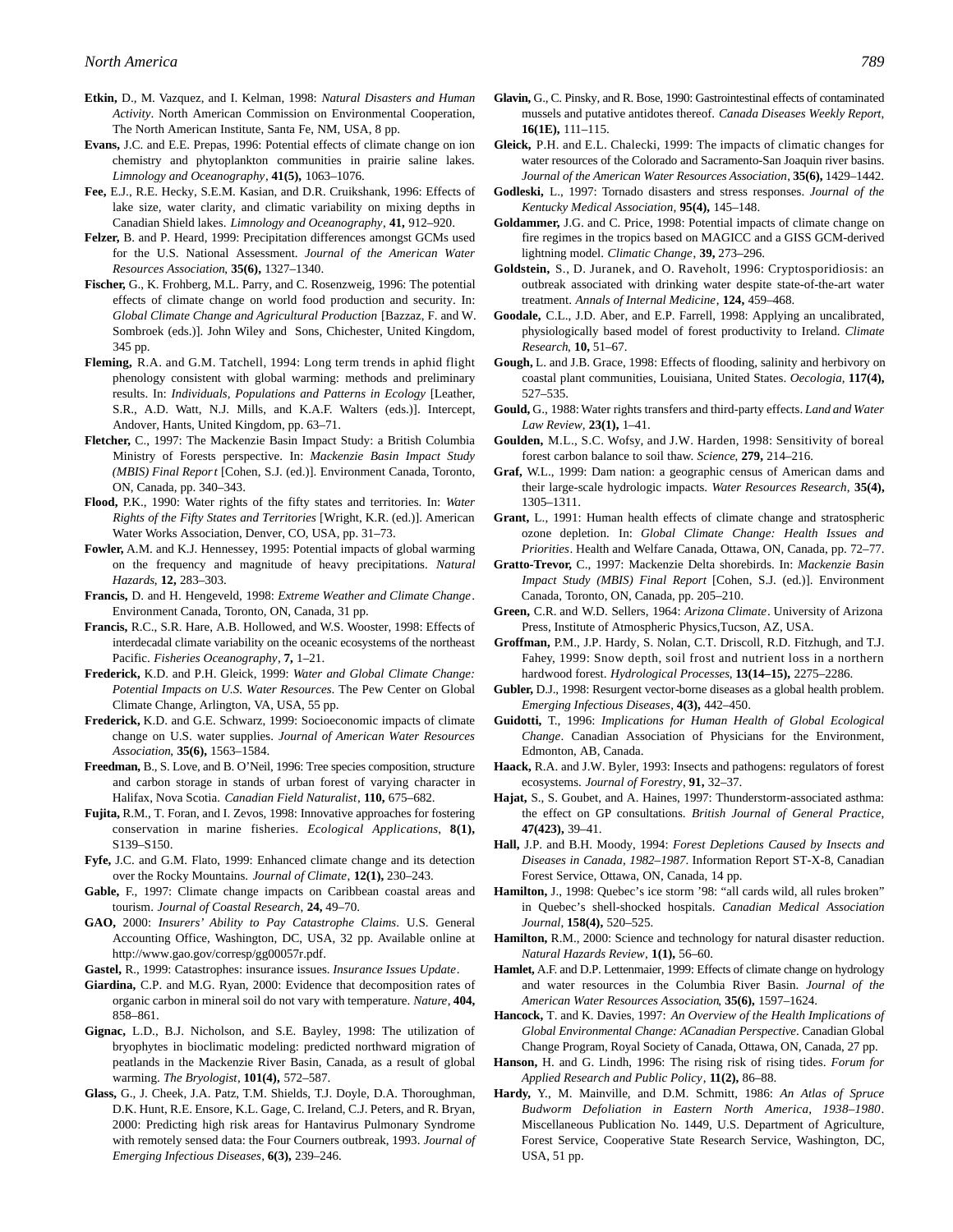- **Hare,** F.K., R.B.B. Dickinson, and S. Ismail, 1997: *Climatic Variation over the Saint John Basin: An Examination of Regional Behaviour*. Climate Change Digest 97-02, Atmospheric Environment Service, Environment Canada, Ottowa, ON, Canada.
- **Harris,** L.D. and W.P. Cropper Jr., 1992: Between the devil and the deep blue sea: implications of climate change for Florida's fauna. In: *Global Warming and Biological Diversity* [Peters, R.L. and T.E. Lovejoy (eds.)]. Yale University Press, New Haven, CT, USA, pp. 309–324.
- **Hartley,** I. and P. Marshall, 1997: Modelling forest dynamics in the Mackenzie Basin under a changing climate. In: *Mackenzie Basin Impact Study (MBIS) Final Report* [Cohen, S.J. (ed.)]. Environment Canada, Toronto, ON, Canada, pp. 146–156.
- **Hartmann,** H.C., 1990: Climate change impacts on Laurentian Great Lakes levels. *Climatic Change*, **17,** 49–67.
- **Harvell,** C., K. Kim, J. Burkholder, R. Colwell, P. Epstein, D. Brimes, E. Hofmann, E. Lipp, A. Osterhaus, and R. Overstreet, 1999: Emerging marine diseases: climate links and anthropogenic factors. *Science*, **285,** 1505–1510.
- **Hastings,** J.R. and R.M. Turner, 1965: Seasonal precipitation regimes in Baja California, Mexico. *Geografiska Annaler*, **47(4),** 204–222.
- **Hatfield,** C., J. Wekell, and E. Gauglitz, 1994: Salt clean-up procedure for the determination of domoic acid by HPLC. *Natural Toxins*, **2(4),** 206–211.
- **Hauer,** F.R., J.S. Baron, D.H. Campbell, K.D. Fausch, S.W. Hostetler, G.H. Leavesley, P.R. Leavitt, D.M. McKnight, and J.A. Stanford, 1997: Assessment of climate change and freshwater ecosystems of the Rocky Mountains, USAand Canada. *Hydrological Processes*, **11,** 903–924.
- Haukioja, E., S. Neuvonen, S. Hanhimaki, and P. Niemela, 1988: The autumnal moth in Fennoscandia. In: *Dynamics of Forest Insect Populations: Patterns, Causes and Management Strategies* [Berryman, A.A. (ed.)]. Plenum Press, New York, NY, USA, pp. 163–178.
- **Haworth,** J., 1988: The global distribution of malaria and the present control effort. *Malaria: Principles and Practice of Malariology* [Wernsdorfer, W. (ed.)]. Churchill Livingstone, Edinburgh, Scotland, pp. 1379–1420.
- **Heath,** L.S., P.E. Kauppi, P. Burschel, H.D. Gregor, R. Guderian, G.H. Kohlmaier, S. Lorenz, D. Overdieck, F. Scholz, H. Thomasius, and M. Weber, 1993: Contribution of temperate forests to the world's carbon budget. *Water, Air, and Soil Pollution*, **70,** 55–69.
- Heath, S., H. Artsob, and R. Bell, 1989: Equine encephalitis caused by snowshoe hare (California serogroup) virus. *Canadian Veterinary Journal*, **30,** 669–672.
- **Hebert,** P.J., J.D. Jarrell, and M. Mayfield, 1993: *The Deadliest, Costliest, and Most Damaging United States Hurricanes of this Century (and Other Frequently Requested Hurricane Facts)*. NOAA Technical Memorandum NWS NHC-31, February 1993, National Hurricane Center, Coral Gables, FL, USA, 41 pp.
- **Heinz Center,** 2000: *Evaluation of Erosion Hazards*. Federal Emergency Management Agency,Washington, DC, USA, 252 pp. Available online at http://www.fema.gov/nwz00/erosion.htm.
- **Heisler,** G.M., 1986: Energy savings with trees. *Journal of Arboriculture*, **12,** 113–125.
- Henderson-Sellers, A., H. Zhang, G. Berz, K. Emmanuel, W. Gray, C. Landsea, G. Holland, J. Lighthill, S.-L. Shieh, P. Webster, and K. McGuffie, 1998: Tropical cyclones and global climate change: a post-IPCC assessment. *Bulletin of the American Meteorological Society*, **79**, 19-38.
- **Hendry,** M., 1993: Sea-level movements and shoreline changes. In: *Climate Change in the Intra-Americas Sea* [Maul, G. (ed.)]. Arnold Publishers, London, United Kingdom, pp. 115–161.
- **Hengeveld,** H., 1995: *Understanding Atmospheric Change: A Survey of the Background Science and Implications of Climate Change and Ozone Depletion*. Environment Canada, Toronto, ON, Canada, 68 pp.
- **Hengeveld,** H., 1999: *Climate Change and Extreme Weather*. Atmospheric Environment Service, Environment Canada, Ottawa, ON, Canada, 27 pp.
- Hernández, M.E., 1995: La sequía en México, Mexico ante el cambio climático: primer taller de estudios de país*. Memorias do Instituto Oswaldo Cruz*, **1,** 141–149 (in Spanish).
- **Herrington,** R., B. Johnson, and F. Hunter, 1997: *Responding to Global Climate Change in the Prairies. The Canada Country Study: Climate Impacts and Adaptation*. Environment Canada, Toronto, ON, Canada, 75 pp.
- **Hofmann,** E.E. and T.M. Powell, 1998: Environmental variability effects on marine fisheries: four case histories. *Ecological Applications*, **8(1),** S23–S32.
- **Hofmann,** N., L. Mortsch, S. Donner, K. Duncan, R. Kreutzwiser, A. Kulshreshtha, A. Piggott, S. Schellenberg, B. Schertzer, and M. Slivitzky, 1998: Climate change and variability: impacts on Canadian water. In: *Canada Country Study: Climate Impacts and Adaptation. Volume VII, National Sectoral Issues* [Koshida, G. and W.Avis (eds.)]. Environment Canada, Toronto, ON, Canada, pp. 1–120.
- Holling, C.S., 1992: The role of forest insects in structuring the boreal landscape. In: *Analysis of the Global Boreal Forest* [Shugart, H.H., R. Leemans, and G.B. Bonan (eds.)]. Cambridge University Press, Cambridge, United Kingdom and New York, NY, USA, 545 pp.
- Hooke, W.H., 2000: U.S. participation in international decade for natural disaster reduction. *Natural Hazards Review*, 1(1), 2-9.
- **Houston,** J., 1996: International tourism and United States beaches. *Shore and Beach*, **64(2),** 3–4.
- **Howitt,** R., N. Moore, and R.T. Smith, 1992: *A Retrospective on California's 1991 Emergency Drought Water Bank*. California Department of Water Resources, Sacramento, CA, USA, 76 pp.
- Huang, G.H., S.J. Cohen, Y.Y. Yin, and B. Bass, 1998: Land resources adaptation planning under changing climate: a study for the Mackenzie Basin. *Resources, Conservation and Recycling*, **24,** 95–119.
- Hughes, J.P., D.P. Lettenmaier, and E.F. Wood, 1993: An approach for assessing the sensitivity of floods to regional climate change. In: *The World at Risk: Natural Hazards and Climate Change, American Institute of Physics Conference Proceedings 277, Cambridge, MA, USA, 14-16 January 1992* [Bras, R. (ed.)]. American Institute of Physics, New York, NY, USA, pp. 112–124.
- **Hurd,** B.H., J.M. Callaway, J.B. Smith, and P. Kirshen, 1998: Economic effects of climate change on U.S. water resources. In: *The Economic Impacts of Climate Change on the U.S. Economy* [Mendelsohn, R. and J.E. Neumann (eds.)]. Cambridge University Press, Cambridge, United Kingdom and New York, NY, USA, pp. 133–177.
- **Hurd,** B.H., J. Smith, R. Jones, and K. Spiecker, 1999: *Water and Climate Change: A National Assessment of Regional Vulnerability*. Report to U.S. Environmental Protection Agency, Washington, DC, USA.
- **Hutchings,** J.H. and R.H. Myers, 1994: What can be learned from the collapse of a renewable resource: Atlantic Cod (Gadus morhua), off Newfoundland and Labrador. *Canadian Journal of Fisheries and Aquatic Science*, **51,** 2126–2146.
- **Hutchins,** W.A., 1971: *Water Rights Laws in the Nineteen Western States, Volume 1*. U.S. Department of Agriculture, Washington, DC, USA, 650 pp.
- **Inouye,** D.W., B. Barr, K.B. Armitage, and B.D. Inouye, 1999: Climate change is affecting altitudinal migrants and hibernating species. *Proceedings of the National Academy of Sciences of the United States of America*, **97,** 1630–1633.
- **IBHS,** 1999: *Coastal Exposure and Community Protection: Hurricane Andrew's Legacy*. Institute of Business and Home Safety, Tampa, FL, USA, 48 pp.
- **IBC,** 2000: *Facts of the General Insurance Industry of Canada*. Insurance Bureau of Canada, Toronto, ON, Canada, 44 pp. Available online at http://www.ibc.ca.
- **IFMRC,** 1994: *A Blueprint for Change—Sharing the Challenge: Floodplain Management into the 21st Century*. Report of the Interagency Floodplain Management Review Committee to the Administration Floodplain Management Task Force, U.S. Government Printing Office, Washington, DC, USA.
- **III,** 1999: *The Insurance Fact Book: 2000*. Insurance Information Institute, New York, NY, USA, 146 pp.
- **IIPLR and IRC**, 1995: *Coastal Exposure and Community Protection: Hurricane Andrew's Legacy*. Insurance Institute for Property Loss Reduction and Insurance Research Council, Boston, MA, USA.
- **IPCC,** 1998: *The Regional Impacts of Climate Change: An Assessment of Vulnerability. Special Report of IPCC Working Group II* [Watson, R.T., M.C. Zinyowera, and R.H. Moss (eds.)]. Intergovernmental Panel on Climate Change, Cambridge University Press, Cambridge, United Kingdom and New York, NY, USA, 517 pp.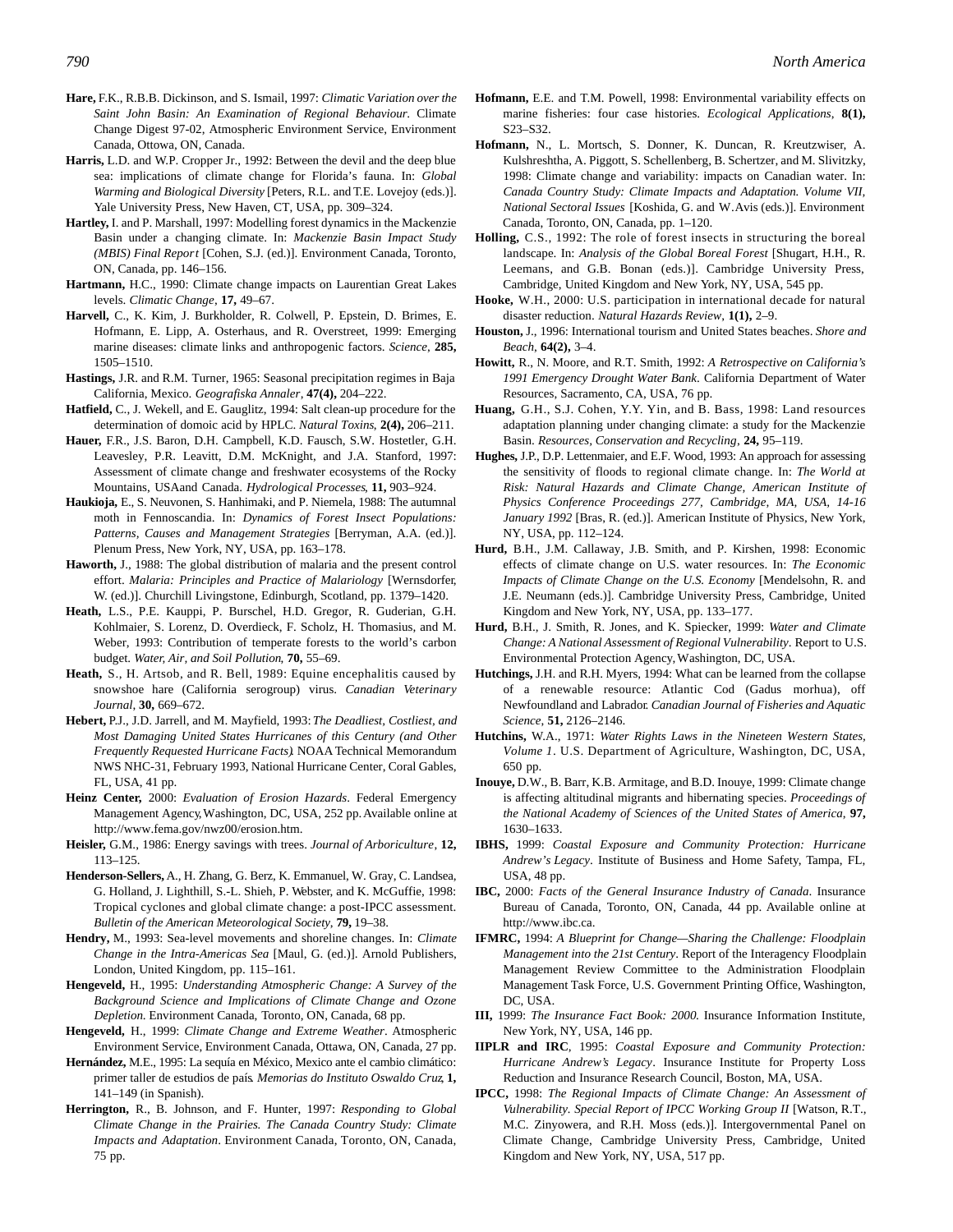- **I P C C ,** 1996: *Climate Change 1995: The Science of Climate Change. Contribution of Working Group I to the Second Assessment Report of the Intergovernmental Panel on Climate Change* [Houghton, J.T., L.G. Meira Filho, B.A. Callander, N. Harris, A. Kattenberg, and K. Maskell (eds.)]. Cambridge University Press, Cambridge, United Kingdom and New York, NY, USA, 572 pp.
- **Irlbacher,** S., 1997: Sustainability of ecosystems. In: *Mackenzie Basin Impact Study (MBIS) Final Report* [Cohen, S.J. (ed.)]. Environment Canada, Toronto, ON, Canada, pp. 50–54.
- **Jacoby,** G.C., R.D. D'Arrigo, and T. Davaajamts, 1996: Mongolian tree rings and 20th-century warming. *Science*, **273,** 771–773.
- **Justic,** D., N.N. Rabalais, and R.E. Turner, 1996: Effects of climate change on hypoxia in coastal waters: a doubled  $\mathrm{CO}_2$  scenario for the northern Gulf of Mexico. *Limnology and Oceanography*, **41(5),** 992–1003.
- **Kaczmarek,** Z., N.W. Arnell, E.Z. Stakhiv, K. Hanaki, G.M. Mailu, L. Somlyody, and K. Strzepek, 1996: Water resources management. In: *Climate Change 1995: Impacts, Adaptions, and Mitigation of Climate Change: Scientific- Technical Analyses. Contribution of Working Group II to the Second Assessment Report for the Intergovernmental Panel on Climate Change* [Watson, R.T., M.C. Zinyowera, and R.H. Moss (eds.)]. Cambridge University Press, Cambridge, United Kingdom and New York, NY, USA, pp. 471–486.
- **Kadonaga,** L., 1997: Forecasting future fire susceptibility in the Mackenzie Basin. In: *Mackenzie Basin Impact Study (MBIS) Final Report* [Cohen, S.J. (ed.)]. Environment Canada, Toronto, ON, Canada, pp. 157–165.
- **Kalkstein,** L., 1995: Lessons from a very hot summer. *Lancet*, **346,** 857–859.
- **Kalkstein,** L., 1993: Health and climate change: direct impacts in cities. *Lancet*, **342,** 1397–1399.
- **Kalkstein,** L. and K. Smoyer, 1993a: The impact of climate change on human health: some international implications. *Experientia*, **49,** 969–979.
- **Kalkstein,** L. and K. Smoyer, 1993b: *The Impact of Climate on Canadian Mortality: Present Relationships and Future Scenarios.* Canadian climate Centre Report No. 93-7, Atmospheric Environment Service, Environment Canada, Downsview, ON, Canada, 50 pp.
- Kalkstein, L., P. Jamason, and J. Greene, 1996a: The Philadelphia hot weatherhealth watch/warning system: development and application, summer 1995. *Bulletin of the American Meteorological Society*, **77,** 1519–1528.
- **Kalkstein,** L., W. Maunder, and G. Jendritzky, 1996b: *Climate and Human Health.* World Meteorological Organization, World Health Organization, and United Nations Environment Program, New York, NY, USA, 24 pp.
- **Karl,** T. and W. Riebsame, 1989: The impact of decadal fluctuations in mean precipitation and temperature on runoff: a sensitivity study over the United States. *Climatic Change*, **15,** 423–447.
- Karl, T.R. and R.W. Knight, 1998: Secular trends of precipitation amount, frequency, and intensity in the United States. *Bulletin of the American Meteorological Society*, **79(2),** 231–241.
- **Karl,** T.R., R.W. Knight, D.R. Easterling, and R.G. Quayle, 1996: Indices of climate change for the United States. *Bulletin of the American Meteorological Society*, **77,** 279–292.
- **Kattenberg,** A., F. Giorgi, H. Grassl, G.A. Meehl, J.F.B. Mitchell, R.J. Stouffer, T. Kokioka, A.J. Weaver, and T.M.L. Wigley, 1996: Climate models: projections of future climate. In: *Climate Change 1995: The Science of Climate Change. Contribution of Working Group I to the Second Assessment Report of the Intergovernmental Panel on Climate Change* [Houghton, J.T., L.G. Meira Filho, B.A. Callander, N. Harris, A. Kattenberg, and K. Maskell (eds.)]. Cambridge University Press, Cambridge, United Kingdom and New York, NY, USA, pp. 285–357.
- **Keane,** D. and P. Little, 1987: Equine viral encephalomyelitis in Canada: a review of known and potential causes. *Canadian Veterinary Journal*, **28,** 497–503.
- **Kenney,** D.S., 1995: Institutional options for the Colorado River. *Water Resources Bulletin*, **31(5),** 837–850.
- **Kerr,** J.A., 1997: Future water levels and flows for Great Slave and Great Bear Lakes, Mackenzie River and Mackenzie Delta. In: *Mackenzie Basin Impact Study (MBIS) Final Report* [Cohen, S.J. (ed.)]. Environment Canada, Toronto, ON, Canada, pp. 73–91.
- **Kerr,** J. and L. Packer, 1998: The impact of climate change on mammal diversity in Canada. *Environmental Monitoring and Assessment*, 49, 263–270.
- **Kerry,** L., G. Kelk, D. Etkin, I. Burton, and S. Kalhok, 1999: Glazed over: Canada copes with the ice storm of 1998. *Environment*, **41(1),** 6–11 and 28–33.
- **Keyser,** A.R., J.S. Kimball, R.R. Nemani, and R.S.W., 2000: Simulating the effects of climate change on the carbon balance of North American high latitude forests. *Global Change Biology*, **6(1),** 185–195.
- **Knox,** R., C. Suphioglu, and P. Taylor, 1997: Major grass pollen allergen Loi p i binds to diesel exhaust particles: implications for asthma and air pollution. *Clinical and Experimental Allergy*, 27(3), 246-251.
- **Kovacs,** P., 1998: *Ice Storm '98*. Institute for Catastrophic Loss Reduction, Ottawa, ON, Canada.
- **Krug,** E., M. Kresnow, and J. Peddicord, 1998: Suicide after natural disasters. *New England Journal of Medicine*, **338(6),** 373–378.
- **Kunkel,** K.E., R.A. Pielke, and S.A. Changnon, 1999: Temporal fluctuations in weather and climate extremes that cause economic and human health impacts: a review. *Bulletin of the American Meteorological Society*, **80(6),** 1077–1098.
- **Kunreuther,** H. and R. Roth (eds.), 1998: *Paying the Price: The Status and Role of Insurance Against Natural Disasters in the United States*. Joseph Henry Press, Washington, DC, USA, 320 pp.
- **Kusler,** J., M. Brinson, W. Niering, J. Patterson, V. Burkett, and D. Willard, 1999: *Wetlands and Climate Change: Scientific Knowledge and Management Options*. Institute for Wetland Science and Public Policy, Association of Wetland Managers, Berne, NY, USA.
- **Lal,** R., J.M. Kimble, C.V. Cole, and R.F. Follett, 1998: *The Potential of U.S. Cropland to Sequester Carbon and Mitigate the Greenhouse Effect.* Sleeping Bear Press, Ann Arbor Press, Chelsea, MI, USA, 128 pp.
- **Landsea,** C.W., R.A. Pielke Jr., A.M. Mestas-Nunez, and J.A. Knaff, 1999: Atlantic Basin hurricanes: indices of climatic changes. *Climatic Change*, **42(1),** 89–129.
- **Last,** J., 1993: Global change: ozone depletions, greenhouse warming and public health. *Annual Review of Public Health*, **14,** 115–136.
- **Last,** J., K. Trouton, and D. Pengelly, 1998: *Taking Our Breath Away: The Health Effects of Air Pollution and Climate Change*. David Suzuki Foundation, Vancouver, BC, Canada, 55 pp.
- **Latour,** P. and N. MacLean, 1997: Climate warming and marten, lynx and red fox. In: *Mackenzie Basin Impact Study (MBIS) Final Report* [Cohen, S.J. (ed.)]. Environment Canada, Toronto, ON, Canada, pp. 179–188.
- **Lavoie,** D. and E. Asselin, 1998: Upper Ordovician facies in the Lac Saint-Jean outlier, Quebec (eastern Canada): paleoenvironmental significance for Late Ordovician oceanography. *Sedimentology*, **45(5),** 817–832.
- **Layton,** M., M. Parise, C. Campbell, R. Advani, J. Sexton, E. Bosler, and J. Zucker, 1995: Mosquito transmitted malaria in New York. *Lancet*, **346(8977),** 729–731.
- **Leatherman,** S.P., 1996: Shoreline stabilization approaches in response to sea level rise: U.S. experience and implications for Pacific island and Asian nations. *Water, Air, and Soil Pollution*, **92(1–2),** 42–46.
- **Leatherman,** S., 1989: Beach response strategies to accelerated sea-level rise. In: *Coping with Climate Change* [Topping, J. (ed.)]. Climate Institute, Washington, DC, USA.
- **Leavesley,** G.H., 1994: Modeling the effects of climate change on water resources: a review. *Climatic Change*, **28,** 159–177.
- **Lecomte,** E., A.W. Pang, and J.W. Russell, 1998: *Ice Storm '98*. Institute for Catastrophic Loss Reduction, Ottawa, ON, Canada and Institute for Business and Home Safety, Boston, MA, USA, 39 pp.
- **Leith,** R.M.M. and P.H. Whitfield, 1998: Evidence of climate change effects on the hydrology of streams in south-central B.C. *Canadian Water Resources Journal*, **23(3),** 219–230.
- Lettenmaier, D.P. and T.Y. Gan, 1990: Hydrologic sensitivities of the Sacramento-San Joaquin River Basin, California, to global warming. *Water Resources Research*, **26(1),** 69–86.
- **Lettenmaier,** D.P., K.L. Brettmann, L.W. Vail, S.B. Yabusaki, and M.J. Scott, 1992: Sensitivity of Pacific Northwest water resources to global warming. *The Northwest Environmental Journal*, **8,** 265–283.
- **Lettenmaier,** D.P., D. Ford, S.M. Fisher, J.P. Hughes, and B. Nijssen, 1996: *Water Management Implications of Global Warming, 4: The Columbia River Basin*. Report to Interstate Commission on the Potomac River Basin and Institute for Water Resources, U.S. Army Corps of Engineers, University of Washington, Seattle, WA, USA.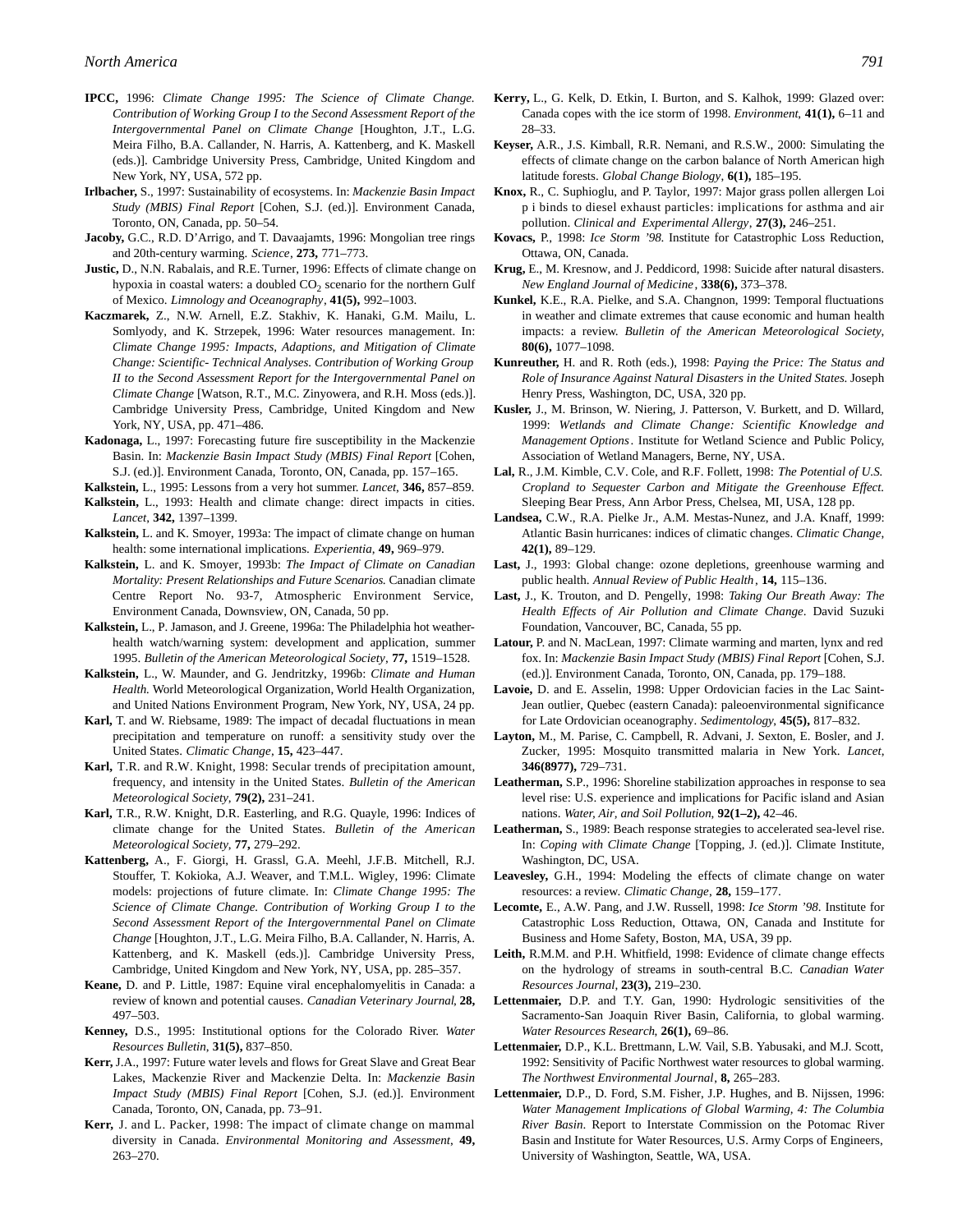- **Lettenmaier,** D.P., A.W. Wood, R.N. Palmer, E.F. Wood, and E.Z. Stakhiv, 1999: Water resources implications of global warming: a U.S. regional perspective. *Climatic Change*, **43(3),** 537–579.
- **Leung**, L.R. and M.S. Wigmosta, 1999: Potential climate change impacts on mountain watersheds in the Pacific Northwest. *Journal of the American Water Resources Association*, **35(6),** 1463–1472.
- Lewis, S.E., 1993: Effect of climatic variation on reproduction by pallid bats (Antrozous pallidus). *Canadian Journal of Zoology*, 71(7), 1429–1433.
- **Liebig,** A., 1997: Overhead contact lines at underground flood barrier gates. *Elektrische Bahnan*, **95(1–20),** 42–46.
- **Lindroth,** A., A. Grelle, and A.-S. Moren, 1998: Long-term measurements of boreal forest carbon balance reveal large temperature sensitivity. *Global Change Biology*, **4,** 443–450.
- **Liverman,** D. and K. O'Brien, 1991: Global warming and climate change in Mexico. *Global Environmental Management*, **1,** 351–364.
- **Lluch,** B., D.S. Hernández, D. Lluch-Cota, C.A. Salinas, F. Magallon, and F. Lachina, 1991: Variación climática y oceanográfica global: sus efectos en el noroeste mexicano. *Ciencia y Desarrollo*, **98,** 79–88 (in Spanish).
- Lluch-Cota, D.B., S. Hernández, and S. Lluch-Cota, 1997: *Empirical Investigation on the Relationship Between Climate and Small Pelagic Global Regimes and El Niño-Southern Oscillation (ENSO)*. FIRM/C9334, FAO Fisheries Circular No. 934, Food and Agriculture Organization, Rome, Italy, 48 pp.
- **Loehle,** C. and D. LeBlanc, 1996: Model-based assessments of climate change effects on forests: a critical review. *Ecological Modelling*, **90,** 1–31.
- **Logue,** J., H. Hansen, and E. Struening, 1979: Emotional and physical distress following Hurricane Agnes in Wyoming Valley of Pennsylvania. *Public Health Report*, **94,** 495–502.
- **Lonergan,** S. and B. Kavanagh, 1997: Global environmental change and the dual economy of the north. In: *Mackenzie Basin Impact Study (MBIS) Final Report* [Cohen, S.J. (ed.)]. Environment Canada, Toronto, ON, Canada, pp. 298–306.
- Loomis, J. and J. Crespi, 1999: Estimated effects of climate change on selected outdoor recreation activities in the United States. In: *The Impact of Climate Change on the United States Economy* [Mendelsohn, R. and J.E. Neumann (eds.)]. Cambridge University Press, Cambridge, United Kingdom and New York, NY, USA, pp. 289–314.
- **Lord,** W.B., J.F. Booker, D.H. Getches, B.L. Harding, D.S. Kenney, and R.A. Young, 1995: Managing the Colorado River in a severe sustained drought: an evaluation of institutional options. *Water Resources Bulletin*, **31(5),** 939–944.
- **Loukas,** A. and M.C. Quick, 1999: The effect of climate change on floods in British Columbia. *Nordic Hydrology*, **30,** 231–256.
- **Loukas,** A. and M.C. Quick, 1996: Effect of climate change on hydrologic regime of two climatically different watersheds. *Journal of Hydrologic Engineering*, **1(2),** 77–87.
- **Maarouf,** A. and H. Boyd, 1997: Influences of climatic conditions in the Mackenzie Basin on the success of northern-nesting geese. In: *Mackenzie Basin Impact Study (MBIS) Final Report* [Cohen, S.J. (ed.)]. Environment Canada, Toronto, ON, Canada, pp. 211–216.
- **Maarouf,** A. and J. Smith, 1997: Interactions amongst policies designed to resolve individual air issues. *Environmental Monitoring and Assessment*, **46,** 5–21.
- **MacDonald,** M.E., A.E. Hershey, and M.C. Miller, 1996: Global warming impacts on lake trout in arctic lakes. *Limnology and Oceanography*, **41(5),** 1102–1108.
- **MacDonnell,** L.J., 1990: *The Water Transfer Process as a Management Option for Meeting Changing Water Demands*. U.S. Geological Survey Grant #14-08-0001-G1538, Natural Resources Law Center, University of Colorado, Boulder, CO, USA, Vol. 1, 70 pp. and Vol. 72, 358 pp.
- **MacDonnell,** L.J., C.W. Howe, K.A. Miller, T. Rice, and S.F. Bates, 1994: *Water Banking in the West*. U.S. Geological Survey Grant Award #1434- 92-2253, Natural Resources Law Center, University of Colorado, Boulder, CO, USA, 270 pp.
- **MacIver,** D.C. (ed.), 1998: Workshop summary. In: *IPCC Workshop on Adaptation to Climate Variability and Change, San Jose, Costa Rica, 29 March–1 April, 1998*. Atmospheric Environment Service, Environment Canada, Ottowa, ON, Canada, 55 pp.
- **MacKenzie,** W., N. Hoxie, and M. Proctor, 1994: A massive outbreak in Milwaukee of Cryptosporidium infection transmitted through the public water supply. *New England Journal of Medicine*, **331,** 161–167.
- **Magaña,** V. and C. Conde, 2000: Climate and freshwater resources in Mexico: Sonora, a case study. *Environmental Monitoring and Assessment*, **61,** 167–185.
- **Magaña,** V. and A. Quintanar, 1997: On the use of a general circulation model to study regional climate. In: *Numerical Simulations in the Environmental and Earth Sciences, Proceedings of the Second UNAM-Cray Supercomputing Conference, Mexico City, 21-24 June 1995* [García, F., G. Cisneros, A. Fernández-Equiarte, and R. Alvarez (eds.)]. Cambridge University Press, Cambridge, United Kingdom and New York, NY, USA, pp. 39–48.
- Magaña, V., C. Conde, O. Sánchez, and C. Gay, 1998: Evaluación de escenarios regionales de clima actual y de cambio climático futuro para México. In: *México, Una Visión en el Siglo XXI. El Cambio Climático en México*. Programa Universitario de Medio Ambiente (PUMA), Mexico, (in Spanish).
- **Magaña,** V., C. Conde, O. Sánchez, and C. Gay, 1997: Assessment of current and future regional climate scenarios for México. *Climate Research*, **9(1),** 107–114.
- **Magnuson,** J.J., R.A. Assel, C.J. Bouser, P.J. Dillon, J.G. Eaton, H.E. Evans, E.J. Fee, R.I. Hall, L.R. Mortsch, D.W. Schindler, F.H. Quinn, and K.H. Webster, 1997. Potential effects of climate change on aquatic systems: Laurentian Great Lakes and Precambrian Shield region. *Hydrological Processes*, **11,** 825–872.
- Malcolm, J. and A. Markham, 2000: *Global Warming and Terrestrial Biodiversity Decline*. World Wildlife Fund for Nature, Gland, Switzerland. 34 pp.
- **Manitoba Water Commission,** 1998: *An Independent Review of Actions Taken During the 1997 Red River Flood*. Minister of Natural Resources, Winnipeg, MB, Canada.
- **Mannino**, D.M., D.M. Homa, C.A. Pertowski, A. Ashizawa, L.L. Nixon, C.A. Johnson, L.B. Ball, E. Jack, and D.S. Kang, 1998: Surveillance for asthma: United States, 1960–1995. *MMWR Surveillance Summaries*, **47(SS-1),** 1–28. Available online at http://www.cdc.gov/epo/mmwr/preview/ mmwrhtml/00052262.htm.
- **Markowski,** M., A. Knapp, J.E. Neumann, and J. Gates, 1999: The economic impact of climate change on the U.S. commercial fishing industry. In: *The Impact of Climate Change on the United States Economy* [Mendelsohn, R. and J.E. Neumann (eds.)]. Cambridge University Press, Cambridge, United Kingdom and New York, NY, USA, pp. 237–264.
- **Marsh,** P. and L.F.W. Lesack, 1996: The hydrologic response of perched lakes in the Mackenzie delta: potential responses to climate change. *Limnology and Oceanography*, **41(5),** 849–856.
- **Martens,** W., T. Jetten, and J. Rotman, 1995: Climate change and vector-borne diseases: a global modelling perspective. *Global Environmental Change*, **5,** 195–209.
- **Martin,** P. and M. Lefebvre, 1995: Malaria and climate: sensitivity of malaria potential transmission to climate. *Ambio*, **24,** 200–207.
- **Marzuk,** P., K. Tardiff, A. Leon, C. Hirsch, L. Portera, M. Iqbal, M. Nock, and N. Hartwell, 1998: Ambient temperature and mortality from unintentional cocaine overdose. *Journal of the American Medical Association*, **279,** 1795–1800.
- **Mason,** C., 1999: The ocean's role in climate variability and change and the resulting impact on coasts. *Natural Resources Forum*, **23(2),** 123–134.
- **Matalas,** N.C., 1998: Note on the assumption of hydrologic stationarity. *Water Resources Update*, **112,** 64–72.
- **Matthews,** P.B., M.P. Sheffield, J.E. Andre, J.H. Lafayette, J.M. Roethen, and E. Dobkin, 1999: Insolvency: will historic trends return? *Best's Review: Property/Casualty Edition*, March, 59-67. Available online at http://www.bestreview.com/pc/1999-03/trends.html.
- **Mattson,** W.J. and N.D. Addy, 1975: Phytophagous insects as regulators of forest primary production. *Science*, **190,** 515–522.
- **Mattson,** W.J. and R.A. Haack, 1987: The role of drought in outbreaks of plant-eating insects. *BioScience*, **37,** 110–118.
- **Maxwell,** B. (ed.), 1997: *Responding to Global Climate Change in Canada's Arctic. Volume II of the Canada Country Study: Climate Impacts and Adaptation*. Environment Canada, Toronto, ON, Canada, 82 pp.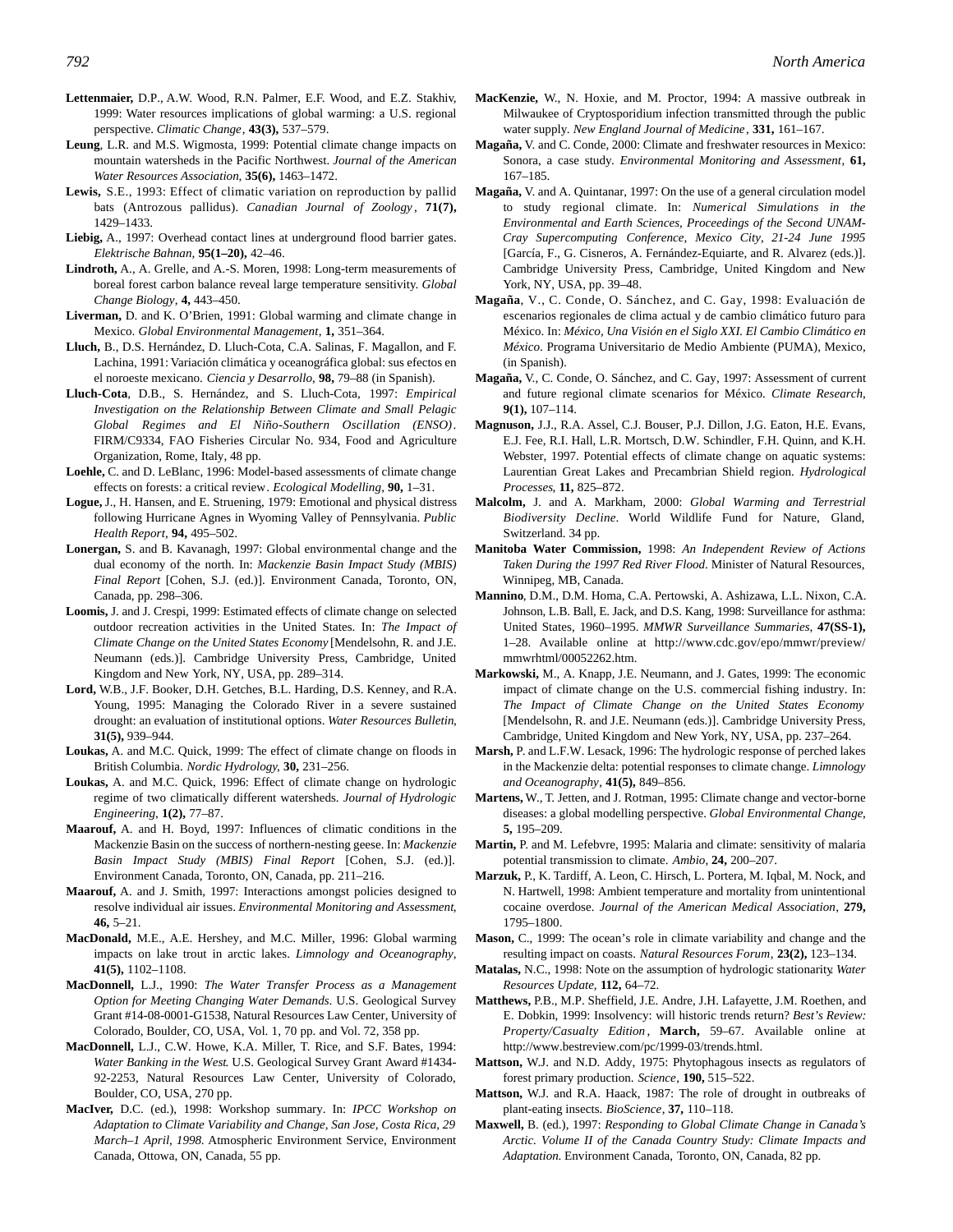- **McBoyle,** G. and G. Wall, 1992: Great Lakes skiing and climate change. In: *Mountain Resort Development: Proceedings of the Vail Conference, 1991, Vail, Colorado* [Gill, A. and R. Hartman (eds.)]. Centre for Tourism Policy and Research, Simon Fraser University, Vancouver, BC, Canada, pp. 82–92.
- **McCabe,** G.J. and D.M. Wolock, 1999: General circulation model simulations of future snowpack in the western United States. *Journal of the American Water Resources Association*, **35(6),** 1473–1484.
- **McGinn,** S.M., A. Toure, O.O. Akinremi, D.J. Major, and A. G. Barr, 1999: Agroclimate and crop response to climate change in Alberta, Canada. *Outlook on Agriculture*, **28(1),** 19–28.
- **McKay,** B.J., 1995: Property rights and fisheries management. *Ocean and Coastal Management (Special Issue)*, **28,** 189 pp.
- **McKelvev, R., 1997: Game theoretic insights into the international management** of fisheries. *Natural Resource Modeling*, **10(2),** 129–171.
- McLean, R., G. Frier, and G. Parham, 1985: Investigations of the vertebrate hosts of Eastern equine encephalitis during an epizootic in Michigan, 1980. *American Journal of Tropical Medicine and Hygiene*, 34, 1190–1202.
- **McMichael,** A., 1996: Human population health. In: *Climate Change 1995: Impacts, Adaptions and Mitigation of Climate Change: Scientific-Technical Analyses. Contribution of Working Group II to the Second Assessment Report for the Intergovernmental Panel on Climate Change* [Watson, R.T., M.C. Zinyowera, and R.H. Moss (eds.)]. Cambridge University Press, Cambridge, United Kingdom and New York, NY, USA, pp. 561–584.
- **McMichael,** A., A. Haines, and R. Sloof, 1996: *Climate Change and Human Health*. World Health Organization, Geneva, Switzerland, 297 pp.
- **McMichael,** A.J., 1997: Global environmental change and human health: impact assessment, population vulnerability, and research priorities. *Ecosystem Health*, **2(4),** 200–210.
- **Mead,** P., L. Slutsker, V. Dietz, L. McCaig, J. Bresee, C. Shapiro, P. Griffen, and R. Tauxe, 1999: Food-related illness and death in the United States. *Emerging Infectious Diseases*, **5,** 607–625.
- **Mearns,** L.O., C. Rosenzweig, and R. Goldberg, 1996: The effects of changes in daily and interannual climate variability in CERES—wheat: a sensitivity study. *Climatic Change*, **32(1),** 257–292.
- **Mearns,** L.O., F. Giorgi, L. McDaniel, and C. Shields, 1995: Analysis of daily variability of precipitation in a nested regional climate model: comparison with observations and doubled CO<sub>2</sub> results. *Global and Planetary Change*, **10,** 55–78.
- **Mearns,** L.O., T. Mavromatis, E. Tsvetsinskaya, C. Hays, and W. Easterling, 1999: Comparative responses of EPIC and CERES crop models to high and low spatial resolution climate change scenarios. *Journal of Geophysical Research*, **104(D6),** 6623–6646.
- **Mearns,** L.O., G. Carbone, W. Gao, L. McDaniel, E. Tsvetinskaya, B. McCarl, and R. Adams, 2000: The issue of spatial scale in integrated assessments: an example of agriculture in the southeastern U.S. In: *Preprints of the Annual Meeting of the American Meteorological Society, Jan. 2000, Long Beach, CA*. American Meteorological Society, Boston, MA, USA, 408 pp.
- **Meffe,** G.K. and C.R. Carroll, 1994: *Principles of Conservation Biology.* Sinauer Associates, Sunderland, MA, USA, 600 pp.
- **Meinhardt,** P., D. Casemore, and K. Miller, 1996: Epidemiological aspects of human cryptosporidiosis and the role of waterborne transmission. *Epidemiological Review*, **18,** 118–136.
- Meko, D., M. Hughes, and C. Stockton, 1991: Climate change and climate vulnerability: the paleo record. In: *Managing Water Resources in the West under Conditions of Climate Uncertainty, 14-16 November 1990, Scottsdale, AZ*. National Research Council, National Academy Press, Washington, DC, USA, pp. 71-100
- **Melack,** J.M., J. Dozier, C.R. Goldman, D. Greenland, A.M. Milner, and R.J. Naiman, 1997: Effects of climate change on inland waters of the Pacific coastal mountains and western Great basin of North America. *Hydrological Processes*, **11,** 971–992.
- **Melville,** G.E., 1997: Climate change and yield considerations for cold-water fish based on measures of thermal habitat: lake trout in the Mackenzie Great Lakes. In: *Mackenzie Basin Impact Study (MBIS) Final Report* [Cohen, S.J. (ed.)]. Environment Canada, Toronto, ON, Canada, pp. 189–204.
- **Mendelsohn,** R. and M. Markowski, 1999: The impact of climate change on outdoor recreation. In: *The Impact of Climate Change on the United States Economy* [Mendelsohn, R. and J.E. Neumann (eds.)]. Cambridge University Press, Cambridge, United Kingdom and New York, NY, USA, pp. 267–288.
- **Mendelsohn,** R. and J. Neumann (eds.), 1999: *The Impact of Climate Change on the United States Economy*. Cambridge University Press, Cambridge, United Kingdom and New York, NY, USA, 331 pp.
- **Mendelsohn,** R., W. Nordhaus, and D. Shaw, 1999: The impact of climate variation on U.S. agriculture. In: *The Impact of Climate Change on the United States Economy* [Mendelsohn, R. and J.E. Neumann (eds.)]. Cambridge University Press, Cambridge, United Kingdom and New York, NY, USA, pp. 55–74.
- **Mendelsohn,** R., W.D. Nordhaus, and D. Shaw, 1994: The impact of global warming on agriculture: a Ricardian analysis. *The American Economic Review*, **84(4),** 753–771.
- **Mendoza,** V.M., E.E. Villanueva, and J. Adem, 1997: Vulnerability of basins and watersheds in Mexico to global climate change. *Climate Research*, **9(1),** 139–145.
- Meyer, J.L., M.J. Sale, P.J. Mulholland, and N.L. Poff, 1999: Impacts of climate change on aquatic ecosystem functioning and health. *Journal of the American Water Resources Association*, **35,** 1373–1386.
- Michener, W.K., E.R. Blood, and K.L. Bilstein, 1997: Climate change, hurricanes, and tropical storms, and rising sea level in coastal wetlands. *Ecological Applications*, **7,** 770–801.
- **Miles,** E.L., A.F. Hamlet, A.K. Snover, B. Callahan, and D. Fluharty, 2000: Pacific Northwest regional assessment: the impacts of climate variability and climate change on the water resources of the Columbia River Basin. *Journal of the American Water Resources Association*, **36(2),** 399–420.
- **Mileti,** D.S., 1999: *Disasters by Design: A Reassessment of Natural Hazards in the United States.* Joseph Henry Press, Washington, DC, USA, 351 pp.
- **Mileti,** D.S., 1997: Managing hazards into the next century. In: *Proceedings of the 1997 Association of State Flood Plain Managers 21st Annual Conference, 28 April - 2 May 1997, Little Rock, AR*. Association of State Flood Plain Managers, Madison, WI, USA, pp. 17–18.
- **Miller**, A., G. Sethi, and G.H. Wolff, 2000: *What's Fair? Consumers and Climate Change.* Redefining Progress, San Francisco, CA, USA, 67 pp.
- **Miller,** K.A., 2000a: Pacific salmon fisheries: climate, information and adaptation in a conflict-ridden context. *Climatic Change*, **45(1),** 37–61.
- **Miller,** K.A., 2000b: Managing supply variability: the use of water banks in the western United States. *Drought: A Global Assessment, Volume II* [Wilhite, D.A. (ed.)]. Routledge, London, United Kingdom, pp. 70–86.
- **Miller,** K.A., 1997: *Climate Variability, Climate Change and Western Water*. Western Water Policy Review Advisory Commission, National Technical Information Service, Springfield, VA, USA, 54 pp.
- **Miller,** K.A. and M.W. Downton, 1993: The freeze risk to Florida citrus, part I: investment decisions. *Journal of Climate*, **6,** 354–363.
- **Miller**, K.A., S.L. Rhodes, and L.J. MacDonnell, 1997: Water allocation in a changing climate: institutions and adaptations. *Climatic Change*, 35, 157-177.
- Miller, K.A., S.L. Rhodes, and L.J. MacDonnell, 1996: Global change in microcosm: the case of U.S. water institutions. *Climatic Change*, 29(4), 271-290.
- **Miller,** T.R., 1989: Urban infrastructure. In: *The Potential Effects of Global Climate Change on the United States* [Smith, J.B. and D.A. Tirpak (eds.)]. U.S. Environmental Protection Agency, Office of Policy, Planning and Evaluation, Washington, DC, USA, 689 pp.
- Milliman, J.D., 1993: Coral reefs and their response to global climate change. *Climate Change in the Intra Americas Sea* [Maul, G.A. (ed.)]. United Nations Environment Program, Arnold, London, United Kingdom, pp. 306–321.
- Mills, B. and L. Craig (eds.), 1999: Atmospheric change in the Toronto-Niagara region: towards an understanding of science, impacts and responses. In: *P roceedings of a workshop held May 27–28, 1998, To ronto, ON, Canada*. Environment Canada, Toronto, ON, Canada, 226 pp.
- Mills, E., 1999: The insurance and risk management industries: new players in the delivery of energy-efficient products and services. In: Proceedings of the *ECEEE 1999 Summer Study, European Council for an Energy-Efficient E c o n o m y, 31 May - 4 June 1999, Mandelieu, France*. United Nations Environment Programme's 4th International Conference of the Insurance Industry Initiative, Natural Capital at Risk: Sharing Practical Experiences from the Insurance and Investment Industries, 10-11 July 1999, Oslo, Norway.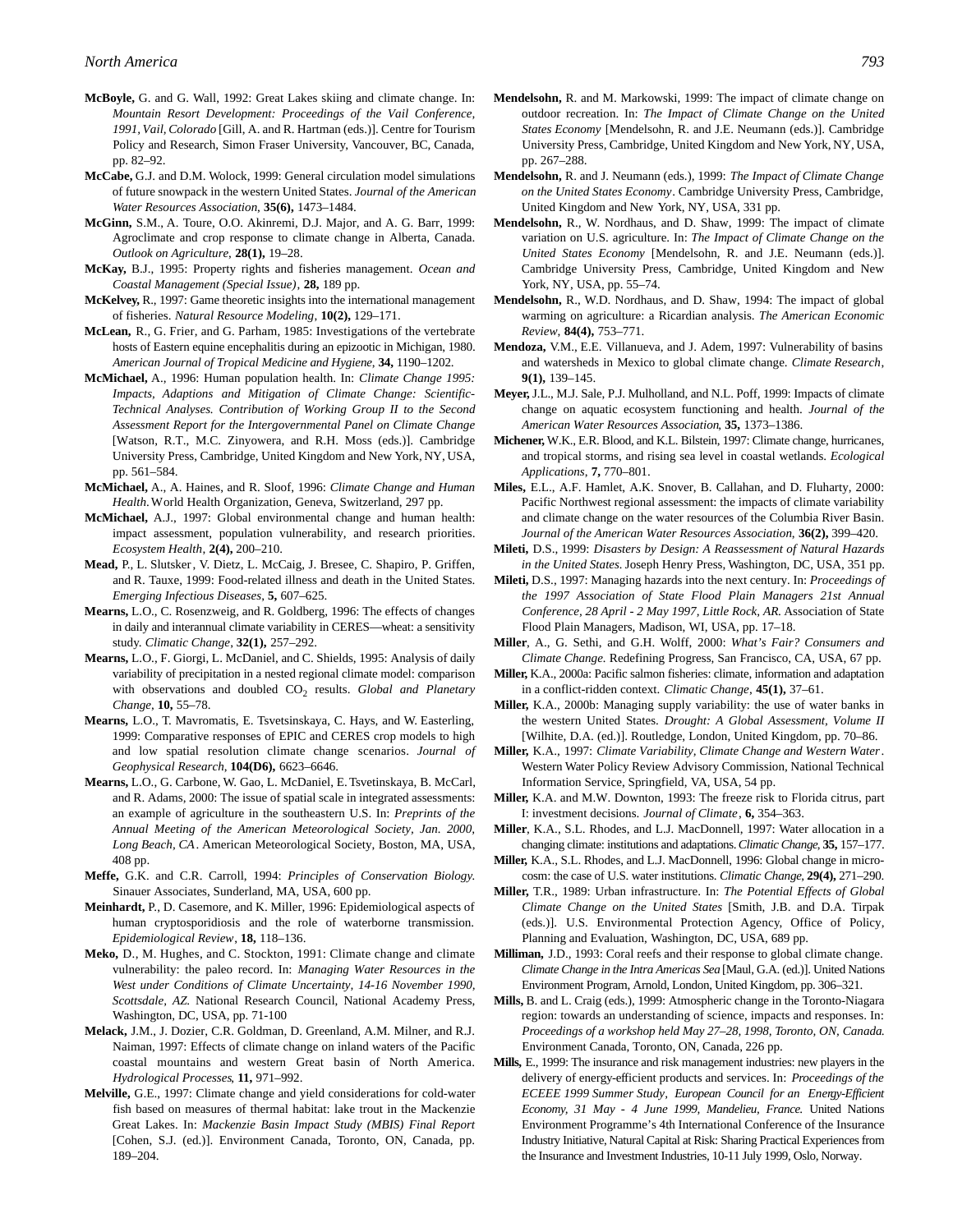- **Mills,** E., 1996: Energy efficiency: no-regrets climate change insurance for the insurance industry. *Journal of the Society of Insurance Research*, **Fall,** 21–58. Available online at http://eande.lbl.gov/CBS/Insurance/ ClimateInsurance.html.
- **Mills,** E. and I. Knoepfel, 1997: Energy-efficiency options for insurance lossprevention. In: Proceedings of the 1997 ECEEE Summer Study, *E u ropean Council for an Energy-Efficient Economy, Copenhagen, Denmark (Refereed)*. Lawrence Berkeley National Laboratory Report No. 40426, Berkeley, CA, USA. Available online at http://eande.lbl.gov/ CBS/PUBS/no-regrets.html.
- Mills, E., E. Lecomte, and A. Peara, 2001: *U.S. Insurance Industry Perspectives on Climate Change*. Lawrence Berkeley National Laboratory Technical Report No. LBNL-45185, Berkeley, CA, USA, 185 pp.
- **Mills,** P.F., 1994: The agricultural potential of northwestern Canada and Alaska and the impact of climatic change. *Arctic*, **47(2),** 115–123.
- **Mitchell,** M.J., C.T. Driscoll, J.S. Kahl, G.E. Likens, P.S. Murdoch, and L.H. Pardo, 1996: Climatic control of nitrate loss from forested watersheds in the northeastern United States. *Environmental Science and Technology* , **30,** 2609–2612.
- **Mitsch,** W.J. and J.G. Gosselink, 1993: *Wetlands.* Van Nostrand Reinhold, New York, NY, USA.
- **Mitsch,** W.J., J.W.J. Day, J.W. Gilliam, P.M. Groffman, D.L. Hey, G.W. Randall, and N. Wang, 2001: Reducing nutrient loads, especially nitratenitrogen, to surface water, groundwater, and the Gulf of Mexico. *BioScience*, (in press).
- **Mittelstaedt,** M., 1999: Great Lakes water levels fall to lowest point in 30 years. *The Globe and Mail*, **May 15 (Metro edition),** A9.
- Monath, T., 1980: Epidemiology. In: *St. Louis Encephalitis* [Monath, T. (ed.)]. American Public Health Association, Washington, DC, USA, pp. 239–312.
- **Mooney,** S., 1999: Should we worry about loss reserve drop? *National Underwriter*, **103(13),** 15.
- Moore, A., B. Helwaldt, and G. Craun, 1993: Surveillance for waterborne disease outbreaks: United States, 1991–1992. *Morbidity and Mortality Weekly Report*, **42,** 1–22.
- **Moore,** M.V., P.M.L., J.R. Mather, P.S. Murdoch, R.W. Howarth, C.L. Folt, C.Y. Chen, H.F. Hemond, P.A. Flebbe, and C.T. Driscoll, 1997: Potential e ffects of climate change on freshwater ecosystems of the New England/Mid-Atlantic region. *Hydrologic Processes*, **11,** 925–947.
- **Moore, T.R., N.T. Roulet, and J.M. Waddington, 1998: Uncertainty in predicting** the effect of climatic change on the carbon cycling of Canadian peatlands. *Climatic Change*, **40,** 229–245.
- Morris, R.F. (ed.), 1963: The dynamics of epidemic spruce budworm populations. *Memoirs of the Entomological Society of Canada,* **31,** 332 pp.
- **Morrison,** W.M. and R. Mendelsohn, 1999: The impact of global warming on U.S. energy expenditures. In: *The Impact of Climate Change on the United States Economy* [Mendelsohn, R. and J. Neumann (eds.)]. Cambridge University Press, Cambridge, United Kingdom and New York, NY, USA, pp. 209–236.
- **Mortsch,** L. and F. Quinn, 1996: Climate change scenarios for Great Lakes Basin ecosystem studies. *Limnology and Oceanography*, **41(5),** 903–911.
- Mortsch, L., H. Hengeveld, M. Lister, B. Lofgren, F. Quinn, M. Slivitzky, and L. Wenger, 2000: Climate change impacts on the hydrology of the Great Lakes-St. Lawrence System. *Canadian Water Resources Journal*, 25(2), 153-179.
- **Mortsch,** L.D., 1998: Assessing the impact of climate change on the Great Lakes shoreline wetlands. *Climatic Change*, **40,** 391–406.
- Mortsch, L.D., S. Quon, L. Craig, B. Mills, and B. Wrenn (eds.), 1998: Adapting to climate change and variability in the Great Lakes - St. Lawrence Basin. In: Proceedings of a binational symposium, 13-15 May 1997, Toronto, ON, *Canada*. Environment Canada, Toronto, ON, Canada, 193 pp.
- **Mosiño,** P. and E. García, 1973: *The Climate of Mexico.*World Survey of Climatology, Elsevier, London, United Kingdom, pp. 345–404.
- **Mount,** J.F., 1995: *California Rivers and Streams: Conflict Between Fluvial Process and Land Use.* University of California Press, Berkeley, CA, USA, 359 pp.
- **Mulholland,** P.J., G.R. Best, C.C. Coutant, G.M. Hornberger, J.L. Meyer, P.J. Robinson, J.R. Stenberg, R.E. Turner, F. Verra-Herrara, and R.G. Wetzel, 1997: Effects of climate change on freshwater ecosystems of the south-eastern United States and Gulf of Mexico. *Hydrological Processes*, **11,** 131–152.
- **Mullens,** A., 1996: "I think we have a problem in Victoria." MDs respond quickly to toxoplasmosis outbreak in BC. *Canadian Medical Association Journal*, **154,** 1721–1724.
- **Munasinghe,** M. and R. Swart (eds.), 2000: *Climate Change and Its Linkages with Development, Equity, and Sustainability. Proceedings of the IPCC Expert Meeting held in Columbo, Sri Lanka, April 1999*. LIFE, Colombo, Sri Lanka; RIVM, Bilthoven, The Netherlands; and World Bank, Washington, DC, USA, 319 pp.
- **Mundo, M.D.** and P. Martínez Austria, 1994: El cambio climático y sus efectos potenciales en los recursos hídricos y la agricultura del Valle del Yaui, Sonora (estudio preliminar indicativo). *Ingeniería Hidráulica en México*, **IX(1),** 13–33 (in Spanish).
- Mundo, M.D. and P. Martínez Austria, 1993: Cambio climático: posibles consecuencias y algunas sugerencias para disminuir su efecto en México. *Ingeniería Hidráulica en México*, **18(1),** 14–28 (in Spanish).
- **Munich Re,** 2000: *Annual Review of Natural Disasters: 2000*. Munich Reinsurance Group, Report 2946-M-e. Supplementary data and analyses provided by Munich Re, MRNatCatSERVICE, Munich, Germany.
- **Munich Re,** 1997: *Flooding and Insurance*. Munich Reinsurance Company, Munich, Germany, 77 pp.
- **Munro,** G.R., T. McDorman, and R. McKelvey, 1998: *Transboundary Fishery* Resources and the Canada-United Sates Pacific Salmon Treaty. Occasional Papers, Canadian-American Public Policy, Canadian-American Center, University of Maine, Orono, ME, USA, 43 pp.
- **Murdoch,** P.S., D.A. Burns, and G.B. Lawrence, 1998: Relation of climate change to the acidification of surface waters by nitrogen deposition. *Environmental Science and Technology*, **32,** 1642–1647.
- **Myers,** R.A. and G. Mertz, 1998: The limits of exploitation: a precautionary approach. *Ecological Applications*, **8(1),** S165–S169.
- **Myneni,** R.B., C.D. Keeling, C.J. Tucker, G. Asrar, and R.R. Nemani, 1997: Increased plant growth in the northern high latitudes from 1981 to 1991. *Nature*, **386,** 698–702.
- **Nash,** L.L. and P.H. Gleick, 1993: *The Colorado River Basin and Climatic Change: The Sensitivity of Streamflow and Water Supply to Variations in Temperature and Precipitation*. EPA 230-R-93-009, report prepared for the U.S. Environmental Protection Agency, Office of Policy, Planning and Evaluation, Climate Change Division, by Pacific Institute for Studies in Development, Environment, and Security, Oakland, CA, USA.
- **National Weather Service,** 1993: *Hurricane Andrew: South Florida and Louisiana, August 23–26, 1992. Natural Disaster Survey Report*. National Weather Service, Rockville, MD, USA.
- **National Weather Service,** 1992: *Summary of Natural Hazard Deaths for 1991*. National Weather Service, Rockville, MD, USA.
- Newton, J., 1997: Coping with floods: An analogue for dealing with the transition to a modified climate in the northern sector of the Mackenzie Basin. In: *Mackenzie Basin Impact Study (MBIS) Final Report* [Cohen, S.J. (ed.)]. Environment Canada, Toronto, ON, Canada, pp. 219–224.
- Newton, J., 1995: An assessment of coping with environmental hazards in Northern aboriginal communities. *Canadian Geographer*, **39(2),** 112–120.
- **NHC/DRI,** 1999: *An Assessment of Recovery Assistance Provided in Canada and the United States After the 1997 Floods in the Red River Basin*. Report submitted to the International Joint Commission, Natural Hazards Center, University of Colorado and the Disaster Research Institute, University of Manitoba, Winnipeg, Manitoba, Canada, 64 pp.
- **NHTSA,** 1998: *Traffic Safety Facts*. U.S. Department of Transportation, National Highway Traffic Safety Administration, Washington, DC, USA, 226 pp. Available online at http://www.nhtsa.dot.gov/people/ncsa/tsf-1998.pdf.
- **Nicholls,** R.J. and N. Mimura, 1998: Regional issues raised by sea-level rise and their policy implications. *Climate Research*, **11(1),** 5–18.
- **Nicholson,** B.J., L.D. Gignac, and S.E. Bayley, 1996: Peatland distribution along a north-south transect in the Mackenzie River Basin in relation to climatic and environmental gradients. *Vegetation*, **126,** 119–133.
- **Nicholson,** B.J., L.D. Gignac, S.E. Bayley, and D.H. Vitt, 1997: Vegetation response to global warming: interactions between boreal forest, wetlands and regional hydrology. In: *Mackenzie Basin Impact Study (MBIS) Final Report* [Cohen, S.J. (ed.)]. Environment Canada, Toronto, ON, Canada, pp. 125–145.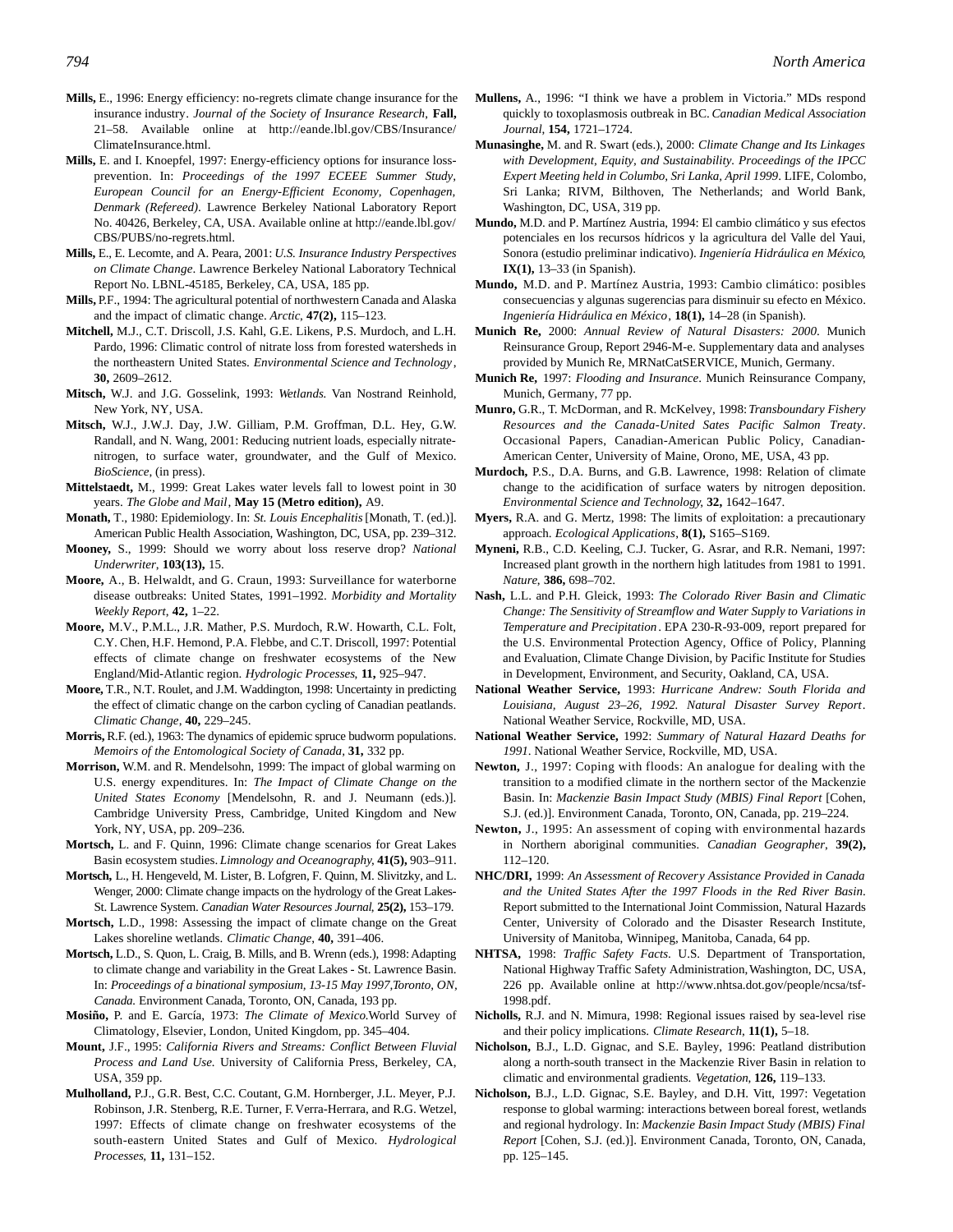- **Noji,** E., 1997: The nature of disaster: general characteristics and public health effects. In: *The Public Health Consequences of Disasters*[Noji, E. (ed.)]. Oxford University Press, Oxford, United Kingdom, pp. 3–20.
- Norby, R.J., 1998: Nitrogen deposition: a component of global change analyses. *New Phytologist*, **139,** 189–200.
- **Norris,** F., J. Perilla, J. Riad, K. Kaniasty, and E. Lavizzo, 1999: Stability and change in stress, resources, and psychological distress following natural disaster: findings from a longitudinal study of Hurricane Andrew. *Anxiety Stress Coping*, **12,** 363–396.
- Norwine, J., 1978: Twentieth-century semi-arid climates and climatic fluctuations in Texas and northeastern Mexico. *Journal of Arid Environments*, **1,** 313–325.
- Nowak, D.J., E.G. McPherson, and R.A. Rowntree, 1994: Executive summary. In: *Chicago's Urban Forest Ecosystem. Results of the Chicago Urban* Forest Climate Project. U.S. Department of Agriculture, Forest Service, Northeastern Forest Experimentation Station, Radnor, PA, USA, pp. iii-vi.
- **NRC,** 1995: *Wetlands: Characteristics and Boundaries.* National Research Council, National Academy Press, Washington, DC, USA.
- **NRC,** 1993: *Soil and Water Quality: An Agenda for Agriculture.* National Research Council, National Academy Press, Washington, DC, USA.
- **N R C ,** 1992: *Water Transfers in the West: Efficiency, Equity and the Environment.* National Research Council, National Academy Press, Washington, DC, USA, 300 pp.
- **NRC,** 1991: *Rethinking the Ozone Problem in Urban and Regional Air* Pollution. National Research Council, National Academy Press, Washington, DC, USA, 500 pp.
- **Nutter,** F.W., 1999: Global climate change: why U.S. insurers care. *Climatic Change*, **42(1),** 45–49.
- Nutter, F.W., 1996: Insurance and natural sciences: partners in the public interest. *Journal of Society of Insurance Research*, **Fall,** 15–19.
- **NWWG,** 1988: *Wetlands of Canada*. Ecological Land Classification Series #24, National Wetlands Working Group, Environment Canada, Ottawa, ON, Canada, 452 pp.
- **Ollinger,** S.V., J.D. Aber, and P.B. Reich, 1997: Simulating ozone effects on forest productivity: interactions between leaf-, canopy- and stand-level processes. *Ecological Applications*, **7,** 1237–1251.
- **Olson,** M., P. Roach, and M. Stabler, 1997: Giardiasis in ringed seals from the western arctic. *Journal of Wildlife Diseases*, **33(3),** 646–648.
- **Ontario Lung Association,** 1991: *Lung Facts*. Ontario Lung Association, Toronto, ON, Canada.
- **Osewe,** P., D. Addiss, and K. Blair, 1996: Cryptosporidiosis in Wisconsin: a case-control study of post-outbreak transmission. *Epidemiology and Infection*, **117,** 297–304.
- **OTA,** 1993: *Preparing for an Uncertain Climate*. Office of Technology Assessment, U.S. Congress, U.S. Government Printing Office, Washington, DC, USA, Vol. 1, 359 pp.
- **Paerl**, H.W., J.D. Bales, L.W. Ausley, C.P. Buzzelli, L.B. Crowder, L.A. Eby, M. Go, B.L. Peierts, T.L. Richardson, and J.S. Ramus, 2000: Hurricanes' hydrological, ecological effects linger in major U.S. estuary. *EOS, Transactions, American Geophysical Union*, **81(40),** 457–462.
- **Parmesan,** C., 1996: Climate and species'range. *Nature*, **382,** 765–766.
- **Parmesan,** C., T.L. Root, and M.R. Willig, 2000: Impacts of extreme weather and climate on terrestrial biota. *Bulletin of the American Meteorological Society*, **81,** 443–450.
- Patterson, D.T., J.K. Westbrook, R.J.V. Joyce, and P.D. Lindgren, 1999: Weeds, insects, and diseases. *Climatic Change*, **43,** 711–727.
- **Patz,** J., M. McGeehin, S. Bernard, K. Ebi, P. Epstein, A. Grambsch, D. Gubler, P. Reiter, I. Romieu, J. Rose, J. Samet, and J. Trtanj, 2000: The potential health impacts of climate variability and change for the United States: executive summary of the report of the health sector of the U.S. National Assessment. *Environmental Health Perspectives*, 108(4), 367–376.
- **Payette,** S., 1987: Recent porcupine expansion at tree line: a dendroecological analysis. *Canadian Journal of Zoology*, **65,** 551–557.
- **PCAST,** 1998: *Teaming with Life: Investing in Science to Understand and Use America's Living Capital*. President's Committee of Advisors on Science and Technology and Ecosystems, Executive Secretariat, Washington, DC, USA, 86 pp.
- **Peart,** R.M., R.B. Curry, C. Rozenzweig, J.W. Jones, K.J. Boote, and L.H.J. Allen, 1995: Energy and irrigation in southeastern U.S. agriculture under climate change. *Journal of Biogeography*, **22,** 635–642.
- Pelto, M.S., 1993: Changes in water supply in alpine regions due to glacier retreat. In: *The World at Risk: Natural Hazards and Climate Change, New York, NY, American Institue of Physics Conference Proceedings 277* [Bras, R. (ed.)]. American Institute of Physics, New York, NY, USA, pp. 61–67.
- **Pérez-Fuentetaja,** A., P.J. Dillon, N.D. Yan, and D.J. McQueen, 1999. Significance of dissolved organic carbon in the prediction of thermocline depth in small Canadian Shield lakes. *Aquatic Ecology*, **33,** 127–133.
- Perl, T., L. Bedard, and T. Kosatsky, 1990: An outbreak of toxic encephalopathy caused by eating mussels contaminated with domoic acid. *New England Journal of Medicine*, **322(25),** 1775–1780.
- **Peters,** R.L., 1992: Conservation of biological diversity in the face of climate change. *Global Warming and Biological Diversity* [Peters, R.L. and T.E. Lovejoy (eds.)]. Yale University Press, New Haven, CT, USA, pp. 15–30.
- **Peterson,** D.F. and A.A. Keller, 1990: Irrigation. *Climate Change and U.S. Water Resources* [Waggoner, P.E. (ed.)]. John Wiley and Sons, New York, NY, USA, pp. 269–306.
- **Phelps,** P., 1996: *Conference on Human Health and Global Climate Change: Summary of the Proceedings.* National Academy Press, Washington, DC, USA, 64 pp.
- **Pielke,** R.A., 1999: Nine fallacies of floods. *Climatic Change*, **42,** 413–438.
- **Pielke,** R.A., 1996: *Midwest Flood of 1993: Weather Climate and Societal Impacts*. Environmental and Societal Impacts Group, National Center for Atmospheric Research, Boulder, CO, USA, 159 pp.
- **Pielke,** R.A. and M.W. Downton, 2000: Precipitation and damaging floods: trends in the United States, 1932–1997. *Journal of Climate*, **13(20),** 3625–3637.
- **Pielke,** R.J. and C.W. Landsea, 1998: Normalized hurricane damages in the United States: 1925–95. *Weather and Forecasting*, **13,** 621–631.
- **Pielke,** R.A. Jr. and R.A. Pielke Sr., 1997: *Hurricanes: Their Nature and Impacts on Society*. Wiley and Sons, Chichester, United Kingdom, 279 pp.
- **Pinter,** L., 1997: Sustainability of native lifestyles. In: *Mackenzie Basin Impact Study (MBIS) Final Report* [Cohen, S.J. (ed.)]. Environment Canada, Toronto, ON, Canada, pp. 62–65.
- **Plate,** E.J. and L. Duckstein, 1998: Reliability-based design concepts in hydraulic engineering. *Water Resources Bulletin*, **24(2),** 235–245.
- **Platt,** R.H., P.K. Barten, and M.J. Pfeffer, 2000: A full clean glass? Managing New York City's watersheds. *Environment*, **42(5),** 8–20.
- Poiani, K.A., W.C. Johnson, and T.G. Kittle, 1995: Sensitivity of a prairie wetland to increased temperature and seasonal precipitation changes. *Water Resources Bulletin*, **31(2),** 283–294.
- **Poiani,** K.A., W.C. Johnson, G.A. Swanson, and T.C. Winter, 1996: Climate change and northern prairie wetlands: simulations of long-term dynamics. *Limnology and Oceanography*, **41,** 871–881.
- **Pollard,** D.F.W. and R.A. Benton, 1994: The status of protected areas in the Mackenzie Basin. In: *Mackenzie Basin Impact Study Interim Report No. 2* [Cohen, S.J. (ed.)]. Environment Canada, Downsview, ON, Canada, pp. 23–27.
- **Polovina,** J.J., G.T. Mitchum, and G.T. Evans, 1995: Decadal and basin-scale variation in mixed layer depth and the impact on biological production in the central and north Pacific, 1960–1988. *Deep-Sea Research*, **42,** 1201–1716.
- **Porter,** K.G., P.A. Saunders, K.A. Haberyan, A.E. Macubbin, T.R. Jacobsen, and R.E. Hodson, 1996: Annual cycle of autotrophic and heterotrophic production in a small, monomictic Piedmont lake (Lake Oglethorpe): analog for the effects of climatic warming on dimictic lakes. *Limnology and Oceanography*, **41(5),** 1041–1051.
- **Post,** E. and N.C. Stenseth, 1999: Climatic variability, plant phenology, and northern ungulates. *Ecology*, **80,** 1322–1339.
- **Powell Consortium,** 1995: *Severe Sustained Drought: Managing the Colorado River System in Times of Shortage*. Arizona Water Resources Center, Tucson, AZ, USA, Vol. 3, p. 5.
- Pulwarty, R., 1999: Hurricane impacts in the context of climate variability, climate change and coastal management policy on the eastern U.S. seaboard. In: *Climate Change and Risk* [Downing, T., A. Olsthoorn, and R. Tol (eds.)]. Routledge, London, United Kingdom, pp. 173–204.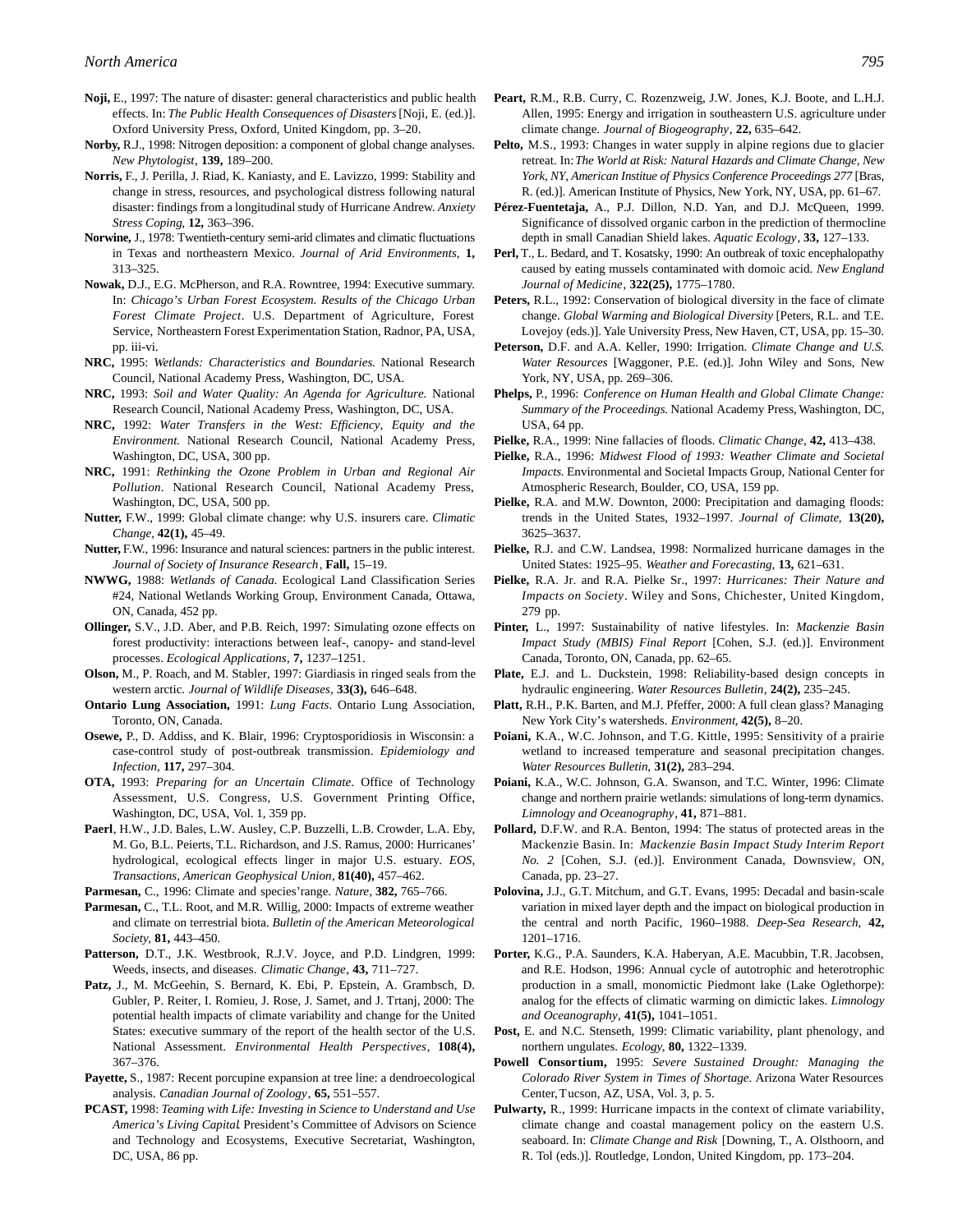- **Prather,** M., R. Derwent, D. Ehhalt, P. Fraser, E. Sanhueza, and X. Zhou, 1995: Other trace gases and atmospheric chemistry. *Climate Change 1995: Radiative Forcing of Climate Changes and an Evaluation of IPCC IS92 Emission Scenarios* [Houghton, J., L.G. Meira, E. Haites, N. Harris, and K. Maskell (eds.)]. Cambridge University Press, Cambridge, United Kingdom and New York, NY, USA, pp. 86–102.
- **Rabalais,** N.N., R.E. Turner, D. Justic, Q. Dortch, W.J. Wiseman, and B.K.S. Gupta, 1996: Nutrient changes in the Mississippi River system responses on the adjacent continental shelf. *Estuaries*, **19,** 386–407.
- **Rahel,** F.J., C.J. Keheler, and J.L. Anderson, 1996: Potential habitat loss and population fragmentation for cold water fish in the North Platte River drainage of the Rocky Mountains: response to climate warming. *Limnology and Oceanography*, **41,** 1116–1123.
- **Raizenne,** M., L.M. Neas, and F.E. Speizer, 1996: Health effects of acid aerosols on North American children: pulmonary function. *Environmental Health Perspectives*, **104(5),** 506–514.
- **Ramlow,** J. and L. Kuller, 1990: Effects of the summer heat wave of 1988 on daily mortality in Alleghany County, PA. *Public Health Report*, **105,** 283–289.
- **Rango,** A., 1995: Effects of climate change on water supplies in mountainous snowmelt regions. *World Resources Review*, **7(3),** 315–325.
- **Rango,** A. and V. Van Katwijk, 1990: Water supply implications of climate change in western North American basins. In: *International and Transboundary Water Resources Issues, American Water Resources Association 27th Annual Conference Proceedings, Toronto, ON, 1-4 April 1990* [Fitzgibbon, J.E. (ed.)]. American Water Resources Association, Bethesda, MD, USA, pp. 577–586.
- **Redmond, K.T., 1998: Climate change issues in the mountainous and** intermountain west. In: Proceedings of the Rocky Mountain/Great *Basin Regional Climate Change Workshop, Feb. 16–18, 1998, Salt* Lake City, Utah [Wagner, F. and J. Baron (eds.)]. U.S. National Assessment of the Consequences of Climate Change, Washington, DC, USA, 166 pp.
- **Reeves,** W., J. Hardy, W. Reisen, and M. Milby, 1994: Potential effects of global warming on mosquito-borne arboviruses. *Journal of Medical Entomology*, **31,** 323–332.
- **Reilly,** J., F. Tubiello, B. McCarl, and J. Melillo, 2000: Climate change and agriculture in the United States. In: *Climate Change Impacts on the United States: The Potential Consequences of Climate Variability and Change*. Report for the U.S. Global Change Research Program. Cambridge University Press, Cambridge, United Kingdom and New York, NY, USA, pp. 379–403.
- **Reilly,** J.M. and K.O. Fuglie, 1998: Future yield growth in field crops: what evidence exists? *Soil and Tillage Research*, **47,** 275–290.
- **Reiter, P., 1999:** Global climate change and mosquito-borne diseases. *Encyclopedia of Human Ecology* [Watt, K. (ed.)]. Academic Press, London, United Kingdom, pp. 245–255.
- Repo, T., H. Hänninen, and S. Kellomäki, 1996: The effects of long-term e levation of air temperature and  $CO<sub>2</sub>$  on the frost hardiness of Scots pine. *Plant Cell and Environment*, **19,** 209–216.
- **Ricketts,** T.H., E. Dinerstein, D.M. Olson, C.J. Loucks, W. Eichbaum, D. DellaSala, K. Kavanagh, P. Hedao, P.T. Hurley, K.M. Carney, R. Abell, and S. Walters, 1999: *Terrestrial Ecoregions of North America: A Conservation Assessment.* Island Press, Washington, DC, USA, 485 pp.
- Riley, J.P., A.K. Sikka, A.S. Limaye, R.W. Sunderson, G.E. Bingham, and R.D. Hansen, 1996: *Water Yield in Semiarid Environment Under P rojected Climate Change*. U.S. Bureau of Reclamation, Provo, UT, USA, 67 pp.
- **Rodriguez**, H., 1997: A socio-economic analysis of hurricanes in Puerto Rico: an overview of disaster mitigation and preparedness. In: *Hurricanes: Climate and Socio-Economic Impact* [Diaz, H. and R. Pulwarty (eds.)]. Springer-Verlag, Heidelberg, Germany, pp. 121–146.
- **Roemmich,** D. and J. McGowan, 1995: Climate warming and the decline of zooplankton in the California current. *Science*, **267,** 1324–1326.
- **Rogers,** P., 1994: Assessing the socioeconomic consequences of climate change on water resources. *Climatic Change*, **28,** 179–208.
- **Roland,** J., B.G. Mackey, and B. Cooke, 1998: Effects of climate and forest structure on duration of forest tent caterpillar outbreaks across central Ontario, Canada. *Canadian Entomologist*, **130,** 703–714.
- **Rosenberg,** N.J., A. Kimball, P. Martin, and C.F. Cooper, 1990: From climate and CO<sub>2</sub> enrichment to evapotranspiration. In: *Climate Change and U.S. Water Resources* [Waggoner, P.E. (ed.)]. John Wiley and Sons, New York, NY, USA, pp. 151–176.
- **Rosenzweig,** C. and F.N. Tubiello, 1997: Impacts of future climate change on Mediterranean agriculture: current methodologies and future directions. *Mitigating Adaptive Strategies in Climate Change*, **1,** 219–232.
- **Rosenzweig,** C., M.L. Parry, and G. Fischer, 1995: World food supply. In: *As Climate Changes: International Impacts and Implications* [Strzepek, K.M. and J.B. Smith (eds.)]. Cambridge University Press, Cambridge, United Kingdom and New York, NY, USA, pp. 27–56.
- **Rosenzweig,** C., B. Curry, J.T. Richie, J.W. Jones, T.Y. Chou, R. Goldberg, and A. Iglesias, 1994: The effects of potential climate change on simulated grain crops in the United States. In: *Implications of Climate Change for International Agriculture: Crop Modelling Study* [Rosenzweig, C. and A. Iglesias (eds.)]. U.S. Environmental Protection Agency,Washington, DC, USA, pp. 100–124.
- **Rosenzweig,** C., J. Phillips, R. Goldberg, R. Carroll, and T. Hodges, 1996: Potential impacts of climate change on citrus and potato production in the U.S. *Agricultural Systems*, **52,** 455–479.
- **Rosenzweig,** C., A. Iglesias, X.B. Yang, P.R. Epstein, and E. Chivian, 2000: *Climate Change and U.S. Agriculture: The Impacts of Warming and Extreme Weather Events on Productivity, Plant Diseases, and Pests*. Center for Health and the Global Environment, Harvard University, Cambridge, MA, USA, 46 pp.
- **Ross,** A., 2000: *Reflections on the Future: Climate Change and its Impacts on the Insurance Industry*. Paper No. 8, University of Western Ontario and Institute for Catastrophic Loss Reduction, Toronto, ON, Canada, 9 pp.
- **Rothman, D.S. and D. Herbert, 1997: The socio-economic implications of** climate change in the forest sector of the Mackenzie Basin. In: *Mackenzie Basin Impact Study (MBIS) Final Report* [Cohen, S.J. (ed.)]. Environment Canada, Toronto, ON, Canada, pp. 225–241.
- **Roughgarden,** J., 1998: How to manage fisheries. *Ecological Applications*, **8(1),** S160–S164.
- **Rouse,** W.R., M.S.V. Douglas, R.E. Hecky, A.E. Hershey, G.W. Kling, L. Lesack, P. Marsh, M. McDonald, B.J. Nicholson, N.T. Roulet, and J.P. Smol, 1997: Effects of climate change on freshwaters of arctic and subarctic North America. *Hydrological Processes*, 11, 873-902.
- **Saliba,** B.C. and D.B. Bush, 1987: *Water Markets in Theory and Practice: Market Transfers, Water Values, and Public Policy.* Westview Press, Boulder, CO, USA, 273 pp.
- **Sanchez,** R., 1994: *Cambio Climatico y Sus Posibles Consecuencias en Ciudades de México*. Taller Estudio de Pais, Cuernavaca, Morelos, Mexico, pp. 213–220 (in Spanish).
- Sangoyomi, T.B. and B.L. Harding, 1995: Mitigating impacts of a severe sustained drought on Colorado River water resources. Water Resources *Bulletin*, **31(5),** 925–938.
- **Saxe,** H., D.S. Ellsworth, and J. Heath, 1998: Tree and forest functioning in an enriched CO<sub>2</sub> atmosphere. *New Phytologist*, **139,** 395–436.
- **Schaake,** J.C., 1990: From climate to flow. In: *Climate Change and U.S. Water Resources* [Waggoner, P.E. (ed.)]. John Wiley and Sons, New York, NY, USA, pp. 177–206.
- **Schantz,** P., 1991: Parasitic zoonoses in perspective. *International Journal for Parasitology*, **21,** 161–170.
- **Schapendonk,** A.H.C.M., P. Kijkstra, J. Groenwold, C.S. Pot, and S.C. Van de Geijn, 1997: Carbon balance and water use efficiency of frequently cut Lolium perenne L. swards at elevated carbon dioxide. *Global Change Biology*, **3,** 207–216.
- **Schimel,** D., D. Alves, I. Enting, M. Heimann, F. Joos, D. Raynaud, T.Wigley, M. Prather, R. Derwent, D. Ehhalt, P. Fraser, E. Sanhueza, X. Zhou, P. Jonas, R. Charlson, H. Rodhe, S. Sadasivan, K. P. Shine, Y. Fouquart, V. Ramaswamy, S. Solomon, J. Srinivasan, D. Albritton, I. Isaksen, M. Lal, and D. Wuebbles, 1996: Radiative forcing of climate change. In: *Climate Change 1995: The Science of Climate Change. Contribution of Working Group I to the Second Assessment Report of the Intergovernmental Panel on Climate Change* [Houghton, J.T., L.G. Meira Filho, B.A. Callander, N. Harris, A. Kattenberg, and K. Maskell (eds.)]. Cambridge University Press, Cambridge, United Kingdom and New York, NY, USA, pp. 65–131.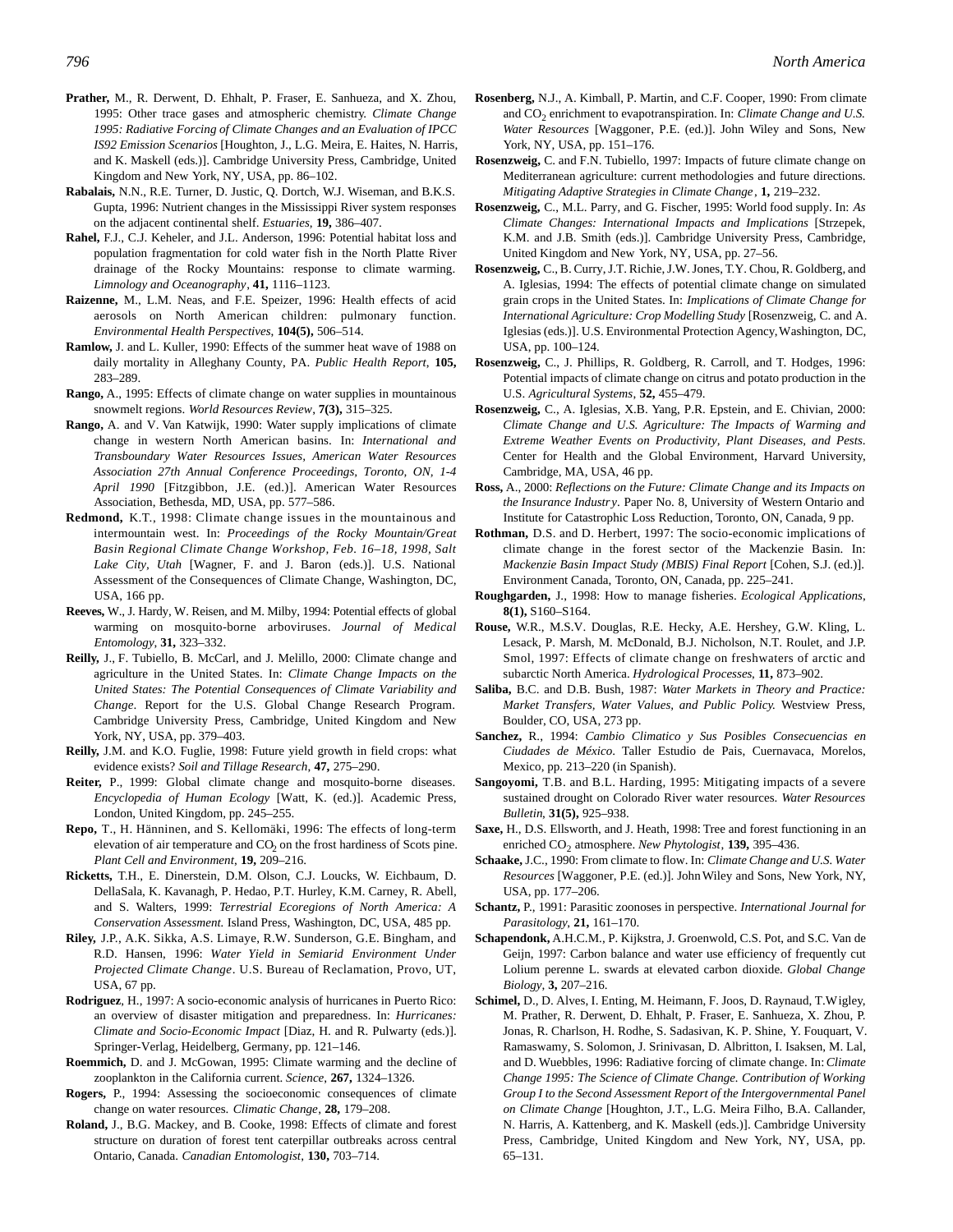- **Schimmelpfennig,** D.E., J. Lewandrowski, J.M. Reilly, M. Tsigas, and I. Parry, 1996: Agricultural adaptation to climate change: issues of longrun sustainability. In: *Agriculture Economic Report 740*. Natural Resources and Environment Division, Economic Research Service, U.S. Department of Agriculture, Washington, DC, USA, 57 pp.
- Schindler, D.W., 1998: A dim future for boreal watershed landscapes. *BioScience*, **48,** 157–164.
- **Schindler,** D.W., S.E. Bayley, B.R. Parker, K.G. Beaty, D.R. Cruikshank, E.J. Fee, E.U. Schindler, and M.P. Stainton, 1996: The effects of climatic warming on the properties of boreal lakes and streams at the Experimental Lakes Area, Northwestern Ontario. *Limnology and Oceanography*, **41,** 1004–1017.
- **Schindler,** D.W., P.J. Curtis, S.E. Bayley, B.R. Parker, K.G. Beaty, and M.P. Stainton, 1997: Climate induced changes in the dissolved organic carbon budgets of boreal lakes. *Biogeochemistry*, **36,** 9–28.
- Schmandt, J. and J. Clarkson, 1992: Introduction: global warming as a regional issue. In: *The Regions and Global Warming* [Schmandt, J. and J. Clarkson (eds.)]. Oxford University Press, Oxford, United Kingdom, pp. 3–11.
- **Schmidt,** R.H., 1975: *The Climate of Chihuahua, Mexico*. Technical Reports on the Meteorology and Climatology of Arid Regions No. 23, Institute of Atmospheric Physics, University of Arizona, Tucson, AZ, USA.
- **Schowalter,** T.D., W.W. Hargrove, and D.A.J. Crossley, 1986: Herbivory in forested ecosystems. *Annual Review of Entomology*, **31,** 177–196.
- **Schuman,** S., 1972: Patterns of urban heat-wave deaths and implications for prevention: data from New York and St. Louis during 1966. *Environmental Research*, **5,** 59–75.
- **Schwartz,** J., 1994: Air pollution and daily mortality: a review and metaanalysis. *Environmental Research*, **64,** 36–52.
- **Scott,** A. and G. Coustalin, 1995: The evolution of water rights. *Natural Resources Journal*, **35(4),** 831–979.
- **Scott,** D. and R. Suffling, 2000: *Climate Change and Canada's National Park System: A Screening Level Assessment*. Cat. No. En56-155/2000E, Adaptation and Impacts Research Group, Environment Canada, Toronto, ON, Canada, 183 pp.
- **Seaton,** A., 1996: Particles in the air: the enigma of urban air pollution. *Journal of the Royal Society of Medicine*, **89,** 604–607.
- **Segerson,** K. and B.L. Dixon, 1999: Climate change and agriculture: the role of farmer adaptation. In: *The Impact of Climate Change on the United States Economy* [Mendelsohn, R. and J. Neumann (eds.)]. Cambridge University Press, Cambridge, United Kingdom and New York, NY, USA, pp. 75–93.
- **Semenza,** J., 1999: Are electronic emergency department data predictive of heat-related mortality? *Journal of Medical Systems*, **23,** 419–424.
- **Semenza,** J., C. Rubin, and K. Falter, 1996: Heat-related deaths during the July 1995 heat wave in Chicago. *New England Journal of Medicine*, **335,** 84–90.
- **Semenza,** J., J. McCullough, D. Flanders, M. McGeehin, and J. Lumpkin, 1999: Excess hospital admissions during the 1995 heat wave in Chicago. *American Journal of Preventive Medicine*, **16,** 269–277.
- **Shaw,** J., R.B. Taylor, S. Solomon, H.A. Christian, and D.L. Forbes, 1998: Potential impacts of global sea level rise on Canadian coasts. *The Canadian Geographer*, **42(4),** 365–379.
- **Sherk,** G.W., 1990: Eastern water law: trends in state legislation. *Virginia Environmental Law Journal*, **9(2),** 287–321.
- **Shriner,** D. and R. Street, 1998: North America. In: *The Regional Impacts of Climate Change: An Assessment of Vulnerability. Special Report of IPCC Working Group II* [Watson, R.T., M.C. Zinyowera, and R.H. Moss (eds.)]. Intergovernmental Panel on Climate Change, Cambridge University Press, Cambridge, United Kingdom and New York, NY, USA, pp. 253–330.
- **Shugart,** H.H. and T.M. Smith, 1996: A review of forest patch models and their application to global change research. *Climatic Change*, 34, 131–153.
- **Shukla,** P.R., 1997: Socio-economic dynamics of developing countries: some ignored dimensions in integrated assessment. In: *Climate Change and Integrated Assessment Models (IAMs): Bridging the Gaps* [Cameron, O.K., K. Fukuwatari, and T. Morita (eds.)]. Center for Global Environmental Research, Tsukuba, Japan, pp. 165–182.
- **Shuntov,** V.P., E.P. Dulepova, V.I. Radchenko, and V.V. Lapko, 1996: New data about communities of plankton and nekton of the far-eastern seas in connection with climate-oceanological reorganization. Fisheries *Oceanography*, **5(1),** 38–44.
- **Sieben,** B.G., D.L. Spittlehouse, R.A. Benton, and J.A. McLean, 1997: A first approximation of the effect of climate warming on the white pine weevil hazard in the Mackenzie River Drainage Basin. In: *Mackenzie Basin Impact Study (MBIS) Final Report* [Cohen, S.J. (ed.)]. Environment Canada, North York, ON, Canada, pp. 166–177.
- Sillman, S. and P. Samson, 1995: Impact of temperature on oxidant photochemistry in urban, polluted rural, and remote environments. *Journal of Geophysical Research*, **100,** 11497–11508.
- **Sinclair,** M., R.O. Boyle, D.L. Burke, and G. Peacock, 1997: Why do some fisheries survive and others collapse? In: *Developing and Sustaining World Fisheries Resources: The State of Science and Management, Second World Fisheries Congress* [Hancock, D.A., D.C. Smith, A. Grant, and J.P. Beumer (eds.)]. CSIRO Publishing, Brisbaine, Australia, pp. 283–290.
- **Smith,** F.A., H. Browning, and U.L. Shepherd, 1998a: The influence of climate change on the body mass of woodrats Neotoma in an arid region of New Mexico. *Ecography*, **21,** 140–148.
- **Smith,** J., B. Lavender, H. Auld, D. Broadhurst, and T. Bullock, 1998b: Adapting to climate variability and change in Ontario. In: *The Canada Country Study: Climate Impacts and Adaptation*. Environment Canada, Toronto, ON, Canada, Vol. IV, 117 pp.
- **Snucins, E.J.** and J.M. Gunn, 1995: Coping with a warm environment: behavioral thermoregulation by lake trout. *Transactions of the American Fisheries Society*, **124,** 118–123.
- **Sohngen, B.L.** and R. Mendelsohn, 1999: The impacts of climate change on the U.S. timber market. In: *The Impact of Climate Change on the United States Economy* [Mendelsohn, R. and J.E. Neumann (eds.)]. Cambridge University Press, Cambridge, United Kingdom and New York, NY, USA, pp. 94–132.
- **Solis, G., H.C. Hightower, and J. Kawaguchi, 1997:** *Guidelines on Cultural Diversity and Disaster Management*. Prepared by The Disaster Preparedness Resources Centre, University of British Columbia, for Emergency Preparedness Canada within the Canadian Framework for the International Decade for Natural Disaster Reduction, Ottawa, ON, Canada. Available online at http://www.epc-pcc.gc.ca/research/scie tech/guid cult.html.
- **Solomon,** S., 1994: Storminess and coastal erosion at Tuktoyaktuk. In: *Mackenzie Basin Impact Study Interim Report No. 2* [Cohen, S.J. (ed.)]. Environment Canada, Downsview, ON, Canada, pp. 286–292.
- **Sorenson,** L.G., R. Goldberg, T.L. Root, and M.G. Anderson, 1998: Potential effects of global warming on waterfowl populations breeding in the northern Great Plains. *Climatic Change*, **40,** 343–369.
- **Soulis, E.D., S.I. Solomon, M. Lee, and N. Kouwen, 1994: Changes to the** distribution of monthly and annual runoff in the Mackenzie Basin using a modified square grid approach. In: *Mackenzie Basin Impact Study (MBIS) Interim Report No. 2* [Cohen, S.J. (ed.)]. Environment Canada, Downsview, ON, Canada, pp. 197–209.
- **Staple,** T.L. and G. Wall, 1996: Climate change and recreation in Nahanni National Park. *Canadian Geographer*, **40(2),** 109–120.
- **Statistics Canada,** 1999a: *Census of Canada*. Ottawa, ON, Canada.
- **Statistics Canada** , 1999b: *Canadian Economic Observer: Historical Statistical Supplement*. Statistics Canada, Ottawa, ON, Canada.
- **Stephen,** C., M. Johnson, and A. Bell, 1994: First reported cases of Hantavirus Pulmonary Syndrome in Canada. *Canada Communicable Disease Report*, **20,** 121–125.
- **Stieb,** D., R. Burnett, and R. Beveridoe, 1996: Association between ozone and asthma emergency department visits in Saint John, New Brunswick, Canada. *Environmental and Health Perspectives*, **104(12),** 1354–1360.
- **Stieb,** D., L. Pengelly, and N. Arron, 1995: Health effects of air pollution in Canada: expert panel findings for the Canadian Smog Advisory Program. *Canadian Respiratory Journal*, **2,** 155–160.
- **Stocks,** B.J., 1987: Fire potential in the spruce budworm-damaged forests of Ontario. *Forestry Chronicle*, **63,** 8–14.
- **Stocks,** B.J., M.A. Fosberg, T.J. Lynham, L. Mearns, B.M. Wotton, Q. Yang, J.Z. Jin, K. Lawrence, G.R. Hartley, J.A. Mason, and D.W. McKenney, 1998: Climate change and forest fire potential in Russian and Canadian boreal forests. *Climatic Change*, **38,** 1–13.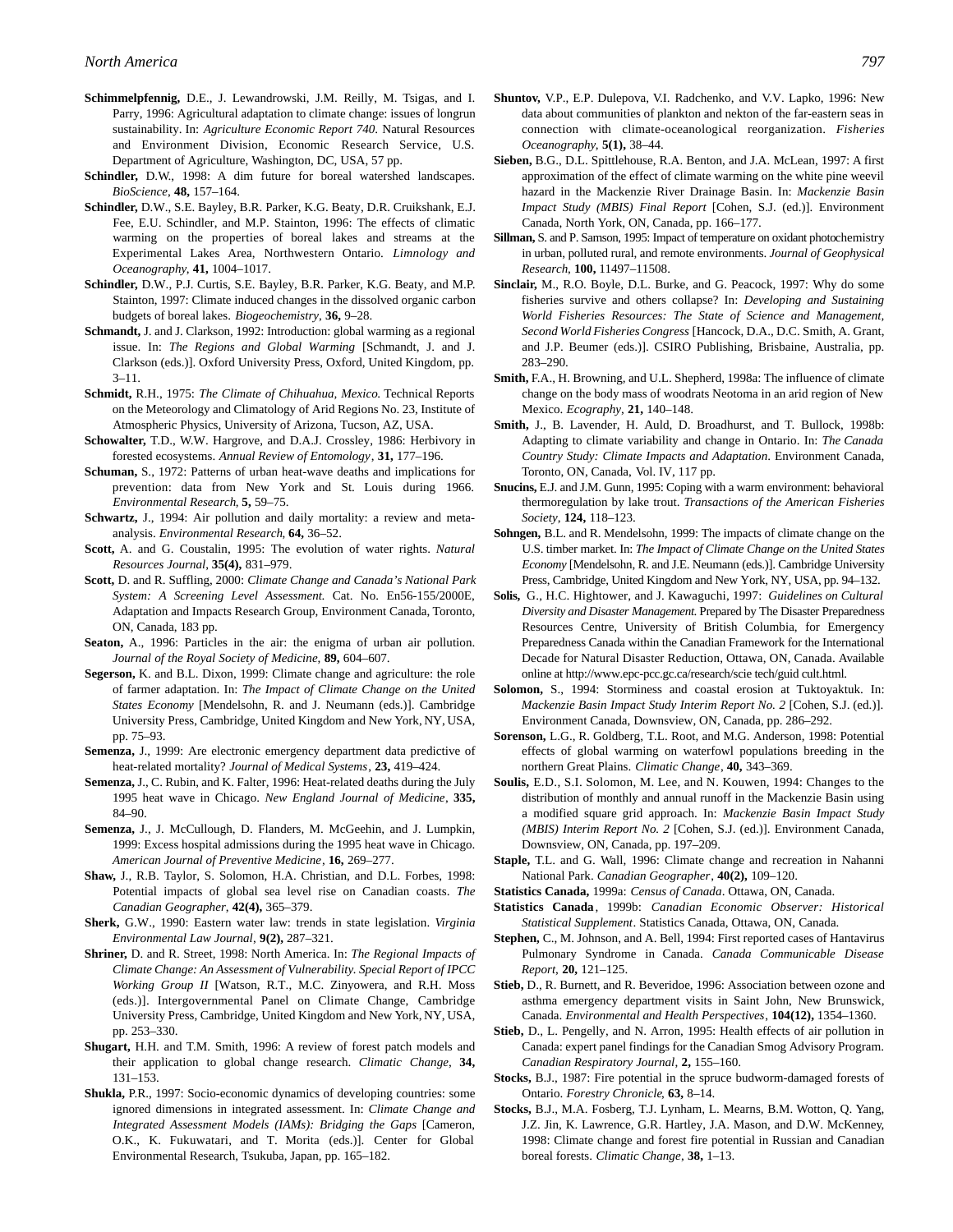- **Stohlgren,** T.J., 1999: The Rocky Mountains. In: *Status and Trends of the Nation's Biological Resources* [Mac, M.J., P.A. Opler, C.E. Puckett Haecker, and P.D. Doran (eds.)]. Biological Resources Division, U.S. Geological Survey, Reston, VA, USA, pp. 1–32.
- **Stohlgren,** T.J., T.N. Chase, R.A. Pielke, Sr., T.G.F. Kittel, and J.S. Baron, 1998: Evidence that local land use practices influence regional climate, vegetation, and streamflow patterns in adjacent natural areas. *Global Change Biology*, **4,** 495–504.
- **Strzepek,** K.M., D.C. Major, C. Rosenzweig, A. Iglesias, D.N. Yates, A. Holt, and D. Hillel, 1999: New methods of modeling water availability for agriculture under climate change: the U.S. cornbelt. *Journal of the American Water Resources Association*, **35(6),** 1639–1656.
- **Suffling,** R., 1995: Can disturbance determine vegetation distribution during climate warming? A boreal test. *Journal of Biogeography*, **22,** 501–508.
- **Suphioglu,** C., 1998: Thunderstorm asthma due to grass pollen. *International Archives of Allergy and Immunology*, **116(4),** 253–260.
- **Swiss Re**, 2000: *Solvency of Non-Life Insurers: Balancing Security and Profitability Expectations*. Sigma Report No. 1/2000, Swiss Reinsurance Company, Zurich, Switzerland, 39 pp. Available online at http://www.swissre.com/e/publications/publications/sigma1/sigma1/sig ma010300.html.
- **Swiss Re,** 1999: *World Insurance in 1998*. Sigma Report No. 7, Swiss Reinsurance Company, Zurich, Switzerland, 31 pp. Available online at http://www.swissre.com/e/publications/publications/sigma1/sigma9907. html.
- Szujecki, A., 1987: *Ecology of Forest Insects*. Junk, Boston, MA, USA, 600 pp.
- Tarlock, A.D., 1991: Western water law, global climate change and risk allocation. In: *Managing Water Resources in the West Under Conditions of Climate Uncertainty* [Council, N.R. (ed.)]. National Academy Press, Washington, DC, USA, pp. 239–251.
- **Tarlock,** A.D., 1989: *Law of Water Rights and Resources.* Clark Boardman, New York, NY, USA.
- Tavares, D., 1996: Weather and heat-related morbidity relationships in Toronto (1979–1989). In: *Great Lakes-St. Lawrence Basin Project Progress Report #1: Adapting to the Impacts of Climate Change and Variability* [Mortsch, L. and B. Mills (eds.)]. Environment Canada, Toronto, ON, Canada, pp. 110–112.
- **Taylor,** E. and B. Taylor (eds.), 1997: *Responding to Global Climate Change in the British Columbia and Yukon Region. Volume I of the Canada Country Study: Climate Impacts and Adaptation*. Environment Canada, Toronto, ON, Canada, pp. 1-1 to A-38.
- **Teitelbaum,** J., R. Zatorre, and S. Carpenter, 1990: Neurologic sequelae of domoic acid intoxication due to the ingestion of contaminated mussels. *New England Journal of Medicine*, **322(25),** 1781–1787.
- **Thomson,** A.J. and D.M. Shrimpton, 1984: Weather associated with the start of mountain pine beetle outbreaks. *Canadian Journal of Forest Research*, **14,** 255–258.
- **Thomson,** A.J., R.F. Shepherd, J.W.E. Harris, and R.H. Silversides, 1984: Relating weather to outbreaks of western spruce budworm, Choristoneura occidentalis (Lepidoptera: Tortricidae), in British Columbia. *Canadian Entomologist*, **116,** 375–381.
- **Thompson,** R.S., S.W. Hostetler, P.J. Bartlein, and K.H. Anderson, 1998: *A Strategy for Assessing Potential Future Change in Climate, Hydrology, and Vegetation in the Western United States*. Circular 1153, U.S. Geological Survey, Washington, DC, USA, 20 pp.
- **Thurston,** G., K. Ito, and C. Hayes, 1994: Respiratory hospital admissions and summertime haze air pollution in Toronto, Ontario: consideration of the role of acid aerosols. *Environmental Research*, **65,** 271–290.
- **Tilman,** D., 1998: Species composition, species diversity and ecosystem processes: understanding the impacts of global change. In: *Successes, Limitations and Frontiers in Ecosystem Science* [Pace, M.L. and P.M. Groffman (eds.)]. Springer-Verlag, New York, NY, USA, pp. 452–472.
- **Timmermann,** A. and J. Oberhuber, 1999: Increased El Niño frequency in a climate model forced by future greenhoue warming. Nature, 398, 634–696.
- **Titus,** J.G., 1998: Rising seas, coastal erosion, and Takings Clause: how to save wetlands and beaches without hurting property owners. *Maryland Law Review*, **57(4),** 1279–1399.
- **Titus,** J.G. and C. Richman, 2001: Maps of lands vulnerable to sea level rise: modeled elevations along the U.S. Atlantic and Gulf coasts. *Climate Research*, (in press).
- **Tizard,** I., S. Chauhan, and C. Lai, 1977: The prevalence and epidemiology of toxoplasmosis in Ontario. *Journal of Hygiene Cambridge*, **78,** 275–289.
- **Tizard,** I., J. Harmeson, and C. Lai, 1978: The prevalence of serum antibodies to Toxoplasma gondii in Ontario mammals. *Canadian Journal of Community Medicine*, **42,** 177–183.
- **Tobin,** G.A., 1995: The levee love affair: a stormy relationship. *Water Resources Bulletin*, **31,** 359–367.
- Tourangeau, F., G. Delage, and M. Gauthier-Chouisnard, 1986: California Encephalities—Quebec. *Canada Diseases Weekly Report*, 12-25, 110-111.
- **Townsend,** A.R., B.H. Braswell, E.A. Holland, and J.E. Penner, 1996: Spatial and temporal patterns in terrestrial carbon storage due to deposition of fossil fuel nitrogen. *Ecological Applications*, **6,** 806–814.
- **Trelease,** F.J., 1977: Climatic change and water law. In: *Climate, Climatic Change, and Water Supply* [Hart, T. and O. Shapiro (eds.)]. National Academy of Sciences, Washington, DC, USA, pp. 70–84.
- **Trenberth,** K.E., 1998: Atmospheric moisture residence times and cycling: Implications for rainfall rates and climate change. *Climate Change*, **39(4),** 667–694.
- **Trenberth,** K.E. and D.J. Shea, 1997: Atmospheric circulation changes and links to changes in rainfall and drought. In: *Conference Preprints, AMS Thirteenth Conference on Hydrology, 2–7 February, 1997, Long Beach, CA*. American Meteorological Society, Boston, MA, USA, pp. J14–J17
- Tseng, R., C. Li, and J. Spinks, 1992: Particulate air pollution and hospitalization for asthma. *Annals of Allergy*, **68,** 425–432.
- **Tsuji,** G.Y., G. Uehara, and S. Balas (eds.), 1994: *DSSAT v3*. University of Hawaii, Honolulu, Hawaii.
- **Turner,** R.E., 1997: Wetland loss in the northern Gulf of Mexico: multiple working hypotheses. *Estuaries*, **20,** 1–13.
- **Turner,** R.E. and N.N. Rabalais, 1991: Changes in Mississippi River water quality this century. *BioScience*, **41,** 140–147.
- **UNDP,** 1999: *Human Development Index 1999*. United Nations Development Programme, Oxford University Press, Oxford, United Kingdom.
- **U N E P**, 2000: *Global Environment Outlook 2000*. United Nations Environment Program, Nairobi, Kenya, 398 pp.
- **USBEA,** 1999: *National Income and Product Accounts, Survey of Current Business*. United States Bureau of Economic Analysis, Washington, DC, USA.
- **U.S. Census Bureau,** 1999a: *American Housing Survey for the United States: 1997*. Series H1 50/97, U.S. Census Bureau, Washington, DC, USA.
- **U.S. Census Bureau,** 1999b: *Population Division, Current Population Reports*. Series P-25, U.S. Census Bureau, Washington, DC, USA.
- **U.S. Census Bureau,** 1997a: *American Housing Survey for the United States in 1995*. H-150-95RV, U.S. Census Bureau, Washington, DC, USA.
- **U.S. Census Bureau,** 1997b: *Statistical Abstracts of the United States: 1997*. U.S. Census Bureau, Washington, DC, USA.
- **U.S. Census Bureau,** 1975: *American Housing Survey for the United States: 1973, Current Housing Reports*. U.S. Census Bureau, Washington, DC, USA.
- **USEPA,** 1998a: *National Air Quality and Emission Trends Report, 1997. EPA Trends 1998*. Office of Air Quality Planning and Standards, U.S. Environmental Protection Agency, Washington, DC, USA.
- **USEPA,** 1998b: *Climate Change and Arizona*. Publication EPA 236-F-98- 007c, U.S. Environmental Protection Agency, Washington, DC, USA, 5 pp.
- **USEPA,** 1998c: *Climate Change and New Mexico*. Publication EPA 236-F-98- 007p, U.S. Environmental Protection Agency, Washington, DC, USA.
- **Van Ginkel,** J.H., A. Gorissen, and J.A. Van Veen, 1997: Carbon and nitrogen allocation in Lolium perenne in resonse to elevated atmospheric  $CO<sub>2</sub>$ with emphasis on soil carbon dynamics. *Plant Soil*, **188,** 299–308.
- Veblen, T.T., T. Kitzberger, and J. Donnegan, 2000: Climatic and human influences on fire regimes in ponderosa pine forests in the Colorado Front Range. *Ecological Applications*, **10,** 1178–1195.
- **VEMAP,** 1995: Vegetation/ecosystem modeling and analysis project: comparing biogeography and biogeochemistry models in a continental-scale study of terrestrial ecosystem responses to climate change and a CO<sub>2</sub> doubling. *Global Biogeochemical Cycles*, **9,** 407–437.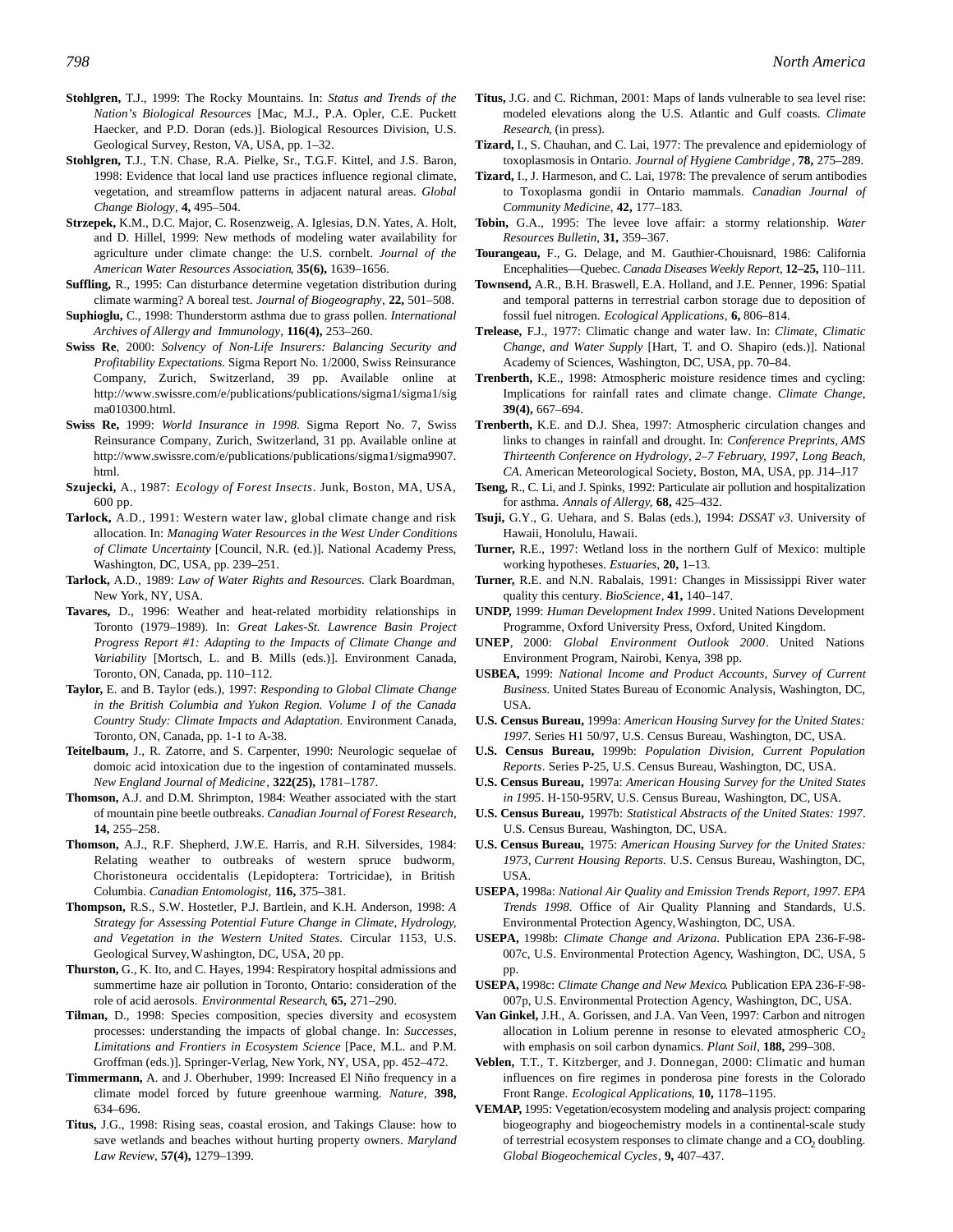- **Venables,** K., U. Allitt, and C. Collier, 1994: Thunderstorm-related asthma: the epidemic of 25/25 June 1994. *Clinical and Experimental Allergy*, **27(7),** 725–726.
- **Vincente,** V.P., N.C. Singh, and A.V. Botello, 1993: Ecological implications of potential climate change and sea-level rise. In: *Climate Change in the Intra Americas Sea* [Maul, G.A. (ed.)]. United Nations Environment Program, Arnold, London, United Kingdom, pp. 262–281.
- **Vine,** E., E. Mills, and A. Chen, 1999: Tapping into energy: new technologies and procedures that use energy more efficiently or supply renewable energy offer a largely untapped path to achieving risk management objectives. *Best's Review: Property/Casualty Edition*, **May,** 83–85. Available online at http://eetd.lbl.gov/cbs/insurance/lbnl-41432.html.
- **Volney,** W.J.A. and D.G. McCullough, 1994: Jack pine budworm population behaviour in northwestern Wisconsin. *Canadian Journal of Forest Research*, **24,** 502–510.
- **Waddington,** J.M., T.J. Griffis, and W.R. Rouse, 1998: Northern Canadian wetlands: net ecosystem CO<sub>2</sub> exchange and climatic change. *Climatic Change*, **40,** 267–275.
- **Walker,** R., 1996: *Assessment of Climate Change Impacts in the Bay of Quinte, Ontario*. Prepared by Beak Consultants, Ltd. for Environment Canada, Burlington, ON, Canada, 58 pp.
- Wall, G., 1998a: Implications of global climate change for tourism and recreation in wetland areas. *Climatic Change*, **40,** 371–389.
- **Wall,** G., 1998b: Impacts of climate change on recreation and tourism. In: *Responding to Global Climate Change: National Sectoral Issues. Volume XII of the Canada Country Study: Climate Impacts and Adaptation* [Koshida, G. and W. Avis (eds.)]. Environment Canada, Toronto, ON, Canada, pp. 591–620.
- **Wall,** G., 1998c: Climate change, tourism, and the IPCC. *Tourism Recreation Review*, **23(2),** 65–68.
- **Wallis,** P., S. Erlandsen, and J. Isaac-Renton, 1996: Prevalence of Giardia cysts and Cryptosporidium oocysts and characterization of Giardia spp. isolated from drinking water in Canada. *Applied and Environmental Microbiology*, **62(8),** 2789–2797.
- **Ware,** D.M., 1995: A century and a half of change in the climate of the NE Pacific. *Fisheries Oceanography*, **4,** 267–277.
- **Weatherhead,** E.C. and C.M. Morseth (eds.), 1998: Climate change, ozone and ultraviolet radiation. In: *AMAPAssessment Report: Arctic Pollution Issues*. Arcitic Monitoring and Assessment Programme (AMAP), Oslo, Norway, pp. 717–774.
- Webster, K.E., T.K. Kratz, C.J. Bowser, and J.J. Magnuson, 1996: The influence of landscape position on lake chemical responses to drought in northern Wisconsin. *Limnology and Oceanography*, **41,** 977–984.
- **Weijers,** E. and P. Vellinga, 1995: *Climate Change and River Flooding: Changes in Rainfall Processes and Flooding Regimes Due to an Enhanced Greenhouse Effect*. Institute for Environmental Studies, Vrije Universiteit, Amsterdam, The Netherlands, 42 pp.
- **Wein,** R.W., 1990: The importance of wildfire to climate change: hypotheses for the taiga. In: *Fire in Ecosystem Dynamics*[Goldammer, J.G. and M.J. Jenkins (eds.)]. Academic Press, The Hague, The Netherlands, pp. 185–190.
- **Welch,** D.W., Y. Ishida, and K. Kagasawa, 1998a: Thermal limits and ocean migrations of sockeye salmon (Oncorchynuchus nerka): long-term consequences of global warming. *Canadian Journal of Fisheries and Aquatic Sciences*, **55,** 937–948.
- **Welch,** D.W., Y. Ishida, K. Nagasawa and J.P. Eveson, 1998b: Thermal limits on the ocean distribution of steelhead trout (Onchorhynchus mykiss). *North Pacific Anadromous Fisheries Commission Bulletin*, **1,** 396–404.
- **Weller,** G. and M. Lange (eds.), 1999: *Impacts of Global Climate Change in the Arctic Regions: Report from a Workshop on the Impacts of Global Change, 25–26 April 1999*. Published for the International Arctic Science Commiteee (IASC) by Center for Global Change and Arctic System Research, University of Fairbanks, Alaska, Tromso, Norway, 59 pp.
- Weniger, B., M. Blaser, J. Gedrose, E. Lippy, and D. Juranek, 1983: An outbreak of waterborne giardiasis associated with heavy water runoff due to warm weather and volcanic ashfall. *American Journal of Public Health*, **73,** 868–872.
- **Werker,** D., A. Singh, and H. Artsob, 1995: Hantavirus Pulmonary Syndrome in North America. *Canada Communicable Disease Report*, **21,** 77–79.
- **White,** R. and D. Etkin, 1997: Climate change, extreme events and the Canadian insurance industry. *Natural Hazards*, **16,** 135–163.
- **Wilby,** R.L. and M.D. Dettinger, 2000: Streamflow changes in the Sierra Nevada, California, simulated using a statistically downscaled general circulation model scenario of climate change. In: *Linking Climate Change to Land Surface Change* [McLaren, S. and D. Kniveton (eds.)]. J. Kluwer Academic Publishers, Dordrecht, The Netherlands, 276 pp.
- Wilby, R.L., L.E. Hay, and G.H. Leavesley, 1999: Acomparison of downscaled and raw GCM output: implications for climate change scenarios in the San Juan River basin, Colorado. *Journal of Hydrology*, **225(1–2),** 67–91.
- Wilkinson, C.F., 1989: Aldo Leopold and western water law: thinking perpendicular to the prior appropriation doctrine. *Land and Water Law Review*, **24(1),** 1–38.
- Williams, D.W. and A.M. Liebhold, 1997: Latitudinal shifts in spruce budworm (Lipidoptera: Tortricidae) outbreaks and spruce-fir forest distributions with climate change. *Acta Phytopathologica et Entomologica Hungarica*, **32,** 205–215.
- **Williams,** M.W., M. Losleban, N. Caine, and D. Greenland, 1996: Changes in climate and hydrochemical responses in a high-elevation catchment in the Rocky Mountains, U.S.A. *Limnology and Oceanography*, 41, 939-946.
- Wilson, E.O., 1992: The Diversity of Life. Harvard University Press, Cambridge, MA, USA, 424 pp.
- **Wilton,** D. and T.Wirjanto, 1998: *An Analysis of the Seasonal Variation in the National Tourism Indicators*. Canadian Tourism Commission, Ottawa, ON, Canada, 49 pp.
- Wolock, D.M. and G.J. McCabe, 2000: Estimates of runoff using water-balance and atmospheric general circulation models. *Journal of the American Water Resources Association*, **35(6),** 1341–1442.
- **Wong, A.K., 1999: Improving water management through groundwater banking:** Bakersfield 2800 acre recharge facility and semitropic groundwater banking program. In: *The Sustainable Use of Water: California Success Stories* [Owens-Viani, L., A.K. Wong, and P.H. Gleick (eds.)]. Pacific Institute for Studies in Development, Environment and Security, Oakland, CA, USA, pp. 317–334.
- **Wood,** C.M. and D.G. McDonald (eds.), 1997: *Global Warming: Implications for Freshwater and Marine Fish*. Cambridge University Press, Cambridge, United Kingdom and New York, NY, USA, 441.
- **Woodbury,** P.B., J.E. Smith, D.A. Weinstein, and J.A. Laurence, 1998: Assessing potential climate change effects on loblolly pine growth: a probabilistic regional modeling approach. Forest Ecology and *Management*, **107,** 99–116.
- **Woodhouse,** C.A. and J.T. Overpeck, 1998: 2000 years of drought variability in the central United States. *American Meteorological Society Bulletin*, **79,** 2693–2714.
- **Wright, J.M., 1996:** Effects of the flood on national policy: some achievements, major challenges remain. In: *The Great Flood of 1993: Causes, Impacts and Responses* [Changnon, S.A. (ed.)]. Westview Press, Boulder, CO, USA, pp. 245–275.
- **WTO,** 1999: *Tourism Highlights: 1999*.World Tourism Organization, Madrid, Spain, 17 pp.
- **WTO,** 1998: *Tourism 2020 Vision*. World Tourism Organization, Madrid, Spain. 2nd. ed., 48 pp.
- **WWPRAC,** 1998: *Water in the West: Challenge for the Next Century*. National Technical Information Service, Western Water Policy Review Advisory Commission, Springfield, VA, USA, 420 pp.
- **Yin,** Y. and S.J. Cohen, 1994: Identifying regional goals and policy concerns associated with global climate change. *Global Environmental Change*, **4(3),** 246–260.
- Yin, Y., S. Cohen, and G.H. Huang, 2000: Global climate change and regional sustainable development: the case of Mackenzie Basin in Canada. *Integrated Assessment*, **1,** 21–36.
- **Yohe,** G., J.E. Neumann, and P. Marshall, 1999: The economic damage induced by sea level rise in the United States. In: *The Impact of Climate Change on the United States Economy* [Mendelsohn, R. and J.E. Neumann (eds.)]. Cambridge University Press, Cambridge, United Kingdom and New York, NY, USA, pp. 178–208.
- **Yoskowitz,** D.W., 1999: Spot market for water along the Texas Rio Grande: opportunities for water management. *Natural Resources Journal*, **39(2),** 345–355.